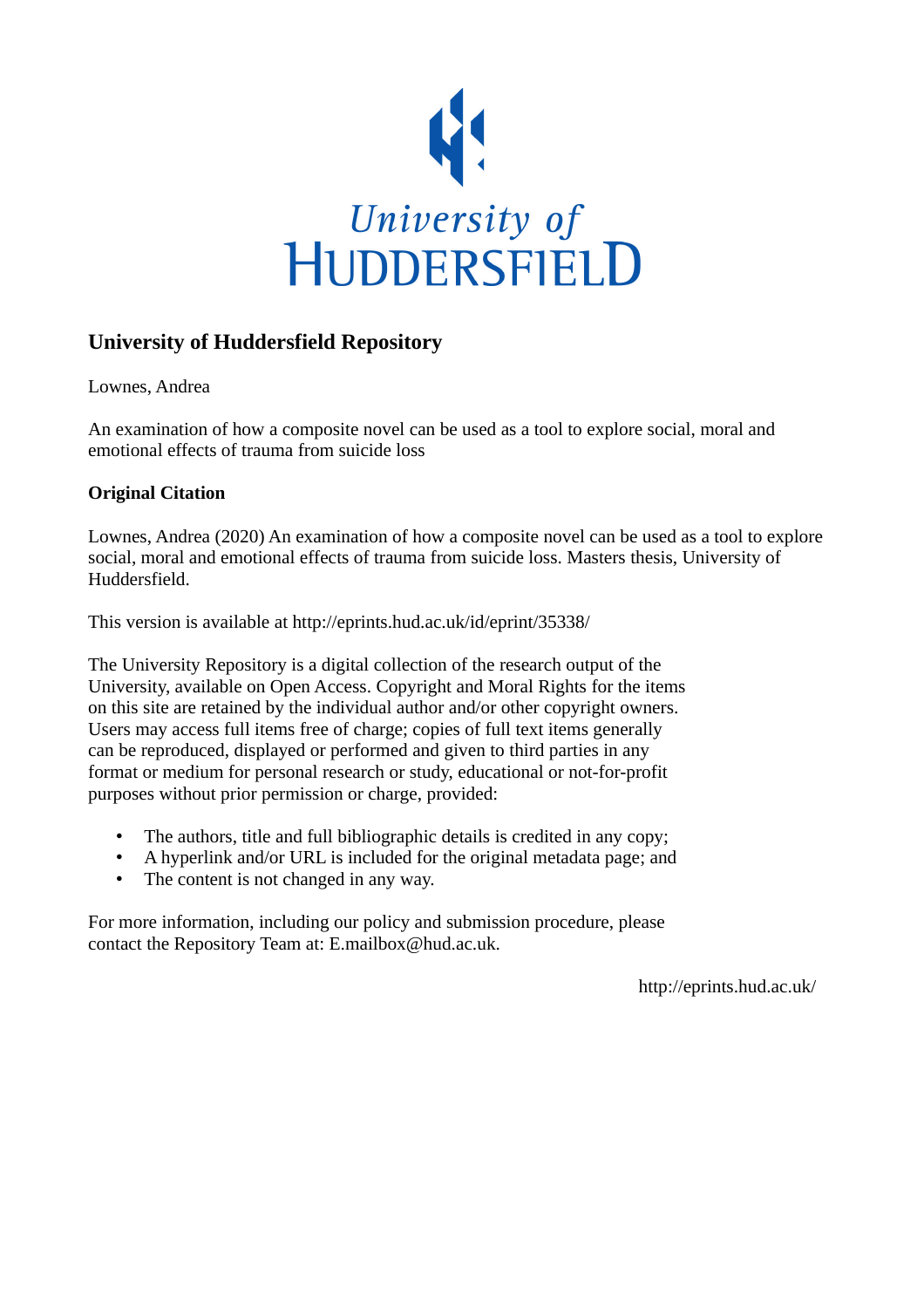## **An examination of how a composite novel can be used as a tool to explore social, moral**

#### **and emotional effects of trauma from suicide loss**

Andrea Michelle Lownes

## **A thesis submitted to the University of Huddersfield in fulfilment of the requirements for the degree of MA by Research.**

University of Huddersfield

September 2020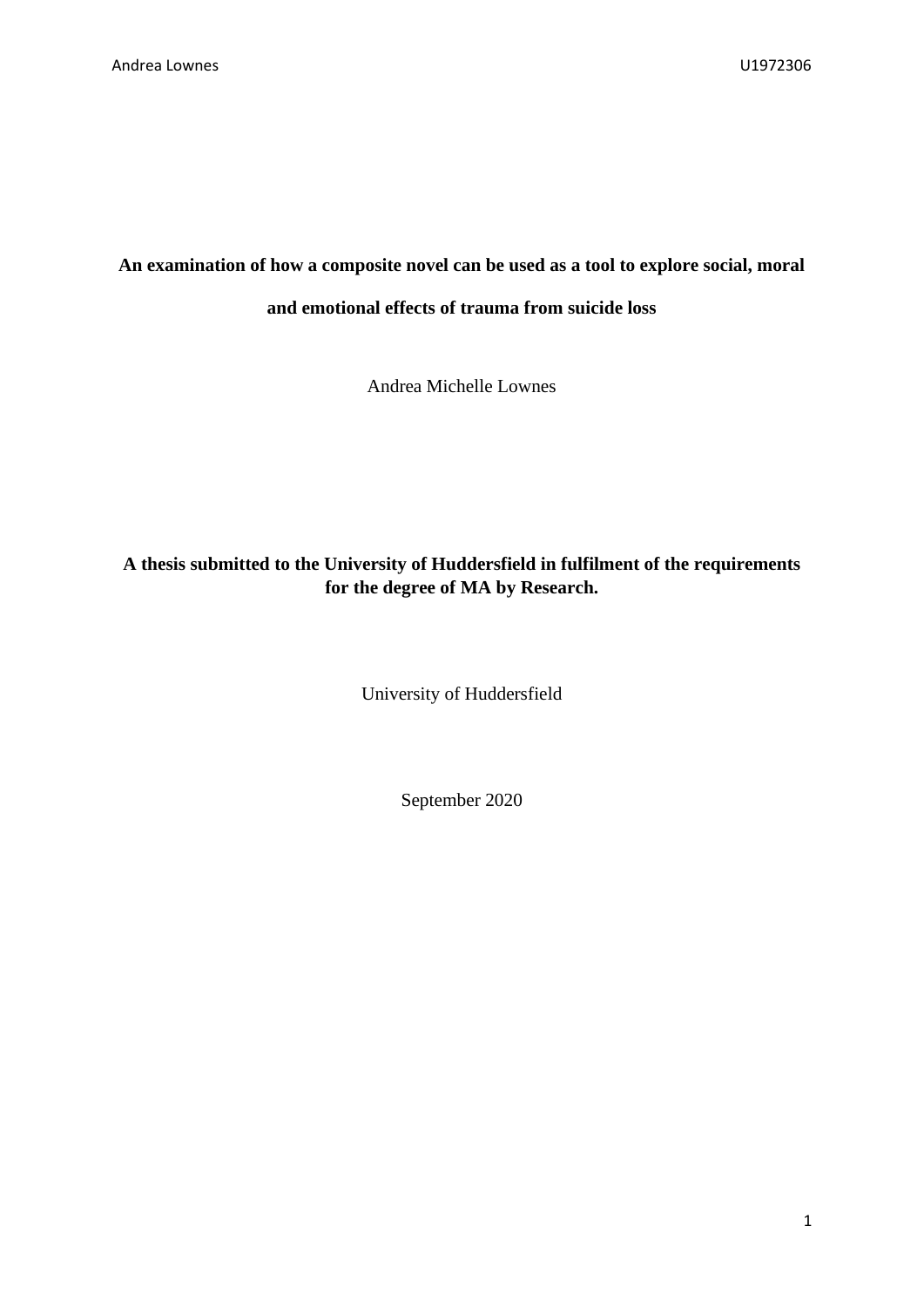#### **Abstract**

The aims of this creative project are to explore the effects of suicide trauma on survivors and to bring the taboo of men's mental health and suicide to the fore through the creation of an historical composite novel entitled The Fallout. The driving force behind this project is the suicide of my husband and partner of twenty years. His mental health was a moot point for many years and the stigma surrounding it meant that he felt unable to ask for or seek help. It was most definitely a contributing factor to his suicide. The creative piece, The Fallout, is comprised of four independent stories that are linked through one event: the suicide of a Baron in the north of England in the twelfth century. The four stories are: 'Ena', the kitchen servant that finds the body, set the morning after the suicide; 'Peter', the brother of the Baron's mistress, set early a month after the suicide; 'Isolde', the baron's wife, set nearly three years after the suicide; and 'Matthew', the Baron's heir, set fifteen years after the suicide. Each story has its own narrative arc and therefore can stand alone or they can be read together.

The choice of a composite style was to reflect the effects of trauma: the fact that you are isolated. You may be part of a family or community but at the same time your trauma creates barriers that are difficult to break down or through. Each story focuses on a different person, thus I have the opportunity to explore how trauma affects different people in different ways regardless of age, gender or class. In this way I am attempting to normalise the diversity of trauma and its, often, devastating effects. Setting The Fallout in the twelfth century enables me to examine contemporary issues of mental health, suicide and trauma but through a lens. Setting it hundreds of years in the past means that it is so far removed from contemporary society that I can offer the reader security and perhaps limit the adverse triggers to their own mental health.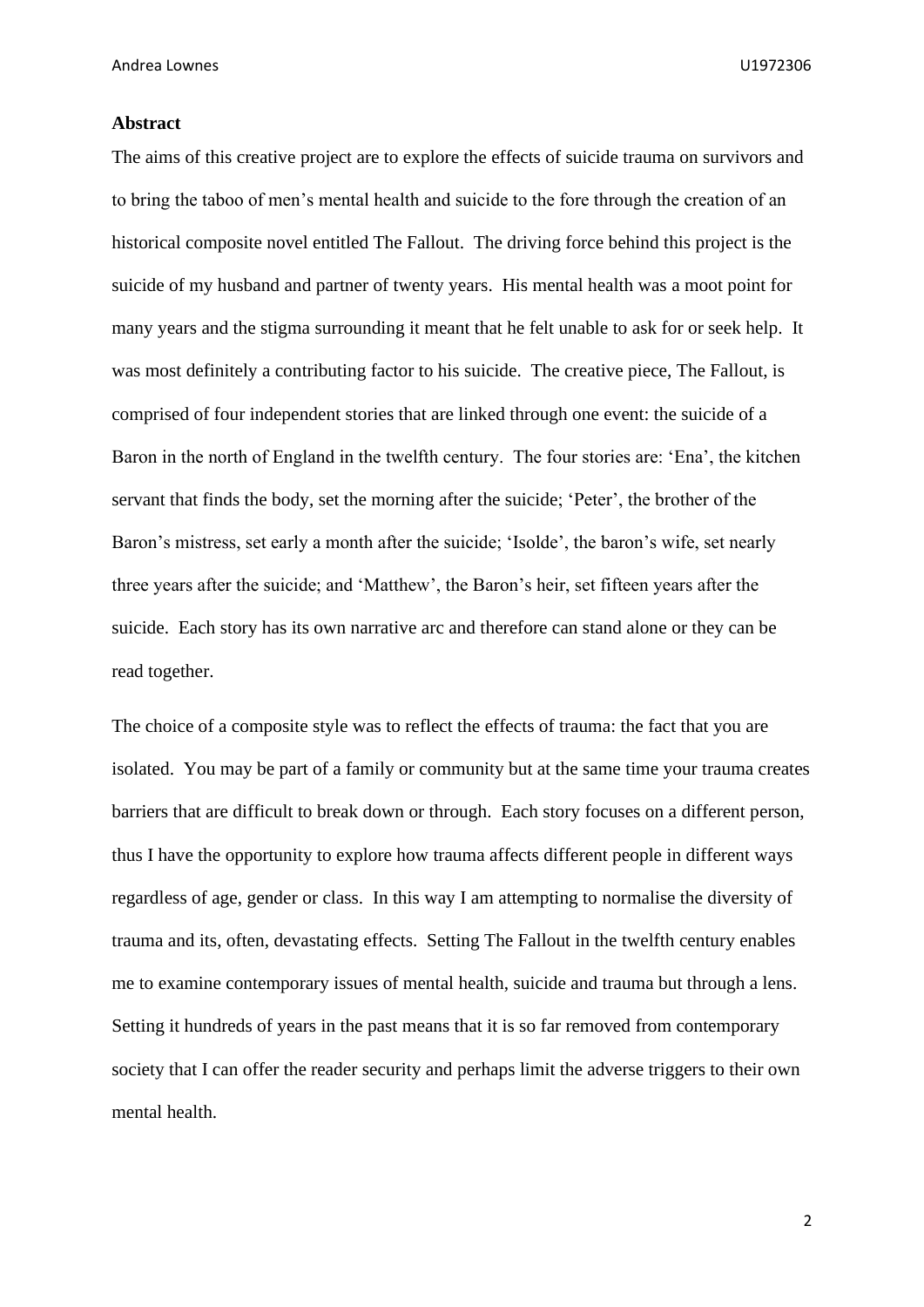The most important things for me when writing the creative piece was that I had a solid ethical underpinning and that there was a strong sense of realism. Realism needed to come from both the historical context and from the representation of trauma. The use of language used by the characters and details of the their surroundings are appropriate to the late twelfth century without being overwhelming. Representation of trauma is also factual and realistic both in accordance with trauma critics and also with a suicide survivor focus group that I set up. Ethically I knew that I needed to offer readers hope, something outlined by the WHO and The Samaritans. This is something that is encouraged through previous research into the effects of suicide in the media, on screen and on stage. It is referred to as the Papageno effect, the suggestion is that if hope is given alongside coping strategies and that resilient characters are drawn then this could in turn reduce suicidal ideation and behaviours.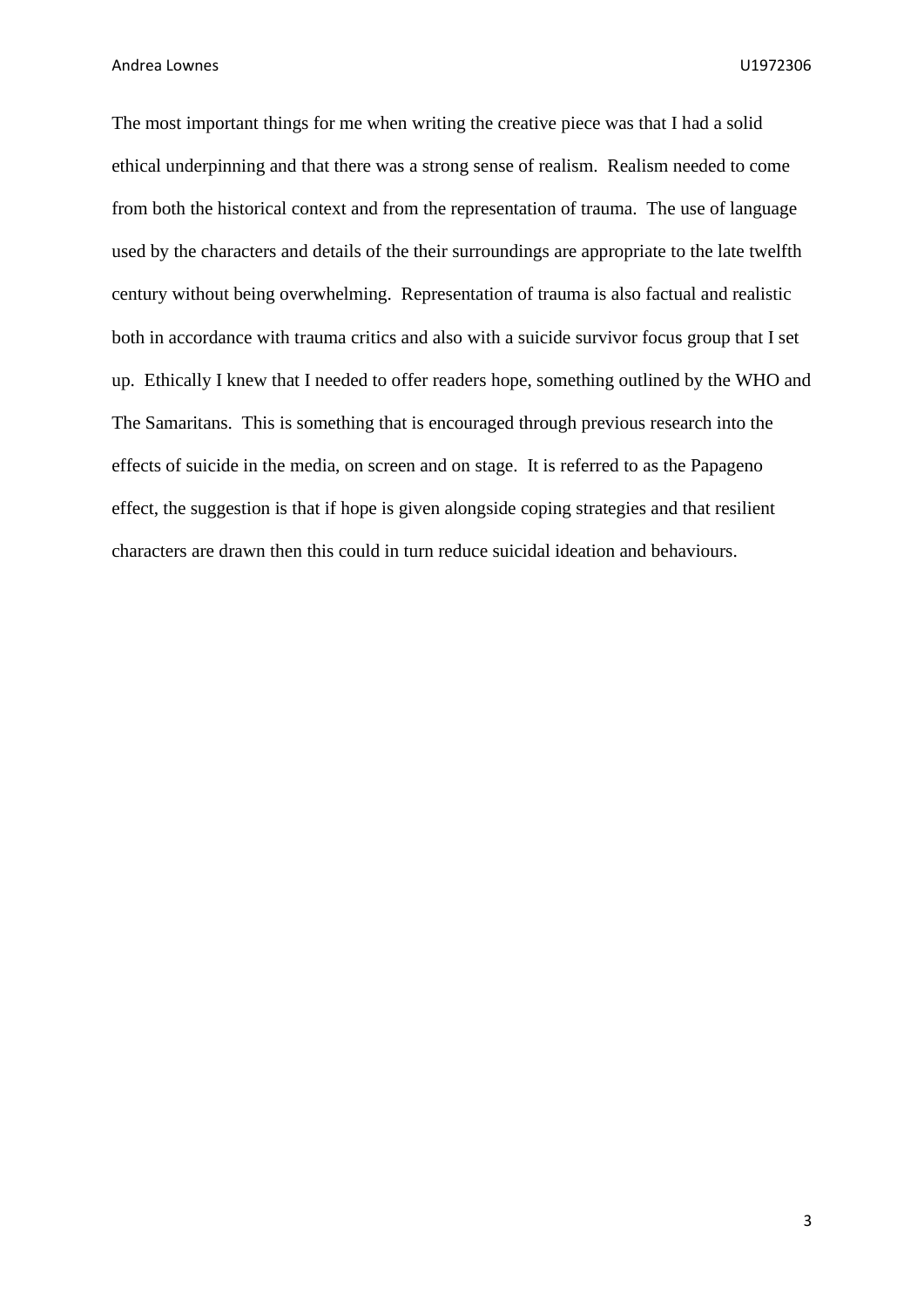#### Copyright statement

The author of this thesis (including any appendices and/or schedules to this thesis) owns any copyright in it (the "Copyright") and s/he has given The University of Huddersfield the right to use such copyright for any administrative, promotional, educational and/or teaching purposes.

Copies of this thesis, either in full or in extracts, may be made only in accordance with the regulations of the University Library. Details of these regulations may be obtained from the Librarian. This page must form part of any such copies made.

The ownership of any patents, designs, trademarks and any and all other intellectual property rights except for the Copyright (the "Intellectual Property Rights") and any reproductions of copyright works, for example graphs and tables ("Reproductions"), which may be described in this thesis, may not be owned by the author and may be owned by third parties. Such Intellectual Property Rights and Reproductions cannot and must not be made available for use without the prior written permission of the owner(s) of the relevant Intellectual Property Rights and/or Reproductions.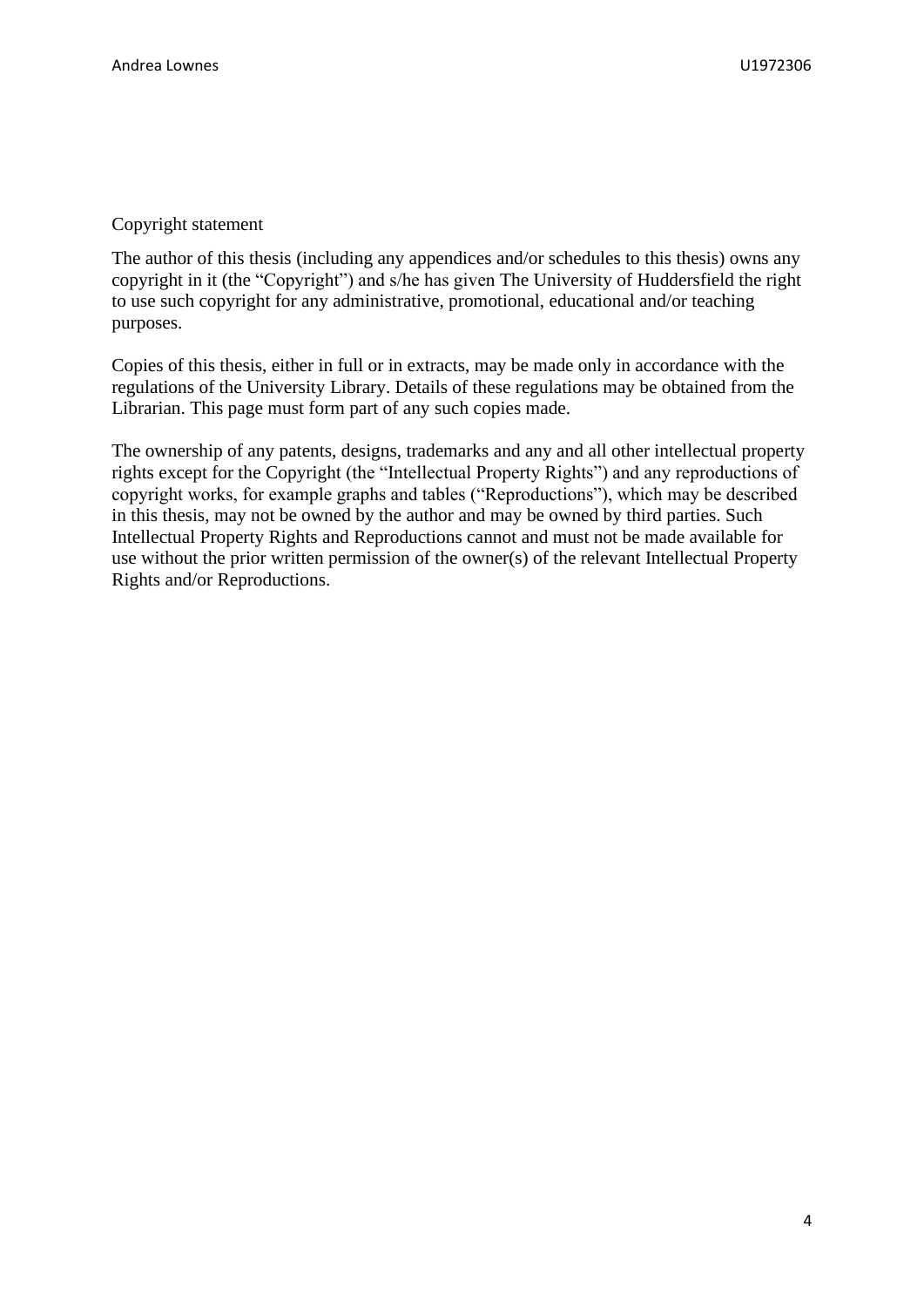# **Contents**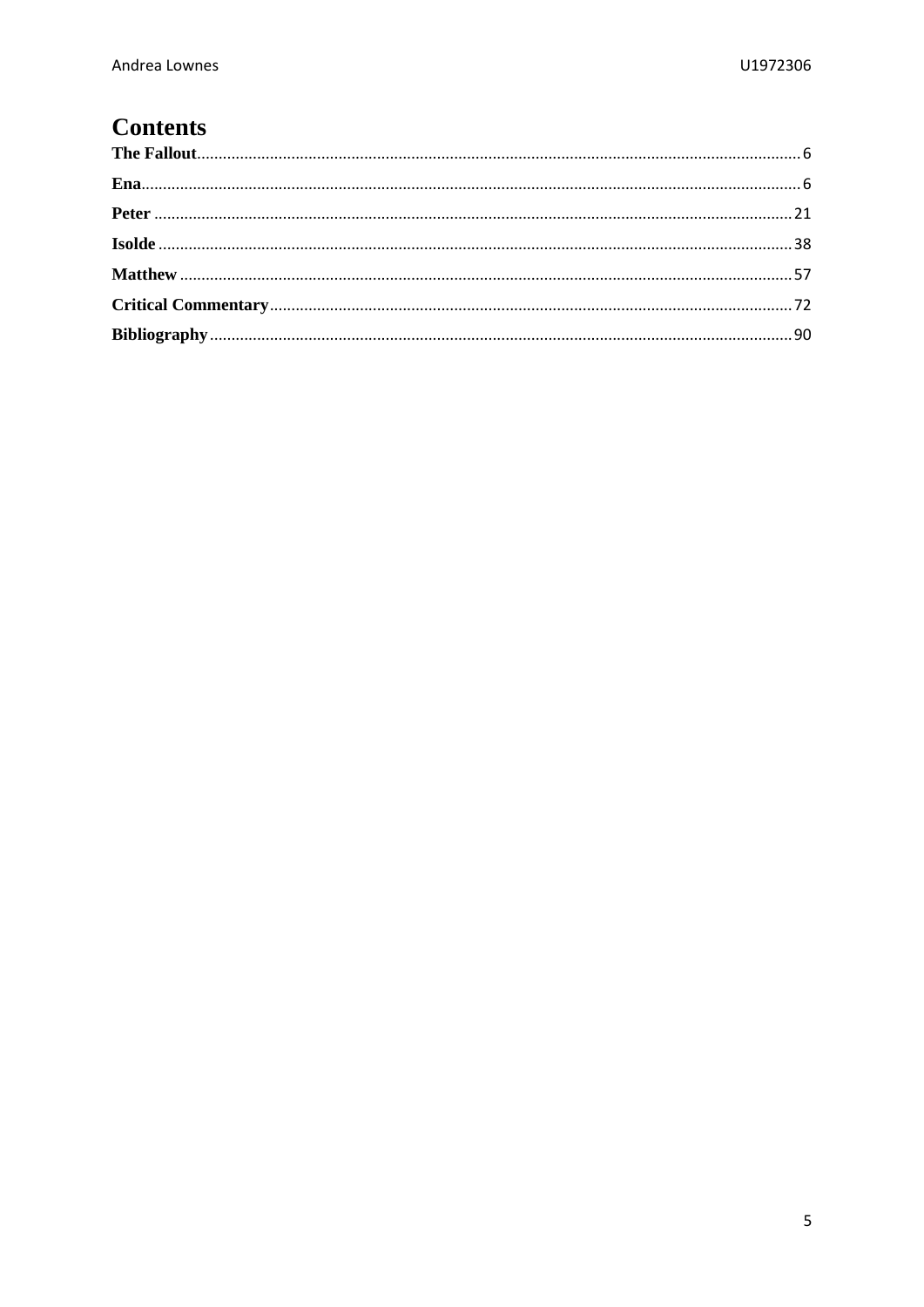## **The Fallout**

#### **Ena**

<span id="page-6-1"></span><span id="page-6-0"></span>Frowning against her rumbling stomach, Ena pressed her hands against it hoping to quell the sound. The day was dragging already. It was barely terce and those in the keep had only just finished breaking their fast; yet she had been awake since dawn toiling in the kitchens. They were hot and steamy now with the lingering smell of fresh bread and pottage which seemed to be mocking her growling stomach. Feeling frustrated she pushed the heels of her palms into her eyes and sighed. Ena was currently hiding, avoiding a vengeful Cook, after helping herself to more than her fair share of pottage along with half a loaf of white bread that had been destined for the Lord's table, Cook had promised her a flogging and she knew from experience that Cook did not make promises that she did not intend to keep. Shuffling further into the nook that she had created between barrels of produce and the rough stone wall; Ena pulled a stray lock of hair from beneath her cap. Twisting it round her fingers she frowned as she inspected the fiery hues, it wasn't curly, it wasn't straight, it was something else entirely. Like her.

She had worked in the kitchen under the ever-watchful eye of Cook since her mother and father had died two winters' past from a fever. It had swept through the castle and the surrounding villages wreaking havoc and leaving behind many widows and orphans. The Lord and the castle Steward had placed her in the kitchens, they had told her that she was at an 'awkward' age being nine summers, whatever that meant, but that she seemed strong enough for the kitchens. Her brother who was less than a year older than her had been placed with the blacksmith who had lost his wife and son. Oh, what she wouldn't give to swap places with him. She would not have minded the heat and dirt from the smithy, she handled it here well enough, but that was not her lot. Deep down she knew she should be grateful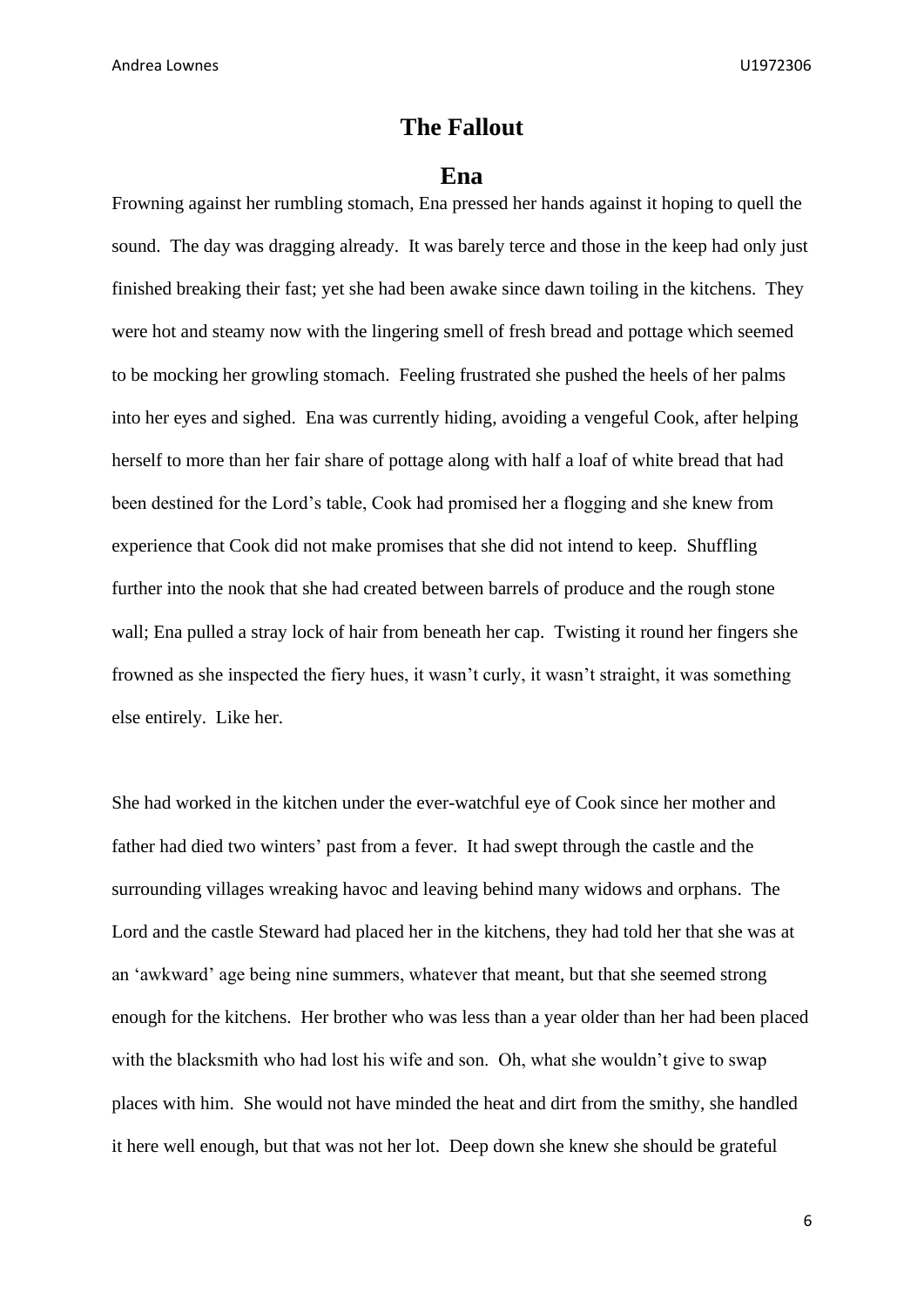because here in the castle she was able to spend time with Matthew, the Lord's son, and for that she was grateful. He was her friend. He understood her, he knew what it was like to feel so out of place. So lost and… unworthy.

"Where's Ena?" Cook's dulcet tones snapped her back into the present. Flinching at the angry tone of her voice Ena tried desperately to squeeze further into the wall. "Ena!" Holding her breath, trying not to give away her hiding place she listened to Cook stamping round the kitchen, searching for her. Cook's movements were barely muffled by the crackle of the cooking fires, or by the rustling and shuffling of the other kitchen staff. "There's no use hiding from me, girl. It won't bode well for you if you do." Closer and closer she came; the sounds of her feet and her voice growing louder and then… stopped. She had been found. She knew it.

"What?" Ena's tone sounded much braver than she felt as she crept out from behind the barrels and stood up. Cook's eyes were alight with anger, her puffy face was red, and beads of sweat were making their way rapidly down from beneath her cap. Pulling her shoulders back, Ena drew herself up and put her hands on her hips defiantly. With a speed and force that Ena did not expect, Cook flew at her and grabbed hold of her ear, yanking her down and across the kitchen to the central wooden table, muttering as she went.

"What? What! To me? Bloody ungrateful little sod. You'd do well to remember your place in this kitchen my girl. You're under my watch and no bugger else's." Keeping hold of Ena's ear she grabbed a wooden bread paddle from the table and brought it swiftly down across her backside. The rough homespun cloth did little to protect her from the force behind Cook's swinging arm. "You say 'what?' to me again and I'll drag you up in front of the Steward, yer won't be so bloody haughty then will yer?" Another stinging crack with the paddle was accompanied by a shriek from Ena as she twisted and turned trying to escape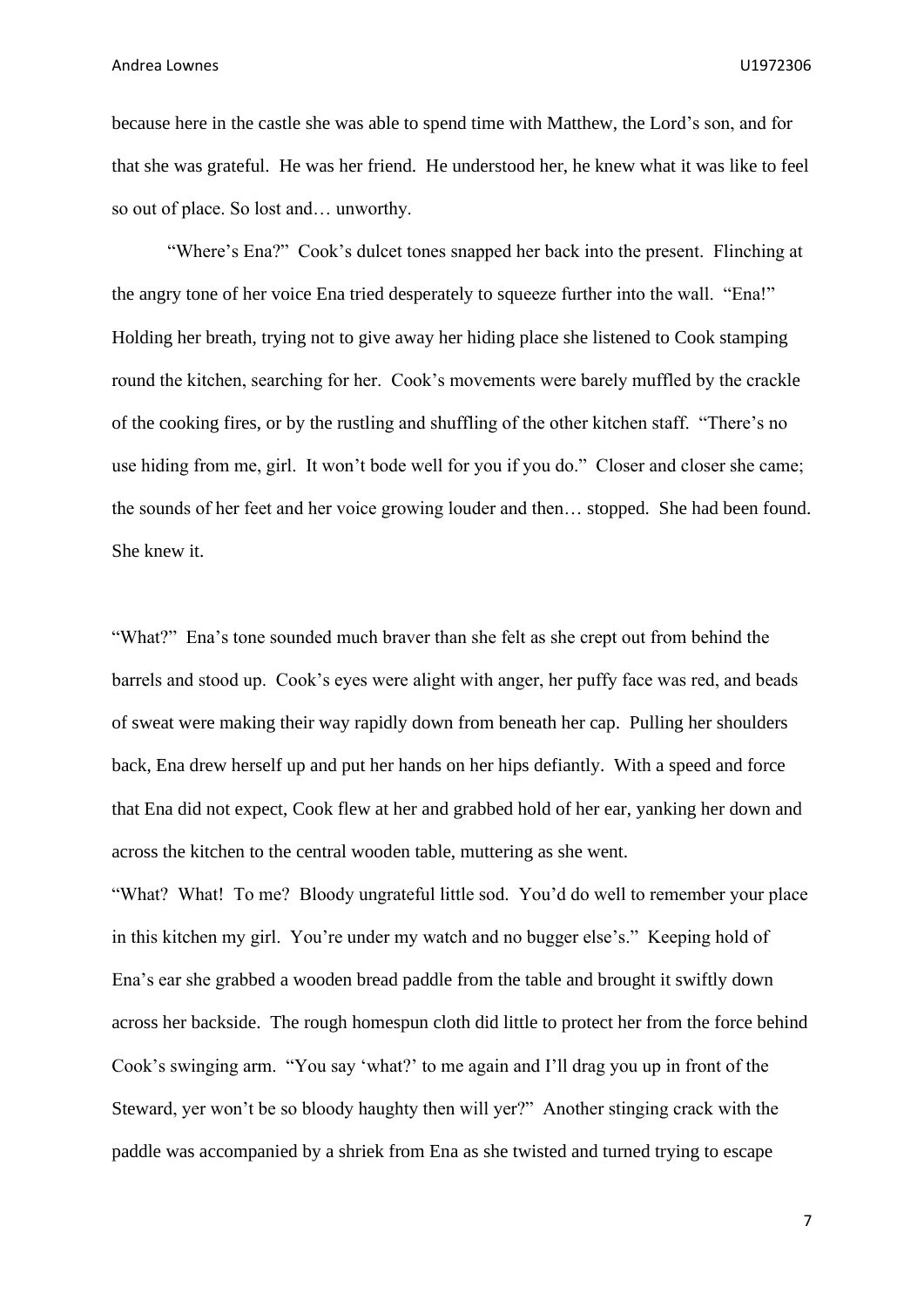Cook's hold. "Oh no yer don't, not till yer've learned yer lesson." And again, this time on the back of her legs. Shoving at Cook's rotund frame whilst pulling hard against the hold that she had on her ear, Ena broke free and ran around the table. Holding her hand up against her burning ear, she scowled and clenched her teeth against her own anger that was threatening to erupt out of her. Cook stared back at her, daring her to open her mouth with a raise of her eyebrows.

"Go on. Go on then, girl. Say what yer want, but you mark my words, go against me and I'll mek sure yer little visits with Master Matthew stop." At the mention of Matthew's name, Ena's eyes popped open and she ceased rubbing her sore ear. "I thought that'd shut yer up." Narrowing her eyes, Cook loomed across the well-scrubbed table poking the bread paddle at her. "You should count yerself lucky that Lord de Pomeroy saw fit to give yer a place here," she swept the paddle across the kitchen as she spoke, "he could've left you and yer brother to that bloody fever, or let yer starve in that hovel o' yours." Throwing the paddle on the table, Cook turned away from Ena and walked a few paces down the length of the table.

Another young girl who was stood at the table chopping some early spring greens cringed when she noticed that Cook was heading towards her. The girl immediately began chopping faster, ensuring that her eyes were well averted from the scene playing out just a few feet from her. "God's bones, why the likes of 'you' were spared when my girls were taken, I'll never know." Bitterness dripped from every word that left Cook's lips. Ena dropped her chin to her chest, the words no longer affected her the way that they once had. Cook had thrown them at her far too many times over the last two years. The only thing they served to do now was increase the resentment that Ena felt both towards the Cook and to God. Cook picked up an empty wicker basket from the table and walked back towards her. Putting it on the table, she shoved it over to Ena.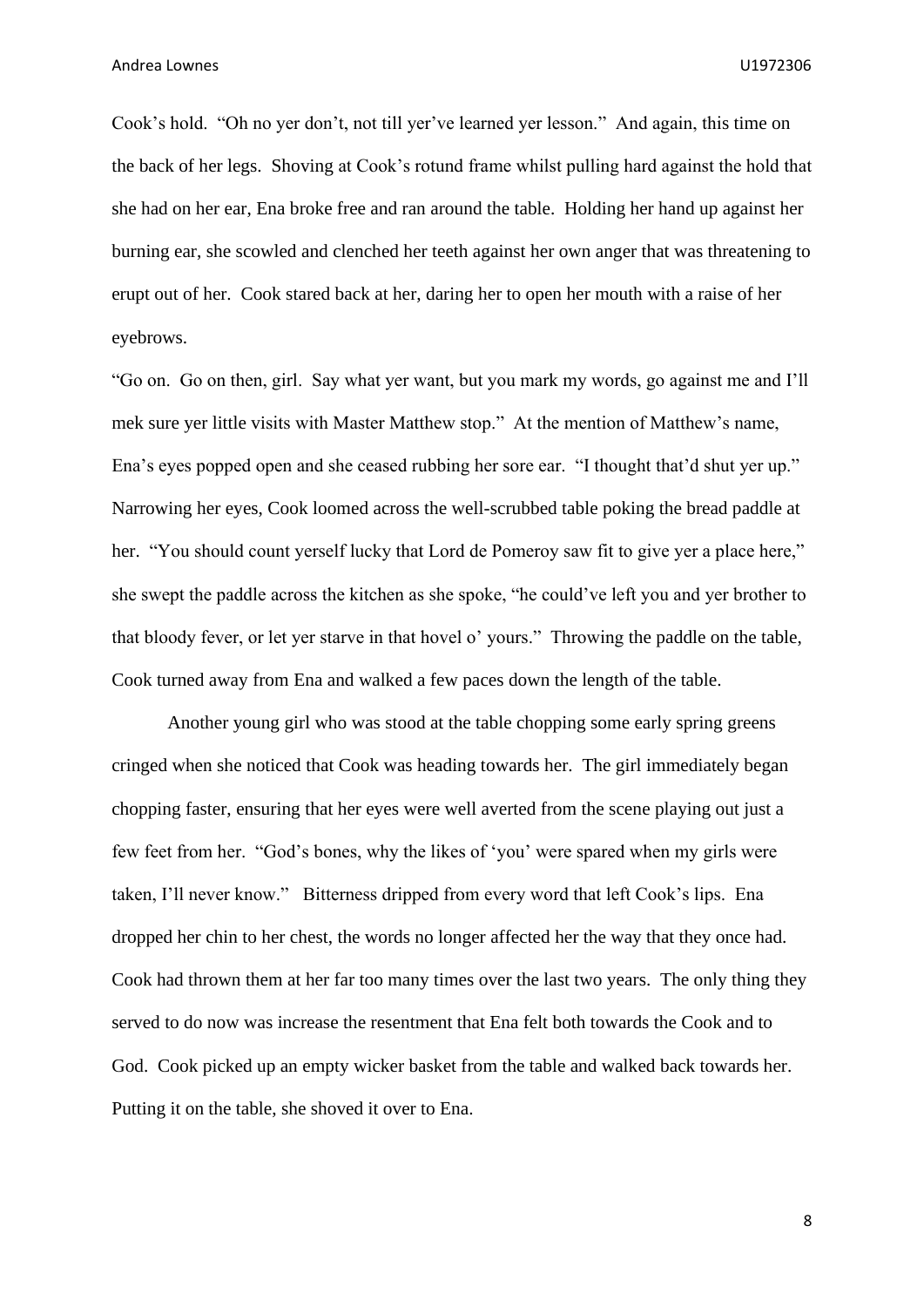"You're going nettle picking." Ena rolled her eyes and screwed her face up until she caught the look of amusement on Cook's face. "M'lady's maid came down earlier to say that Matthew's having one of his turns, they need some fresh nettles, they're nearly out." Cook relished the look of shock on Ena's face, she turned from the table and headed over to the bubbling cauldron that was suspended over one of the large hearths set deep in the walls of the castle kitchens. Wrapping a hand in her thick apron, she grabbed a ladle, stuck it into the pot and stirred. Never taking her eyes from Cook's form as it jiggled in time to her movements, Ena grabbed the basket and shuffled round the table.

"Why do I have to go? Why can't someone else go?" Cook stopped stirring. Ena could see her pursing her lips and clenching her jaw. Others in the kitchen dropped their heads focusing intently on their given tasks, ignoring the growing tension. "One o' the little uns should have to pick nettles." The force that had been present in Ena's voice moments before suddenly fled. Even from across the kitchen, Ena could see the muscles twitching ominously in Cook's jaw. She knew that riling Cook further would put her into very real danger and yet she could not stop mumbling and muttering as she made her way towards the open kitchen door. "I shouldn't have to do it." A sudden rush of air ruffled the frizzy tendrils of hair that had escaped from under her cap, as the ladle flew from Cook's hand past her head, splattering her face and clothes with hot liquid from the pottage that it had been submerged in only moments before. Dropping the basket, she pawed at the hot liquid and flew for the door before Cook could catch hold of her once again.

"Y'll do it, cos I said y'll do it," Cook screeched from within, "an' if y'don't, I'll box yer bloody ears!" Twirling round, Ena ducked quickly, as the basket hurtled over her head. "Well, you just wait," Ena yelled into the shadowy kitchen, "when I'm bigger, I'll box yer bloody ears back!" She shouted triumphantly before scurrying forwards to retrieve the basket.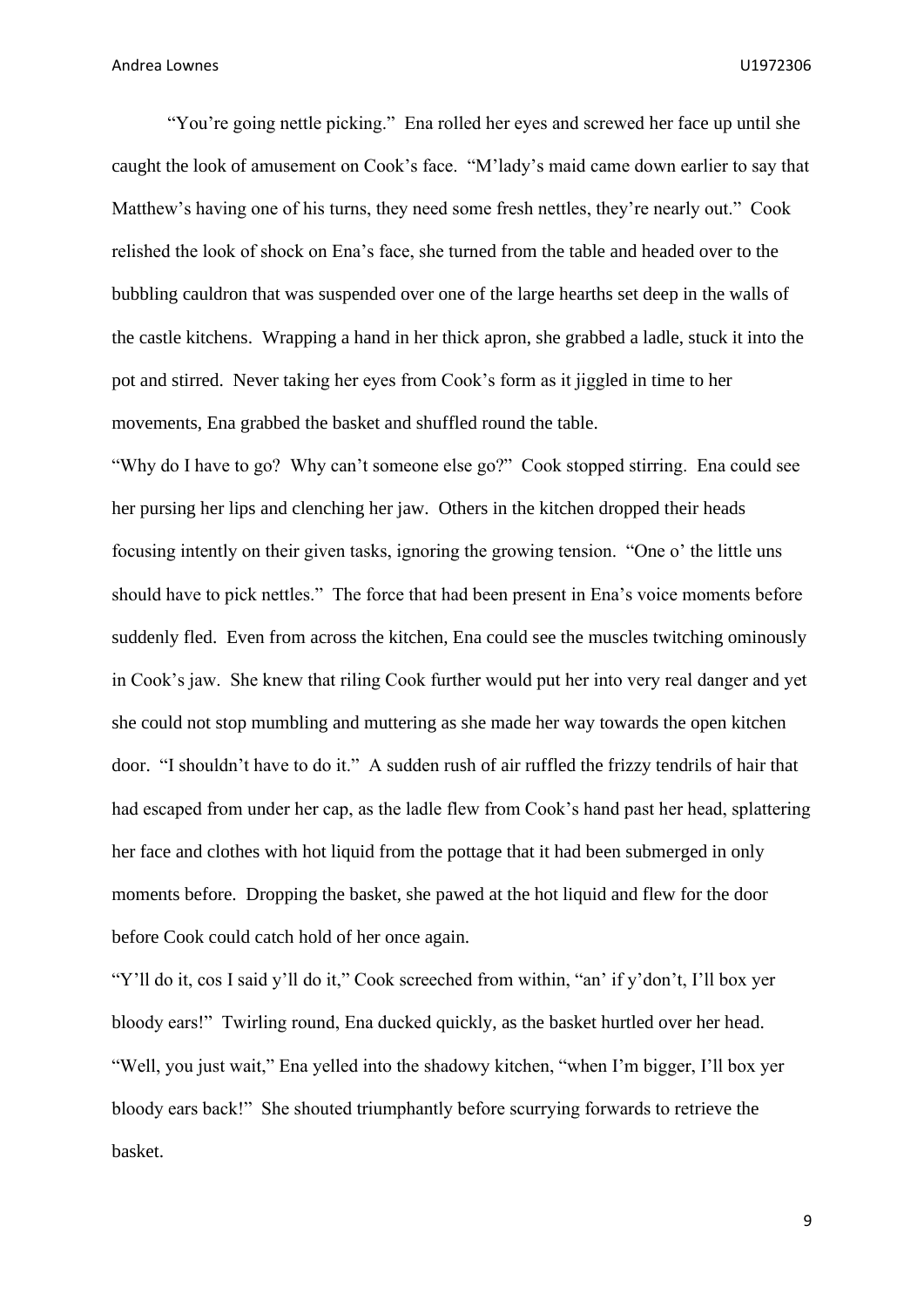Lunging from the hot shadowy depths of the kitchens into the early spring morning had dazed Ena and she shook her head against the brightness of it. The sun itself was still relatively low in the sky but the absence of cloud held a promise of some warmth as the day progressed. Looping her arm through the twisted reed handle she noticed that the woven ends that attached it to the basket itself were fraying, it would not be much good for gathering anything other than herbs or plants but its usefulness remained. The basket had long since lost its natural scent of wood and the outdoors, now it smelled of onions and mutton fat, it was greasy and battered around the edges, much like she would be when Cook got hold of her later.

"Fetch this… fetch that… do this… do that…" Muttering low she mimicked Cook and scowled as she stamped away. Her fiery hair bounced around her scrunched up face in a frenzied state. Her eyebrows were drawn down and her eyes were mere slits; anger oozed out of every pore. "I won't be little forever," she paused and spun round to face the kitchen buildings once more, the heavy oaken door remained open, letting in some much-needed air into the kitchen's smoky depths. Squinting at the dark yawning void she growled, "then y'll get it, y'… y'… y' ronyon."

Nettle picking was one of her least favourite jobs, it did not seem to matter how careful she was she was always full of stings once she returned. White lumps of scalding pain that covered her arms and were smattered up her legs. She would go and get the nettles though, and she would find the best ones too. She knew how important they were for Matthew. The winter had not been as cold as they had expected but it had rained. How it had rained. Now, poor Matthew's chest rattled constantly, and it seemed that nearly every day at some point he had been gasping for breath. He hated his illness and how those in the keep looked at him and treated him. They did not see him as the Lord's heir, they saw him as weak and pathetic, they looked at him with pity in their eyes, but not Ena. Ena saw the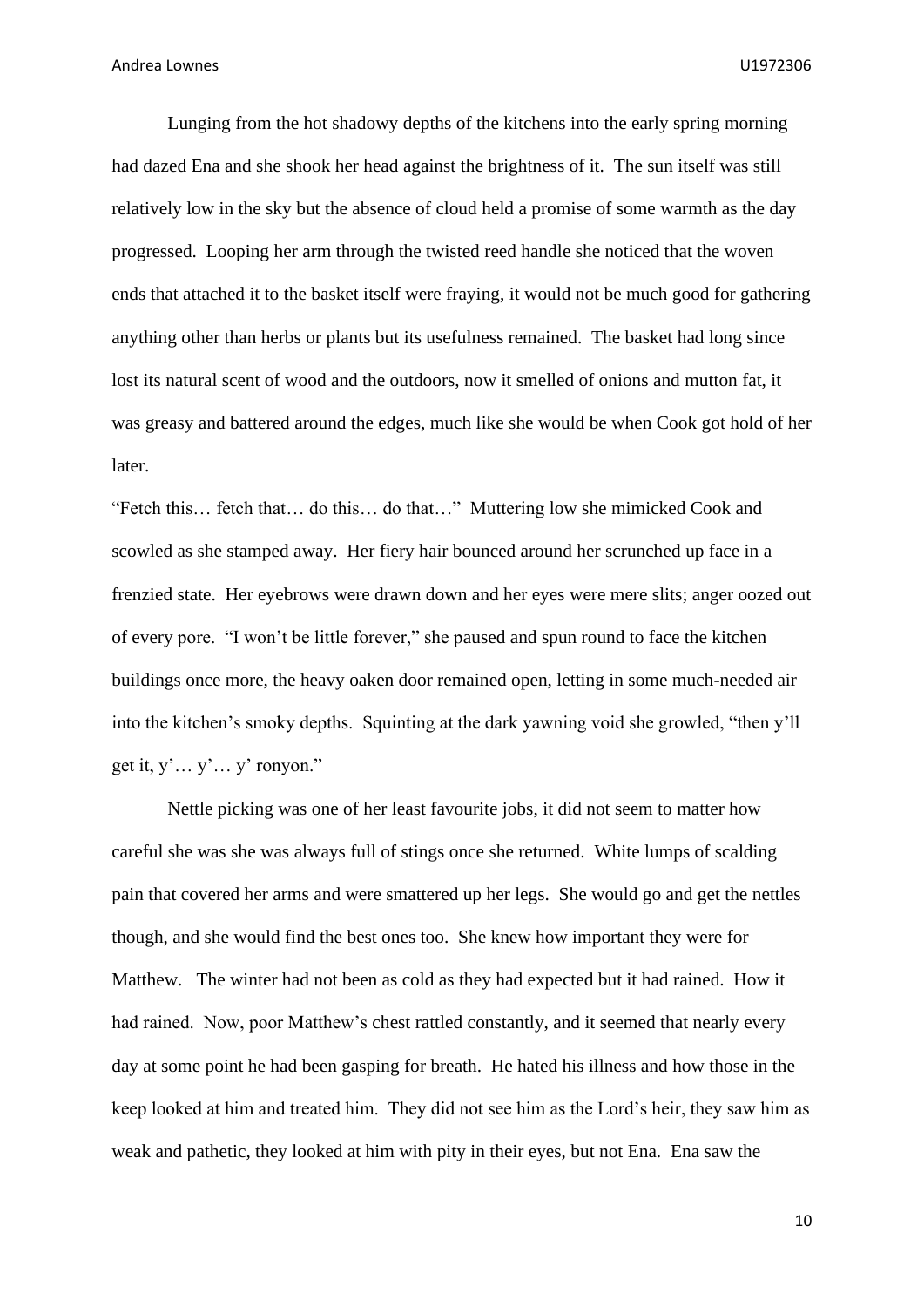strength within him. He battled against his weak chest with his head held high, he would not let himself succumb to it. It made her proud to be his friend and she would do whatever she needed to do to help him. The juice of the pounded plant mixed with some honey would do wonders and who knew, maybe she would get to spend some time with him, if she could sneak away from the kitchens for a while. Cook did not like her spending time with Matthew, the Lord's son. She said it was not 'seemly', whatever that meant. They did not care. They would meetup as often as they could, and then go and secrete themselves in a warm dark corner somewhere making up tales of princes and princesses and of knights in magical realms. Sometimes they would creep into the Lord's solar and sit at the huge wooden table. Shoving aside the sprawling rolls of parchment and ledgers they would play dice or Nine Men's Morris; she loved that best of all. It was the only thing that brought them both joy in the midst of their misery. The best time to sneak away was usually after she had cleaned the cauldrons from the nooning meal. At this time, Cook would be with Lady de Pomeroy discussing the next day's menu or with the Steward going over the provisions that needed using, and the older kitchen servants were often out distributing the gravy sodden trenchers, left over from the castle's main meal, to the poor. At this time of day, she could slip away for an hour or so and the two of them would transport themselves away from drudgery of their own lives into the realms of fantasy. A place where they could laugh, could feel freedom and peace.

Letting the basket thump against her thigh she slowed down a little as she made her way down the muddy path towards the orchard. The rains had seemed relentless this last week leaving puddles everywhere. The rainwater had nowhere to go, in fact, there had been so much that the castle grounds were sodden and many of the pathways were now boggy. Her feet squelched, the cloying mud reluctantly letting go as she lifted her legs high in order to move on. In her haste to leave the kitchen, she had not grabbed her wooden patens to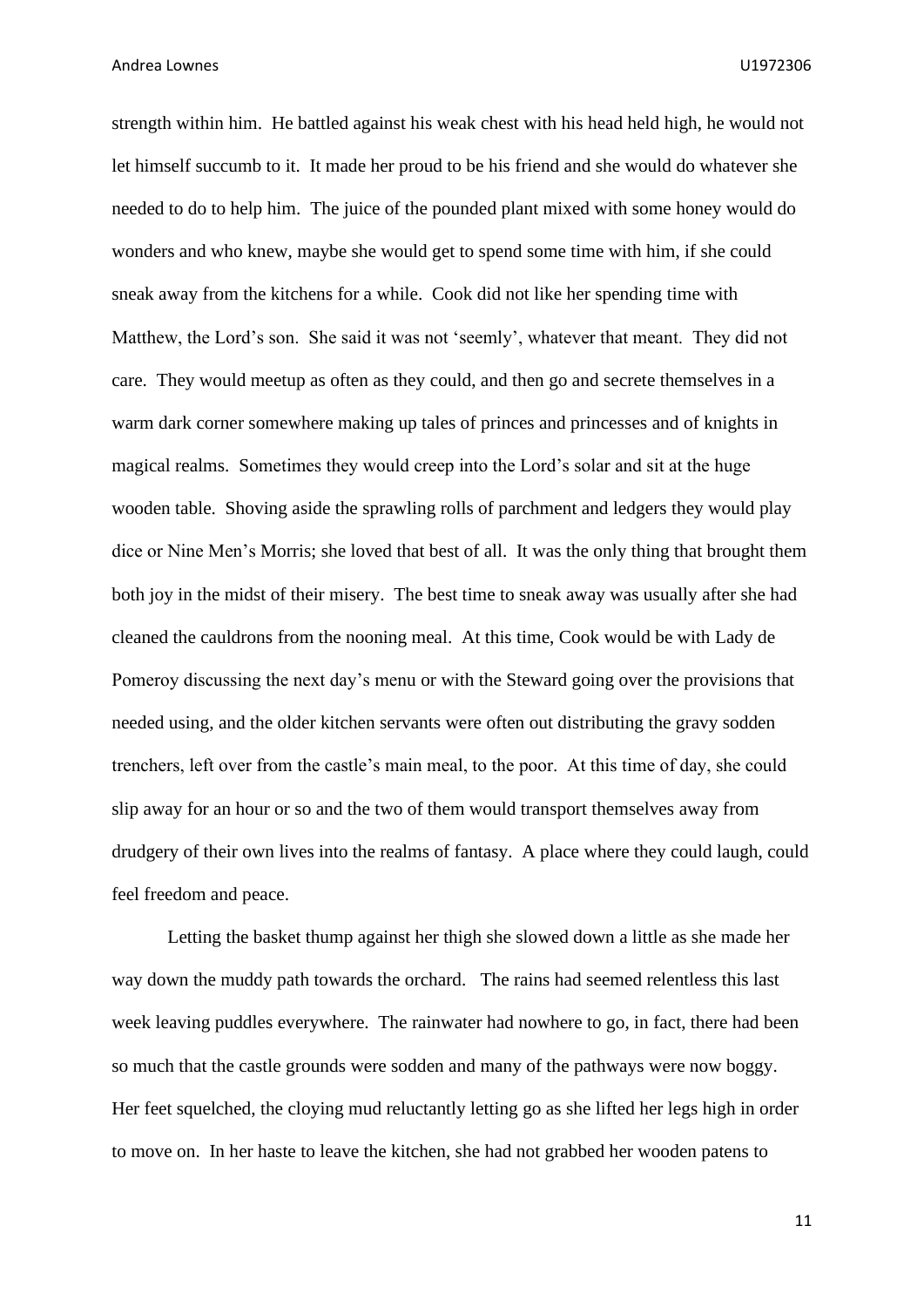protect the soles of her worn leather boots. There may have been no actual holes in her boots but the shoddy stitching almost invited water inside, chilling her toes. She tried to remain in the centre of the pathway, careful to avoid the tall grasses and plant life that were bent low on both sides, heavily laden with large drops of water. It was still early in the season for the plant life around the castle to be flowering but spending so much time outdoors with her mother as a young girl, she recognised many of the plants, knew their properties and qualities. Once she had wanted to be a healer like her mother; but it was so long ago now she was not even sure it had been her life. Thick green stalks of cow parsley held aloft closed green buds that drooped slightly under their own weight and that of the rain that still rested there. Soon delicate white flowers would bloom in clumps and the soft, fern-like leaves would frame them gently. In a month or so she would come back and pick some and help make tinctures that could be used for griping bellies. Resisting the urge to gently touch the bobbing green heads, she remained in the centre of the muddy pathway. Getting too wet now would only make this job more insufferable and she knew that being damp in the hot kitchens was tortuous. Thinking back to the kitchen, its cloying heat and steam made her eyebrows knit together again and she pressed her lips into a thin line. Determined, this time, that she would keep her anger in. She would save it up and let Cook have it full pelt when she returned. Perhaps she could throw her basket of nettles at Cook, let them sting her podgy face.

At the end of the lane, the orchard came into view. The trees stood proudly next to their neighbours. The gnarled branches and twigs spread out in the cool morning air, still bare from winter. As she came closer, she could see the knots that showed the growth from the previous season and already buds were forming along the lengths of each branch. She hoped that the summer would be good and that the harvest would be bountiful, she loved the crisp, tart nature of the fruit that grew here. The sun was still relatively weak and the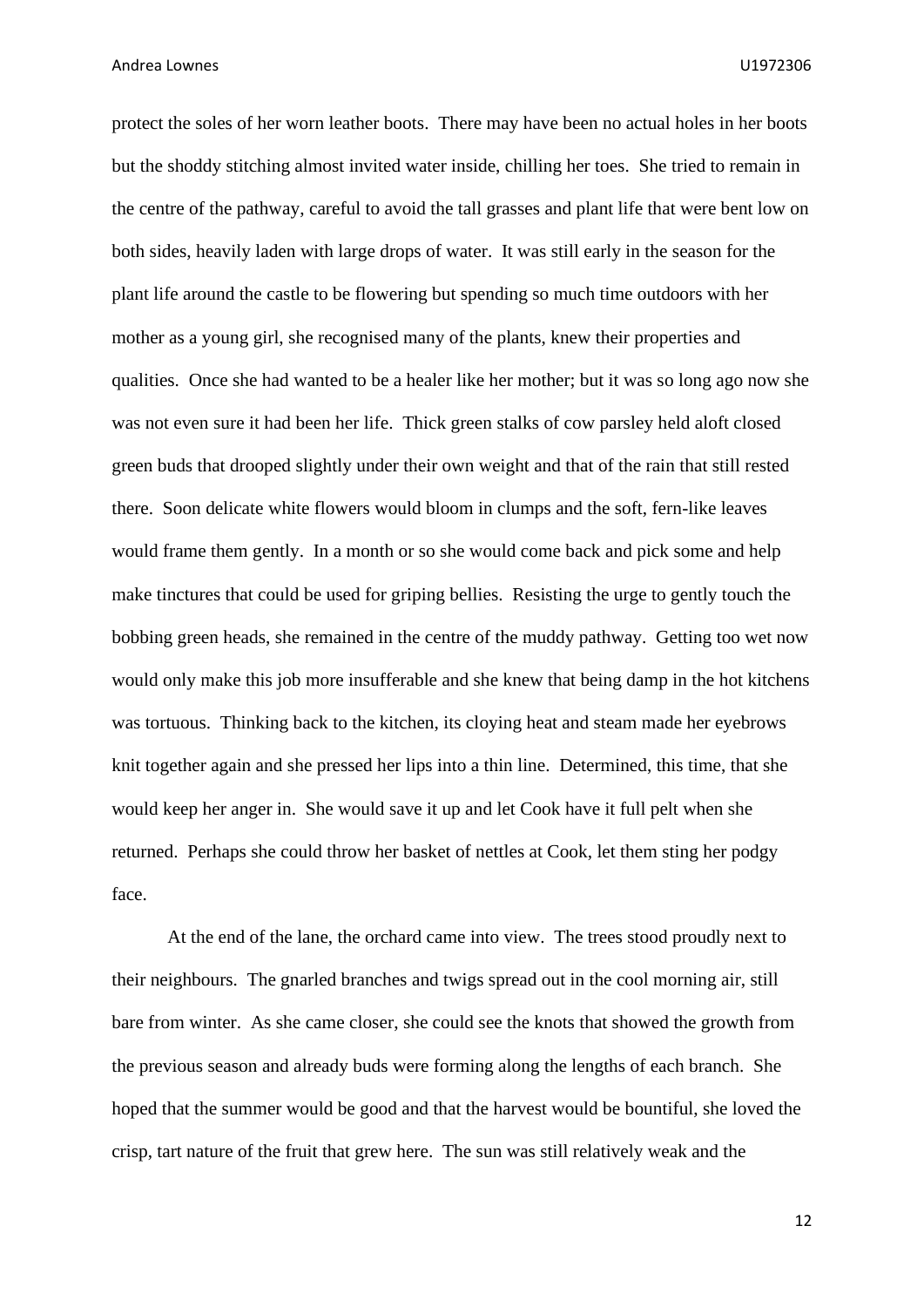shadows in the orchard were deep. It unnerved her. She always felt on edge, that something might be there. What? She had no clue, there was just a feeling. She was forever being told that she let her imagination get the better of her, that she spent too much of her time daydreaming and thinking up fanciful tales. Perhaps the grown-ups were right.

Coming to a stop at the end of the lane she rubbed her hand along the lichen covered gate. The wood beneath her hand was sodden, the gate seemed to have lost it solidness, it looked as if she could squeeze the water out of it. Drawing her hand back she noticed flecks of lichen clinging to her skin, without much thought she wiped her hand on the back of her skirt and steered herself off to the right. To gather nettles, there was no real need to enter the orchard at all, the pastures towards the right got more sun and therefore, she knew, that the nettles that grew there were sweeter. Matthew could tell by now where the nettles came from. She would do anything to help her friend get well and see him smiling again, even if it meant heading to the pasture. The dense trunks of the apple trees shielded the pastures from the wind, another reason to head down to the right. The only problem with the nettles in the pasture, was the lack of dock leaves. For some reason, they were sparse even though there were plenty of nettles. Dropping the basket to the floor she bent over slightly and reached between her legs to grab the sodden hem of her skirts, pulling it towards her she threaded it through the belt at her waist. Her legs were now bare and goose bumps quickly popped up protesting against the cool breeze. Taking the handle of the basket in one hand and pulling tendrils of hair from in front of her eyes, she wound her way along the fence of the orchard. The grass was flattened in a thin trail, testament to the amount of times that she had trodden it in the last few weeks. Occasionally it jutted right, to avoid a low hanging branch and then made its way back again.

Coming to a large cluster of nettles that bobbed curiously at her under the weight of water droplets, she placed her basket on the floor and approached them. To protect her arms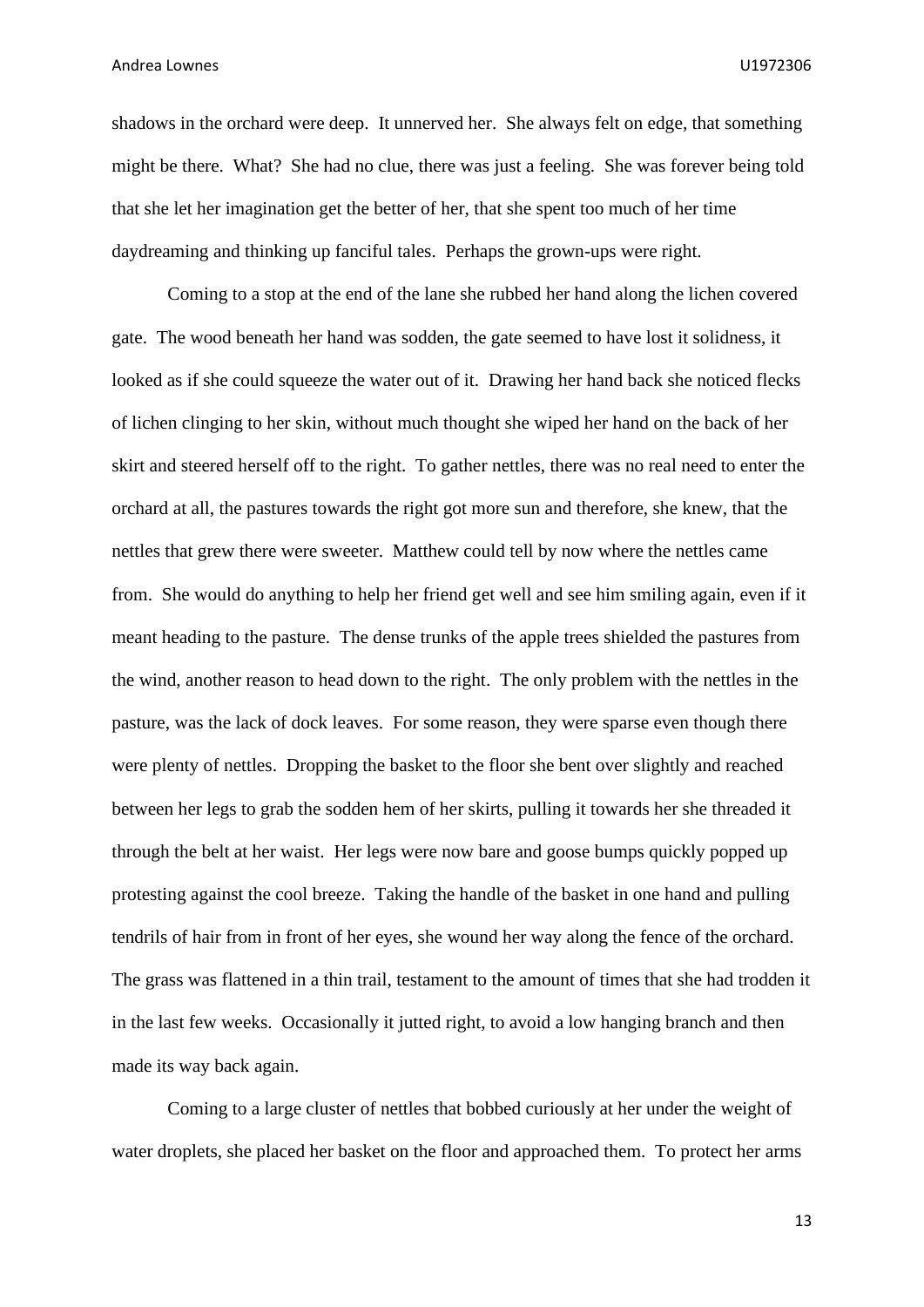and hands she wound them in the folds of her skirts and then hunkered down. There would be no gloves for the 'likes of her' Cook had told her time after time; it did not matter how much she begged and pleaded Cook would not sway from her decision. She seemed determined to see Ena suffer, some sort of fitting punishment for surviving the fever that had taken away her own daughters. If she could get her hands as close to the root as possible, she should be able to cut and collect it without getting stung. She took hold of her first nettle with her left hand and her eating knife with her right, but just as she bent in further to cut it away the sodden ground let go and the nettle came out root and all. Letting out a frustrated groan she knocked it against the fence, shaking free small clods of earth, before dropping it into her basket. Perhaps, she could tell Cook that she had pulled this one out whole on purpose so that it could be planted closer to the castle to make it easier for the healer or m'lady's maid to access. That way she might be able to avoid a further punishment for disobeying orders.

Wrapping her hands again she leant forwards and took hold of the next plant, this time she was more cautious of the lack of resistance that the soil would provide, just as she brought her knife down to it, a light flashed into her eye and she slipped, losing her footing she fell forwards, the knife landing in the midst of a dense clump of nettles. Trying to steady herself she jutted both hands out in front of her and as they hit the floor, she jumped back feeling tingles down both forearms. Sitting on her backside, with her knees up to her chin, she held out both arms and could already see the tell-tale bumps of the nettle stings springing up. Not wanting to scratch them, less they start to burn, she twisted to her knees and bent forwards laying her arms on the wet grass hoping it would soothe them. As she did this there was another flash of light that caught her eye. Furrowing her brow, she sat back on her heels and scanned her surroundings. She heard nothing. Nothing at all. Saw no one… and yet there it was again. A glint of light from within the orchard. Craning her neck, she tried to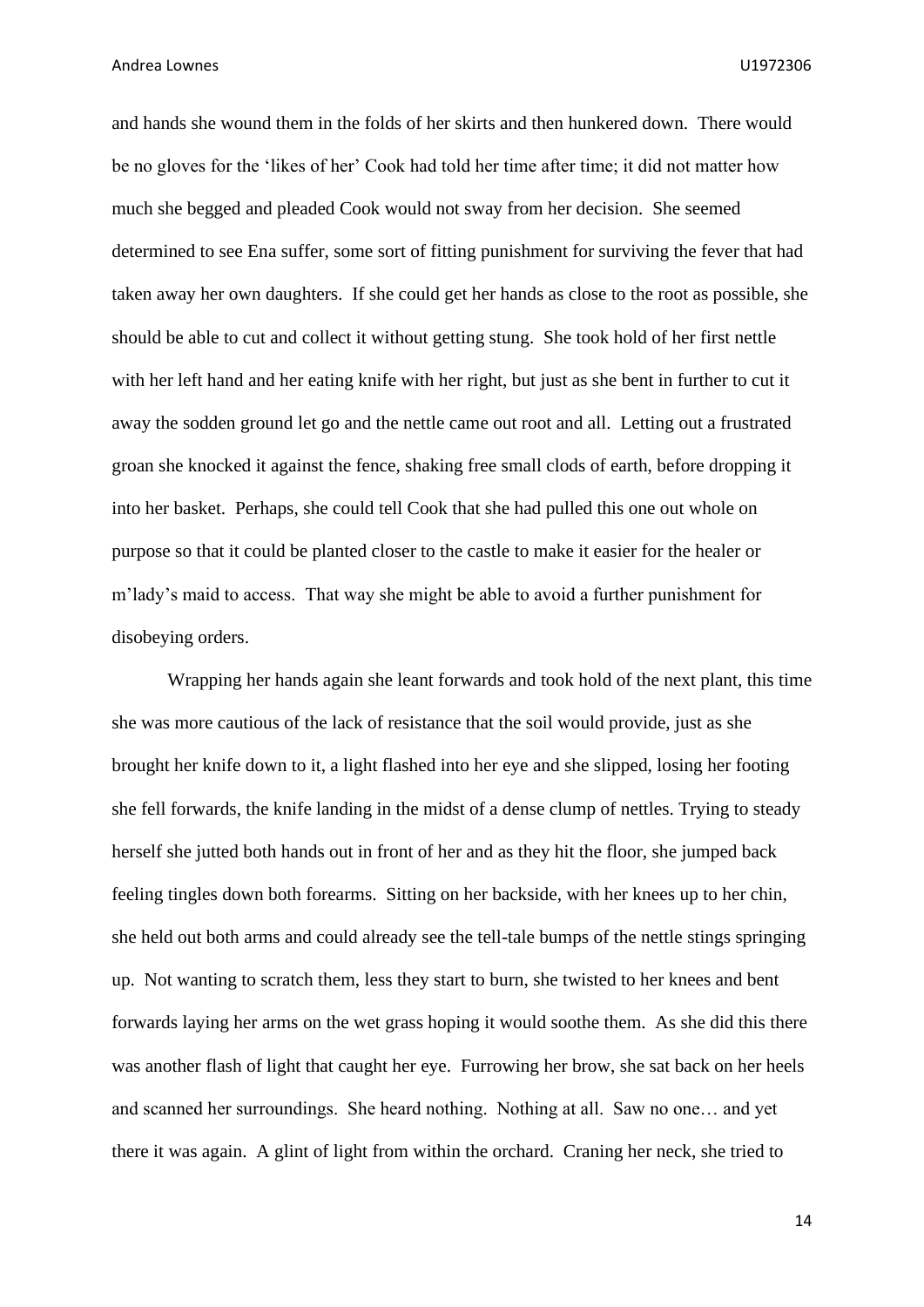peer over the fence to see what it was. She waited and then saw it again. Dropping her head to her chest she now peered through the fence but again saw nothing. Deciding that she did not have time to waste chasing her imagination she scrambled to her feet and returned to the nettles, already disheartened by the hot stinging effects on her arms she re-wrapped her arms and then stretched cautiously to retrieve her knife. Just as she bent down, returning to her task, another glint of light distracted her. She stood swiftly, turning her attention from the nettles and towards the orchard once more.

There was a small breeze that chilled her damp limbs, momentarily she forgot her hot, stinging arms. Stepping back, she wove her way along the fence, away from the nettles, until she found a clear gap. Gingerly, she moved forwards and then lent against the fence, craning her neck this way and that, determined to see where the light was coming from. The only movement she could detect in the orchard was the slight dip and sway of the bare branches in the breeze. Again, a glint in the distance but no matter how she twisted her neck and head she could not find the source. Letting out a disgruntled sigh, she climbed the fence, swinging her legs over the top she sat down, gripping the rough wood beneath her. In the summer, she loved the shade and peace that the orchard emanated but in winter and early spring there were too many shadows. The place was eerily quiet, except for the rustle of the branches and then, as the light glinted again, she heard a faint creak. Eyes wide, she sat frozen. Gripping the top of the fence until her knuckles were white, she held her breath, waiting. Waiting. There. A glint and a creak. Her breath left her body in a shuddering trail. Swallowing quickly, she slipped down from the fence, her feet sinking into the soft orchard floor. Bending left she tried again to locate the source of the light and noise. Nothing. Bending to her right she tried again… nothing.

The breeze shifted her mass of red hair and as she brought her hands up to sweep it from around her face, she caught the glint again and heard the creak. She wanted to turn and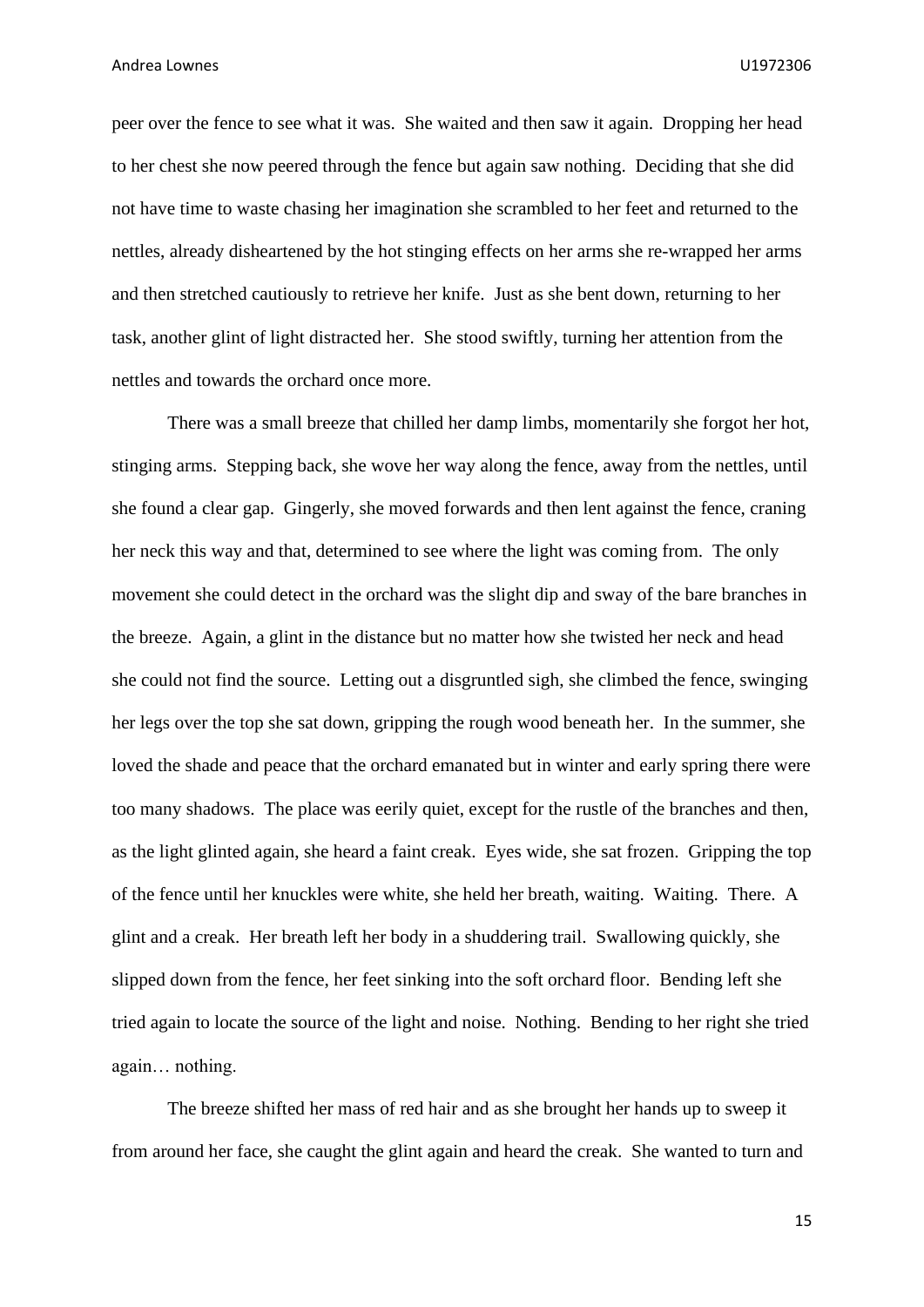leave but felt compelled to move forwards. She remembered the troubadours that she had heard up at the castle, they often sang of treasure found in deserted faraway places, perhaps it was treasure? Dragging her feet, she took small steps, trying to make no noise at all. The hairs along her arms prickled, not just from the stings of the nettles but something else. It almost felt like she was intruding, as though she should not be there. Taking small, shallow breaths, bending low, she crept forwards again. Coming to a tree in front of her she reached out her arms and then pressed up against it. She no longer saw the glint of light, but she heard the creak again as the breeze moved the branches above her. Taking a deep breath, she lent her head against the rough bark of the aged tree and let it out slowly. Drawing another long breath through her nose she closed her eyes, bracing herself. Everyone knew that with treasure came the possibility of danger. Mayhap there was no treasure at all, mayhap it was something else entirely, some creature that she had been warned about countless times. A creature that stole away disobedient children. When she opened them again, she took a step to her left and rounded the tree, trying to focus on where the creaking noise was coming from.

At eye level, at the next tree a pair of feet dangled, pointing down to the ground where the tree's roots were creeping away from its trunk. Large feet, wearing large boots. Men's boots. Good quality leather boots. Scuffed. Whose? The feet moved slightly, twisting round. Ena glimpsed an intricate metal fastening mid-calf, it was a stag's head, the de Pomeroy sigil. Her Lord's sigil. What was he doing? Was he stuck? His legs were closed, his ankles almost touching. That was not how he stood. He stood legs apart, strong and ready. Ready for anything… for everything. His arms were slack against his sides with his fingers curling into something that was not quite a fist, they seemed too big, too strange, as if he had been handling woad dye, like her mother's would look when she had been dyeing rough homespun material that she would make into a blue hood for her father. That colour…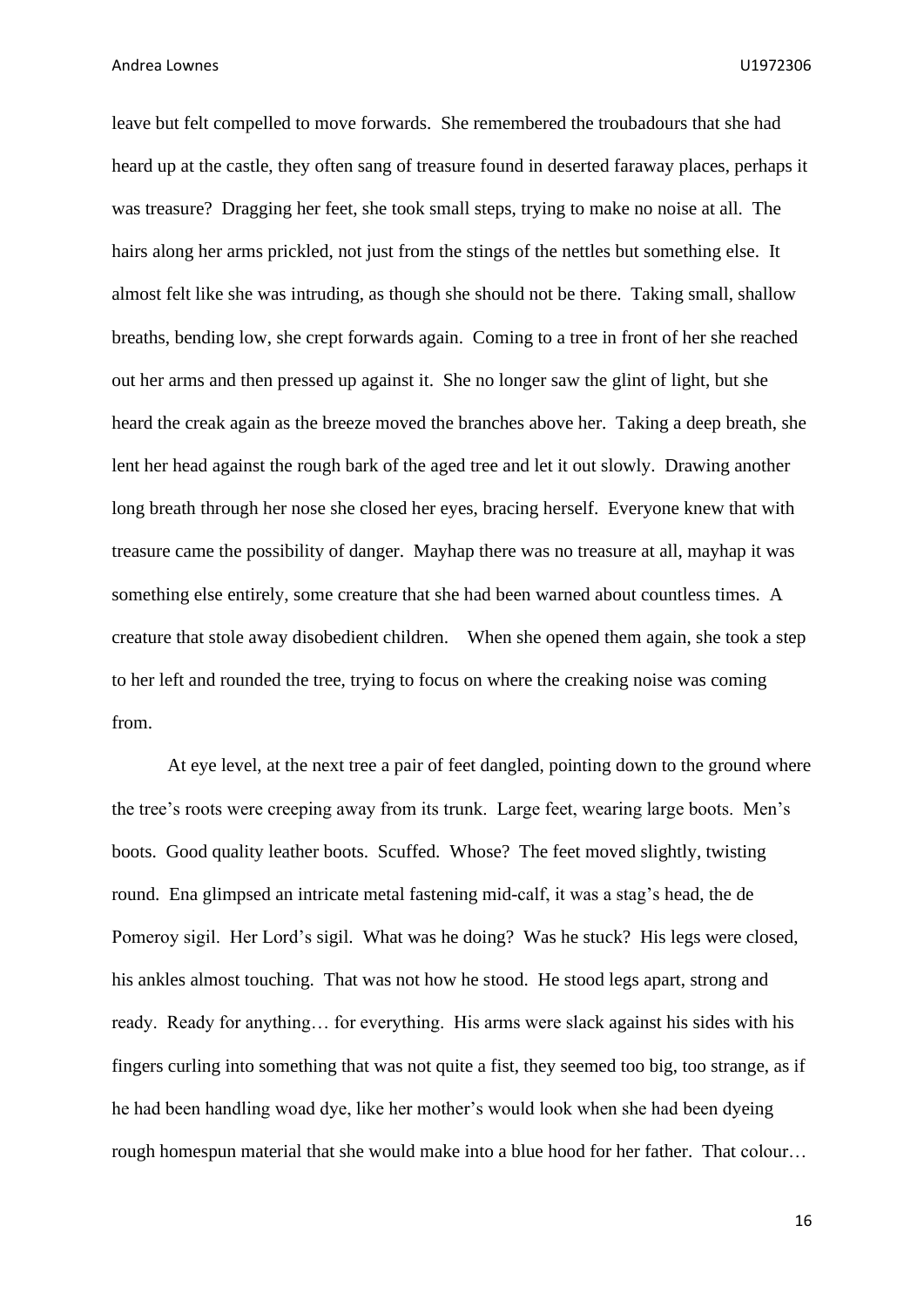not really blue at all. She knew that colour though, she had held the rough work worn hands of her mother and her father, and they had been that colour. Not blue. Not purple. Some sort of betwixt colour. Suddenly, she felt the wind in her lungs ripped from her throat.

She could not breathe. Could not move. Could not think. His feet. Pointing down, like an arrow. The dark brown leather was scuffed at the toe but then the breeze came and he moved and now she could see his sword belt on his hips, the light catching the jewelled pommel, sending a small shaft of light over her head and back out of the orchard. A signal. Still, she could not move. It was as though she had been planted alongside the other trees. She desperately wanted to look away, to turn and run but she couldn't. Her body began to tremble, starting at her knees and working up, her arms hung limply at her sides, but she could feel them tapping rhythmically against the tops of her thighs. Snapping her eyes shut she tried to focus on breathing, forcing herself to take in gulps of air and expel them, hearing her blood pumping in her ears not able to drown out the creaking noise that came as the breeze shifted the hanging body before her. All of the time seeing his booted feet, scuffed at the toes, pointing down. Needing to escape the image and the noise she opened her eyes again and looked up towards his head.

Running to him she grabbed hold of his legs and tried to push him up, tried to save him. She cried for help. Turned her head and screamed towards the orchard fence. His legs were solid, heavy. She was too short, too weak. She could not push him up to save him. Her feet slipped on the floor and he moved. His fingertips brushed the top of her head, catching her hair. Pushing against his legs now she jumped backwards, tripping and stumbling over the roots of the tree. Crashing to the floor she scrambled backwards, her skirt had slipped from her belt and was now tangling around her wet legs, getting stuck beneath her own worn boots. His were scuffed at the toe. Pointing down. Like an arrow. Pointing down to the solid ground below but nowhere near it. The creaking was louder, his body turned and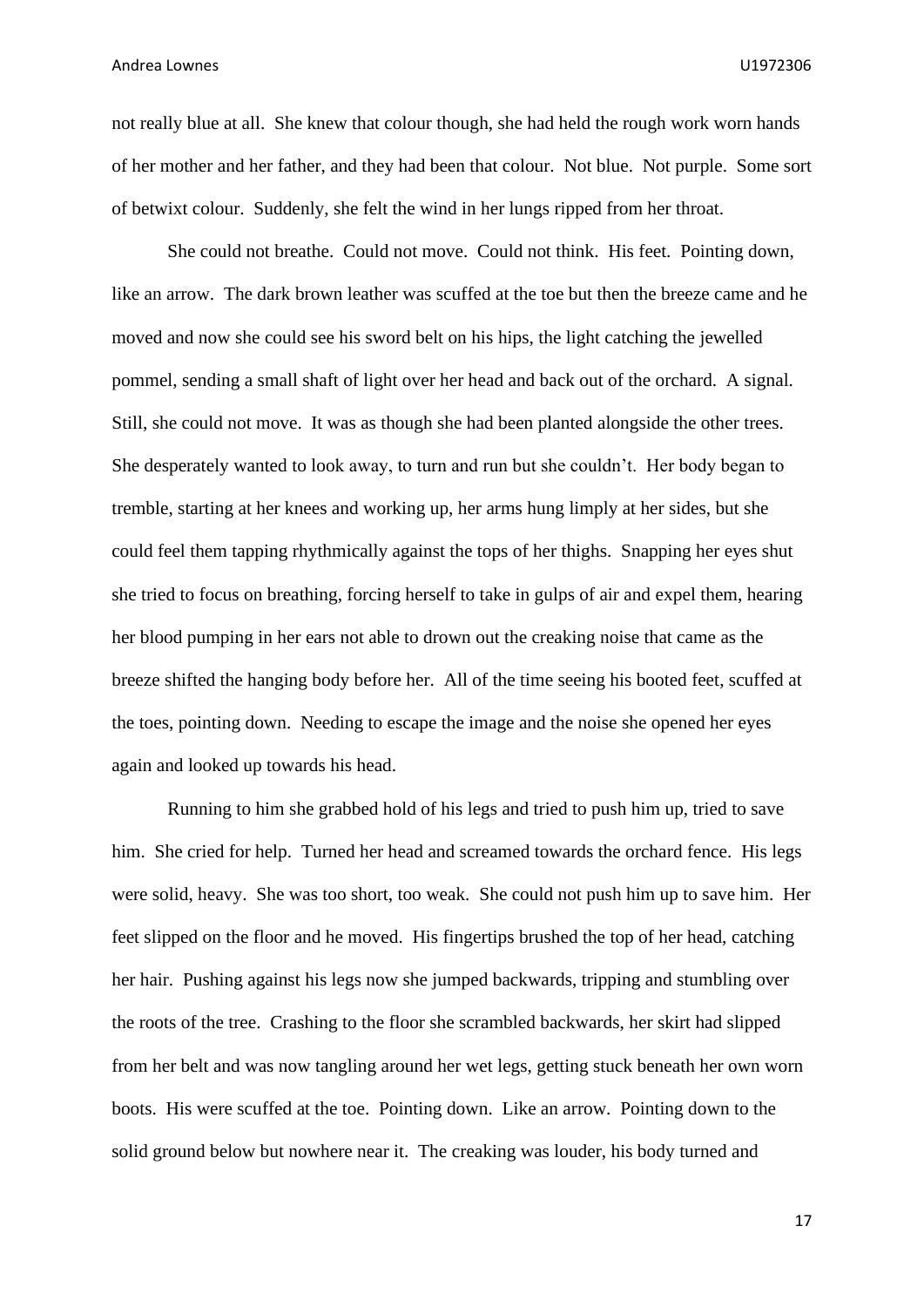twisted and knocked against the trunk of the tree and then she saw his face. It was blue, no purple, mottled. His eyes were half open, unfocused, she could not see the colour, were they brown like his boots? His brown boots; scuffed at the toe. His mouth was open as though he was about to speak but it was frozen. Bent to one side he seemed intrigued, then the breeze came and shifted him again, the light glinting from the pommel.

In the distance she could hear panting, heavy breaths in and out. Tearing her eyes away from him she looked for the animal making the noise, there was nothing there. Only her and him. The panting was getting louder and louder and she realised it was her. Something took hold of her then, shocking her out of her reverie, again she began scrambling backwards wanting to look anywhere but at him, but he drew her back. Drew her in. Sweeping his body, she noticed again the boots, the brown boots, scuffed at the toe. Backing into something she screamed, or she thought she did but there was no noise. No. There was noise but it was not her shrill desperate cry it was the creak of the rope wrapped around the branch; it was the blood pounding in her ears. Her hands scrabbled around just behind her, she grabbed at the gnarled bark of the tree. Felt its solid form. It did not move. Edging up it she could feel the bark catching her hair pulling against her scalp, like his fingertips had when his body moved away from her.

Jumping up and away from the tree she turned and ran, stumbling the way she came. She tripped and fell forwards again, she put her hands out, trying to save herself but it was too late. She hit the ground with force and pain shot up her body from her knee which buckled beneath her. Her skirt was ripped and wet, there was blood on her knee, seeping onto the material around it. Blood, deep and red. There were droplets of it on the stone that she had fallen on. Dragging her eyes from her knee she twisted back up but now felt unsteady on her feet. Throwing herself forwards she limped against the pain needing to get to the fence. Grabbing the top, she managed to get her legs up onto the first slat and then she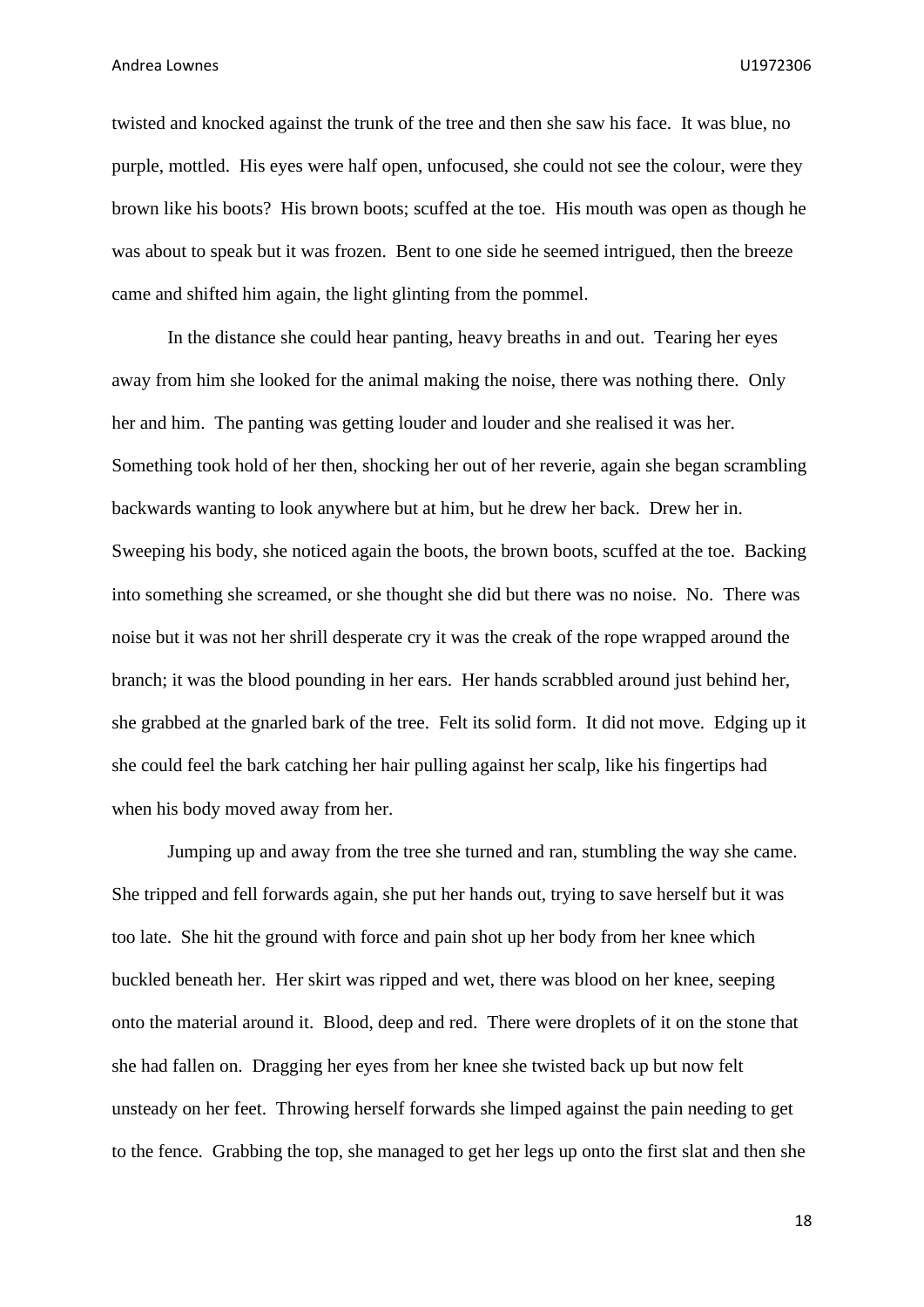flung herself over. Rolling again she came to her feet and now… now she was sobbing. Great wracking sobs that shook her body.

Up the lane smoke drifted from the roof of the kitchen. It seemed so far away. Looking over her shoulder, back into the gloom of the orchard she swore she heard the creak again. Could see him twisting and turning at the end of the rope, his eyes half open, head bent to his right. The image propelled her forwards, but her breathing was panic stricken. She was shaking and her feet were moving erratically. Every few steps forwards her legs floundered and she plunged into the brown puddles below. Brown. Like his boots. Scuffed at the toe and pointing down. Mud splattered up her skirts and her arms as she awkwardly regained her footing to move on towards the kitchen. Towards Cook. She needed help. She needed it now.

Trying to steady her breathing, trying to calm her body and mind she bent over and held onto her knees. Her left knee smarted and she winced against it. Breathing slower now. In… one… two… three. Out… one… two… three. In… one… two… three. Out… one… two… three. Like they always told Matthew when he could not catch his breath. Matthew! Her body contracted at the thought of Matthew's face when he was told. She had to move. Had to keep going. Stumbling on, dragging her feet, hearing them squelch in the mud, her sodden skirt clinging to her legs, weighing her down but she had to get away from the orchard, from him. Swinging and creaking in the breeze.

Throwing herself at the heavy kitchen door she fumbled with the latch. Who had closed it? It should be open. Her fingers felt swollen, too big to flip the latch down to open the door. His fingers were cold, solid, mottled purple like his face. Too big. Leaning her head against the door a mewling sound escaped her throat as it constricted again and again, her lungs trying to drag in air. Trying to refocus on the door she looked at her fingers, they were twitching and jerking and not doing what she wanted them to do but then she had it.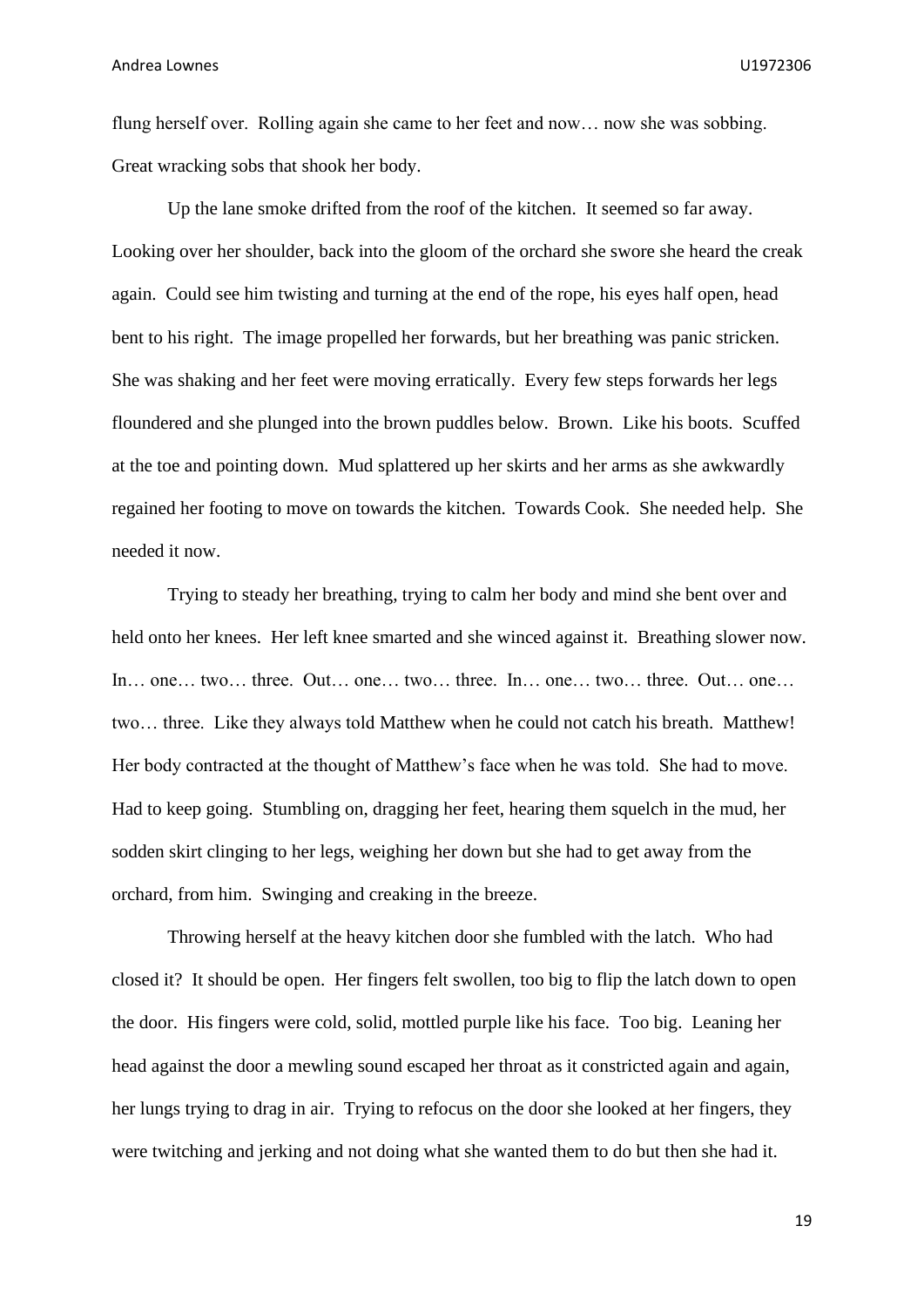She pulled the door towards her, catching her toes, her toes in her boots, her brown boots that were scuffed on the toe but hers were not pointing down, hers were there. In the way. Shuffling backwards she pulled the door open and fell into the kitchen heading straight for Cook.

The noise of her entrance startled Cook, who was elbows deep in a bowl with puffs of white flour escaping as she kneaded the dough within it. She stared open-mouthed at Ena, her eyes sweeping the bedraggled figure before her. She stopped her pummelling and brought her hands up, clapping them together to dislodge clumps of dough. She took in Ena's wet and ripped skirt, the splatters of mud on her arms and face, the tears, the mouth that was opening and closing with nothing coming out of it. Sliding the bowl to one side, Cook wrapped a floury hand around the handle of the wooden bread paddle before she spoke. "Where's them nettles then?"

"Piss on yer nettles." Ena's words whispered out on shaking breath. Cook stood agape. Ena's terror was palpable, even to Cook. "Get the Steward. We need the Steward. We need help." Gripping Cook's plump forearm she turned her head to face the others in the kitchen. "Help! Help! Get help. Get the Steward. We need the Steward. Raise the hue and cry." Swinging back to Cook they shared a look of mutual fear, the type of fear that only death can bring. The type of fear both knew so well. "I think he's dead. By the love of God… m'lord's dead." Dragging her ward against her chest she threw her arms around Ena's heaving shoulders before lifting her head.

"You 'eard 'er, get the bloody Steward!"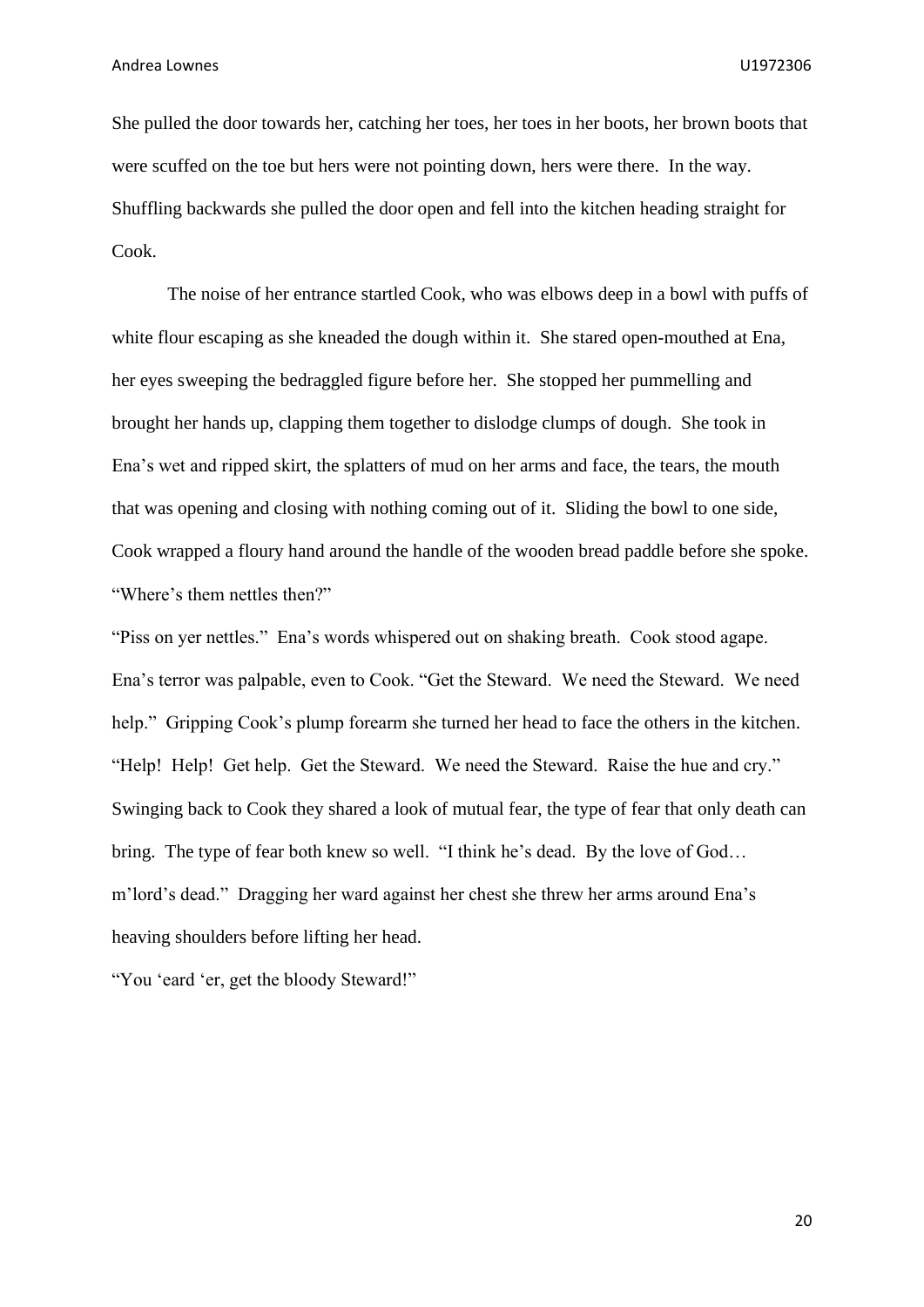#### **Peter**

<span id="page-21-0"></span>It was time for Peter to be up but he was loathe to do so. Mary's arm was draped across his chest, a comforting weight and her warmth made him want to shrug away the day. Blinking a couple of times, he let his eyes become accustomed to the gloom of the house. Noticing the dying red embers in the fire pit he knew he could not put off getting up much longer. Turning towards Mary, he looked at the way her dark lashes fanned her high cheekbones. She was a special woman and he was indeed lucky to have wed her. Never could you meet a warmer or more patient and understanding woman. She stirred in her sleep and rolled onto her back; his eyes were immediately drawn to the ever-increasing swell of her abdomen. Gently he stroked the taut mound under her shift.

"You'll waken him." Her voice was groggy and her eyes remained closed.

"It's time we were all up anyway." As Peter spoke, she puckered her face in mock annoyance, opened her eyes and looked deep into his.

"I need to piss," struggling to a sitting position she shook her head, "I always need to bloody piss." Flinging the covers back he jumped up and then hauled her up too.

"Go on then, I'll get this fire going." Stretching out her back she gave Peter a smile and waddled to the door.

"Don't waken Tom yet, he was crying in the night again."

He glanced over at the foot of their bed where Tom was wrapped in his own blankets. He loved his nephew dearly and worried for the forlorn little boy. Even in sleep he had such a sorrowful little face. Mary opened the door and he heard her feet padding down the path towards the midden heap where she would relieve herself. Stifling a yawn he went and picked up some wood from the pile and then knelt before the fire pit. Scraping away some of the ashes he placed some smaller kindling sticks around the embers then bent low and blew gently until they caught. Sitting back on his haunches he let the fire come to life before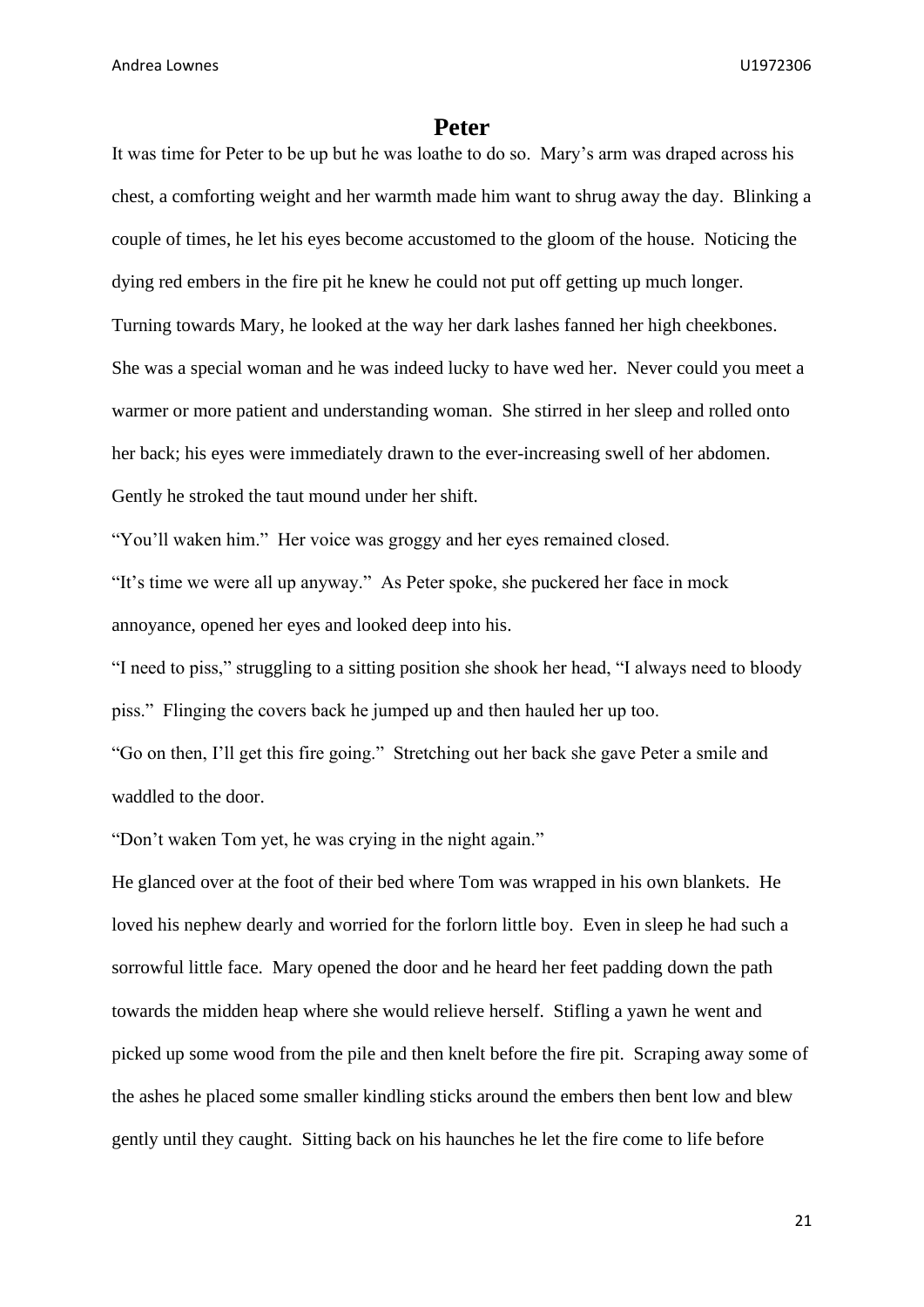putting on the larger pieces of wood. He would need to go and check on Magda's fire soon, hopefully she would not have let it go out… again.

"Deep in thought are you? Let me guess, Magda?" Murmuring in agreement he lent his head back against Mary's legs and looked up into her smiling face. "She just needs time, Peter." Ruffling his hair she then turned to the shelves above the rickety table, lifted the lid of a basket and took out a heel of bread. Breaking it in two she handed him a piece and then ripped off a chunk of her own and pushed it into her mouth before she went over to the water bucket to scoop out a couple of cups. The bread was dry and took a fair amount of chewing but the water helped soften it up. They sat on stools by the fire pit and put their feet on the hearth stone to warm them up while they finished breaking their fast.

"How much time? He's been dead weeks, if she carries on like this people will start suspecting something's amiss." Peter's voice was strained, looking after Magda in her grief was draining. They had all suffered grief, he had lost his first wife in childbed not three years ago; he hadn't behaved like Magda was doing now and they had married for love. She was not married to Richard, he was their Lord, she was his mistress. The suicide of Richard de Pomeroy had sent shock waves through the village, what had made him do it? He had money, power, status, plenty of food on the table and a family of his own. Old Peg, the tanner's wife said it must have been demons who had made him do it, or guilt over his wrong doings. It seemed almost unbelievable, no one could suspect him of wrongdoing, he was such a fair Lord. Never took more than what was owed in service or taxes, gave gifts at yule and Easter and always had time for everyone in his care. The truth of his misdemeanours with his sister laid heavy on Peter's mind. He would not sully his Lord's name or reputation, best to keep the knowledge to himself to protect everyone involved.

"You're away again Peter? Come on, talk to me love." Squeezing his knee she brought him out of his own thoughts and back to her. She was always so understanding.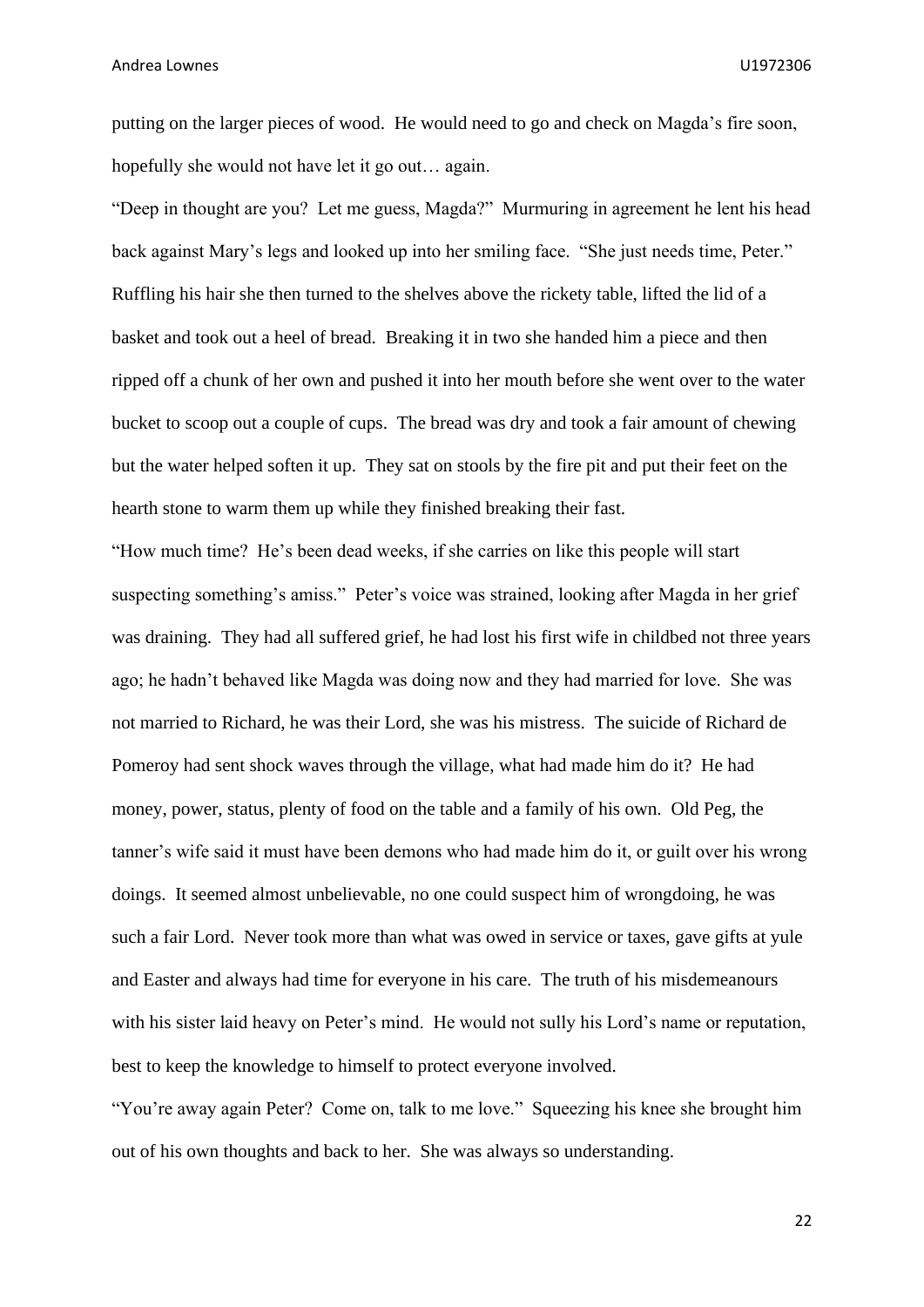"We can't keep going like this, us looking after Tom when he should be with his mother. Her, in bed all day every day. She needs to be up and pulling her weight. There's wool that needs spinning and crops that need planting, we can't take on all her work forever, it won't be long before your time." He nodded at her belly before reaching over and giving it a pat. "It's not a dog, gi'o'er patting it." Humour shone from her eyes, easing some of the tension that was building up inside. "Go round now, get her sorted and tell her she needs to come and see Tom, maybe that'll help her."

Peter sighed deeply and gave her a weak smile.

"Right then. Let's see what today'll bring us." Slapping his thighs he stood and grabbed his coif from a peg by the door, dragging it over his head he gave Mary another smile before heading out into the grey morning.

Magda woke with a start. Her breathing was heavy and she felt sweat running down her face and neck. It was that dream again. The one where Richard was dead. It was just a dream, she told herself. Just a dream. Relief flooded her but then, just like the cold light of day that crept forth each morning, so too did her realisation. Richard was in fact dead. He had abandoned her.

Rolling over she looked forlornly to 'his' side of the bed. She could swear that the indentations of his body remained, as though he had just left the cottage to go to the midden heap to relieve himself. If she closed her eyes she could imagine he was out there. When he had finished, he would creep back to the cottage; a slither of light piercing the darkness from the open door and would then be almost blocked by his form in the doorway before being swallowed entirely as he closed the door with a creak. Stumbling and tripping he would make his way back over to the bed, he would pause on his knees shuffling the straw round to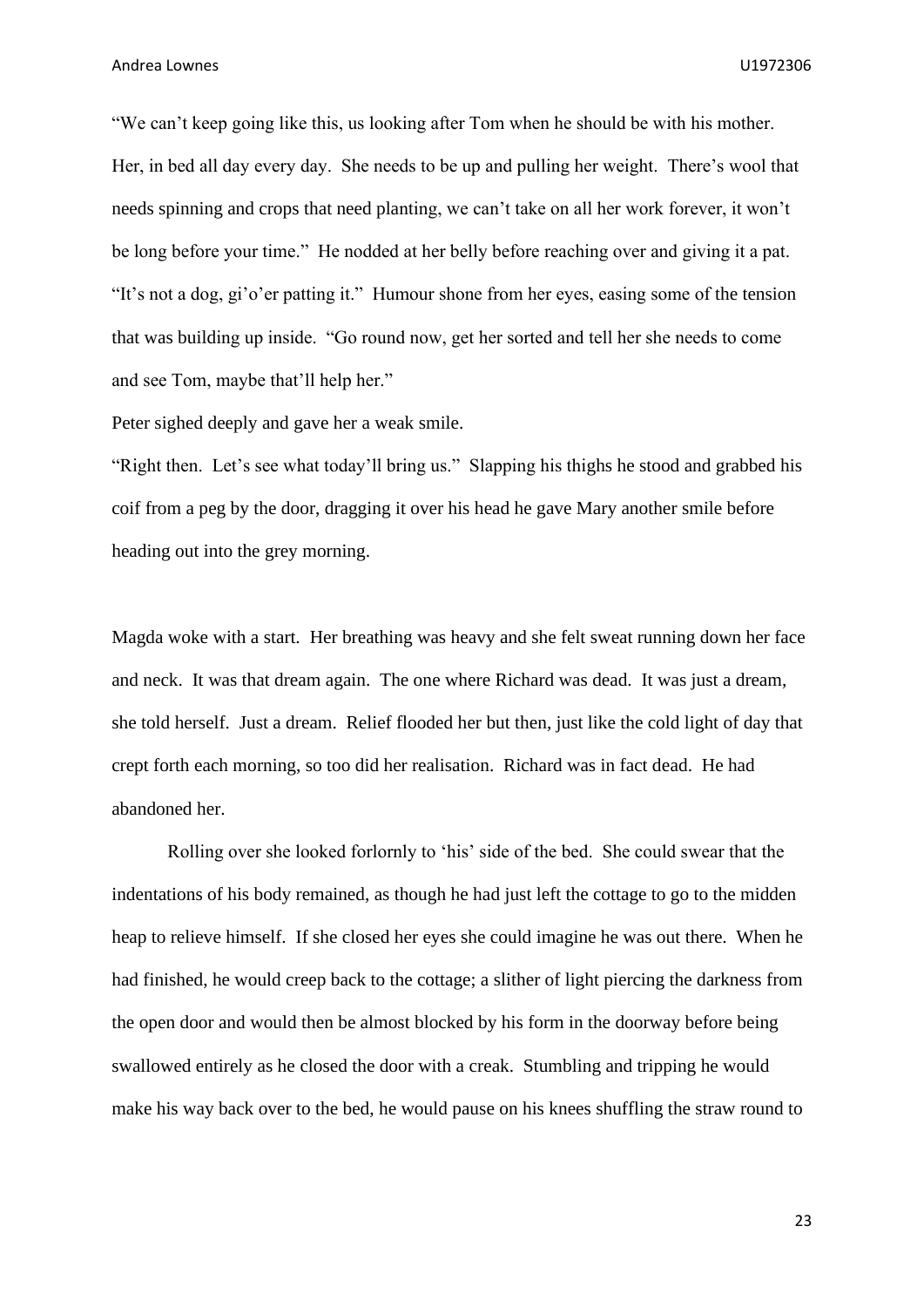make it more comfortable before lying down next to her. Closing her eyes, squeezing them tight against her pain, she rolled onto her back once more.

The straw below offered little comfort, it was from the last harvest. It was after the harvest feast when Richard first came to her, she could feel his touch even now and hear him calling out her name when they made love. They had been the happiest six months of her life and now, like the straw, she felt limp and lifeless. It was not supposed to be like this. How had it happened? Why would he leave her like this? Alone. Completely and utterly alone. Every part of her body ached; her heart felt like a stone. There was such heaviness in her chest that it made her stoop over when she moved about. Grabbing the covers she tugged them, bunching them up and hugging them to her body before she rolled once more; this time away from 'his' side.

The heavy darkness of the cottage was broken by small shafts of light that were filtering in from round the ill-fitting door. She would have to get Peter to look at it. She had put off getting Peter to fix it because she had believed Richard's promises. He was going to move her out of here, this hovel with one pokey room. He said he was going to have something built for her, something worthy of her. A wave of hopelessness washed over her, pressing her into the hard-packed earthen floor. Magda's ears rang with the silence of her home.

Outside, beyond the door and the wattle and daub walls, the village was waking. Doors creaked open and animals clucked, bleated and grunted as they were ushered outside for the day. Yawns and guttural moans pierced the air as the inhabitants of Clayborne stretched to waken their bodies and minds. Life went on. Shutting out the noise of the wakening village, Magda dragged the blankets over her head. Closing her eyes she prayed for sleep to claim her once more. If she slept, she might dream of him. Something pleasant. She might feel the weight of his touch or smell the musky scent of him. Oh, the promises he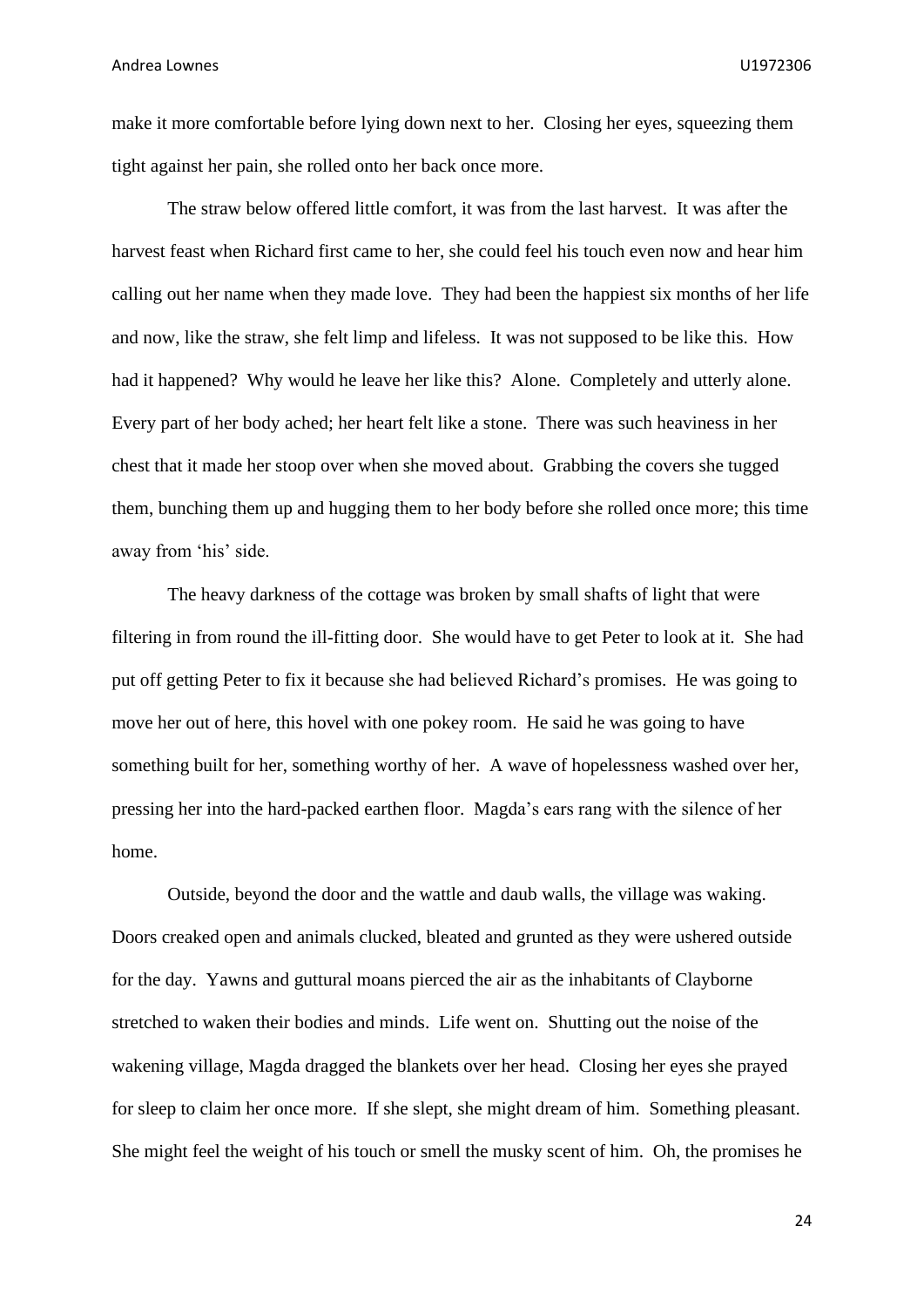had made to her during their whirlwind love affair: a home, silks and soft linens. She had asked for gold, his wife wore silver and amber (her favourite apparently) but she wanted, nay, needed more than that. Their love was bigger than the love that he shared or had with his wife. Magda needed Richard to show her how much he loved her. He had given her a ring, a golden band with three small red stones set into it. They caught the light like the red stone in the pommel of his sword. Initially she had worn it on a leather cord around her neck, long enough so that the ring nestled between her breasts, now it was on a cord of hemp rope. Easing her grip on the blankets she felt for the cord and scooped up the dangling ring. At first it was cold to her touch, like his side of the bed but once it was nestled in the palm of her hand it warmed. The weight of it was comforting. She did not want to hide it away anymore, she wanted to wear it so that everyone could see how much he loved her. Maybe she would… her thoughts were broken as the cottage door creaked open. Not caring who it was or what they wanted she shuffled further down in the covers.

"Get up." The deep rasping voice of her brother called over to her. She ignored it. "Come on, Mags, get up. The fire's out." From her cocoon she could hear Peter start to bustle around the home he had once lived in too, before he had wed. He had left the door propped open and light streamed in hurting her eyes as she peeped out. "You can't lig in bed all day Mags, come on." Drawing the covers back just a little, she watched the lithe form of her brother in the gloom from near the fire pit. He had pulled his coif down when he had come in and the brown material bunched on his shoulders. His brown hair, so much like hers and their father's, was now thinning and she could see little glimpses of white scalp. She did not like that he was aging, he would be gone too soon and then no one would look after her. He was knelt down and she could tell he was going to sort the fire for her. She was glad, she hated that job. Grabbing the flint from under a large stone at the edge of the pit he took some kindling and ruffled it before striking the flint. Small blue sparks shot out once, twice and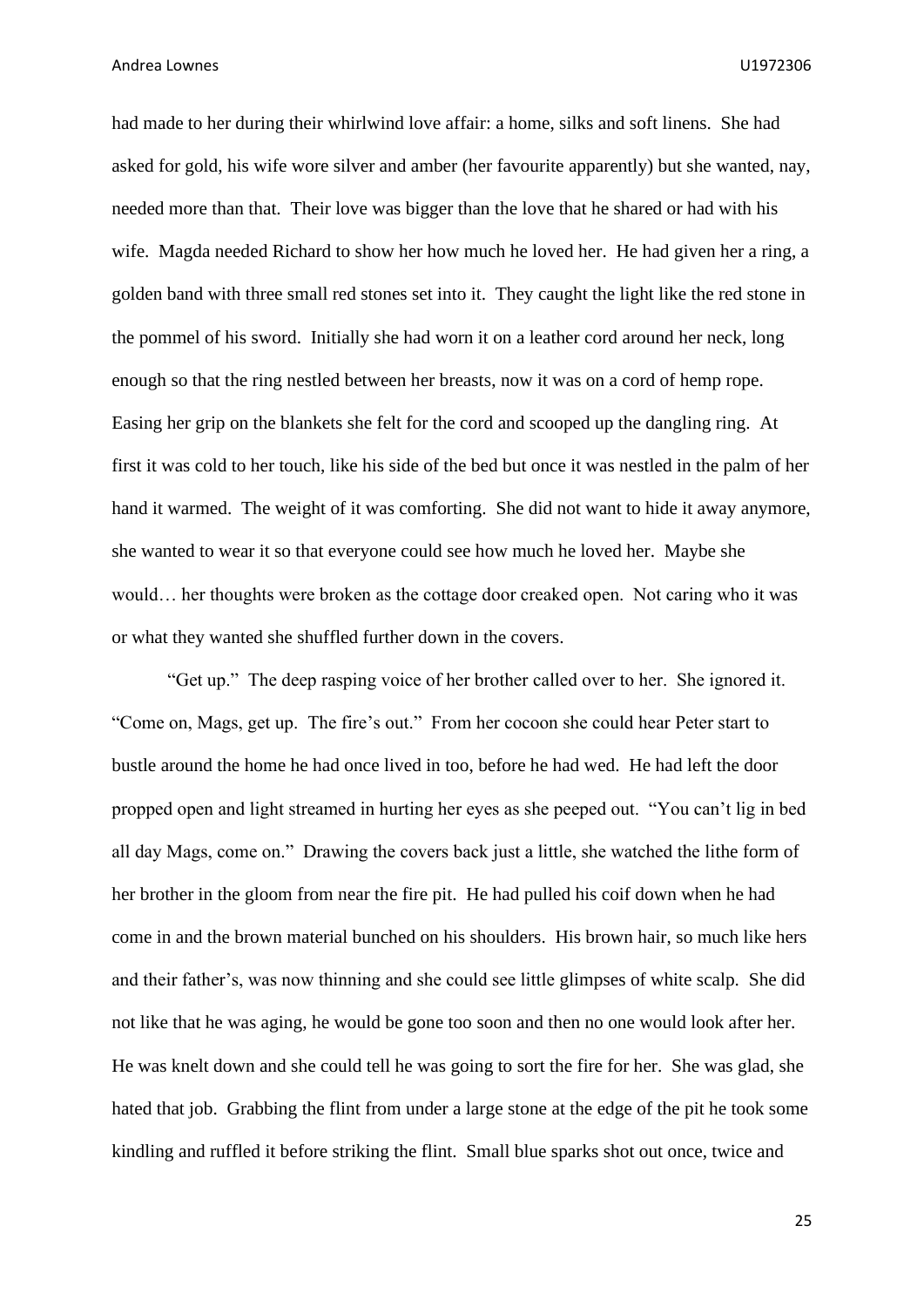then a tiny spiral of grey smoke twisted up from before him heading up towards the smoke hole in the thatch above.

"You can't stay there all day y'know."

"Why?" At her question Peter turned around and looked at her, shaking his head. He turned again and pulled some wood over the small fire. They were both quiet for a while; it lay heavy on her. No one understood her pain, the way at gnawed at her continually. "He was the love of my life." Magda's words were soft. Sighing deeply Peter stood and brushed his hands down his hose, there was a patch on the knee.

"Just get up." There was a harshness to his tone borne of frustration.

"Why? Why should I? What have I got left now?" Sitting up Magda dropped the ring and cord down the neckline of her shift and frowned at her brother.

"What do you mean, 'nothing left'? What about Tom?" His tone remained harsh before he huffed away his ire and came over to sit on the bed. Anger rarely worked with Magda, she needed gentle coaxing.

"Exactly what I say. Without Richard, I have nothing. I am nothing. Tom's only little, he's no help." Resigning himself to the fact that they were going to be having the same conversation yet again he reached over and took her hand in his squeezing gently. Almost every morning for the three weeks since Richard de Pomeroy's death Peter had spent time convincing his sister that life was worth living, that it could be full and meaningful if only she would meet it each day. Looking at her now, the dark rings circling her eyes, the tracks where her tears had swept away the encrusted dirt on her face, she needed to get up and fight, he did not have the time for this, especially now that the fields needed more attention. "What about Tom? He can't stay with me and Mary forever. He needs you." Snatching her hand from Peter's she ignored his question and instead placed a hand over her stomach.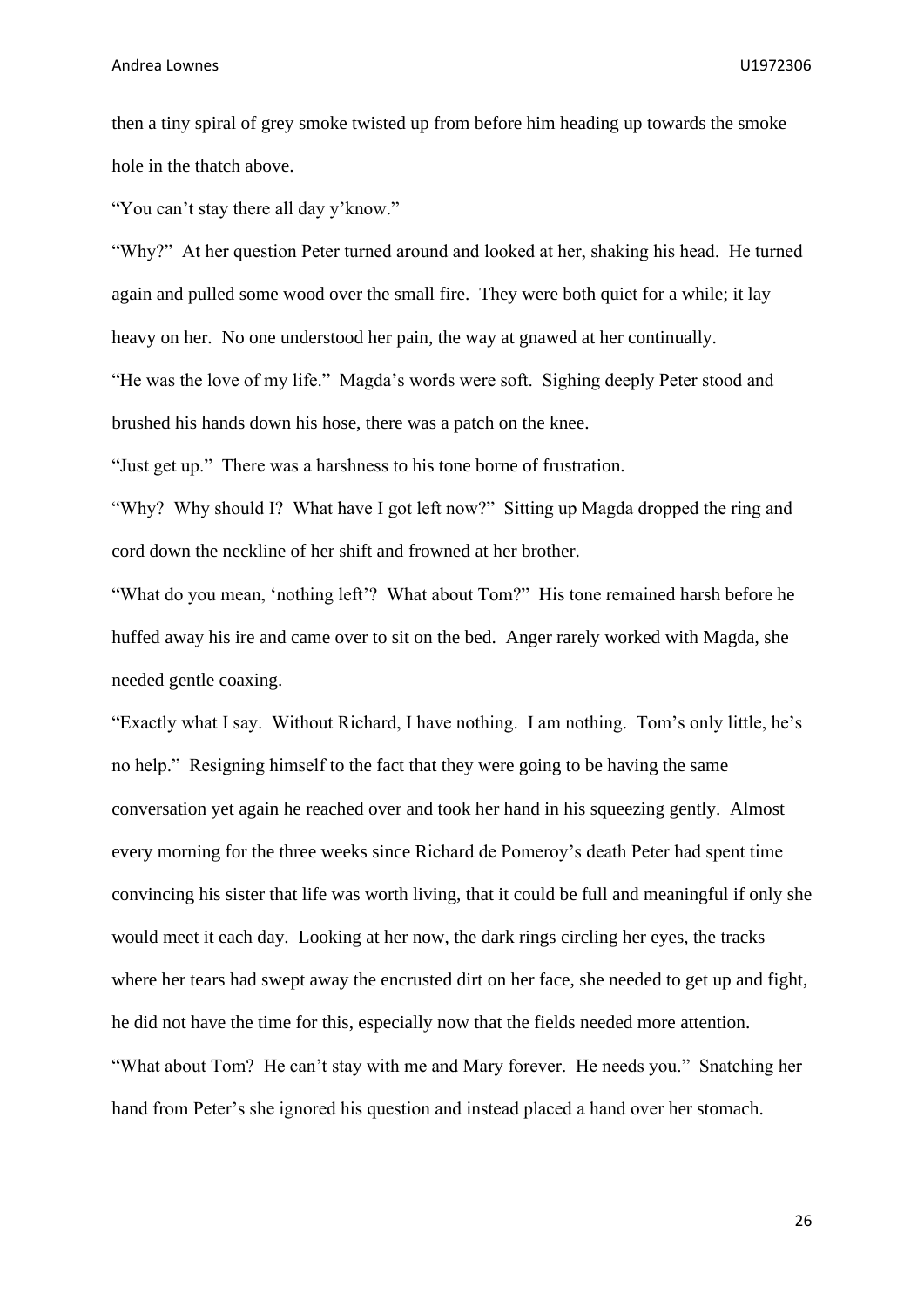"Perhaps I am carrying Richard's child." Rolling his eyes heavenward, Peter stood and turned away from her.

"Not this again." Striding over to the door he closed it before walking back over to her, they did not need any prying eyes of the villagers who could go telling tales to all and sundry. Magda's brown doe eyes stared up at him, her hair was matted from spending too long in bed and she looked gaunt, as if she had not eaten in days. He would need to get Mary to feed her up.

"Listen Magda, you've got to stop this. You can't keep torturing yourself."

"Stop what?" Her anger flared and she leapt from the bed standing toe to toe with him. "This," he opened his arms and gestured around her dirty home, "you're slovenly, you're not looking after yourself, you're not looking after Tom and you're not pulling your weight. It's planting time, the fields need us, the gardens need us, we've animals to tend, you should be spinning wool for the tithes and taxes and it's me and Mary picking up the bloody slack!" His words hissed forth from between clenched teeth; a muscle twitched along his jaw. "He was the love of my life." Each word spoken my Magda was punctuated slow and spat back into Peter's face.

"We've heard that before." Magda gasped. Peter knew that now was the time for her to hear the truth of the matter. Before she could collapse back onto the bed he took hold of her by the shoulders and looked into her eyes.

"Father wasn't like this after our mother died and they'd been wed years. I wasn't like this when Lottie died with the babe. You was just his mistress, nothing more. No better than any of the whores a Lord slakes his lust with." Pain illuminated her eyes and her bottom lip quivered. "I know, I know. It's hard to hear but it's the truth of the matter." Tears welled in her eyes and Peter regretted both his words and his actions. Loosening his hold on her, she slithered from his grip and buried herself once again below the blankets and fur on the bed.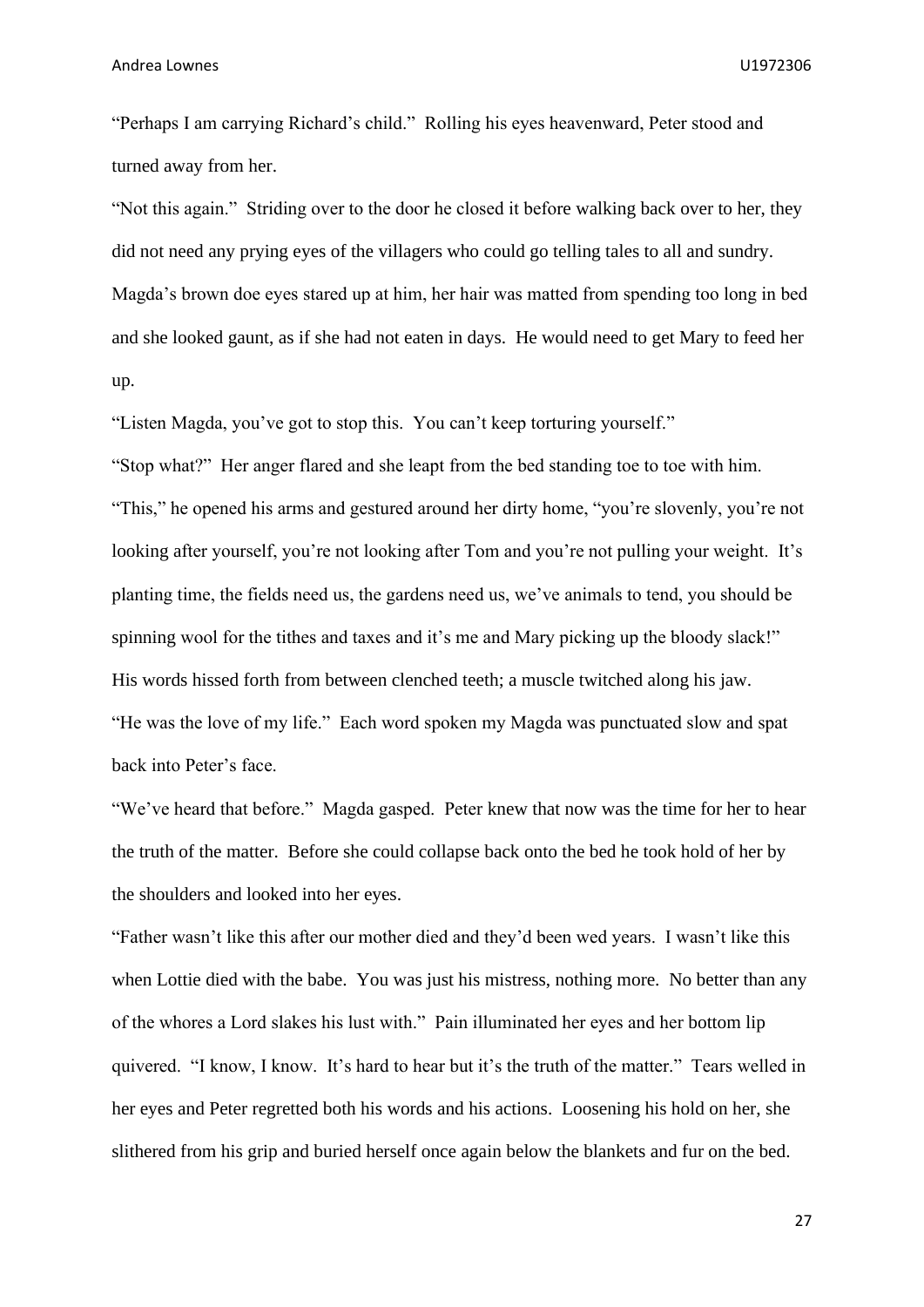"Magda? Mags?" His tone was gentle now but it had little effect.

"You know nothing," the covers muffled her words and Peter once again had to sit down on the bed so that he could hear her, "we had plans for the future." She whined. "What plans could you possibly have had? He was our Lord, we his workers." Poking her head up, she looked at Peter through watering eyes.

"I told him I wanted him to send 'her' away, his wife. I made him promise to move me in in her place, Tom would've stayed with you and Mary, he likes you and Mary," tears spewed down her cheeks as she rambled at him, "we were going to have a big family and our sons were going to be great Lords with grand estates of their own. He didn't love her you see," gaining momentum and with a willing audience, she sat up and shuffled closer to Peter, "she didn't pay him enough attention, there was always something else to do. Silly things, he said, always something for the estates or that Matthew. He was a disappointment too, how could he be heir to Clayborne? Our sons would've been strong, they would've been good heirs." Dragging in big gulps of air she grabbed Peter's hands in hers searching his eyes frantically before continuing. "She couldn't make him happy, only I could." He did not know what to say to her, how to react, he had never heard anything as delusional as this. "I would've been dressed in silks, head to toe in soft linens and silks. I would've been so beautiful. I told him what I wanted and he said I was beautiful just as I was." Magda's tears had stopped and a wobbly smile formed on her lips.

She began fiddling with something around her neck, her eyes widening as she did. Curiously Peter watched as she pulled a cord up from beneath her shift, pulling it over her head. In her outstretched hand was a length of what looked like a fragment of frayed rope which was tied to a gold ring set with red stones. He tilted his head to one side, confused slightly, and Magda grinned. She offered it to him and he took hold of the ring in his hand, testing its weight. He searched her face questioningly.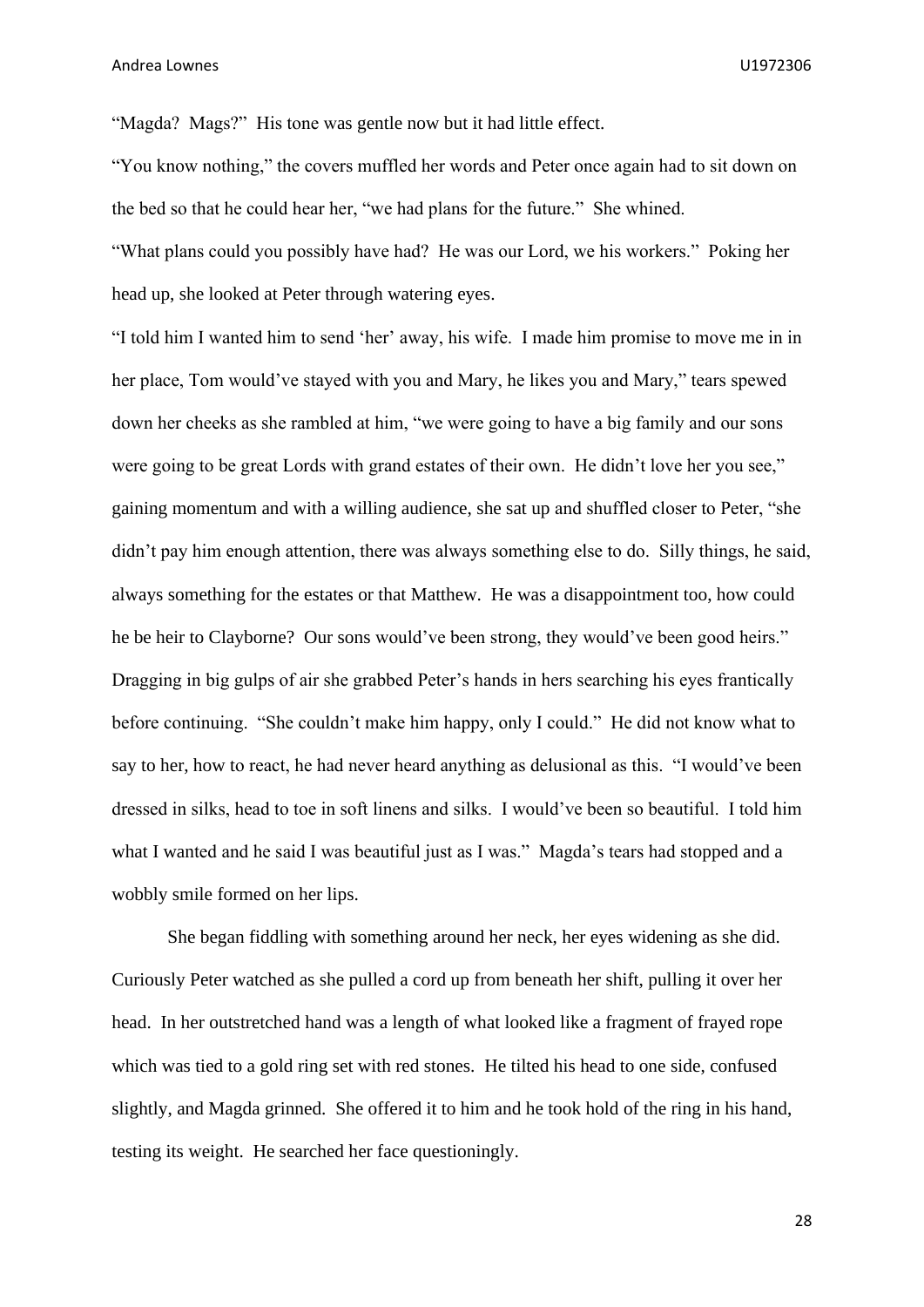"It's mine." The pride in her voice was unmistakeable. "Richard gave it to me. He said I was worth more than all the gold he had.

"Sard." His quiet clipped statement confused her.

"What?" Magda tried to snatch the ring back from Peter but he held on to it, bringing it up to his face to examine it further in the gloomy light.

"You can't keep this, Mags. You can't wear it."

"Why?" Her indignation made her seem more childlike than ever. "It's mine. I asked for it and he gave it to me." She grabbed for it again but Peter would not give it back. Her pushed her away from him and she sprawled back onto the bed.

"No Mags, you can't. What if someone sees you with it?"

"Then they'll know how much he loved me."

"Shit. No. No. No." Keeping tight hold of the ring in one hand he rubbed his stubbled jaw with the other, panic spreading across his features. Open mouthed, Magda sat back up and hugged her knees up to her chin. "If someone sees this, they'll think you've stolen it." He stood up and started pacing back and forth, clutching the ring in his hand. He walked over to the fire so he could inspect it further in the slightly better light. "You could swing for this Mags. Do you…" His words trailed off and he stood motionless, staring down at it in his hand. Knitting his brows together, he brought it up again, close to his face.

"What? What is it?" Scrambling off the bed she hurried over to him. The packed earthen floor was cool underfoot but she did not notice. Peter had taken hold of the cord and had begun rubbing it between his thumb and forefinger. Slowly, his eyes widened in horror and with mouth agape he turned to his sister.

"Tell me this isn't what I think it is." Pushing against him she tried to grab it from his hands. He held her back with one hand until she calmed a little and then threw it to her. "It is, isn't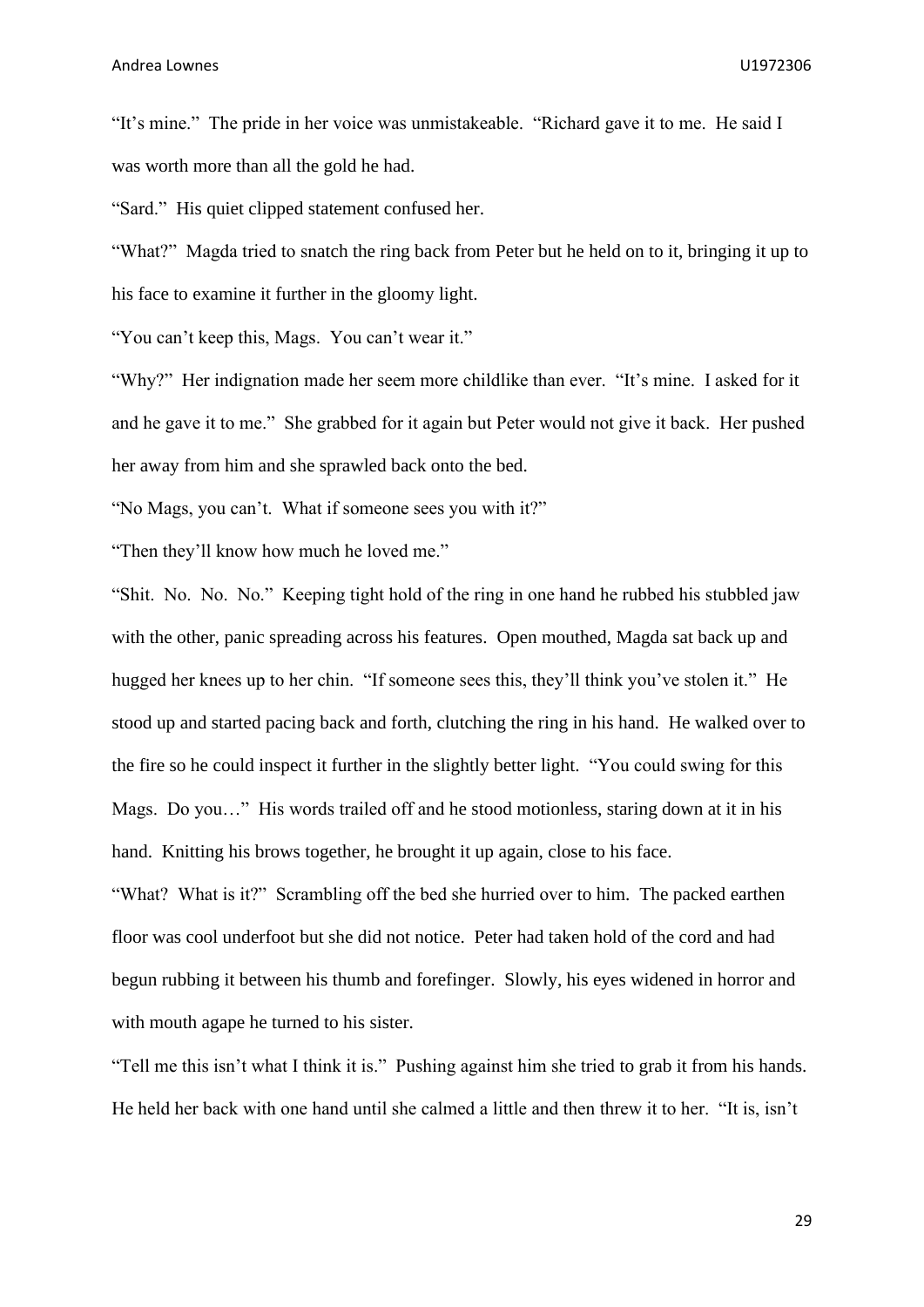it?" Grabbing the sides of his head he pulled back his hands, dragging skin and hair with them, exaggerating his horror.

"It's mine!" Looping the cord back around her neck, Magda pulled the front of her shift

away from her body, dropped the ring down it and held it against her chest. "I don't mean the ring you stupid slut," two strides and he was before her, "you stole the bastard noose didn't you?" His face reddened with anger and she backed away the clumsy looking wooden sideboard before turning and heading back towards the bed. "Where's the rest of it?" Peter's fury spewed over and he began frantically searching her home. "Where is it?" Magda remained silent, dumbfounded at his reaction. She just stood by the bed watching him as he grabbed pots and baskets, emptying them and discarding them. Turning this way and that his eyes darted and scanned every dingy corner, then he stopped and looked at her. Frozen, she stared back. Slowly now, he moved towards her, she flinched when he came close but this was quickly replaced by panic as he pushed her away from the bed. Grabbing the blankets he ripped them from the top of the mattress and flung them at her, she watched as they crumpled and puddled at her feet. Leaping over them she clutched at his tunic, desperately trying to drag him away. The scuffle was pointless on her part, he was bigger and stronger. Taking a fistful of her shift in his hand he gripped it tightly and held her away from the bed. With his free hand he grabbed the mattress, flipped it over and saw what he was looking for. On the dark floor below the mattress curled in a ring near the head of the bed was the rope that the cord had come from. Even in the gloom she could see the fire of pure anger that lit his eyes. Letting go of her shift he reached over and took up the rope. Shrinking back slightly she stared blankly at Peter, ignoring what was in his hand altogether. "Don't gape at me like that, explain yourself. Why have you got this?" Silence. "They've gone bloody mad up at the castle looking for this, mad! They were on about it again yesterday when we were working on the fields. They've been going on about it for the last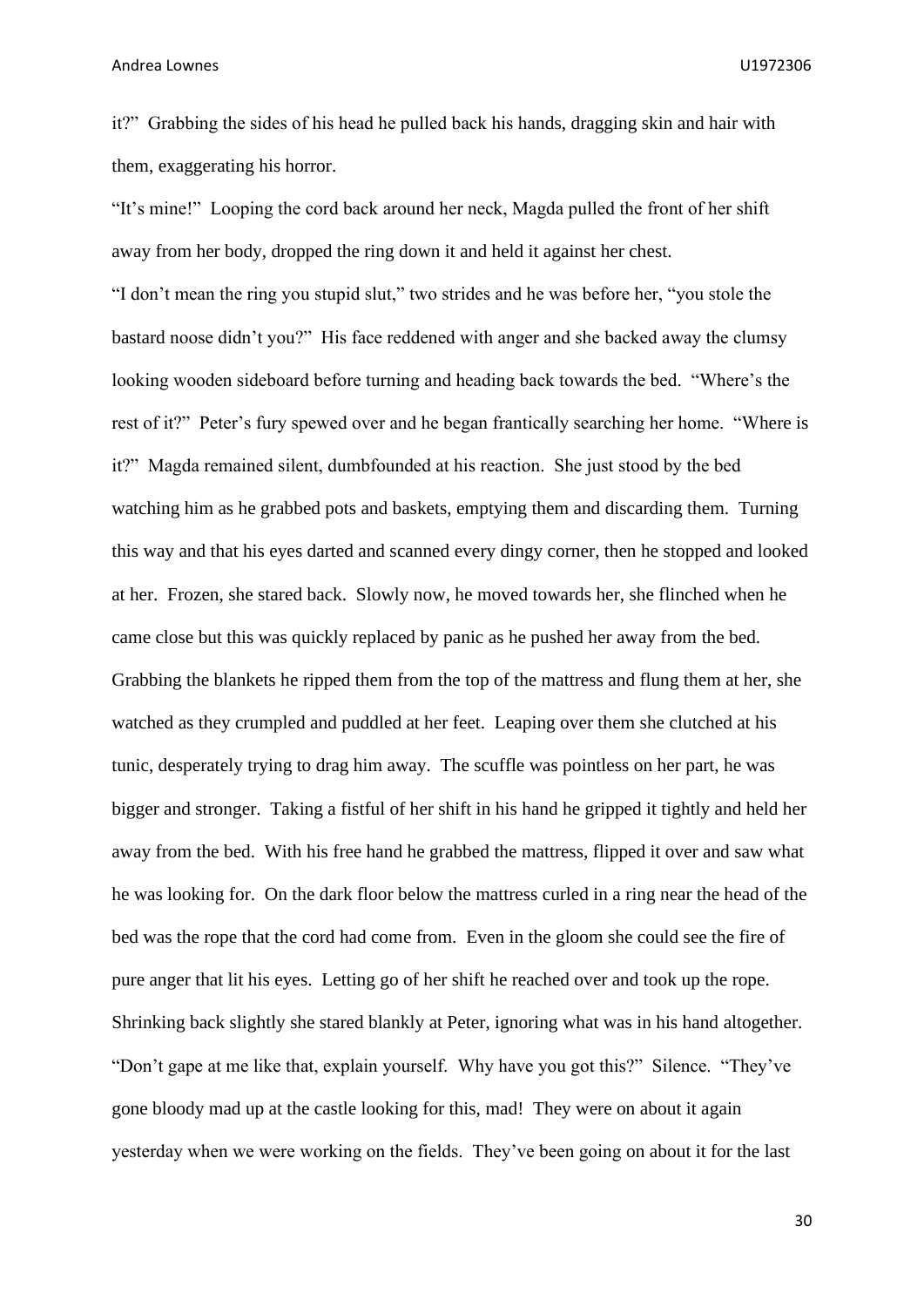few weeks." He shook it at her and it twitched violently, like a grass adder when it was ousted from its shady hiding place. Silence. Behind them some wood crackled loudly on the fire making Magda jump but she did not speak. "The coroner should've had this when he came." Peter tore his eyes from hers and looked at the rope hanging limply from his hand. It was not fashioned in a noose any longer and he was glad but knowing what it was made him shiver.

"We need to burn it." His voice was quieter now and slower.

"No." Snapping back to reality she stepped towards him holding out her own hands imploringly. "Please." That painful whine, again. "Please, Peter. Don't." "You can't keep it."

"But I want to." Again her bottom lip quivered and tears welled in her eyes. Shaking his head he grabbed Magda and pulled her to him. Wrapping his arms around her he hugged her close to his chest.

"Oh Mags. You can't keep it. It's the deodand and belongs to the King now. You know how it works. Can't you remember the other year when that horse trampled that young lad? It was what killed him and it had to go to the King. That's how it works." Sniffling and nodding against his chest she mumbled incoherently. Lifting her head up she looked sorrowfully at Peter.

"I just thought…"

"What? What did you think?" Peter's words prevented Magda finishing. "How did you even get it?"

"I cut it down off the branch in the orchard. When I heard, I raced over but everyone had already gone back up to the castle. There was only me there, honest, no one saw. No one knows. I just… just… it was the last thing he touched." Barely a whisper, her words tugged at his heart.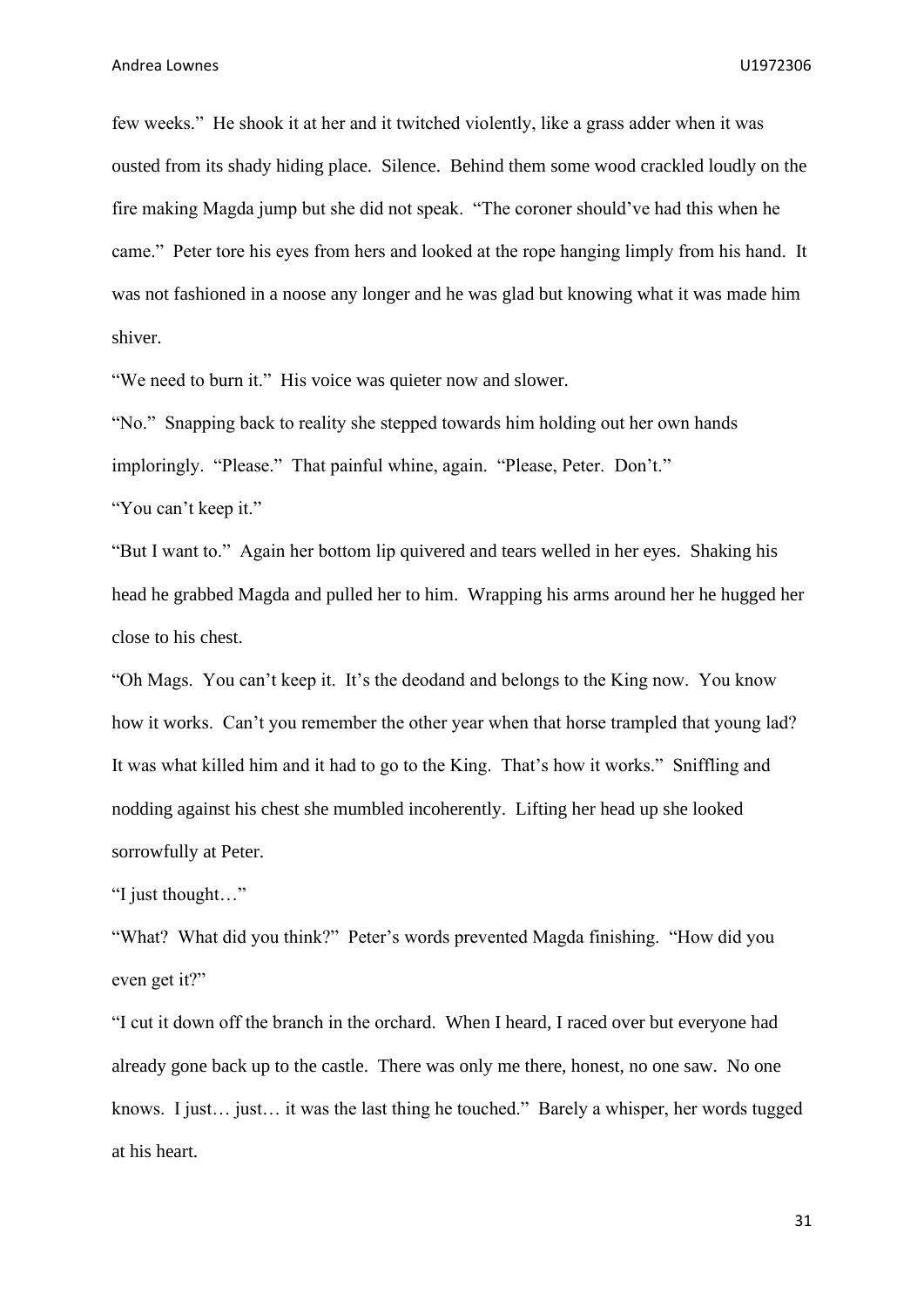"It doesn't matter now. What matters is keeping you safe. If you're found with this you'll be in more trouble than anyone can sort, it'd be a crime against the King. What if something happens to you? What about Tom?" Shrugging, she dropped her head to Peter's chest and rested her forehead against the rough material of his tunic. "If the King doesn't get the deodand then them up at the castle'll be fined, they won't miss it but if you're found with it and the ring too, well that'll be it for you. Not just you, me and Mary too. We'll be ousted from the village and how the hell will we get another Lord?" A strangled sob escaped from her and Peter pulled her close once more, hugging her tight.

Slackening his grip, he took a step back from her and took hold of one of her hands. Gently, he tugged and when she moved he guided her over to the firepit. Letting go he turned and brought a stool for her to sit on. Getting one for himself he sat close to her side. The stools were old, made by him when he was a lad but they were sturdy and did not wobble. Taking another lump of wood he placed it on the fire and waited for the flames to take hold. Black smoke curled from it and headed up and out, the wood was damp. She had left it outside too long after he had brought it for her. He always told her to take it in straight away but she never listened. Magda only ever did what she wanted, only the things that were easy and made her feel good. She had no interest in domestic chores, she had little interest in any chores at all.

"Mags, this is important. If you keep this and anyone finds out…"

"I know." Without letting him finish she spoke over him. She looked and sounded as though she had been defeated.

"Do you though? Do you understand? One wrong word to the wrong person and you've had it, we've had it. Listen, you'll meet someone else." Forcing lightness into his voice he nudged her.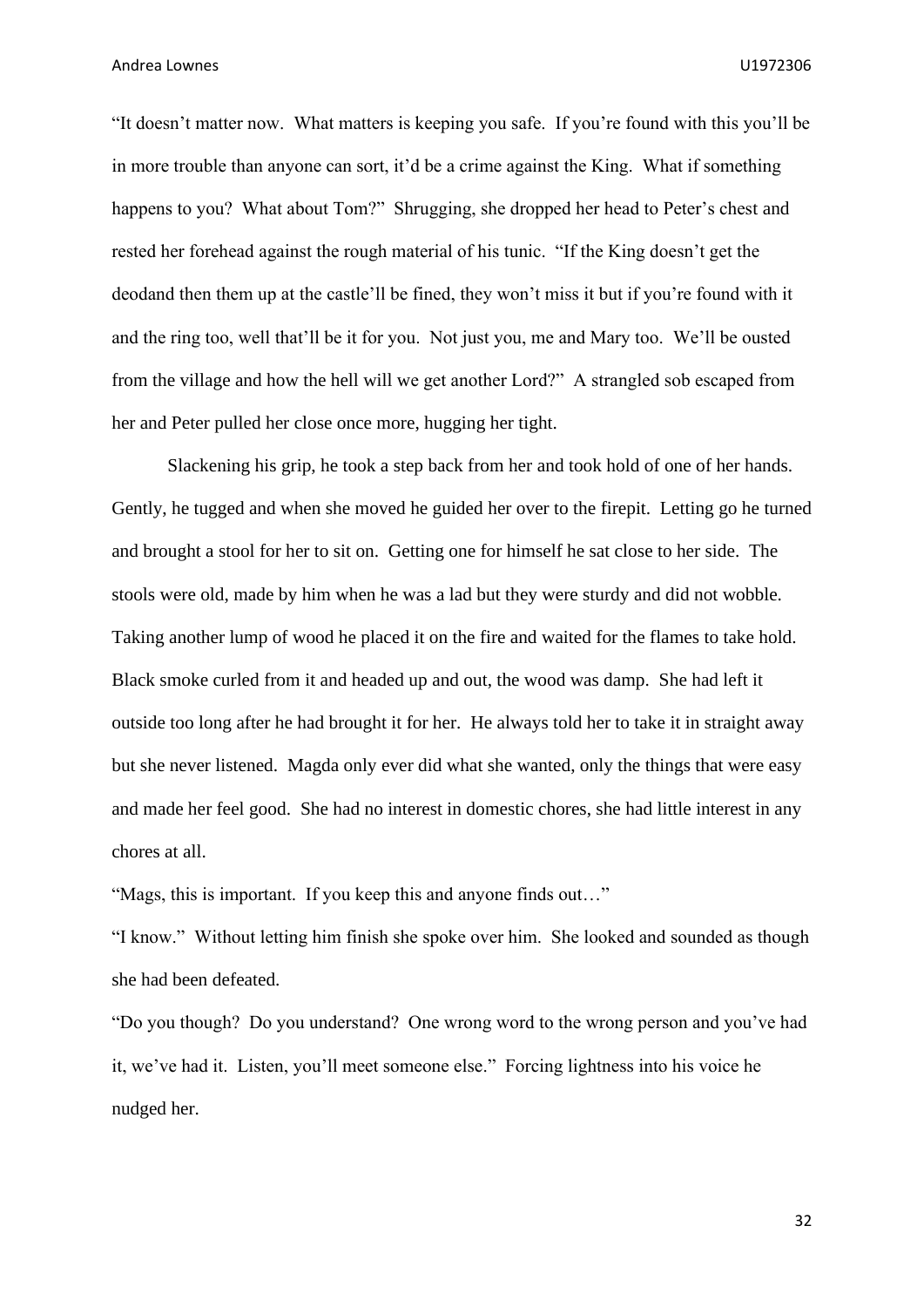"No, I won't." Flat and defeated. She seemed adamant but he would not agree with her this time. This time he had to get through to her, she had to listen to him. Without looking at her, he dropped the rope onto the flames, primed and ready to hold her back if necessary. She went rigid and her breathing stopped momentarily but remained seated. Together they watched the flames lap the rope, tasting and testing it. The light from the fire grew as the flames accepted and feasted on their fuel. Sniffing loudly, Magda dragged the back of her hand against her nose, wiping away her sorrow.

"Listen, Tom can stop with me and Mary for now. There's plenty of jobs he can do to help out. We've got the garden to dig over ready for pea planting and he can come up the fields with me and do a bit of bird scaring whilst we get sowing." Turning slightly, he looked down at his sister. Her eyes were red and puffy, she was slumped over slightly and her hands were limp in her lap. She seemed so young. They had all always protected her, ever since she was born. Protected her and shielded her and now she was struggling, not knowing how to handle the tragedies of life. Maybe they were partly to blame, him and their father. Peter remembered the day she was born, he was eight and as soon as he saw her he fell in love with her, everyone did. There had been two brothers born after him, there had been others too but he had never known them, they had never even breathed. He remembered these two brothers though: Merrick and Simon. They had both been chubby loud babies, always smiling and gurgling but both had died before they reached two. When Magda came, they had been joyous. He had prayed that night, knelt by the side of the cradle where she was swaddled tight. He had scrunched his eyes shut and prayed with more fervour than he had ever known before or since. He had begged God not to take away his sister like he had with his brothers. He had promised that he would protect her and look after her and he had. She had been loved and adored her whole life. When their mother had died they had cozened her, him and their father. They had not left all the domestic chores to her, they had shared them up, they had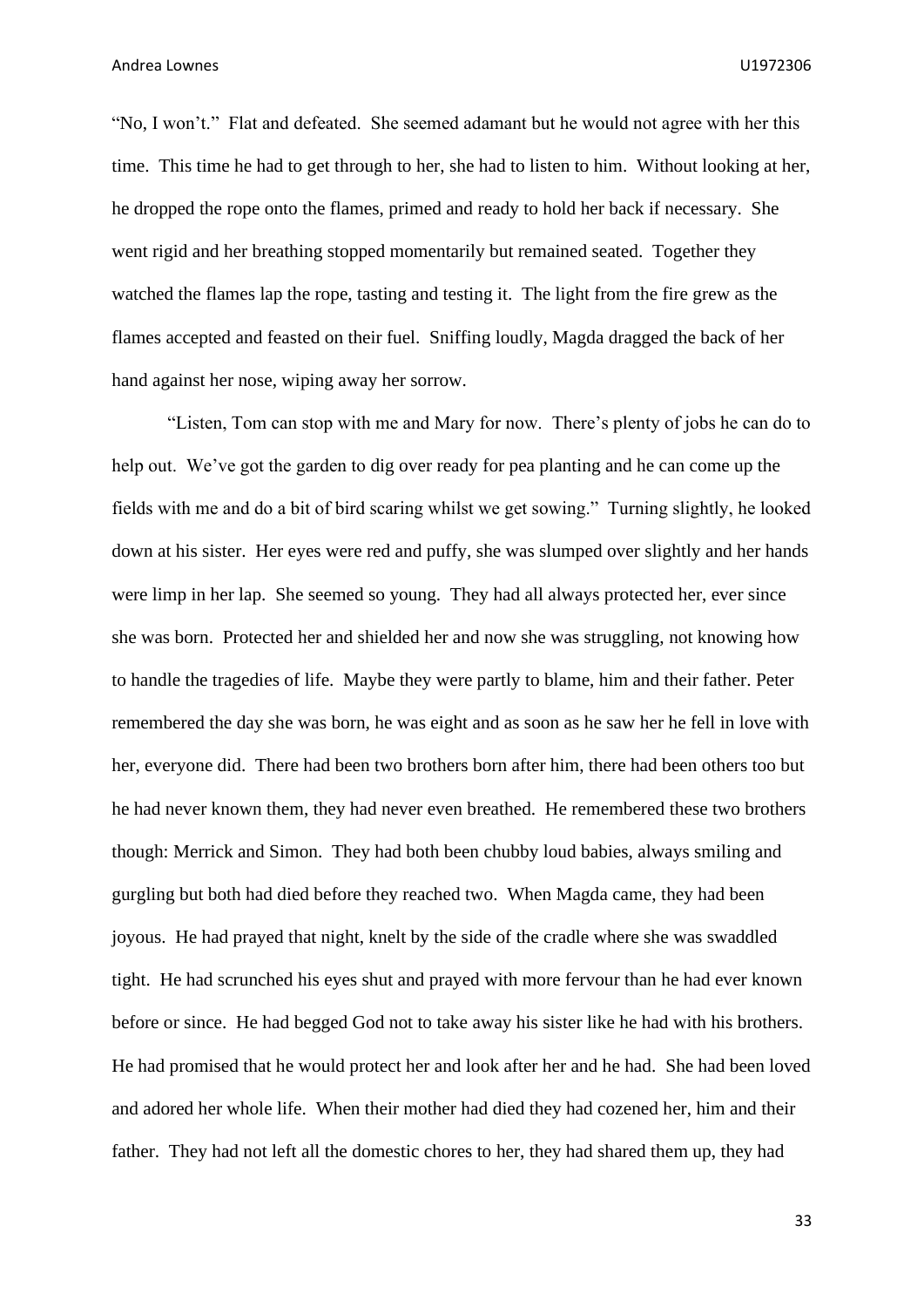not wanted to tire her out, make her ill. When he had married Lottie she had been jealous and had cried every night until their da had taken a switch to her legs. She had run round to them and Lottie had soothed her and comforted her. Mary was the same with her too. Magda could do no wrong. If she asked, they gave; nothing was too much trouble for lovely Mags, nothing. Even when she had gotten herself with child, they had all forgiven her, even though he was a married man. She had said she loved him and would never love again. Three days she had spent in the stocks, three days they had sat with her in the rain while the villagers came and mocked her brazen ways. Mayhap they should have punished her, made her see the error of her ways but they could not because she was Magda, beloved Mags.

"Listen Mags, why don't you have a couple of days to sort yourself out, we'll say you're ill if anyone notices you missing." His tender words soothed her, she nodded slowly while watching the flames dance over the charred remnants of the rope. "I'll get Mary to fetch you some food round while you get some rest." She nodded obediently. "I'm going to take this and keep it safe for you." He reached over and took the cord from around her neck, wrapped it round the ring and pushed it deep into his pocket. "Perhaps we'll bury it, we can always dig it up later and sell it on if we go to a bigger town." Her head snapped up. "Not now though, it'd look bad, a bit suspicious. Later. When everyone's moved on a bit." "I suppose." Her voice was back to the whine of a child. "I suppose I'd be able to buy my own linens and silks then." A soft smile curled her lips as she contemplated this. "Aye," he said as he stood up, "perhaps." Ruffling her hair, he walked behind her and started towards the door. "Mags?" Turning, she looked at him.

"Mmmm?"

"No more of this…right?" Nodding in agreement she rose from her stool and headed over to the bed. Peter stayed by the door, watching as she straightened the mattress, scooped up the blankets and fur and straightened them over the limp mattress before climbing in. "I mean it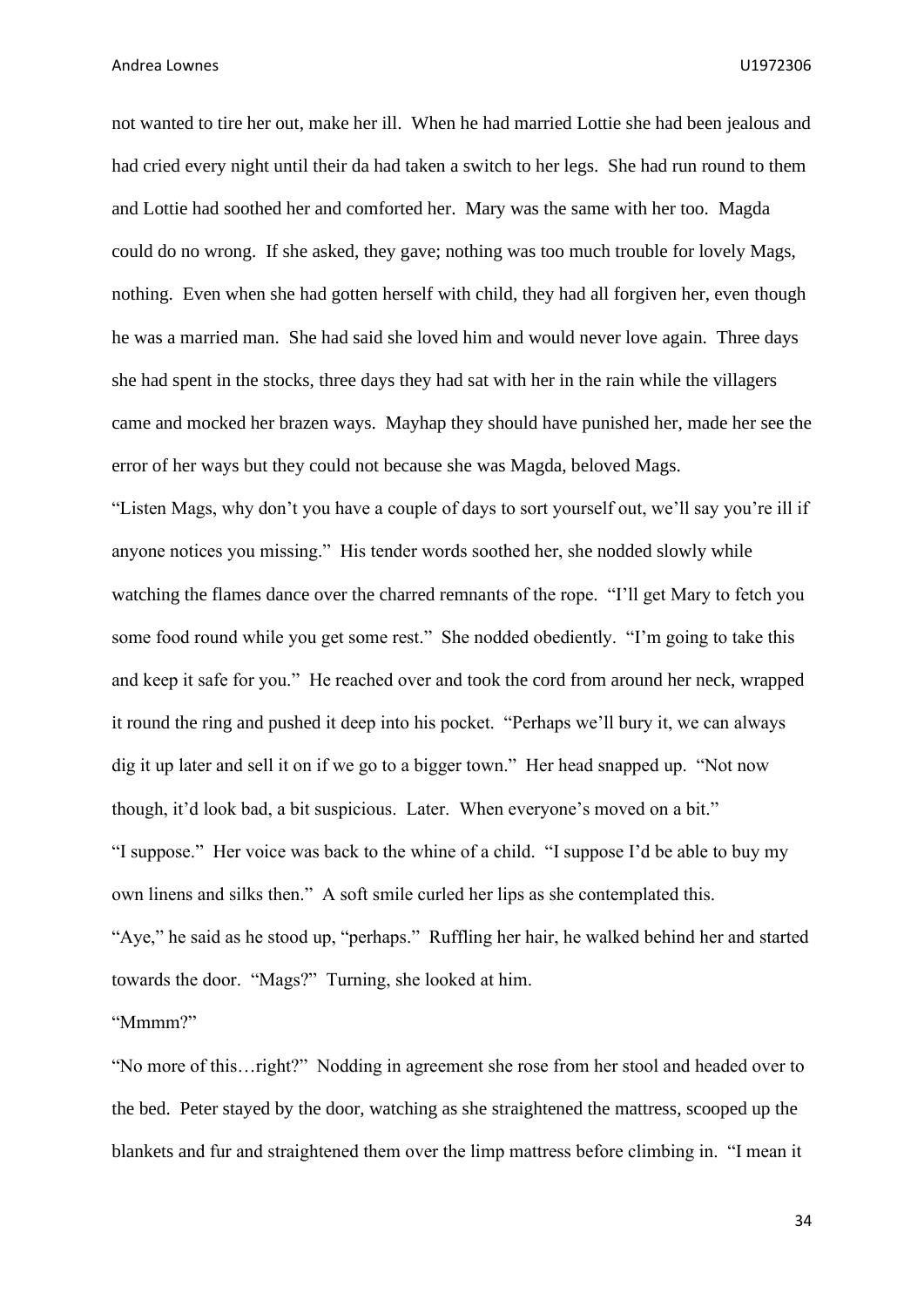Mags. No more talk of Richard, I can't protect you against nobility and definitely not against the King. Best to leave it now. We'll find you someone else." Pouting at Peter now she frowned slightly but then straightened her face and nodded at him as she snuggled down, pulling the covers up under her chin. "Promise me Mags."

"Promise." Yawning loudly she closed her eyes. Peter took hold of the latch and opened the door, squinting his eyes against the grey April morning.

He sighed and looked back at her cocooned in the bed. She would have to move in with him and Mary, she could not really be trusted on her own. They would look after her and Tom, and no one need know anything about it. About Richard, about the ring or about the bloody deodand. Shaking his head he closed the door as quietly as he could before heading off, he needed to speak to Mary before going up to the fields. Back in the gloomy hovel, snuggled down on the flat, limp straw mattress, Magda sighed as she cleared her mind of the promise that Peter had asked of her and prayed to God that she would dream of Richard, 'her' Richard.

Pulling up his coif he shoved his hands in his pockets and headed back home. He kept his head down, barely registering those he walked past.

"'Ow's your Mags doin'?" Looking up he met the steely gaze of old Peg. "Not bad now Peg." Peter slowed his pace, gave Peg a smile and tightened his grip round the ring in his pocket. "What you doin' down this end Peg?"

"Come for some water from the beck, sweeter than t'well." She pointed at the bucket by her feet. She wiggled her toes in the dew laden grass. "It's heavy now though, be a good 'un and gi' us an 'and back up the lane."

"Will do." He grabbed hold of the bucket, careful not to slosh any of the water out and down his clothes.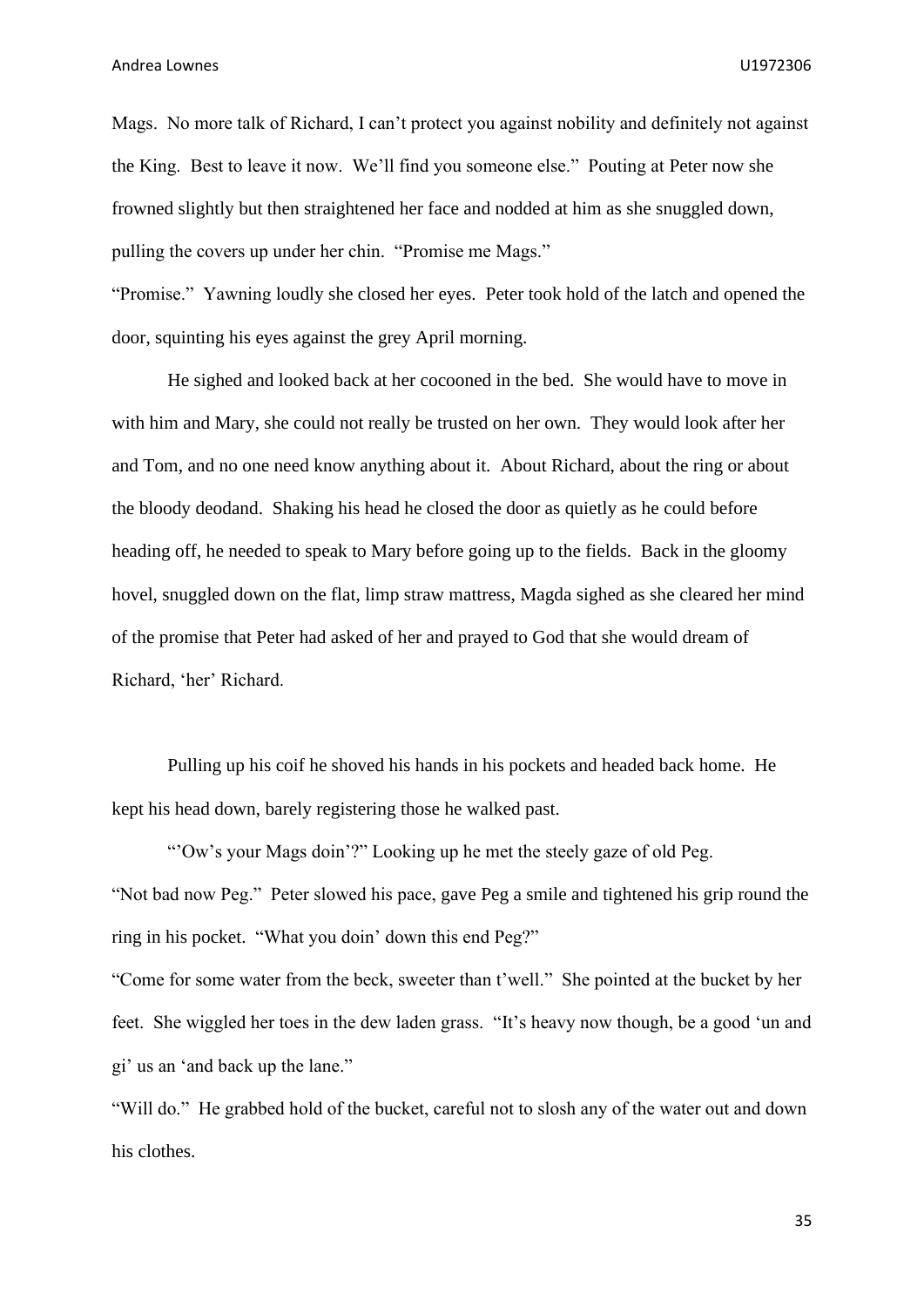"I've not been right mi'sen, cold that settled on mi chest, is that what's been up wi your Mags?" He grunted in acknowledgement of her questioning neither confirming nor denying anything. "Aye, weeks I've been badly, since Lord Richard, God bless him, passed away." She stopped talking, concentrating now on where she was walking as they headed up the back lane towards her home and the tanning pits. Even from a distance Peter could smell the potency of the tanning pits, the acrid stench of urine and faeces starting to burn his throat the closer they got. "I bet it was that downpour that I got caught in when I was in the orchard after his body had been taken back to the castle." Peter's breath caught in his throat, he coughed to try and disguise it. He felt increasingly uncomfortable in old Peg's presence now, sweat was starting to form across his brow, luckily it was covered by his coif. "Your Mags probably caught a chill from it too."

"I'm not sure Peg." He needed to keep his answers short, keep his tone light, nothing got passed Peg Tanner.

"Hmmm, she was there a while y'know, wet through she was, like a drowned rat when I saw her. My eyes aren't what they used t' be mind, couldn't quite tell what she wa' up to, can't o' bin no good though, can it?"

"Where d'you want this bucket then Peg?" He had stopped breathing through his nose now, the smell of the tanning pits was overwhelming, though Peg was used to it.

"Just by the door'll do." He dumped the bucket next to the door post, under the thatched overhang. Before turning back round to face Peg, he breathed deeply trying to make his face relax.

"Right then Peg, I'll be off. Mary'll have mi hide and be selling it to your Dick if I don't get cracking." He gave her smile and wink and then headed off down the lane.

"Tell your Mags I was asking after her won't you love?" She called to his retreating back.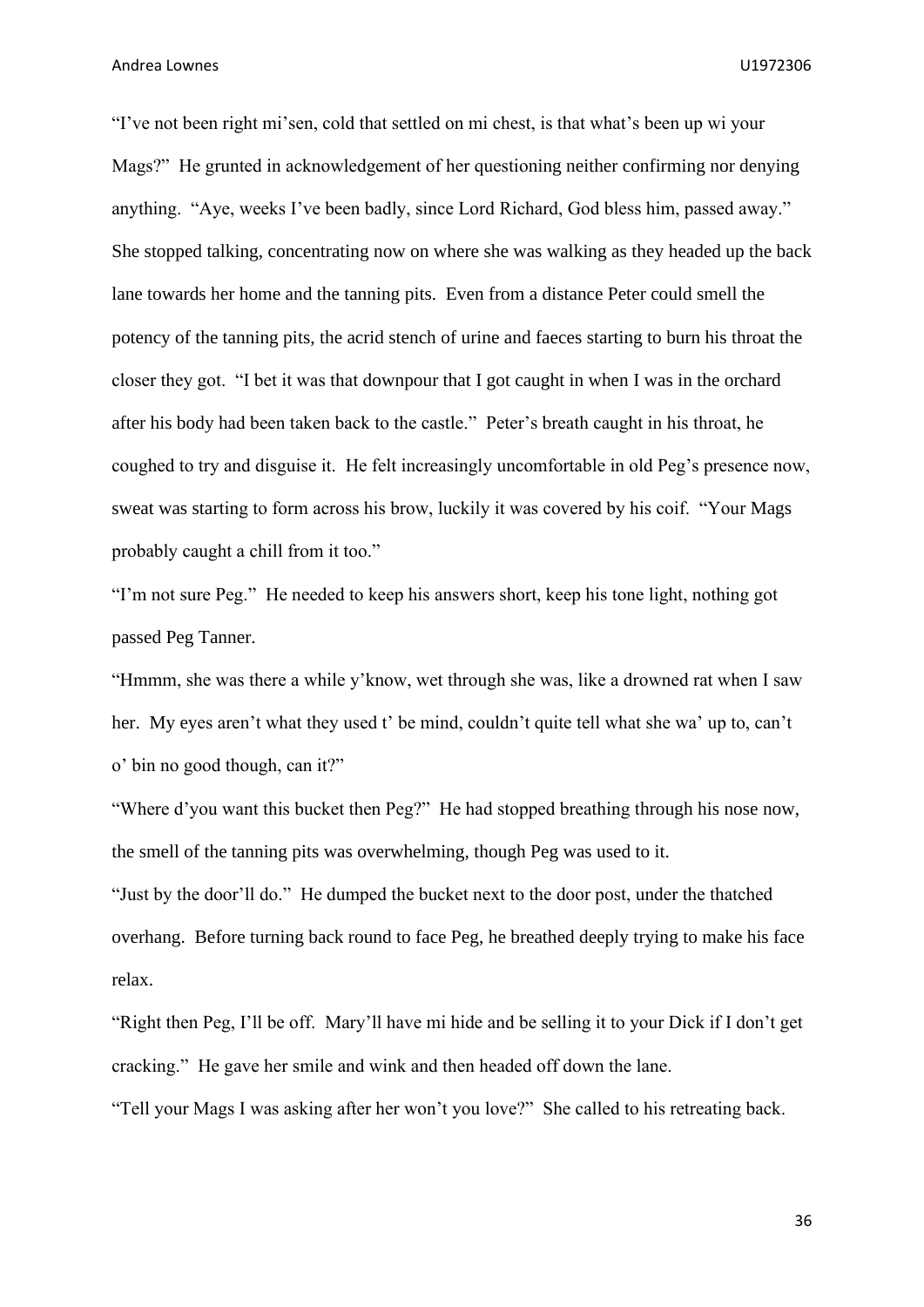"Will do." Lifting a hand in acknowledgement Peter gave her a wave and then marched back down the lane towards home. He felt sick, his stomach roiling. That was all he needed; bloody Peg Tanner had seen Magda in the orchard. Had she seen her cutting down the rope? He had not dared ask. Best off pleading ignorance. Of all the people to have caught sight of Magda it would have to be Peg Tanner! That settled it, the bastard ring would have to go, he'd bury it under the midden heap. No. No. They might come looking for it. His mouth had gone bone dry and he desperately tried gulping to get a bit of moisture back into it. When he went up to the fields later, he would bury it in the copse on the other side. Nice and deep. No one would know and that way if Peg did know something and say something there would be no proof of anything.

He could feel Peg's eyes burning into his back as he walked home, he dared not increase his pace, he needed to remain calm or at least appear so. Bloody Peg Tanner! Bloody Magda! That was it, she had used up her chances and trust. He would move her out and into his and Mary's tonight and tomorrow he would see about getting her married off. Sod her. They were not going to suffer for bloody Magda and her brazen ways.

Keeping firm hold of the ring in his pocket, he went searching for Mary, she would know of someone for Magda to marry, anyone would do now. Anyone.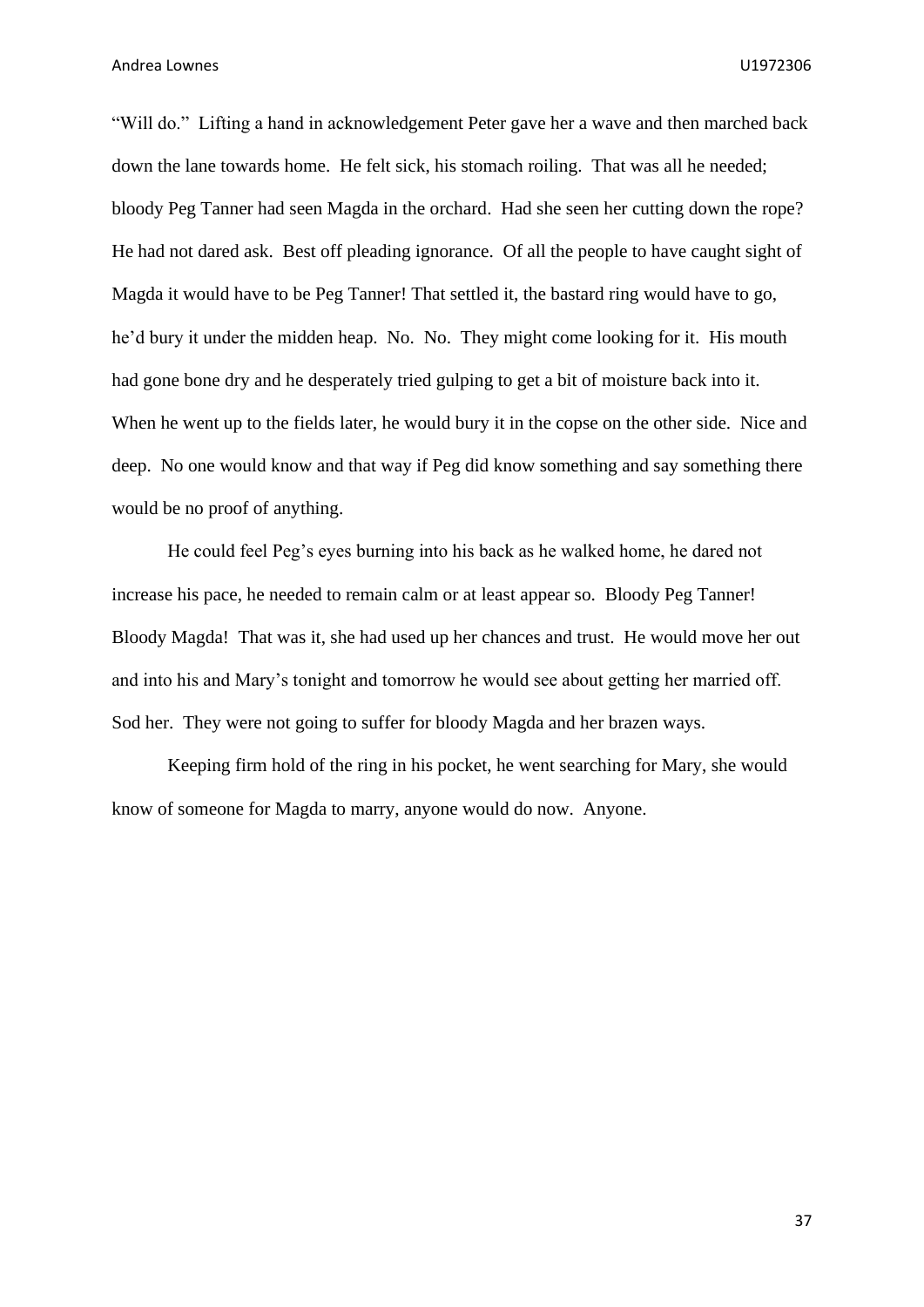## **Isolde**

Lady Isolde de Pomeroy sat silhouetted against her solar window. She sat with her head bowed focusing on the gown that she was embroidering. One hand clutched the embroidery hoop firmly and the other rose and fell rhythmically as she passed the silk thread through the material. Amber flames lapped against the logs in the fireplace; the light emitted from them added to that of the candles liberally dotted about. Shadows of winter had been banished to the corners of the room, sporadically they crept forwards, only to retreat again when a draft caused the flames to flare. Clicking her tongue against the roof of her mouth impatiently, she lowered the material and lifted her head. Jabbing the needle into a small pin cushion, she twisted her head and then rolled her shoulders in an attempt to ease the knots of tension that had formed. Carefully she draped the gown on a side-table to her right and then turned towards the window.

The snow had fallen all morning and now the gardens were under a white blanket. There was little movement below her in the small courtyard or in the garden itself. A ginger tom cat was crouched against the wall of the stables, staring intently at a blackbird which was oblivious to the danger. It spread its wings, reaching itself up and then shook. Curling its wings back against its plump body, it cocked its head to one side and seemed to freeze. The moment paused and seemed to stretch out. Lady de Pomeroy looked back towards the cat. There was an almost unnoticeable shift as it pulled back, she could imagine the muscles under its fur contracting, readying itself for attack. Eyes darting back to the bird she willed it to notice the danger that it was in and flee, fly away, but it did not. It sat. Still. Head cocked to one side studiously. Holding her breath, her eyes shifted again to the cat. Its tail swept lazily left to right and then with a speed that made her jump, the cat pounced at the bird. There was a flurry of snow and feathers as the bird tried desperately to escape the predator's claws and jaws but it was hopeless. Tussling with the bird, the cat turned its back, its ginger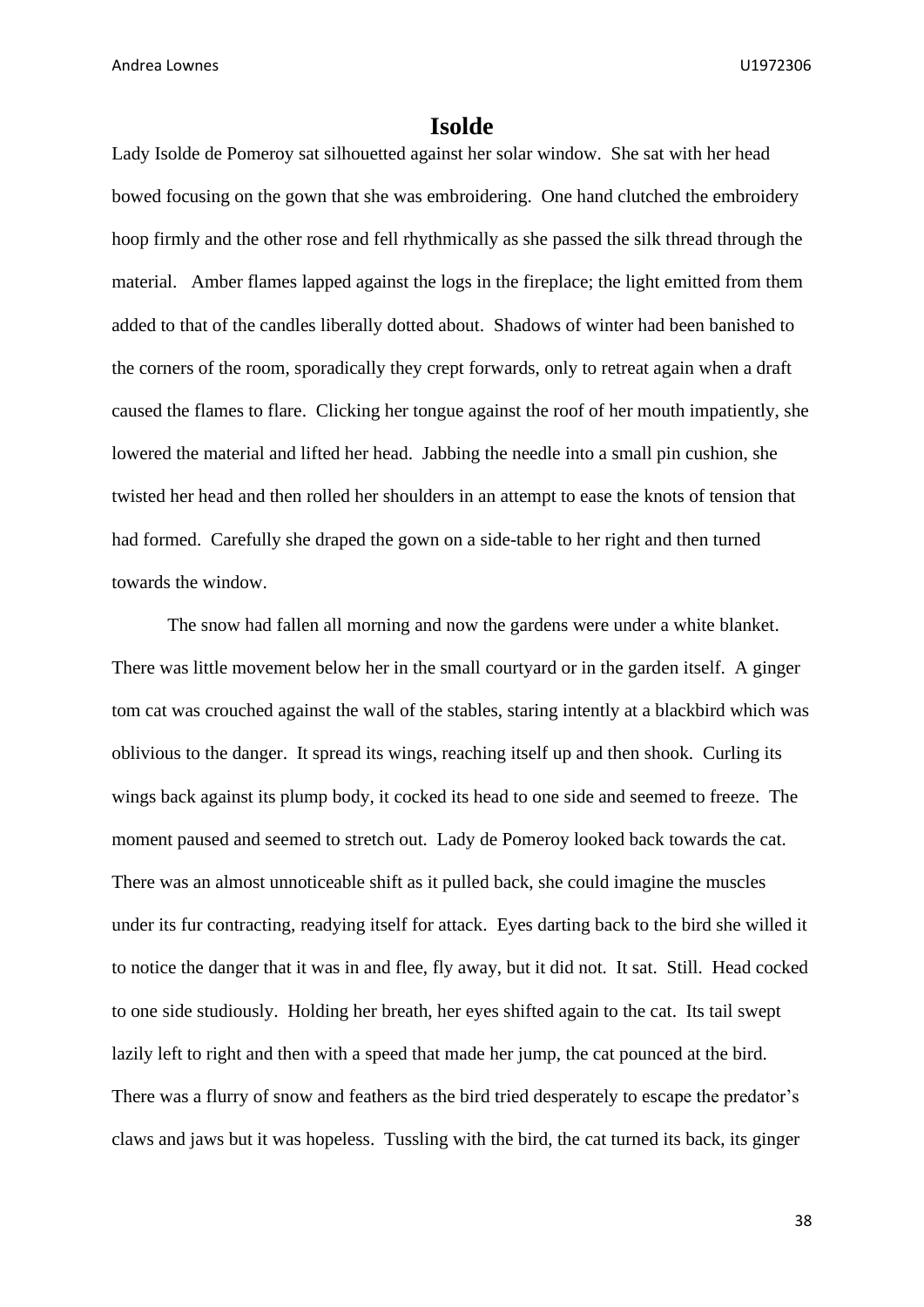fur contrasting starkly against the snow. She turned away from the scene, back to her embroidery.

Blinking intently, she let her eyes become accustomed to the change in brightness. The room seemed gloomy in comparison to the brightness outside. Twisting her body in the chair, she clutched the aged arms and pushed herself up. Balling both hands into fists she pushed them into the small of her back and stretched. Again, she twisted her head right and left and rolled her shoulders willing the tension to dissipate. Dropping her head to her chest she looked down the length of her body and saw small scraps of embroidery silk clinging to the fabric of her surcote. The cream and green thread lay haphazardly against the soft red wool. With a sharp intake of breath her body jerked and she was transported back to a memory of long ago. Strong, calloused hands moving gently against the neckline of an ivory surcote. She could feel the warmth and weight of the fingers as they traced the deep red embroidered roses that nestled between soft green leaves. He had traced each one, slowly, standing so close to her that she could feel his breath on her cheek as he looked down. Breathing deeply, she could still smell traces of the wine that he had drunk at their wedding feast. Closing her eyes, she pictured the intense gaze of her husband. He had eyes that you could swim in, get lost in. Flecks of gold in brown-green pools, rich and tantalising. Darker in the winter months and then lighter in the summer, like his hair. They were enigmatic and she never tired of looking into them. A familiar heat built behind her eyelids, her throat suddenly felt too tight and then a hot tear escaped from beneath her lids and wound its way slowly down the freckled curve of her cheek. Reaching her jawline, it stopped and seemed to cling to the warmth of her face before dropping. Opening her eyes, her vision swam with unshed tears. Blinking rapidly, some escaped and travelled similar routes down her face. Dragging her hands against her eyes and face she swept away the tears and took some deep breaths to calm herself. Her heart was beating rapidly and the room felt too warm, cloyingly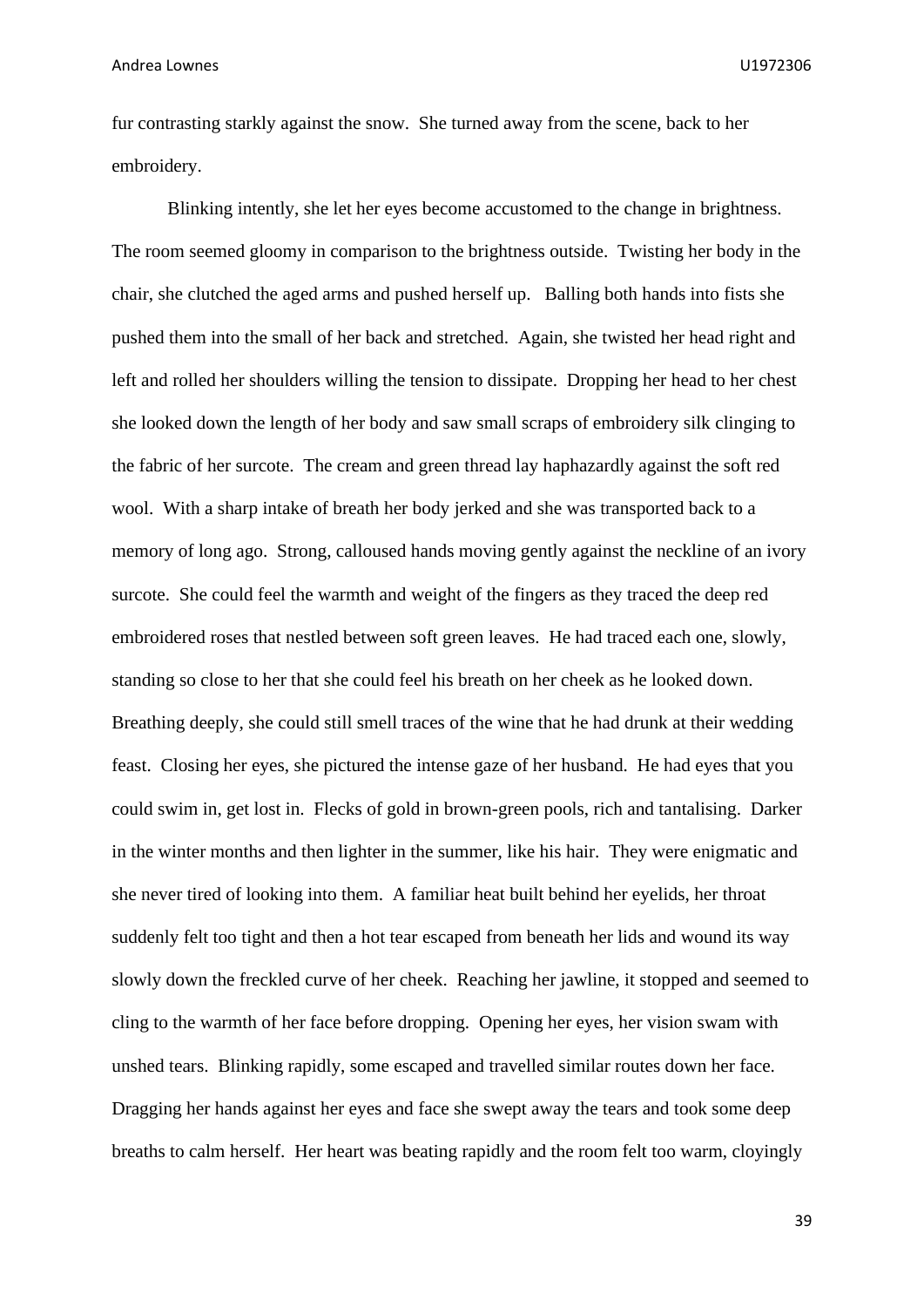so. Noticing how fast her breathing was becoming she tried to slow it down, tried to focus on it, keep herself in the present. In this room. This room that was becoming hotter and hotter. Beads of sweat formed along her hairline and upper lip. She could feel them swelling against her skin and then they too were wending their way down her skin, travelling down her body, making her feel cold and hot at the same time.

Lowering herself to the floor she crossed her legs, like children do when listening to stories. Fussing the material of her surcote so that it covered her legs she pushed her hands into the rushes that adorned the floor. Stretching her fingers out she grasped them tightly together, clutching at the herb strewn rushes. Crunching them in her palms she released the scent of the herbs and inhaled deeply. Lavender and rosemary, heady and sweet, chosen specifically for times like these when she was overcome with the past. Chosen for their calming and gentle properties. Breathing deeply, focusing on the lavender scent she turned her gaze to the fireplace. The fire was lower now, the flames smaller and seemed to be languidly moving against the charred remnants of wood. The movement of the flames were hypnotic, helping to bring her back from her panicked state. Her linen undertunic was clinging to her back. Opening her hands, she scattered the crushed herbs and rushes back onto the floor. Rubbing her hands together she brushed away the fragments that had stuck to her sweaty palms, then she sat up straighter, shrugging and pulling her surcote and tunic away from her cooling, damp skin. Her breathing had returned to normal but she felt compelled to drag air into her lungs until they hurt. Over and over she did this. It had become part of the ritual that she used to negate the effects of her panic. Twisting her body, she moved onto her knees and then stood up slowly, careful to pluck out her skirts from beneath her feet so she did not fall. Looking over her shoulder she picked the rushes from her skirts and discarded them. It would not do for anyone to walk in and see her looking anything less than a Lady. It would not do at all. After all, she was a Baroness. Or, rather,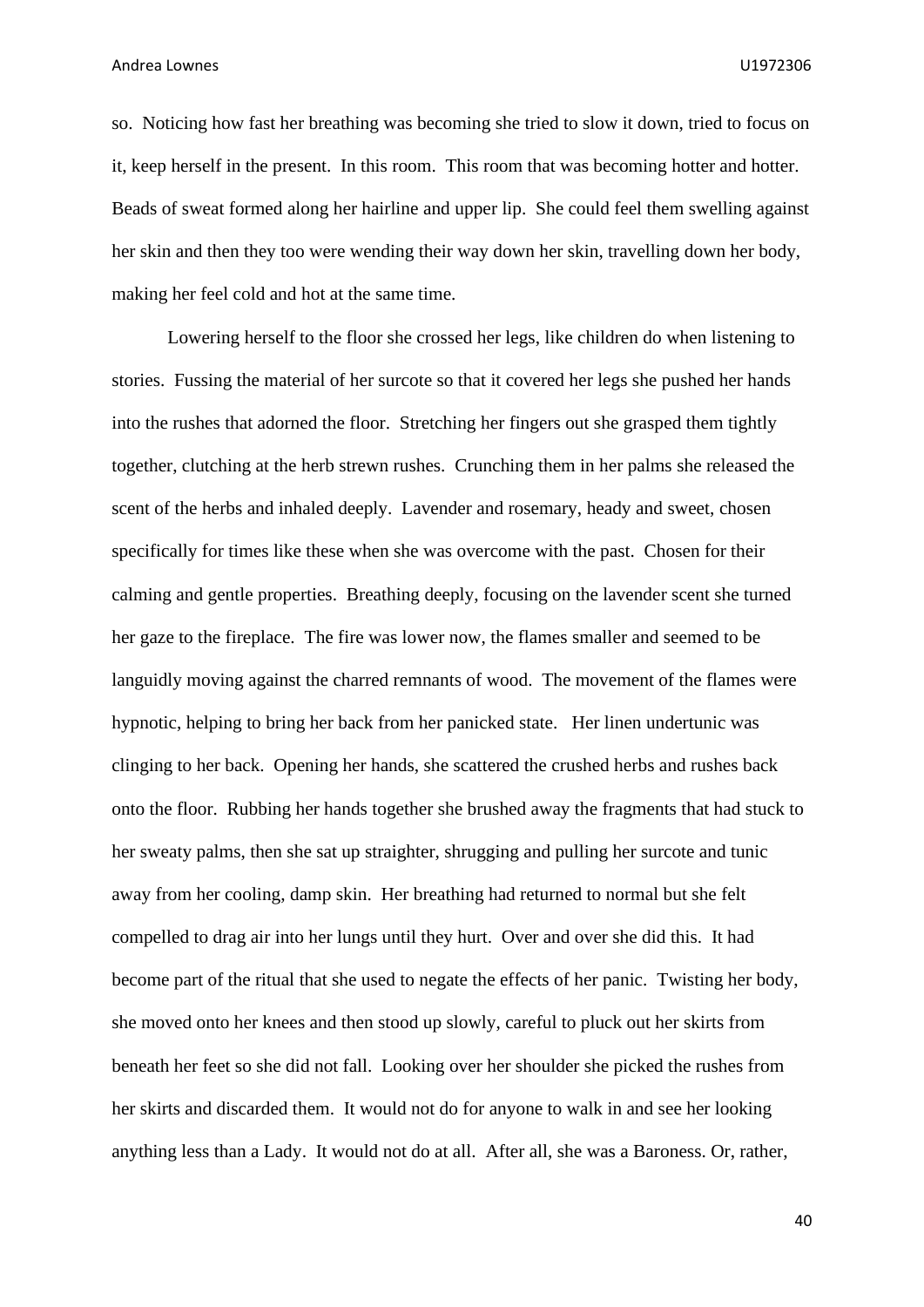she had been. Whatever she was or was not she was still a Lady and had been brought up to act as such. Otherwise, what was it all for? The rigorous lessons in etiquette, the training with other noble families, the long bartered for marriage that increased her own family's standing. Indeed, what had it all been for?

Noticing the lengthening shadows in the room, she headed to the door. Lifting the catch, she pulled the heavy door open and popped out her head.

"Mary?" She called once and then looking left and right, listening for movement. "Mary." This time louder. Her voice bounced back from the walls of the corridor. Movement from the far end heralded acknowledgement of her calls. From the shadows came the lithe figure of a servant.

"M'lady?" Curtseying before her mistress, she turned her eager face up.

"The fire needs tending, Mary, and a goblet of wine too."

"I'll fetch Ena, m'lady." Bobbing her head and curtseying again, she scurried away to do her mistress' bidding. Letting the door close of its own volition, she turned and made her way back to the chair by the window. She did not sit down immediately, instead, she turned her back on the window and faced the room. By far this was her favourite room in the house. They had lived here for well over two years, since they had been ousted from Clayborne Castle under the King's orders following her husband's suicide. Herself and the children had had their lives torn asunder and then had been unceremoniously packed off to her dower lands. The manor house itself was small in comparison to Clayborne, but it was well furnished. She had demanded glass be fitted in her solar and in the bedchambers and her brother by marriage had agreed, anything to be rid of her no doubt. Knowing it was an extravagance that many did not have, she relished the fact that all year round she could sit by the window safe from the winds and rain, enjoying the light that filtered through the small panes. Few rooms had glass back at Clayborne, oiled cloth hung at many of the windows,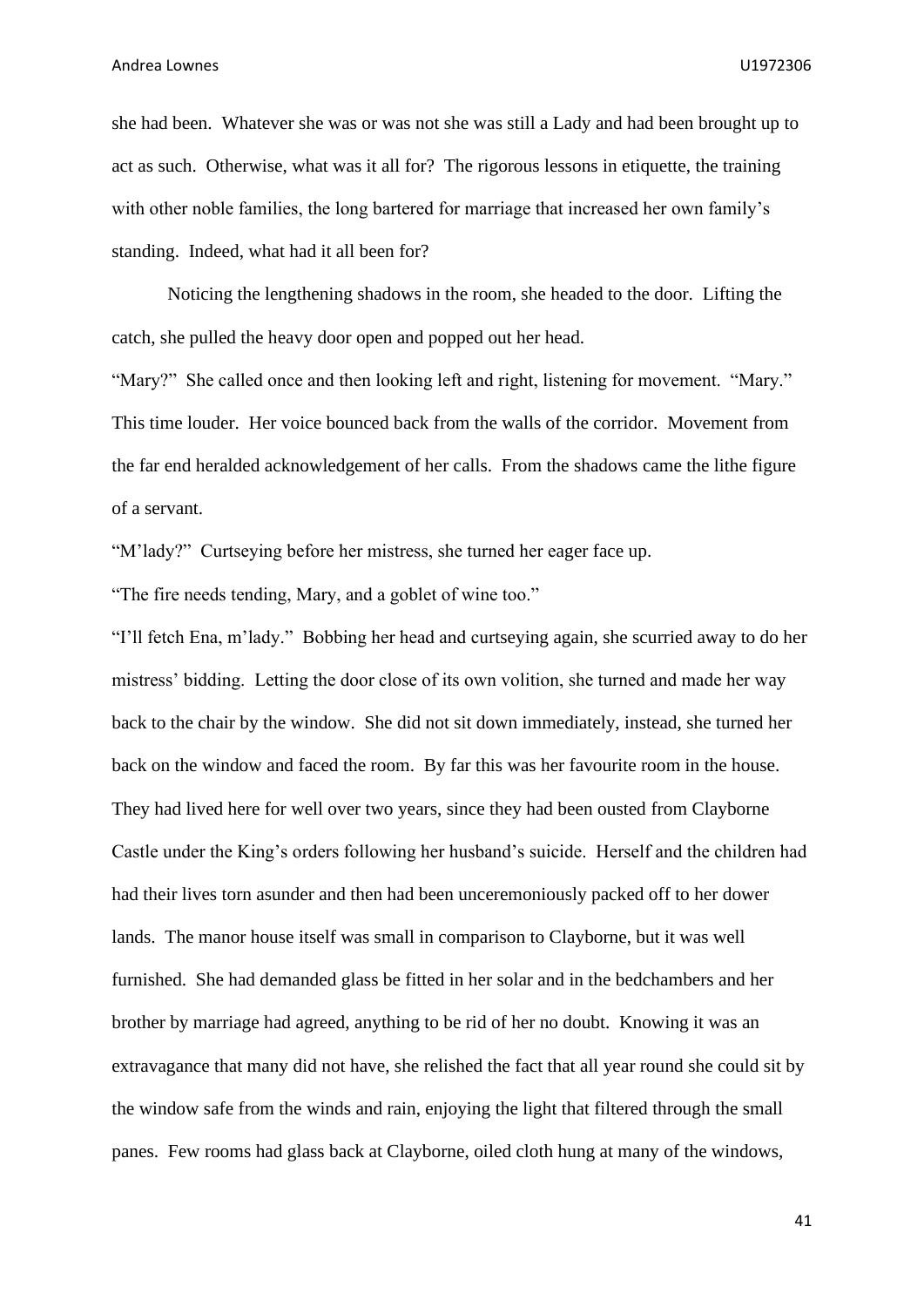muting the light that filtered through. She did not miss that. What she did miss, however, was the smell of nature that would sneak in round the sides of the cloth. There was a freshness, especially in the long winter months, which she was always appreciative of. With glass, there was no such trespassing of nature. No breeze that came and freshened the air of the room. With glass there was the smell of soot. Soot from the fire and from the walls above the sconces. She was lucky that she did not need to rely on tallow candles, instead beeswax candles lit the room. The honeyed sweetness of their scent lifted her spirits somewhat, but there was a heaviness about the air in the room. An oppressiveness. Was it the air? Or was it her? Was she the one that brought with her a shroud of oppressiveness? A heaviness borne from her very soul?

Her thoughts were interrupted by the creaking of the door and the shuffling of footsteps. Mary entered the room carrying a small tray with a goblet and a small jug of wine. Noticing the steady spiral of steam from both the jug and goblet she smiled heartily at Mary. Warmed spiced wine. A pungent aroma of love. Behind Mary, came the kitchen girl. Her head was lowered, and her shoulders stooped. There must have been no less than two score years between the two serving maids but by their gait and posture you would assume that they were both of a similar age. Ena's fiery tendrils had once bounced about her face and head, unwilling to be tamed by brush or comb; now they hung limply against her sallow skin. Her eyes were permanently shadowed and dark; heavy rings signalling her lack of sleep. "Good afternoon, Ena." Trying to adopt a jovial tone she spoke to the kitchen girl. Grunting in response, she barely acknowledged Lady de Pomeroy before turning towards the fire. Dropping heavily to her knees, Ena began scraping at the ashes and dying embers before her. Mary placed the tray of wine on the side table near the window and then turned towards her lady. She glanced over at Ena, dropped her shoulders and shook her head slightly.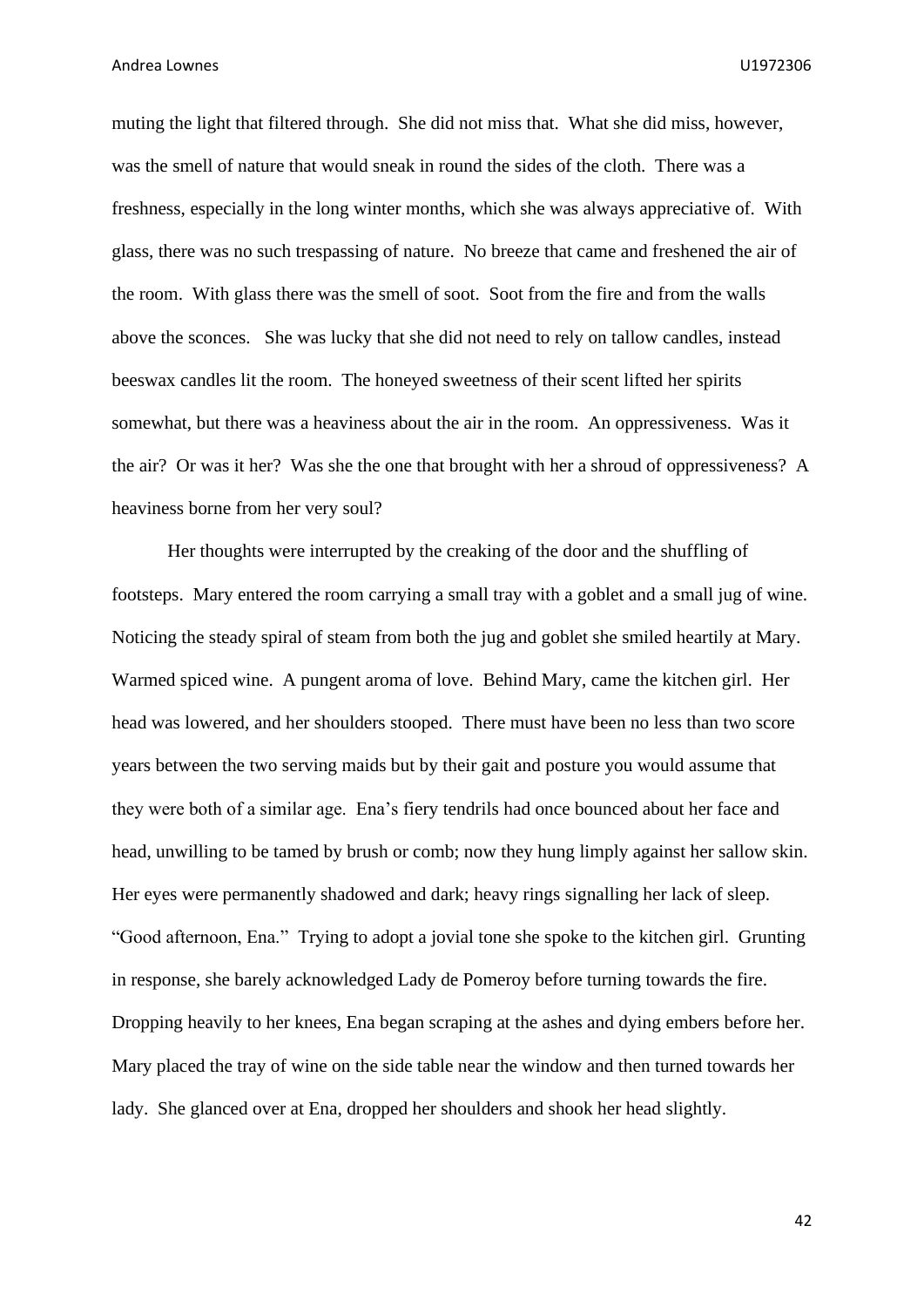"Lady Isolde has spoken to you girl." Another grunt. The two older women stared at each other for a moment, sharing a knowing look. The light that Isolde had forced into her eyes a few moments before, fled and her stomach clenched. Isolde had thought that taking Ena with her when she was forced onto her dower lands would have benefitted everyone. Matthew would have his friend, Ena, by his side. The girl who would while away the time with him when he was ill. The girl who brought a smile to his lips, even when he could barely draw breath. The girl full of life and mischief, and if Cook was listened to…defiance. She would have escaped the place of her ordeal, the orchard where she had found the swinging body of her Master, Baron Richard de Pomeroy. She should have been able to leave behind the nightmares, but she had not. Instead, they had followed her. Drawn her in and slowly but surely, sucked the life from her young body. "Anything else, m'lady?" Mary asked. "Not at the moment, Mary. Thank you." Bobbing into a curtsey, Mary retraced her steps to the door. Tilting her head to the side, Isolde focused her attention on Ena who was gently squeezing a pair of bellows together, coaxing the fragile flames into life. She had always been a stocky child, full of health and vitality. Even after the fever that had claimed so many of the villagers and castle dwellers four years earlier, she had always been robust. At thirteen summers, she had lost the podginess of childhood, however, it had not been replaced by the gentle curves of a girl fast approaching womanhood. There was no nip at the waist, no gentle curve of the hip or swelling bosom. Ena was no longer a stocky child, she was now thin. Painfully thin. She could not even be described as slender, like her own daughter. She was a waif in all sense of the word. Sitting back on her heels, Ena balanced the bellows on her knees and pushed her hair back from in front of her face. Isolde noticed the raw skin around her nail beds, she had chewed them and picked at them until they had bled. Her heart ached for the girl.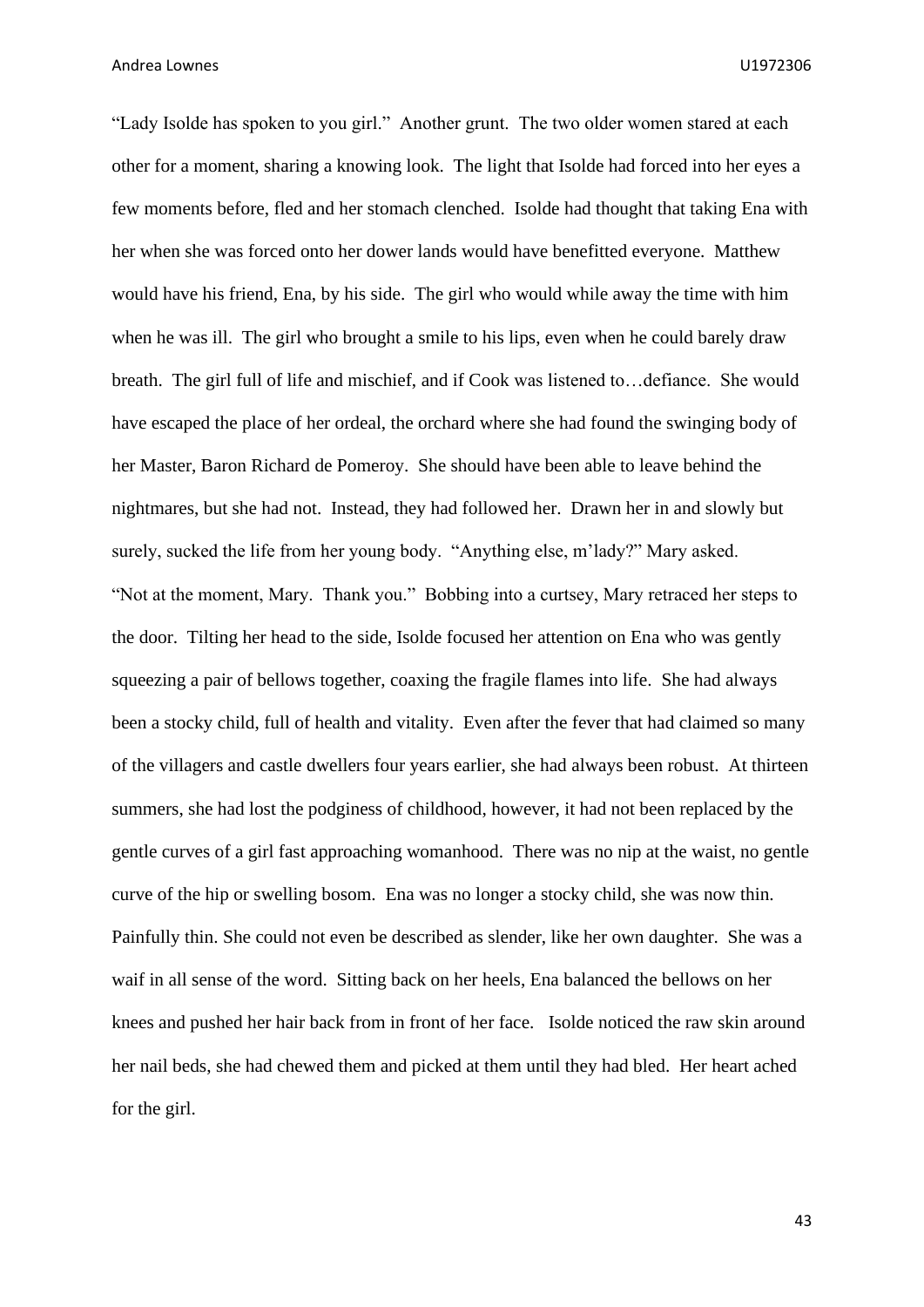"Ena, go to the kitchen when you have finished here and see if Cook has got any honey cakes left from the nooning meal. Get a few and go and share them with Matthew. His chest felt tight earlier, I rubbed him with goose fat and sat him by the fire in his room. I am sure he would love the company." Again, a forced jovial tone. Even she could hear it. Slightly too loud, the pitch verging on high and an over pronunciation of her words. Isolde felt awkward all of a sudden and needed a little solitude. Ena nodded her head, gathered her bellows and bucket and with barely a rustle of movement, left the room, like a spectre.

Letting out a long steadying breath, Isolde closed her eyes and grasped her hands in front of her. Squeezing them together she then ran the pads of her thumbs over the opposite nails in a rhythmic pattern. Opening her eyes, she took a seat again by the window. The spiral of steam that had swirled from the jug and goblet had diminished somewhat. She held the goblet in her hand and inhaled deeply: the earthy sweet scents of cloves and cinnamon together with the wine relaxed her. Sipping her first mouthful she swirled the warm liquid around her mouth. Noticing the feel as it rippled across her tongue and swept the roof of her mouth. Swallowing the liquid, she held her breath as the heat from the wine suffused her stomach and moved up and out. Spreading up her chest and down her arms, the slightly heavy warm weight brought about through the consumption of wine or ale. Nothing as potent as the dwale that she had been given to drink those first few days after his death when she was inconsolable with grief. She did not need that level of sedation now, now she just sometimes needed to force her body to unclench, to relax and to feel. Leaning against the high back of her chair she let her thoughts drift, let her thoughts and emotions take over her as she cupped the goblet to her chest. Her stomach clenched once more as her mind swam over Ena's crouched form in front of the fire. She knew that feeling only too well. Fear. The type of fear that comes and goes and each time it returns it grips a little tighter and stays for a little longer. The type of fear that makes you hold your breath, the way she was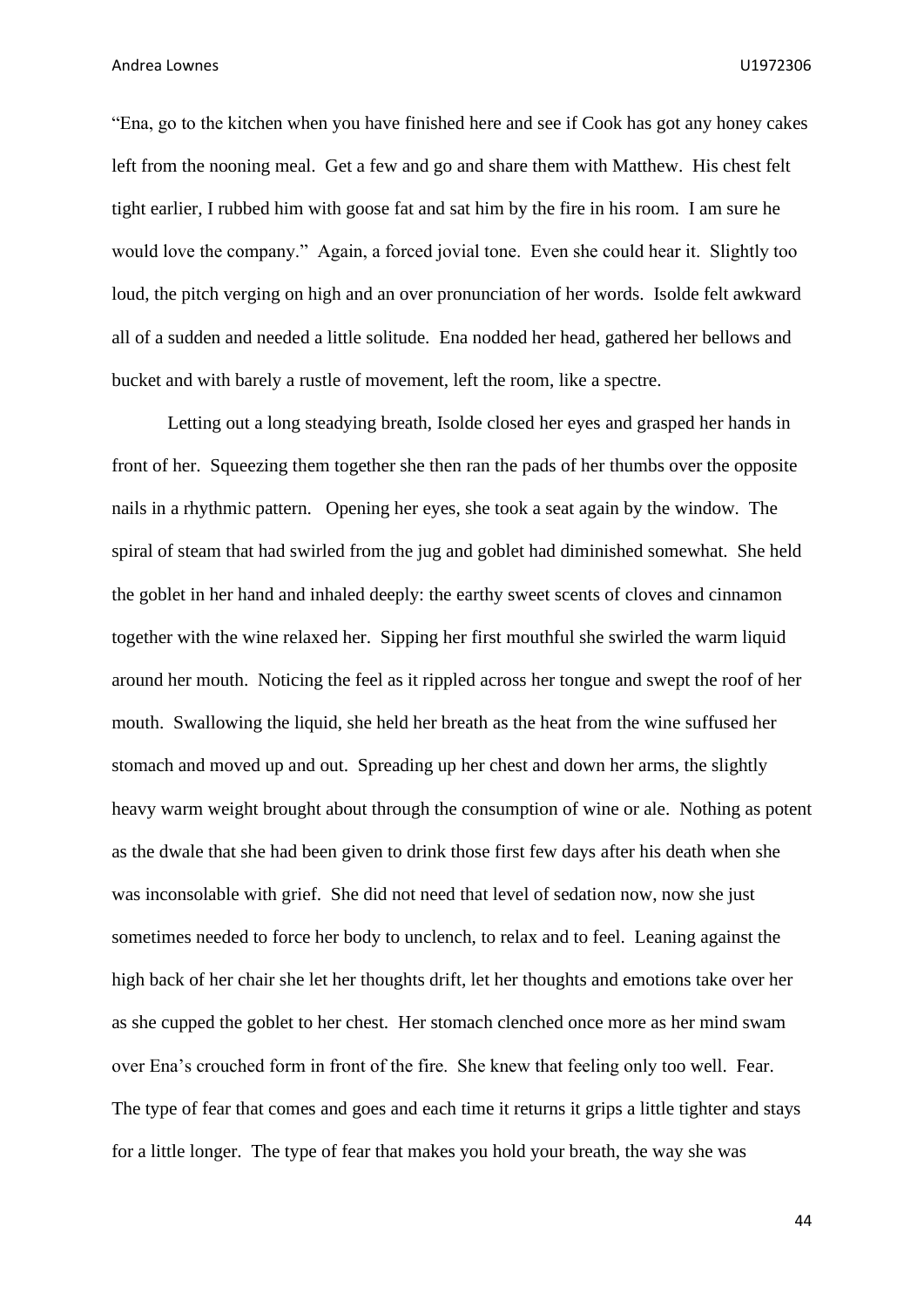compelled to do, all too often. It was a habit that she had formed since her Lord husband's death. It was an unconscious response to a situation that she had no control over. Her breathing she could control. In and out. In, hold, out, hold. Those fiery curls of Ena's, subdued by experience, now so much more like the fur of the tomcat that she had seen earlier. What had he done with his prey? Eaten it? Played with it? Waited for it to stop struggling, watched its chest heaving, its eyes wide with panic and then as it started to move once again, had it pounced and clamped its jaws around its neck? She felt like that bird. Like a victim. Yet she was not the victim of attack, she was a victim of circumstance. Circumstances. Staying with the roiling, clenching feeling in her stomach she began to tap her forefingers against the goblet nestled against her chest. Left. Right. Left. Right.

It had not been her choice to marry Richard de Pomeroy. He had been her senior by a score of years, yet he was a good match. He had just come into his Barony on the borders of England and Scotland and was required to settle and have a legitimate heir. He had spent much of his youth on campaign or under the King's service quelling skirmish after skirmish both in England and abroad. The first time she had met him had been at the church where they had married. He had not turned when she had walked towards him that day. Light had streamed in from the high windows in the church, dust motes had danced in the air, celebrating their union. His hair was still damp from his bath. A black curtain of waves that touched his collar. He was not much taller than she was, but he was so much broader. His body formed a perfect triangle. Broad shoulders that tapered down to a narrow waist and hips. His arms were held in front of him, gripping his sword belt (initially she had believed it to be an aggressive action but later she realised it was something that he did when nervous) she noticed the ripple of muscle beneath his clothing; could sense the raw power of this man, this knight. She had been almost at his shoulder when he had finally turned, dropping her gaze instantly, wanting to hide her nerves, not wanting to seem brazen, she focused instead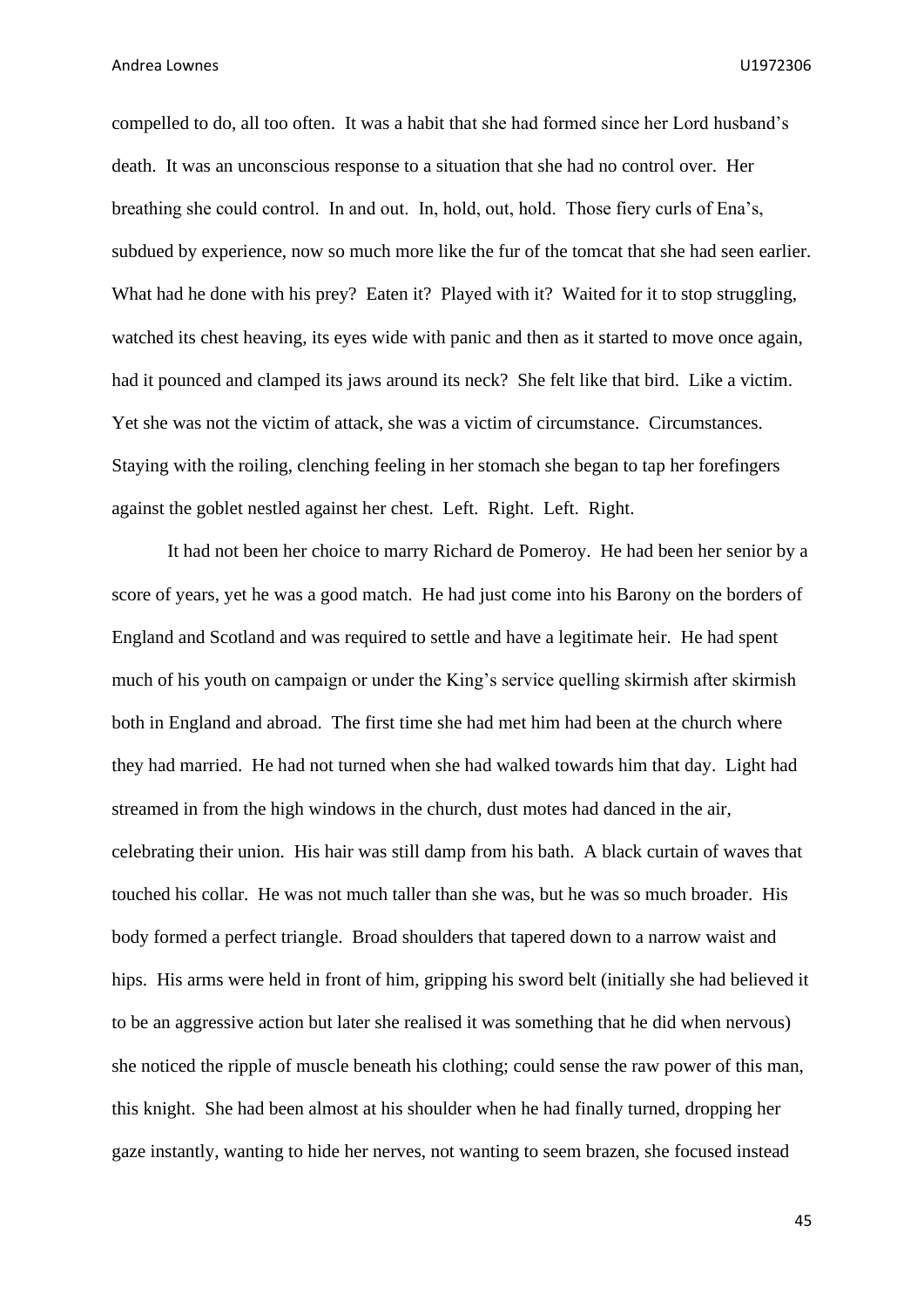on the pommel of his sword. On the jewels in the pommel. A large ruby surrounded by smaller, darker gems. The light caught on their facets and bounced outwards across the church. The priest had begun to speak, she could not remember now what he said, she could just remember a hand coming towards her face, calloused fingers with short clean fingernails. He had taken her chin between his thumb and forefinger and had gently tilted her head up. Looking deep into her eyes, her breath had caught at the intensity of his gaze. Her eyes travelled his face: his cheekbones and just below them were smooth, he had shaved that morning, but it must have been early for there was already a shadow of growth forming across his square jawline. His nose was crooked, it bent to his right and there was a bump on the bridge, he could never remember how many times he had broken it. He had regaled her with stories of battles and fights, he could remember who and where and the cost each of these had had upon his men, he could remember so many details but could never remember how many times his nose had been broken. His skin had a bronzed complexion which highlighted the lines that had formed around his eyes, she could tell he was a man who laughed often, and he did, his emotions had always been intense whether it be excitement or happiness; or sadness that too often had become despair and wretchedness, they were always intense and around his eyes, betwixt his brows and along his forehead were grooves, carved out by his heart. Oh, but he had been a beautiful man. That day he had stolen her heart, nay, not stolen… she had given him her heart. He had not offered it back before he chose to leave, almost three years ago. No, he had kept it and taken it with him. How can one survive without their heart? How can joy be found or, love felt, without a heart? Pausing her steady tapping, Isolde lifted the goblet and took a deep draught of wine, holding it in her mouth she tilted her head gently, first to one shoulder and then the other, letting its warmth swish from side to side against the inside of her cheeks before swallowing.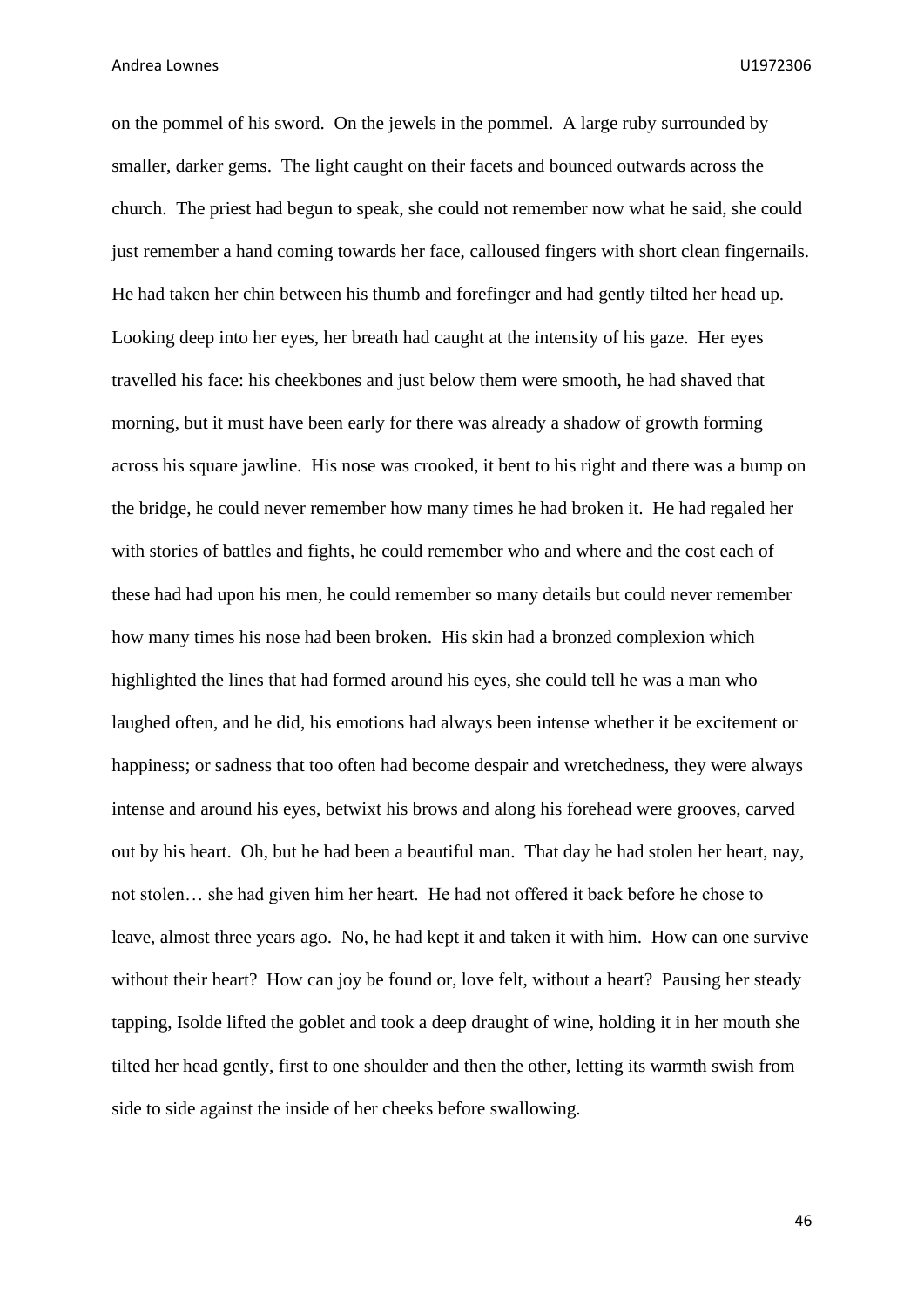She was lucky to remain unwed; she knew that. After all, she was a woman, mere chattel. If it had not been for her brother by marriage's 'generous' contributions to the King's coffers twice a year she knew that she would have been foisted upon another. At least that is what Eustace de Pomeroy, the new Baron had told her. Perhaps it was that or perhaps it was that she was now tainted. A wife whose husband chose death, what did that say about her? Or their children. Matthew had been the luckiest of the children, a child with a weak chest, he had not been fostered out like his younger brothers or gone to experience life under the tutelage of some other noblewoman like his sister. He had stayed with her. He had only been rejected by his father. He had not been faced with further rejection and hostility by the noble foster families like her other children had. They had each faced the humiliating burden of their father's death and been sent home to her, one by one. Not home. Not Clayborne Castle. No. Home to Willowdale Manor, with a fraction of the servants and a fraction of the land. But they had glass in the windows, they did not have that at Clayborne! Grinding her teeth together she clutched the bowl of the goblet harder, she did not open her eyes though. she needed to let herself feel these things, needed to let her mind find its own path, work out these memories and emotions. For too long she had bottled them, distracted herself with issues and tasks. They had been eating her up inside, to the point where she could barely function, so crushed was her soul, so tired was her spirit that she had spent months, totally consumed by a darkness devoid of all life. Left. Right. Tap. Tap.

They had returned one by one. James had come first. He had only been out for fostering for a little over six months, he had just reached the point where he had made a few friends. Poor James, he had not understood that his father was gone, how totally and utterly definite that was. It had been a year and he had come to her in the night. He had slipped under the covers of her bed, lifted her arm and shuffled next to her body. He had lain like that for a time. Hardly moving. She could tell that he was not asleep though, there was not a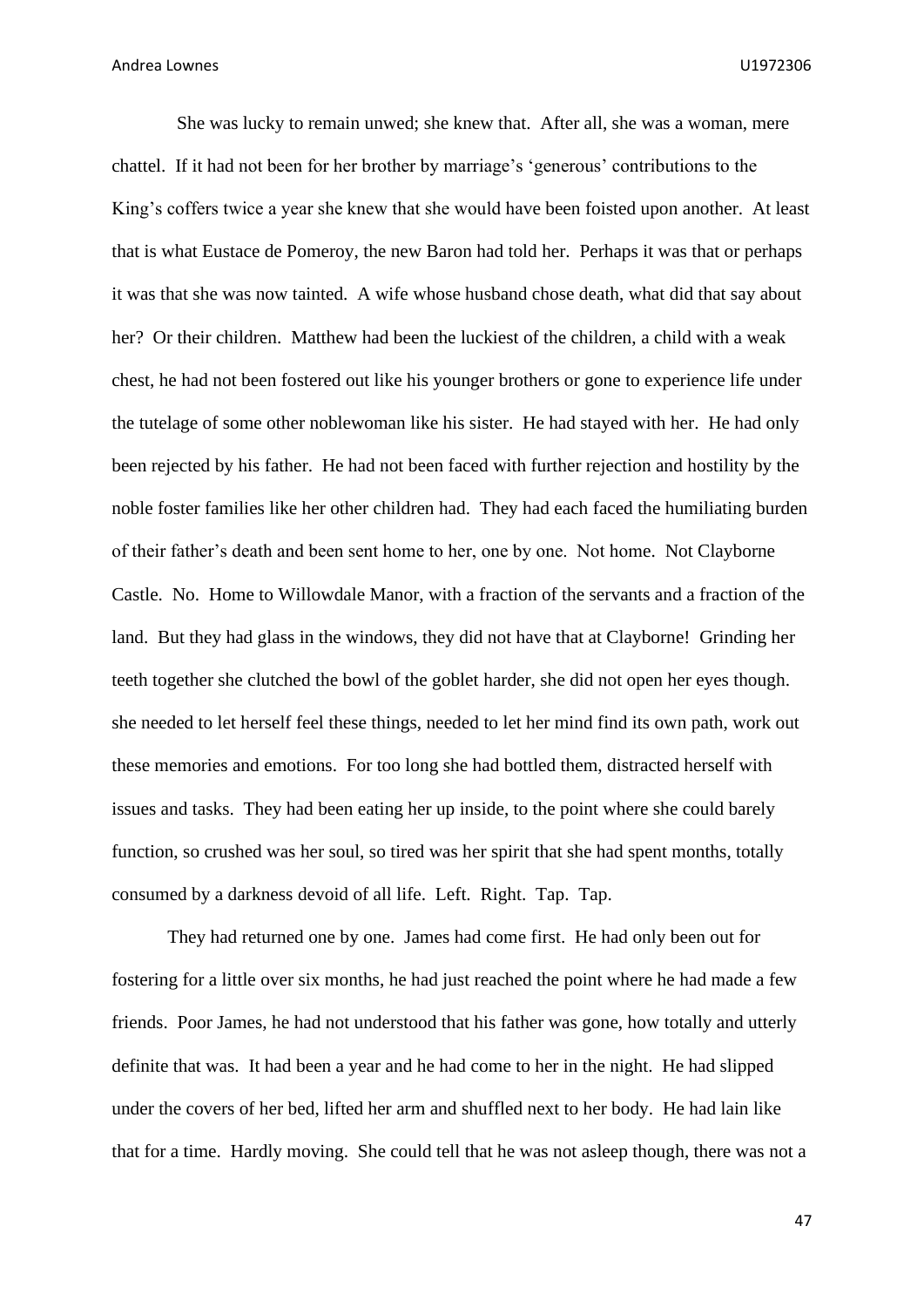steady regular depth to his breathing. Isolde had waited, now wide awake, she had waited for it to come. And it did. As the cold shards of moonlight entered the room, casting long shadows in its wake, it had come. First, he had shuddered and then his breathing had become irregular and shallow. Soon she felt the dampness of his tears as he pushed his face into the side of her chest. She had pulled him closer and turned onto her side, cradling his juddering form as he wept. Deep, gasping sobs of realisation that his father would 'never' come home. He would never lift him above his head, put him on his shoulders for an excited 'shoulderback ride'. He would never see him again. Fat, hot tears had rolled down her cheeks and mingled with her son's, and she had pulled him closer still. They had all been through this, this realisation. It was their moment of epiphany. Four children who had each crept into her room in the dead of night, seeking the safety of her arms. The warmth and comfort that only a mother can give. Coming to terms with their moments of epiphany. Not just once though. Over the last two years she had shared her bed regularly with at least one of her children. She had wiped away their tears, cooed into their ears and stroked the hair away from their damp faces, desperately trying to soothe their grief. She could not relieve them of it, more was the pity. She could not force it to cease. She was powerless to heal their broken hearts. All she could do was hug them tight and pull the covers around them more tightly. Cocooning them upon the soft feather-filled mattress. Sitting on the chair by the window, goblet in hand, Isolde could feel her throat tightening again. Pulling her tongue against the roof of her mouth she tried in vain to release those muscles.

Oh yes, she was lucky to remain unwed. Here with her children in comfort and safety. Tucked away nice and neatly from Clayborne, from her family by marriage. Away from prying eyes and malevolent tongues. She could raise her children how she wished. Now they had been abandoned by their father and rejected from the promises made between her 'Lord' husband and his allies. Men that had once been his brothers in arms. All from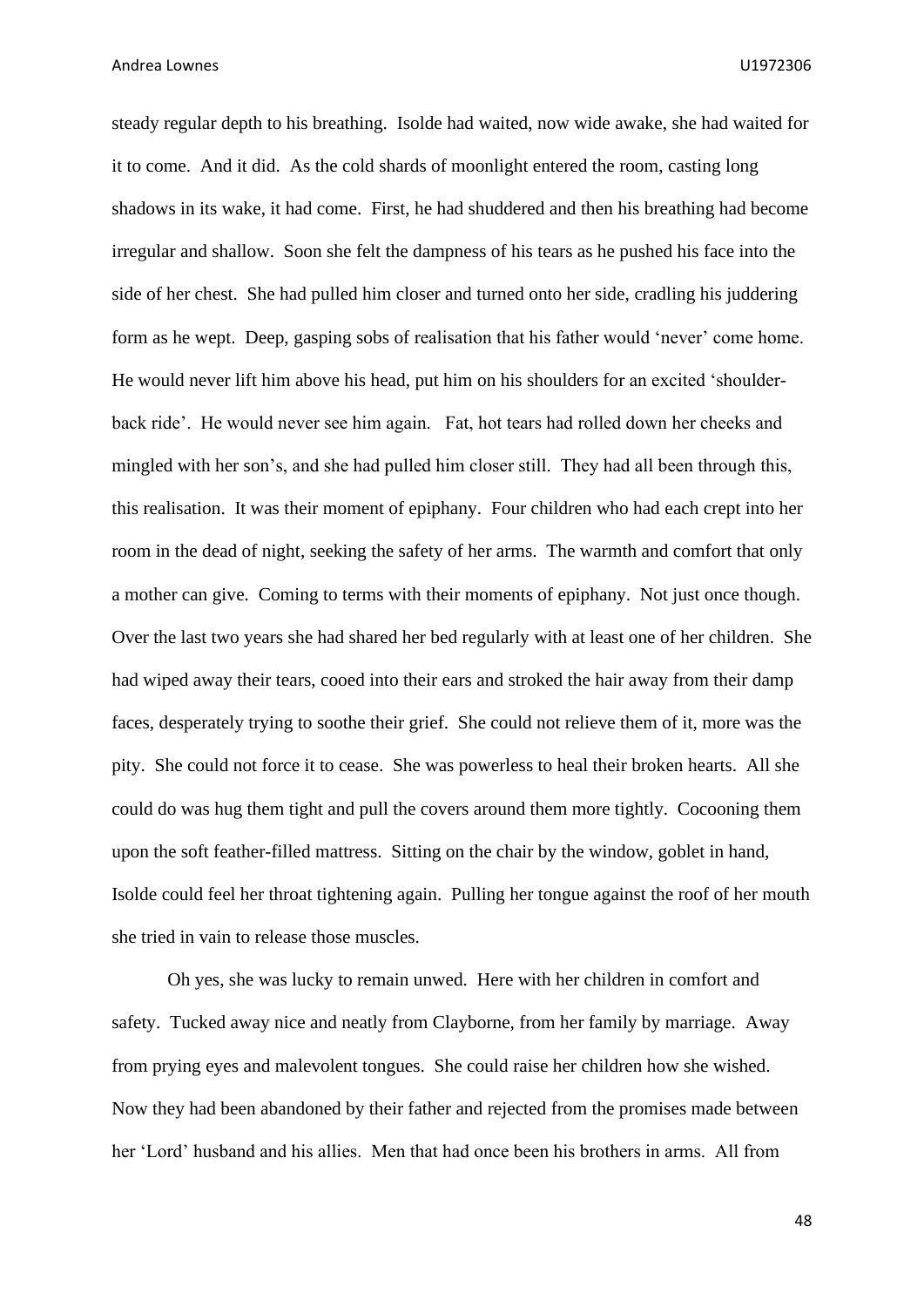noble stock. She grunted at the thought. Noble stock, indeed. So noble that the betrothal that had been made eight years earlier between her daughter Margaret and Baron Stephen Fitzpatrick's eldest son had been discarded. Baron Fitzpatrick, barely a month after his 'brother' had been lain to rest, had petitioned the King begging for it to be nullified. Poor Margaret, sweet Margaret had been mortified and had returned home from the Fitzpatrick's baronage red and puffy-eyed. It was not seemly, or so she was told by both Eustace and Father Abraham. It was not seemly for a family with such a noble lineage to be tainted or tarnished by a union between them and the de Pomeroys. Seemly? Poor Margaret. Made a victim before her fourteenth name day. Such a sweet and charming girl. Now, and with the grace of the King, under the laws of nurture she could raise her children. Raise them in a way to make them stronger and more able to feel and unravel their emotions. She would talk to them, let them see her cry. Encourage their questions and discussion. She would not repress them. Any of them.

The Priest from Clayborne visited monthly. They would idle away the hours, she would avoid his religious undertones. Direct the conversation towards learning, towards dialectics, towards the words and teaching of those ancient learned men: of Cicero, of Plato and of Socrates. In warmer weather they had walked in the gardens, he had applauded her use of space, how the rectangular raised beds made the most of both the space and of the sunlight. He marvelled at the lavender plants, their pungent scent, the innumerable stalks hanging heavy with dense purple heads, acknowledging how she had chosen a spot so accurately that there was hardly any waste wood-like structure at the bottom of it. He had smiled pleasingly at the ox-eye daisies, commended the way she had taken plants (root and all) from down near the meadow and had managed to cultivate them in one of her beds. How clever she was, how patient and nurturing, like our Lord and Saviour. When Richard had died, she had initially sought comfort and solace in the arms of the church. Deciding in her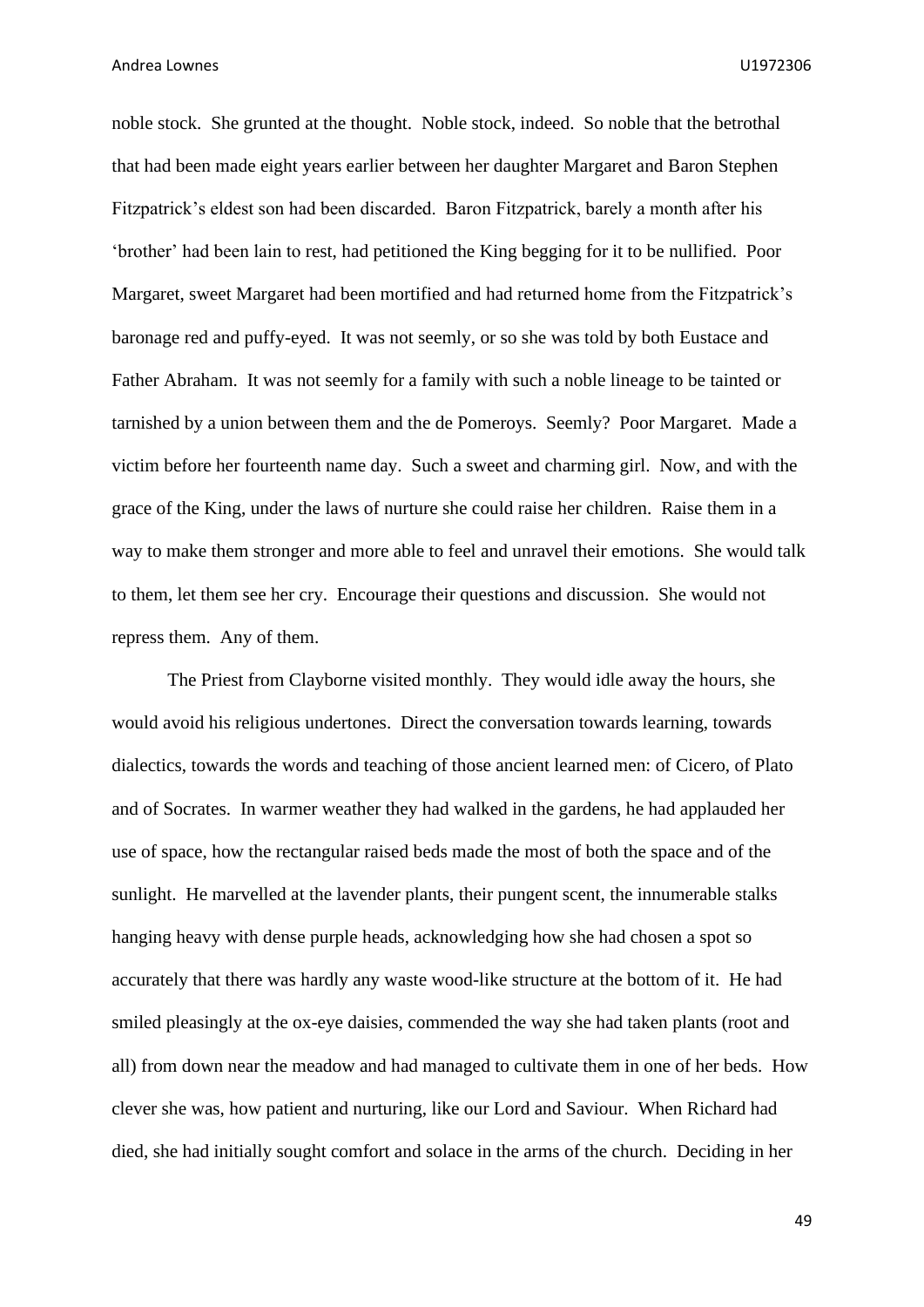grief-blinded state that she would enter a convent and embrace the peace and solitude that the religious institution could offer her over a forced marriage. She had been in such immeasurable pain that she needed the numbing religious sanctity that only prolonged bouts of prayer could offer. Yet, it had not been enough. No, that was not right. It had not comforted her; it had not given her a sense of peace or any understanding of the events. The more she searched the scriptures, the less she found. Just over a sennight before they were to leave Clayborne, and perhaps six months after he had died, Isolde had found herself sitting in the castle chapel. She had no idea how long she had been there, the shadows had lengthened and deepened but she had not moved. She had remained, seated on the second pew, hunched over, leaning her elbows on her knees. She had watched the hypnotic flames of the exuberant beeswax candles seated on the altar. The flames swayed from side to side. A halo of golden light quivering above them, and even from a distance the honey-sweet scent of the wax teased her. Her stomach growled and protested, she had no idea when she had last eaten and she barely registered the noise, so entranced was she by the flickering flames.

The church doors had opened with force and Father Abraham's leather-clad feet had slapped down the aisle. He sat heavily next to her and grabbed her hands, both in his. Straightaway she noticed how utterly different they were to Richard's hands. Father Abraham's hands were soft and clammy, they were perhaps even softer than hers. His fingers were elegant and tapered off finely. There were no scars or callouses. They were not large and rough and warm. He could not enclose both of her hands with ease. They were hands of a Lady… a girl child. She had shivered and snatched her hands from between his and used them to straighten the indents from her skirts where her elbows had been. "My Lady, we have been so worried." His relief was palpable and she could see from the small beads of sweat on his forehead that he had been moving around the castle and grounds at more speed than which he was used to.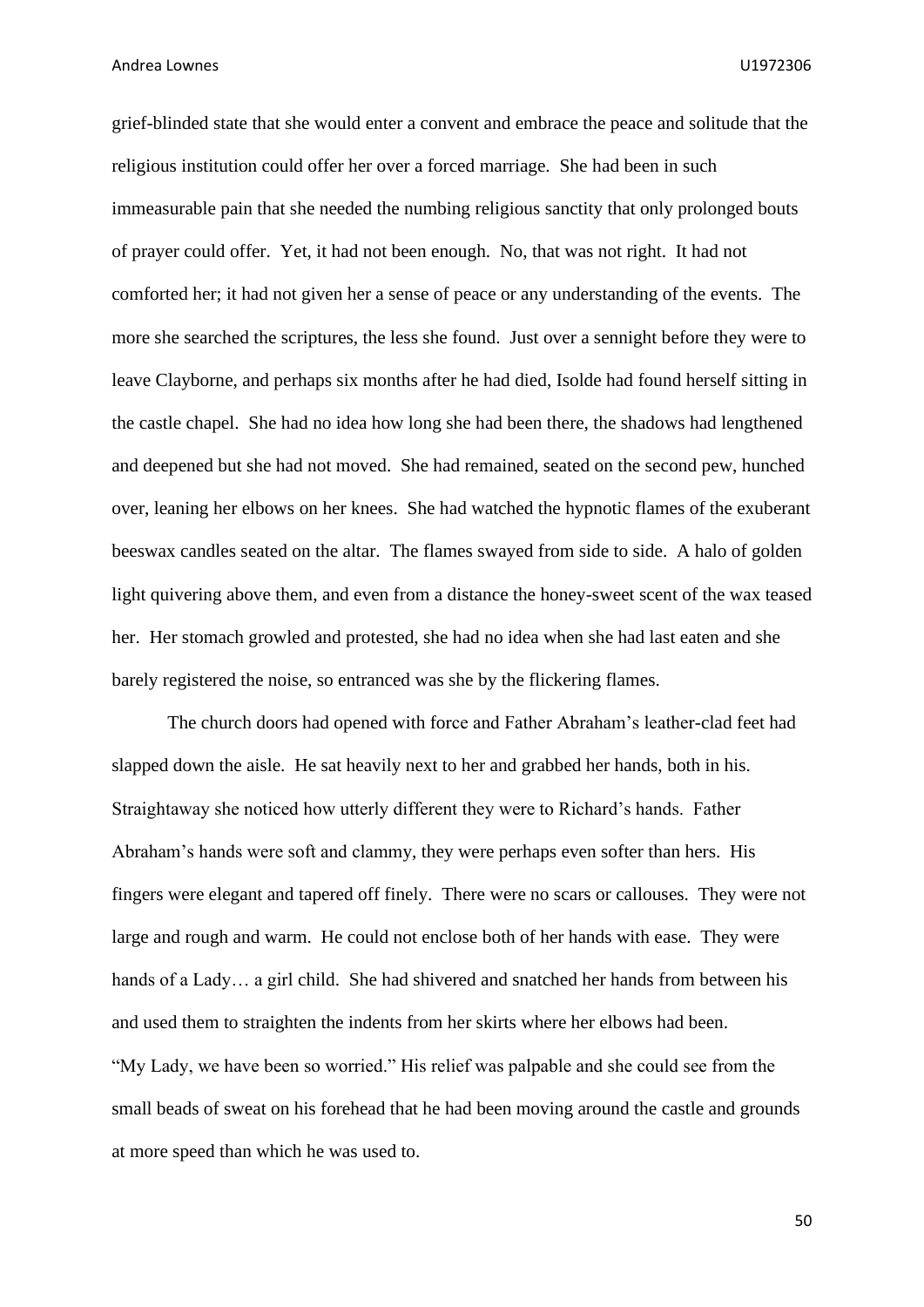"Worried?" Her voice was gruff, her throat dry. She swallowed and tried to clear it. Drawing her eyebrows together curiously. "Worried about what?"

"About you, my Lady. No one has seen you since before sext, you were not present at the nooning meal." His face also crumpled into a frown. Studiously he searched her face, focusing on her eyes. Straightening her own face, she looked away from him and straightened her skirts once more. Below her surcote and her under tunic she could feel divots just above her knees where she had been leaning. Had she been there so long? "I had no idea. I do beg your pardon, Father. I was just here," stretching her arms out she swept the church, noticing again the golden halos of light sitting atop the altar candles, "searching."

"Searching for what, my Lady?" There was a note of caution in his voice.

"Searching for understanding. For acceptance. For acknowledgement of some sort." Silence between them. The cautionary tone was now etched across his face, his eyebrows were knitted together but they were raised too and his lips were pursed. "Do you know what I found, Father?" Isolde's voice deepened, she looked at him, her eyes penetrated his. There was a darkness there that he did not like. "Do you know what I found?" He shook his head but did not speak. Leaning forwards, so close that their noses were but an inch apart, she whispered. "Nothing." Pulling away from him, she turned to face the altar. Father Abraham had not shifted at all. He was frozen. "I have asked, I have beseeched the Lord my God. I have asked for understanding; I have asked for help. I have searched the scriptures and what have I found? Nothing." Spurred into action, Father Abraham made another grab for her hands but she snatched them away.

"My child, you are grief-stricken. It is only natural to be angry, but you must cast away that anger. Cast away those doubts and lean on God's love. Be strong," he seemed to have found his feet and began running with devout words, "be courageous, He will not forsake you, he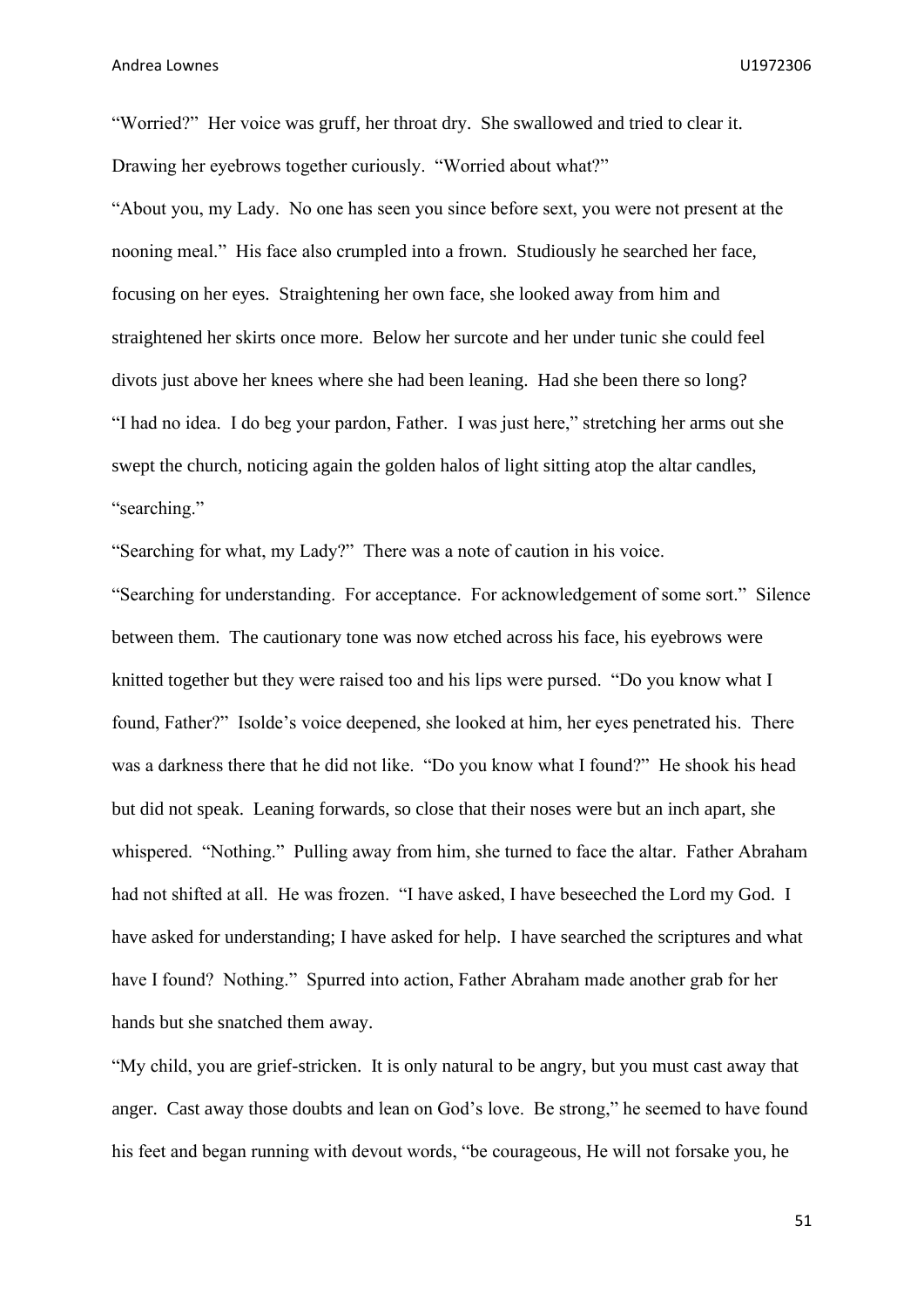will give you the strength you need to weather this storm." Eyes snapping open in horror, she had stood and turned, pushing him hard against the back of the pew as she struggled to get by him. Her surcote tangled around her ankles and she snatched at it. The priest had recoiled somewhat, he looked up at her meekly.

"He will not forsake me? He will give me strength and courage? He will be with me?" Her voice rose with each question, both tone and the volume. Her eyes seemed to pop with every word that she over punctuated. "Like he did with Richard? Like he has for my children? For me? He is no God of mine. He is vicious and cruel." Dropping against the back of the pew, Father Abraham grabbed at his chest, air seeping out of him. Curling her lips away from her teeth she bore down on him. "What God would allow such pain? What God would allow such suffering? What God would allow one of his 'children' to sabotage his own life. In fact, not just 'his' life, but his afterlife, in fact, all of our lives? He is no God of mine!" Her voice reached a crescendo and her arms shook with rage. Clamping her jaws together she ground her teeth together and stormed from the church. There were so many things from those early months that she had no recollection of. It was as though those things had not happened, even when others told her it did not spark her memory. However, this moment in the church with Father Abraham, she remembered every word, every breath, every heartbeat. It was her moment of epiphany, her realisation, not that Richard was gone and would not return. No. She had realised in that moment that religion was nothing but a fantasy. A fantasy dreamt up by men to control men and she would be part of it no longer.

"Go with it, feel it, feel the pain in your neck. Feel the churning of your stomach. Feel the hollowness of your chest where your heart should be. Feel it. Know it." The whisper of her words moved featherlight between her parted lips. Tap. Tap. Left. Right.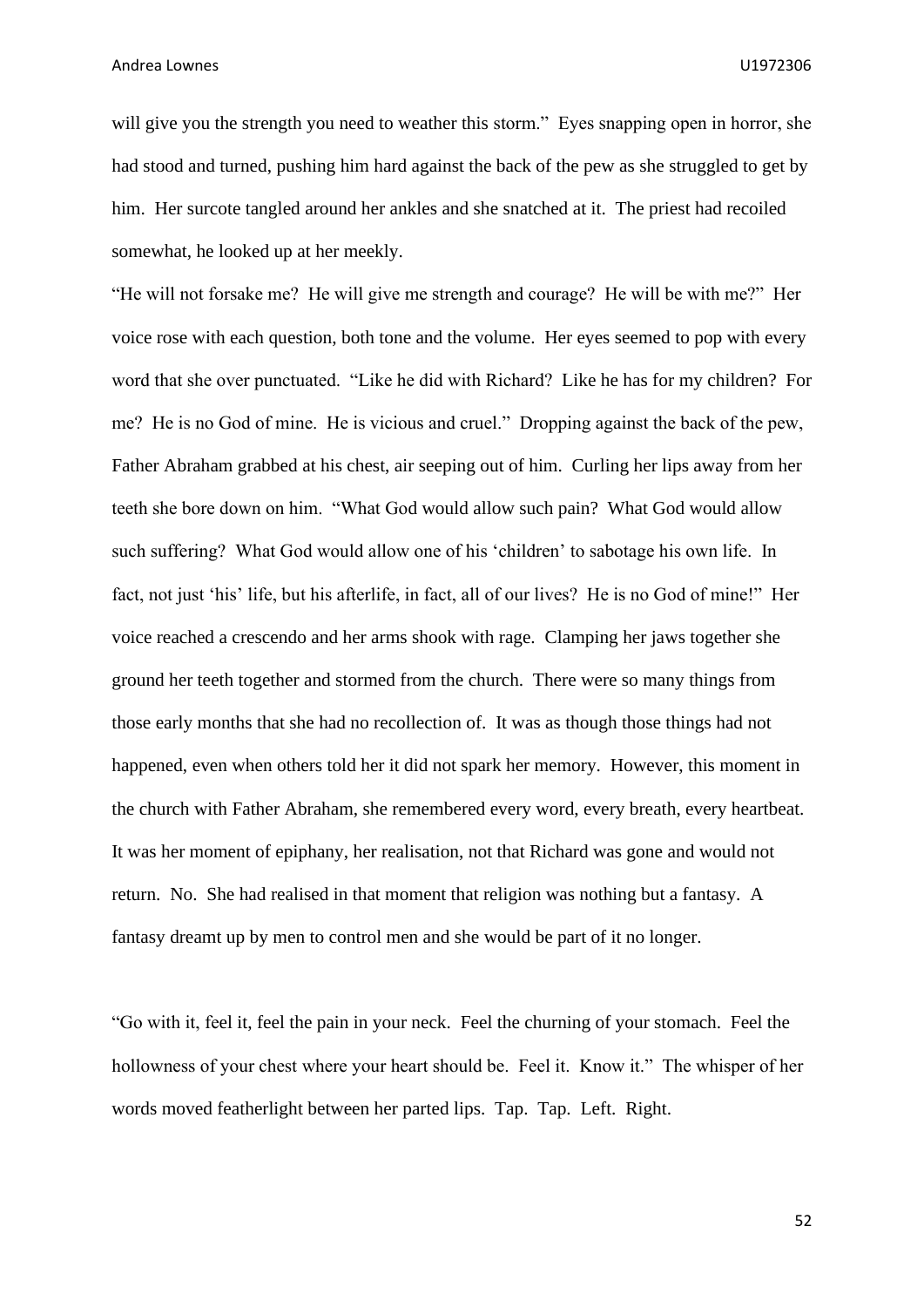Father Abraham was due to visit within the next week, she had received a missive from her brother by marriage, Eustace. He was sending Father Abraham to discuss the marriage of Margaret to a Sir Ralph Fitzwalter. An arrangement that Eustace had managed to garner with the King. She only hoped that Eustace would remain in the King's good graces for if he did not then she knew that the King would turn his attentions to her dower lands, the profits that could be made and the alliances formed and she would become chattel, auctioned off to the highest bidder. The one thing that may hinder such a plan would be the fact that her childbearing years would be soon at an end. Ralph Fitzwalter was from a lesser noble family, a second son but the family had 'felt for Margaret's plight'. Poor, sweet Margaret. The wedding would be held at St Augustine's Church with Father Abraham presiding and would take place on the 26<sup>th</sup> of May, Augustine's own Saint's day. The thought of the wedding jolted Isolde back into the room. Leaning forwards, she refilled the empty goblet and placed it squarely on the table. From the table beside her she picked up the soft blue surcote that she had been working on. Squinting her eyes, shifting closer to the window, she checked the stitching of the flowers she had been working on around the neckline. Murmuring appreciatively at the intricate rose buds and flowers she turned the gown around so that she could begin on the hem. Bending over to her embroidery basket, carefully so as not to wrinkle the material on her lap, she picked up a fine needle and clasped it between her teeth and then pulled out a length of cream silken thread. With her foot she pushed the basket to one side and then squinting her eyes again carefully drew the length of thread through the eye of the needle. Threading it on her first attempt she smiled delightedly, there was not even the slightest tremor in her hands. Not long after Richard's death she had developed tremors in her hands, a twitch in her right eye and blinding pains behind her eyes. She had become fearful that she would die from apoplexy. The healer, Old Nora, from the village had come to her, held her hands in her cold wizened claws and looked deep into her eyes. She had made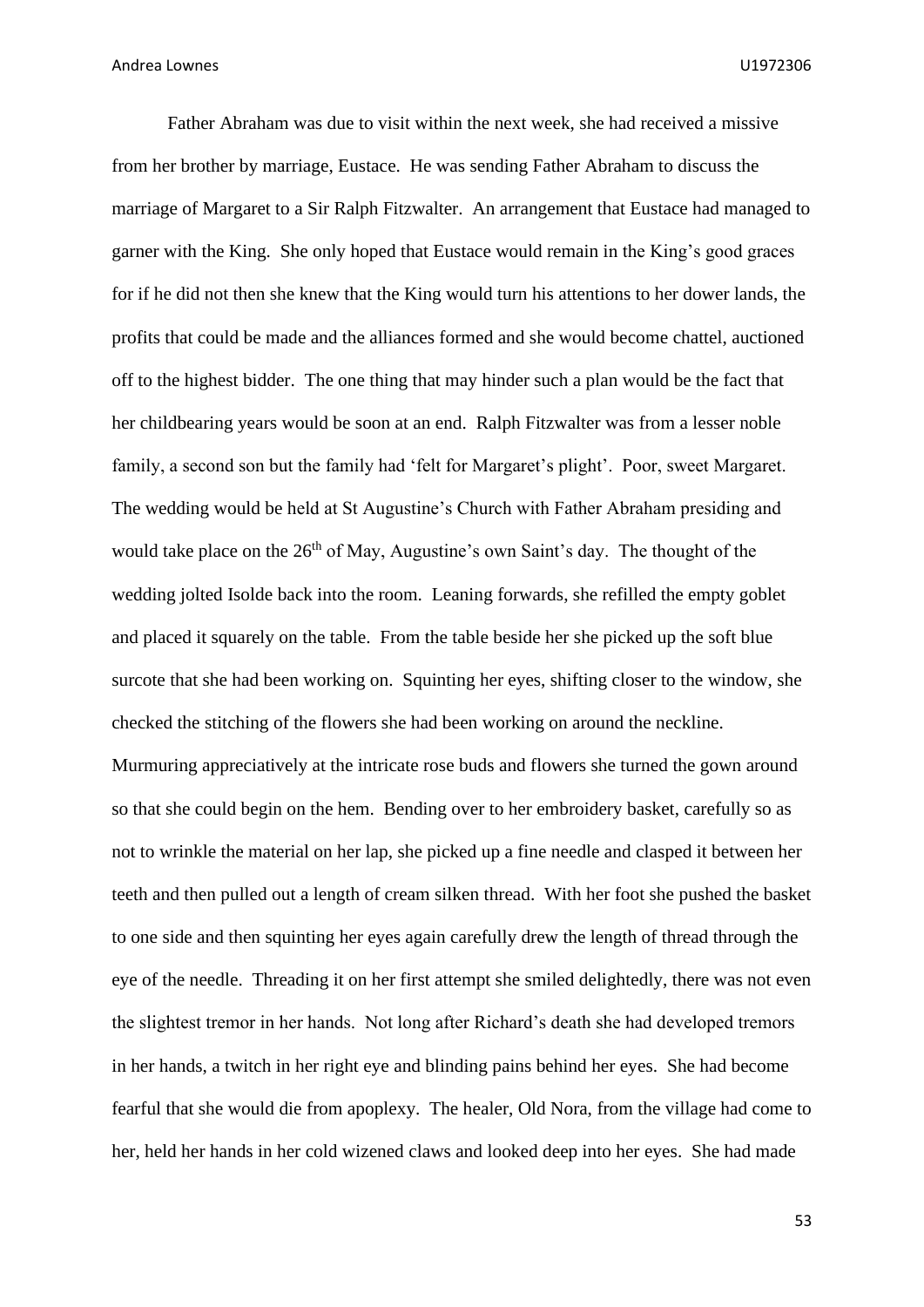her an infusion of lavender and lemon balm and had laid a cold compress across her forehead and temples. She had sat next to her for a time and talked to her of grief in a voice that was barely more than a whisper, in a tone heavy with her own grief filled memories. It had been Old Nora that had soothed her, Old Nora who had brought her teas and balms and infusions to help with her fraught nerves, Old Nora that had potted her various herbs and plants to take with her to Willowdale Manor, Old Nora that had helped her start the search for the goodness within herself. On the eve before she had left Clayborne, Isolde had taken her a basket of cheese, bread, wine and ale. She had clasped her cold claw-like hands between her own soft warm ones, brought them to her lips and kissed them. Her gratitude so immense, she had been unable to form words of thanks. Old Nora's milky eyes had filled and the flames from her fire pit had flashed in the unshed tears. Her eyes had seemed to brim with a strength that Isolde hoped she too would one day find. Father Abraham had balked at her when she had told him how she had been using the ideas of Socrates to help aid her grieving heart. She had brought a selection of texts from Clayborne including some with the ideas and teachings of Socrates. She did not need preaching at, she had been preached at all of her life. What she needed now was to learn who she was, she needed to examine her own life, find for herself the things that were worth living for. Where Father Abraham told her to pray, she instead chose the path of introspection and over time she had found something within her that meant she was able to courageously fight on.

The texts were hers; Richard had bought them for her. Each year, he would present her with a leather-bound tome and would watch her eagerly as she turned the pages admiring the lavish illuminations. He always said it was his favourite day in the year, January  $1<sup>st</sup>$ , the day of first gifts. It was his tradition, something he needed to do so that they would have good fortune throughout the coming year. For so long she had thought that Richard's gift giving signalled a man that indulged his wife and her 'fancies', but since his death, since her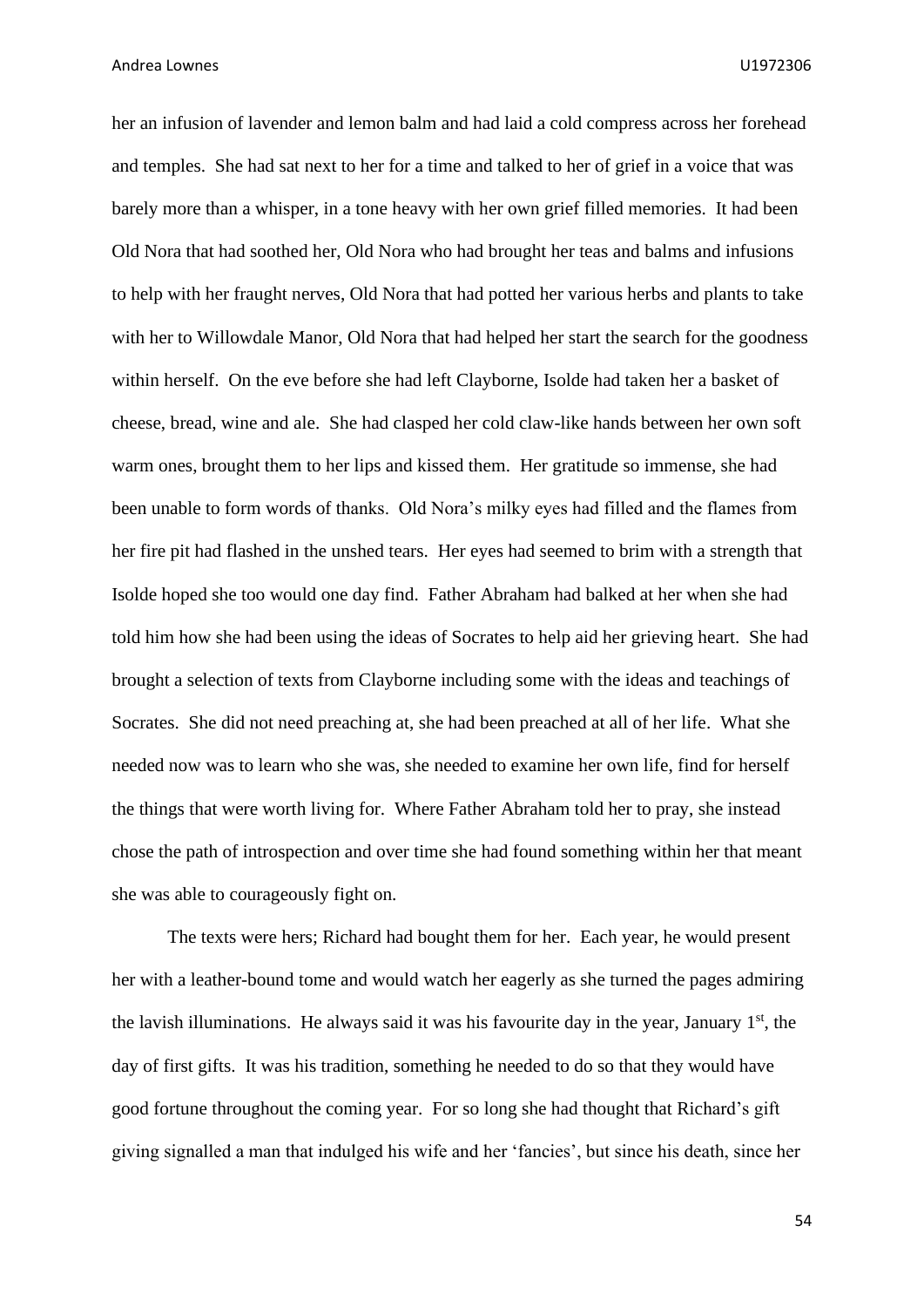time of introspection, she now realised that perhaps they were both overly indulgent of each other.

For many years she light heartedly mocked his penchant for traditions, often calling him 'Old Nora' for his superstitious ways. At times he had obsessed over them and his anger would flair up if she admonished either them or him. Towards the end of each of her pregnancies he would become fixated with the date that each child might enter the world. He frequently offered up prayers for his child not to be born on the thirteenth of the month. None of their children had been born on the thirteenth but she had often wondered if he would have loved them less if they had been. Iron horseshoes were mounted with iron nails above the lintels of doors, he revered this tradition so strongly that when he had granted petitions of his villeins to wed, he would ensure that they too were gifted with a horseshoe and nails, iron of course, to be mounted above the door of their own dwellings. His people often commented on the thoughtfulness and generosity of their Lord not realising that without adhering to his own strict set of traditions, he would not have been able to face each day. He would have become overwrought and would have made himself sick with it. In the warmer months, after sword and weapon practice was completed, he would often take Margaret out across the meadows and towards the village. They would pick angelica leaves and once at the village they would fashion them into necklaces for the children to wear in order to ward off evil spirits. Again, his villeins admired how thoughtful he was, to partake in some of their own lowly traditions.

The façade worked well, for it was only she that knew the depths of his fears. It was only she that would lie awake listening to the thoughts that would tumble from his mouth. Safe from the world, from the ears of those too quick to judge, cocooned by the darkness of the heavy curtains around their bed. She would lay her head on his chest and he would speak into her hair, muffling his thoughts. Oftentimes she had wondered if the thoughts were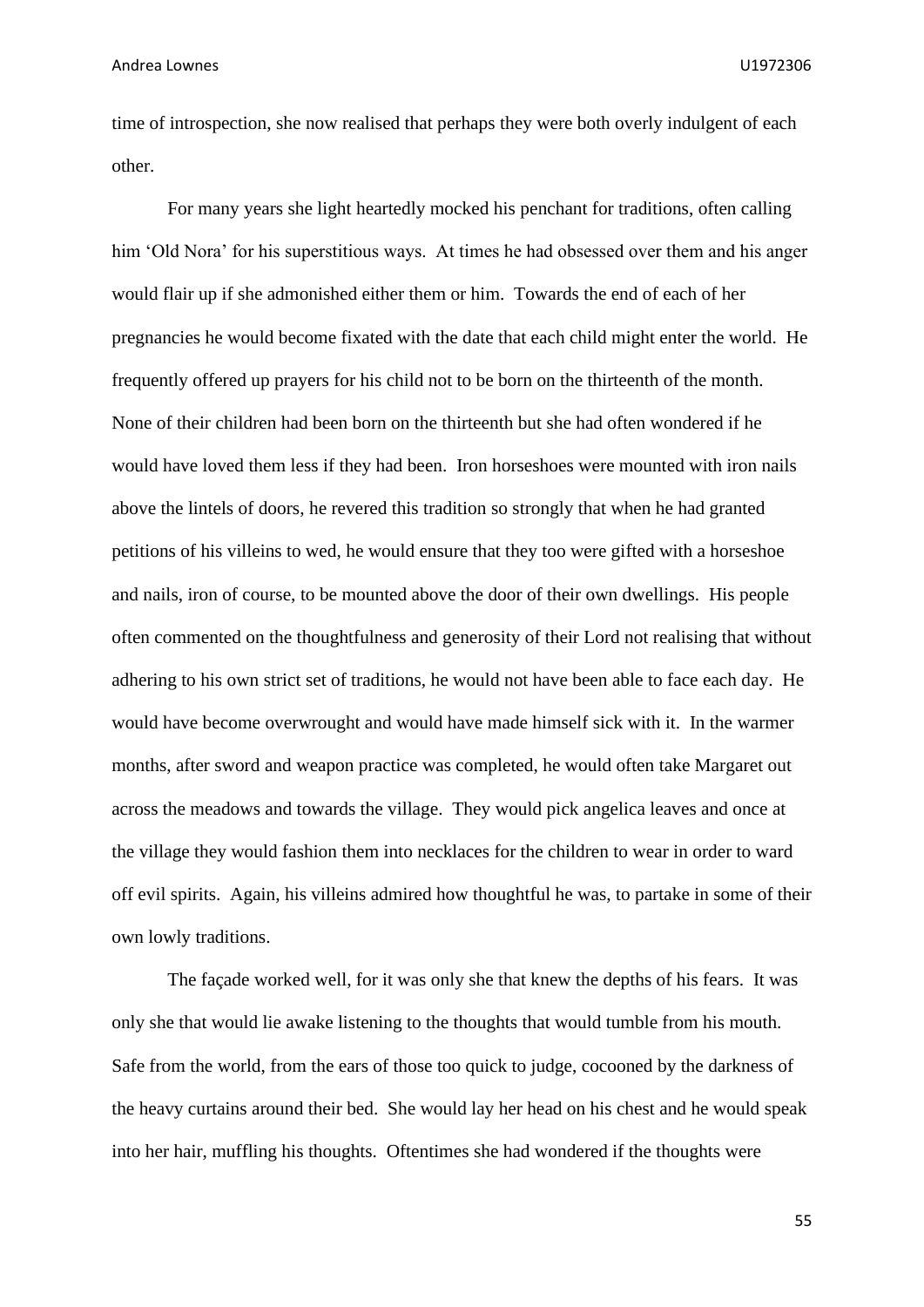muffled and jumbled inside his mind as well. Sometimes it was difficult to track his thoughts so fast did they run from his mouth. She would have done anything to alleviate his suffering, indeed she had. When he sneaked away and lain with that girl from the village, she had ignored it. Hoping it would be something that would bring him joy. Bring him out of the dark recesses of his own mind. How precious and precarious was life, she thought.

Isolde shook her head and sighed at the memories of a different life. She could summon the strength to continue and so she would, starting with the embroidering of small cream rose buds and flowers on the hem of sweet Margaret's wedding gown. Dipping her head, Isolde passed the needle through the fabric, pulling the long strand of cream silk thread with it. The flames in the hearth crackled behind her and catching a glimpse out of the window she saw that the clouds were heavy with snow, the afternoon was dragging on and she had work to do.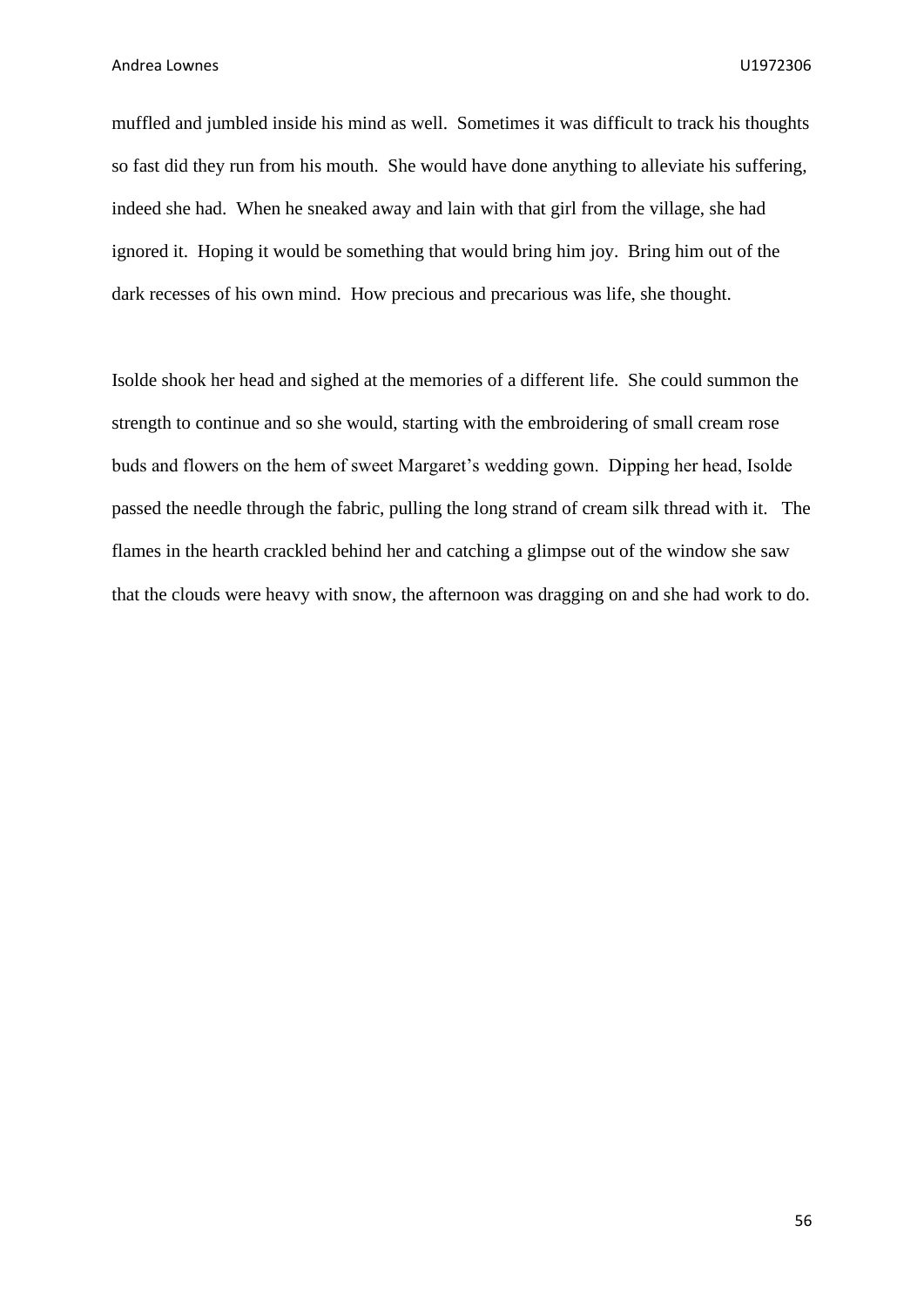## **Matthew**

Clayborne's great hall rang with laughter and singing. The commendation for the newly titled Baron of Clayborne had been a long affair. Each man had taken his turn kneeling in submission before Ralph de Pomeroy. They had knelt bareheaded and without weapon or tool, arms prostrate in prayer position and had each sworn their fealty after he had clasped their hands between each of his own battle-scarred ones. The oath was a simple one but had been used by generations of vassals and tenants binding them to the Clayborne heir and his lands. Each man had lain a hand on a treasured book of holy scriptures and had spoken clearly and passionately, letting his voice soar up into the high roof of the hall. Matthew had been one of the first to kneel before his cousin. They had both kept their faces serious and solemn for the occasion.

"Hear this, my Lord: I swear to you on the holy scriptures that I am your man. I will support you in all endeavours, be faithful and true."

"I accept your oath of fealty to me and in return shall protect you and your kin, on my honour and these holy scriptures." Ralph's solemnity had remained staunch and his acceptance strong for each and every man throughout the day. Once each man had paid homage and sworn fealty, the feast had begun, stretching long into the night.

People still milled about, many smaller groups had now formed and some were singing bawdy songs, some were telling riddles and others were playing games. The soft thud of dice or the clink of knucklebones was lost as the groups huddled together playing their games but the cheers, the 'oohs' and the 'aahs' soared above the general hubbub of the great hall. Matthew, sitting on the right of his cousin's chair, looked out at the vast space that should have been his by right of birth. The thick stone walls were draped with large tapestries depicting hunting scenes. They had once been rich and vibrant but their colours were now muted by age, dust and the thick black smoke that was emitted from wall sconces and the two large fires that were kept burning both night and day. There were high arched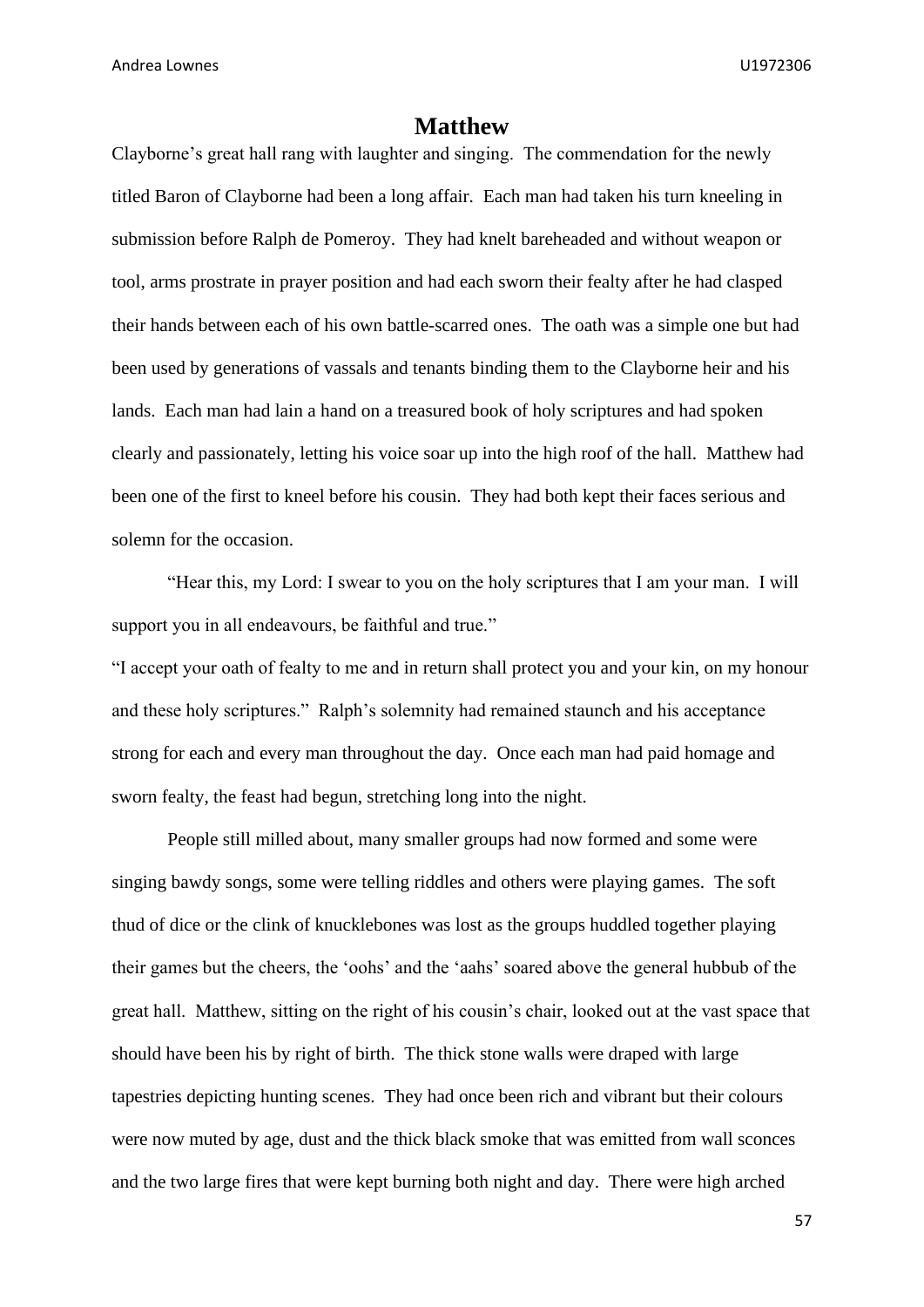windows built in the two long walls, covered with oiled cloth to keep the rain and wind out. The light they emitted was minimal but they did allow for some fresh air to enter the often stagnant place. The short wall behind the dais where they were seated was adorned with shields and weaponry. In the centre of the wall hung the de Pomeroy banner: a deep blue background sporting a rearing stag in its centre. Their coat of arms was many years old, supposedly brought across from Normandy with King William himself. It had been designed by some far-off ancestor to show loyalty, strength and fortitude. The great jewelled sword of his forefathers was mounted just below it: the broadsword that should sit on his hip, but it did not. Instead, it had been polished and mounted.

His father's death fifteen years previously had tainted the sword. The once rich, deep red of the jewelled pommel seemed ghostlike. Matthew could remember being small, watching his father as he had walked straight-backed across the courtyard, the red jewel catching the rays of the sun would wink at him from a distance. Always from a distance. Who would wear such a thing? Surely, God would not look upon the wearer with kindness, not when it had been worn by a man whose death had been self-murder.

Tearing his gaze from behind him, he looked at his cousin's face. His sharp features were often mistaken for slyness but this was far from the truth. He was a warm and enigmatic man, athletic, proud and adventurous. He was brave and courageous, everything that the Baron of Clayborne should be. Not like him with his weak chest. Although they were of a similar age, they had not been close as boys. He had spent far too much time sat in front of a fire with his chest lathered in goose fat whereas his cousin, Ralph, when he had visited with his mother and father had been boisterous and spent his time outside following the head of the castle guards begging to be trained by the famed warrior. Ralph had sat with him some mealtimes and had regaled him with his daring exploits and accomplishments. It was hard not to be jealous and envious of Ralph and his health when they were children, but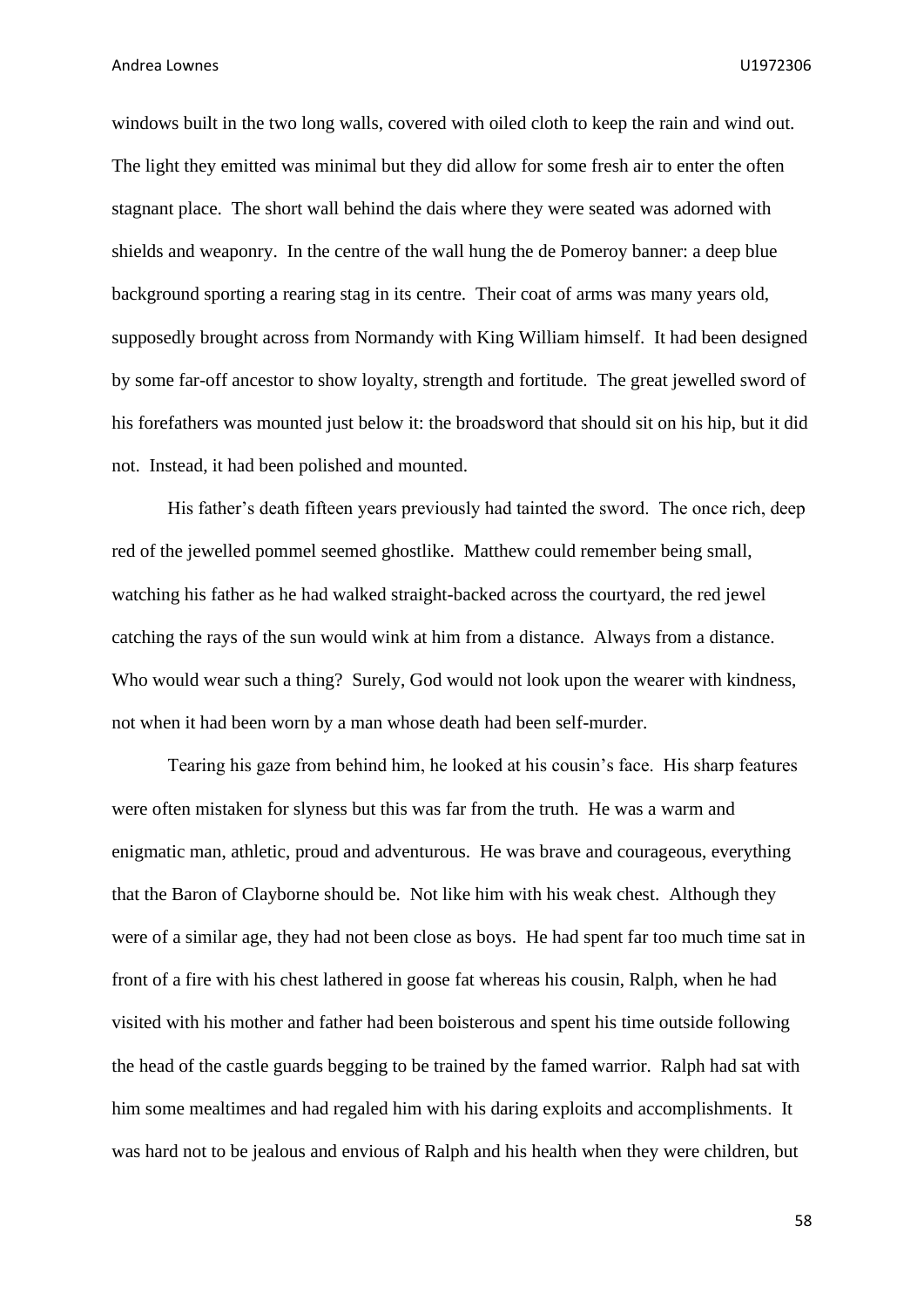that was a lifetime ago. Now, Matthew loved and admired the man that his cousin had become. His friend and confidant. Time and age had brought them close together. "Aah, my lovely wife." Ralph's voice broke into Matthew's thoughts and he looked over to see the small, lithe form of Ralph's wife, Barbara, heading towards them. Tendrils of auburn hair had escaped from beneath the sheer veil that she wore atop her intricately braided hair. Light from candles on the top table gave them a fiery vibrance. He had known hair like that once, beautiful wild hair that would not be tamed, like the girl who it belonged to. A wistful sigh escaped him which went unnoticed by both Ralph and Barbara. Grabbing her delicate hand, Ralph, pulled Barbara onto his lap. Her eyes shone with delight at the attention of her husband but there was a tiredness there too, their youngest son, Gregory, was ill and Barbara disliked leaving him in the hands of his wet nurse when he was unwell.

"I applaud you Barbara, the day has been magnificent." Smiling shyly, Barbara turned to Matthew as he spoke.

"There is nothing that brings me more joy, Matthew, than celebrating with those that I love and treasure." Reaching across the arm of Ralph's chair she gently took hold of Matthew's hand and squeezed. "Preparations are well underway for the next celebration, your marriage to Lady Elizabeth Fretwell." Smiling broadly, she released Matthew's hand and lent against her husband's chest for a moment before rising.

"Ha! The eternal bachelor to wed! It will be a celebration indeed." Ralph's words were followed by a low rumbling laugh and clap of hands. "The troubadours will sing of the wedding feast for years to come knowing Barbara, how she loves a wedding."

"It is an honour to have such a capable woman as yourself to preside over celebrations, Barbara." Ralph turned to Matthew, the dull tones of his cousin troubling him. He saw Matthew's smile on his face but there was none of it intoned in his words.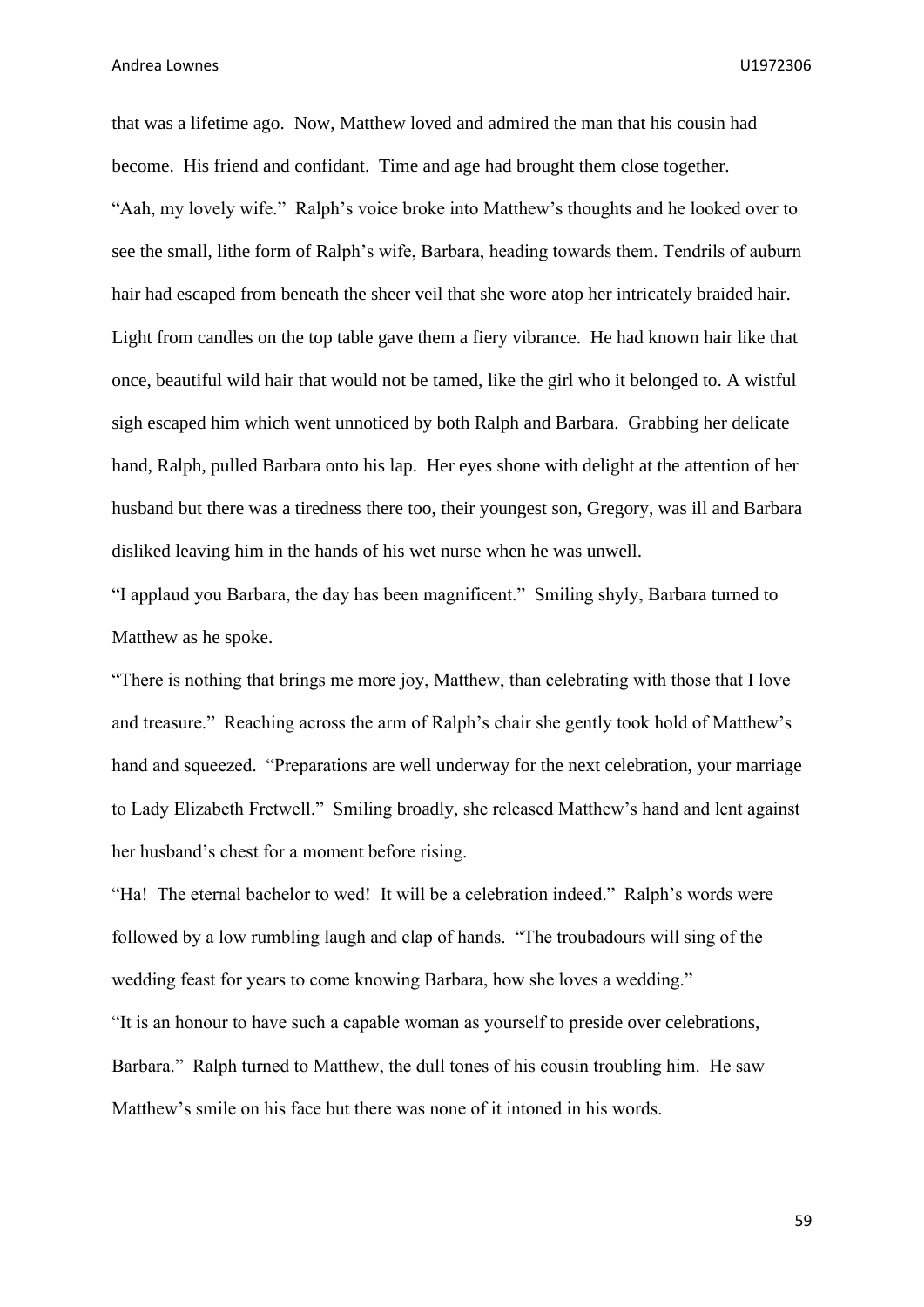"I am away to bed my Lord." Leaning in towards Ralph she laid a gentle kiss on his lips before rising and straightening her gown. "Goodnight Matthew."

"Goodnight, my Lady Barbara." She dipped into an elegant curtsy, smiled and headed across the hall to where her lady's maids waited to escort her up to her chamber, or rather, to Gregory's chamber.

"I fear Gregory suffers the same affliction as you cousin." Ralph's tone did not sound mournful or sorrowful. He spoke as if it was just a fact. "This damnable drizzle and cold air plays havoc with his chest. Luckily we have Aunt Isolde's remedies to fall back on to help alleviate some of his symptoms. "You give us hope Matthew." Ralph reached forwards and took hold of a large silver goblet, looking over the rim he frowned at the lack of wine and summoned a serving girl over. Matthew took his own goblet and took a draught of the deep red liquid. This wine was more than just palatable it was rich, no doubt very expensive. He smiled to himself as he let the liquid slide down his throat, warming him from the inside. "This is good wine cousin." Taking another draught he swilled it around his mouth, furrowing his brow as he tried to discern the flavours.

"Aah, it is Barbara's recipe: one of her passions." A serving girl arrived with a clay vessel, she dipped into a courtesy before filling both of the proffered goblets, dipped again and then left. "Top table only Matthew, too good for those down there." He nodded towards the guests in the hall before taking another drink. "She complained too much about the wine my father served so I told her to do something about it: nothing worse than droning women." He laughed uproariously at his comment and then leaned closer to Matthew. "She adds honey and rose water and stores it in clay vessels," he tapped his nose in a secretive manner and winked at his cousin, "she says the casks and barrels make it too bitter, too brusque." This time he shook his head and looked down at the contents of his goblet, studying its rich dark secrets. "All I know is that she has stopped complaining about the wine and that is good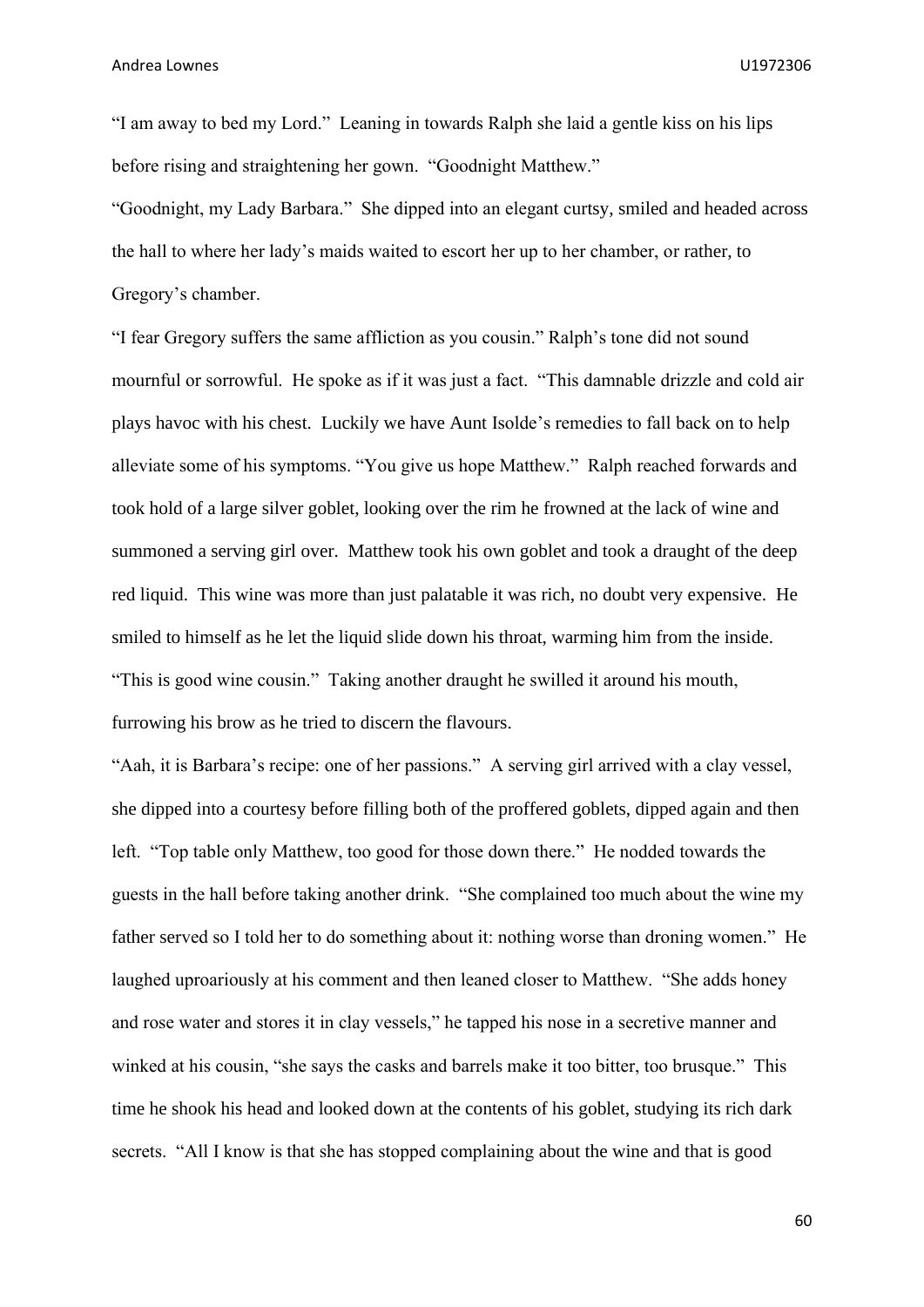enough for me." Both men laughed and looked back across the hall. "Perhaps she will relay the secrets to your new bride come summer?"

"We shall see." Matthew shrugged at the comment and then nudged a slightly perplexed Ralph as a juggler walked past the top table tossing coloured leather balls high in the air before catching them and instantaneously throwing them high again. Ralph and Matthew clapped and smiled as he moved on.

"The day has been good, Ralph. You have honoured me with this seat." Matthew's sincere tone brought forth a compassionate look in Ralph's eyes.

"Cousin, the honour is mine. Now," banging his fist on the table, he summoned his squire by whistling through his teeth, a small boy with a dark mop of unruly curls scurried along the dais and lent down so that Ralph could whisper into his ear, smiling at Matthew he hurried off, "a surprise for you." He rose and indicated for Matthew to follow him.

Noticing the Baron standing, some of the huddles of guests quietened slightly, however, Ralph merely waved his hand at them indicating that they should continue their own revelries. Stepping off from the dais Ralph began to make his way over to the arched stairwell with Matthew following. Ralph's broad shoulders and straight back were in sharp contrast to the narrow and rounded shoulders of Matthew. The stairwell was well lit with sconces on the inner wall. The stone was blackened around the only sources of light with soot and they spat and spluttered as the two men made their way up the steps worn smooth over time. There was a slight dip in each step indicating the thousands of footsteps that had traversed them.

On the next level was Ralph's solar, the heavy oaken door was held open by his squire, he was sleepy eyed by now, ready for his bed but willing to do his duty to his Lord and Master. It had been many years since Matthew had entered this room and he held his breath as he did so. The fresh rushes on the floor crunched and he noticed the sweet smell of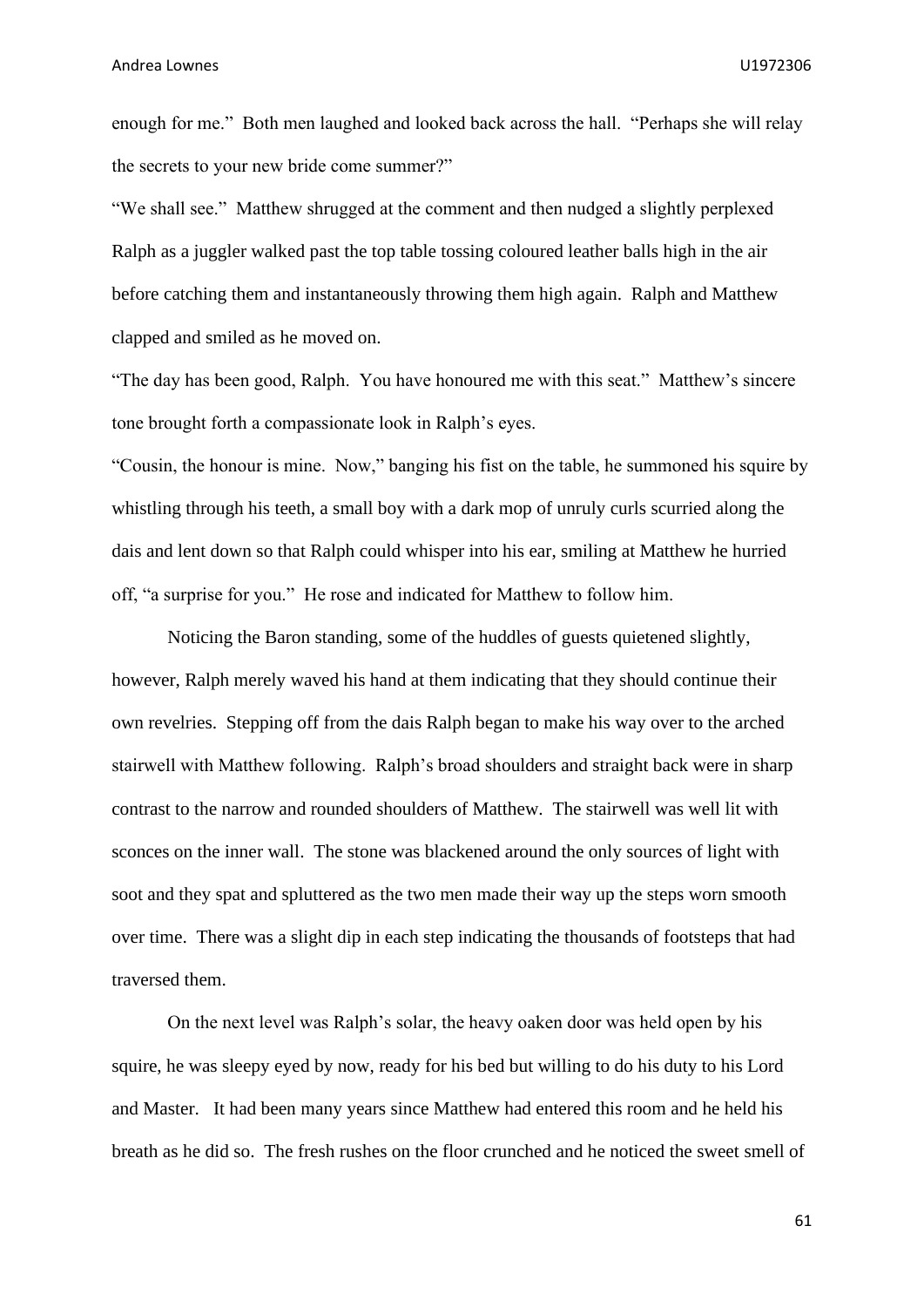woodruff drift up as he crushed the herb under his booted feet. There was a large fire blazing in the great hearth emitting a welcoming orange glow. Honey scented beeswax candles were dotted liberally around the room and were all ablaze. At the far side of the room was a large table scattered with parchments and ledgers, quills and ink pots. He had crept in here as a young boy and had sat at that table pretending he was Lord of the castle. On his better days, when his father was absent from his solar that is, he and flame-haired Ena would sneak in and play games in this room. They would throw open the shutters of the large window behind the desk, shove the parchments to one side and play games of knucklebones, dice and Nine Men's Morris on the expansive table worn smooth by age and use. Her squeals of delight when she had won had many times brought forth a muttering servant who would usher them from the room. How he missed her, his dearest friend. Where had she gone? One moment she had been with them at Willowdale Manor and then without warning she had simply vanished… run away and he had not seen her since. Dragging his gaze away he noticed by the hearth a table and two chairs inviting them over. These were new additions to the solar, deep mahogany wood, intricately carved, high backed chairs with arm rests. The seats of the chairs were adorned with cushions, dyed bright red. The same red that his mother had perfected using the madder root from the plants she grew and the alum that Ralph had imported from Constantinople and given to her last year.

"Come," Ralph moved over to the hearth and sat in one of the chairs, "your mother sent the material and Barbara made the cushions with it. Stuffed with horsehair and fleece." He moved about on the seat and then lent his head back whilst draping an arm over the side. Matthew followed suit and sat opposite him.

"They are industrious women indeed, my mother and your wife."

"Aren't they all? Lady Elizabeth will be no exception, I am sure." Ignoring the comment entirely, Matthew looked intently at the contents of the table between them. There were two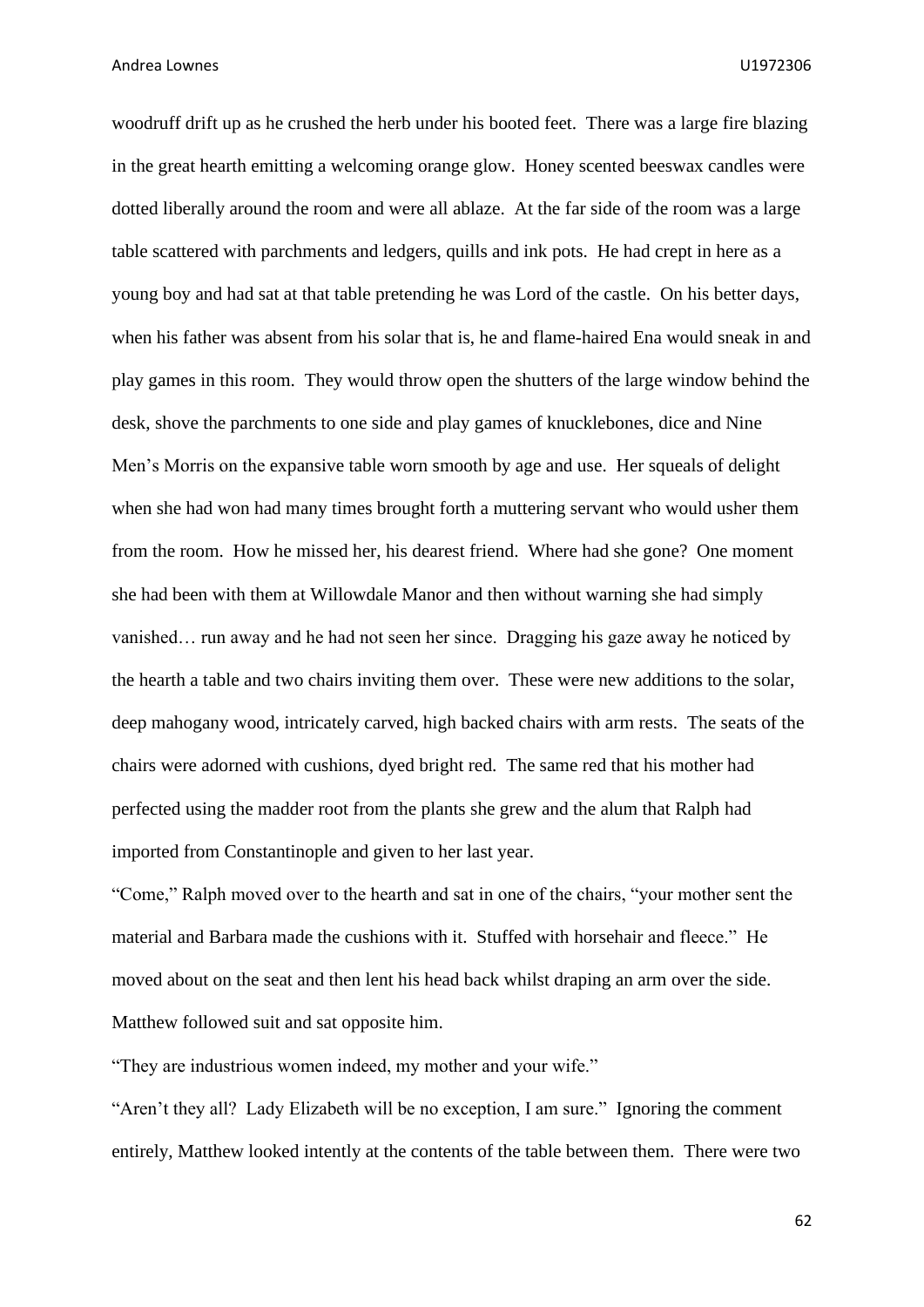goblets, less ornate than the ones that they had used at the banquet but still beautifully crafted and made from silver. He was unsure if they had once belonged to his father; his memories of his time at Clayborne were not always fully reliable. A clay vessel like the one the serving girl had brought their wine in a while ago also sat patiently. Ralph leaned forwards, picked up the clay vessel and poured some of the dark red wine into both goblets. A cloth covered something else, Matthew hoped it was not more food, the banquet had been overly indulgent and he had eaten more than his fair share.

"I thought the day may have drained you somewhat and so planned something a little more mellow for the two of us." Leaning forwards Ralph whipped back the cloth, beneath it was a square of polished oak, two troughs had been carved out at two opposite sides. One trough held nine polished jet pieces with lead pegs at their base and the other trough held nine pieces of polished ivory also with lead pegs at the bottom of them. The board itself was carved with lines and dots for the game of Nine Men's Morris. Both men smiled widely and nodded at each other. "Do you remember teaching me this game when we visited?"

"I do indeed, you were not the player I wished you to be, no patience for sitting still, you were more interested in what was going on in the training yard." Wistfully Matthew spoke of times long ago.

"It is strange how age and time tempers a man. I am much more willing to take a seat and play now. Merrells is a game of strategy and skill. It is training for the mind." Tapping his temple he winked over at Matthew.

"Merrells? Nine Men's Morris." Shaking his head Matthew shuffled his chair forwards so that he was closer to the table. The rushes hushed the scraping on the floor and bunched around the heavy-set legs. Ralph moved closer as well and then bent over and picked two pieces of straw from the floor, snapping one in half he closed his eyes and shook them in his hands before pulling the tips of both up through his closed fist offering his fist to Matthew.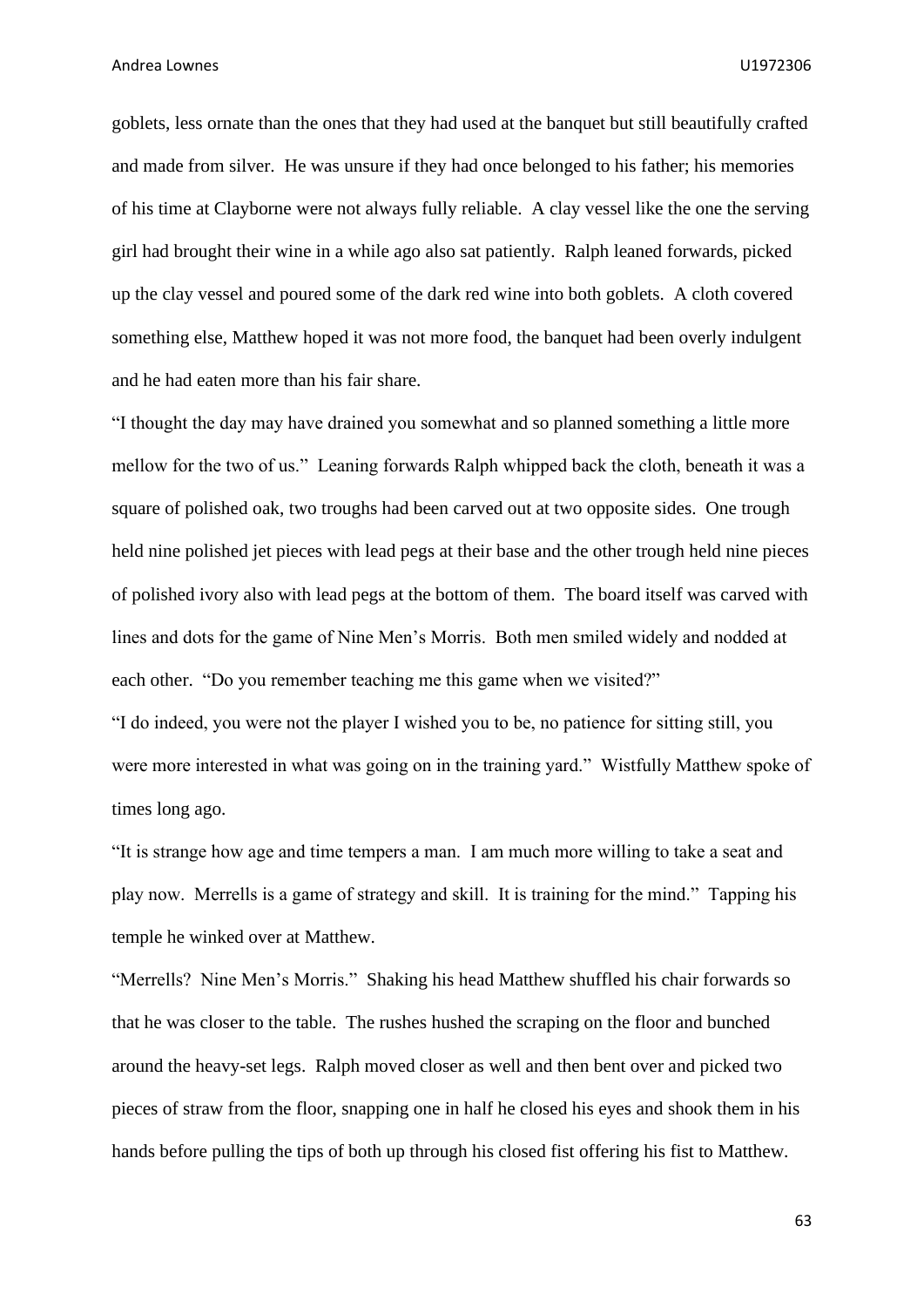Matthew studied the two pieces of straw before choosing one. Choosing the longer of the two he groaned before dropping it to the floor.

"I shall go first." Taking a piece of the polished ivory, Ralph studied the board for a moment before placing it in the corner of the middle square and then settled back again. "It is a shame that your mother did not attend today, I have missed her." Matthew placed his piece of jet in the opposite corner to Ralph's ivory one.

"She was in two minds, has been for weeks but I think it was too painful. Too many memories for her."

"Too much sadness no doubt." Ralph played his piece absentmindedly and focused on Matthew's face. He seemed so much older than his years and his brow had deep ridges carved across it. "I worried that you would not attend."

"Me? Why?" Holding the piece of jet between his thumb and forefinger, he rubbed the smooth surface.

"Various reasons. For a start, this should have been yours, you could have petitioned the King for your right of inheritance. Why did you not?" Ralph's voice was curious, there was no wariness to it, he was intrigued rather than worried for his own position. Placing his piece, Matthew looked over at Ralph and cocked his head slightly to one side. "Honestly?" Ralph nodded invitingly. "It is not that I do not want it, it is that I do not 'need' it. By that, I mean," pausing, he rubbed his temples and then took up his goblet and drank, "the Barony is more than title and wealth. It is… it is… people, families, women and children, it is taxes and tithes and church and King, it is money, greed, intrigue, business. I do not need that pressure, that stress. After we moved from Clayborne I had thought that I should grow strong, learn to fight and then reclaim my birth right, it made me sick. My mother fretted with worry for my health, all but had me strapped to a chair lathered in the dreaded goose fat for most all of that first winter, sweating my cods off in front of the fire. It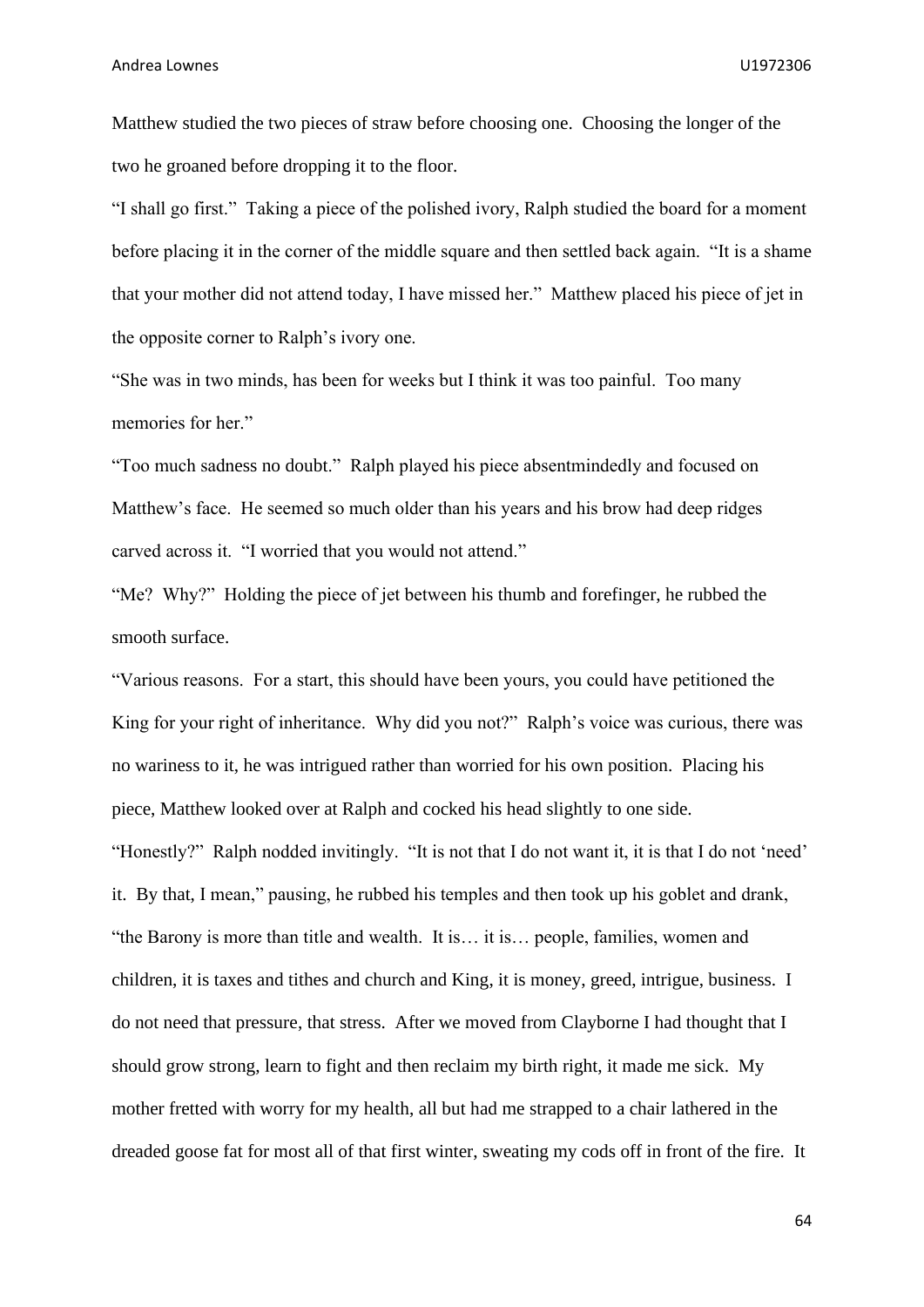was a lonely time." Silence descended broken only by the crackling of flames as they gorged themselves on logs nestled in the hearth. Sighing heavily, Matthew lent back in his chair and nodded at the board, signalling for Ralph to take his turn, he did so immediately, paying no mind to the placement of any of the other pieces. Laughing, Matthew took one of his own pieces and placed it next to Ralph's, making his first mill and thus able to steal one of Ralph's pieces. Ralph rolled his eyes at his own mistake but then smiled as he took up his goblet again. "It was when Margaret wed that I realised my pursuit was doomed. No, not doomed, that is not what I meant. Folly! That's it, folly."

"How so?"

"Mother had spent weeks embroidering Margaret's gown, never complaining. It was not a chore for her, she just sat in her solar stitching the days away, smiling when Margaret would join her in the task. When Margaret wore that gown there was pure happiness on her face, pride on mother's face and joy on Ralph Fitzwalter's when he saw his bride. It was then that I realised that my dream of being the Baron of Clayborne was borne of folly, it was foolish to want it. I did not need it. What I needed was that joy, that happiness that I saw in front of me."

"You think there is no joy or happiness for me?"

"No, no, no." Matthew held up his hands as he spoke. "That is not what I meant. I am not explaining this well. Let me try again. Their joy and happiness came from something simple. From the flowers and leaves and buds that one woman had sewn onto the surcote of another woman. There was much joy and happiness that day and many compliments for mother and for Margaret. See? Mother has skills, skills and talents that make others happy but more than that, they make 'her' happy. Other people are not dependent on her. If she had been unable to decorate Margaret's wedding gown then the gown would have been plain, it would still be a nice gown and Margaret would have looked just as beautiful and the wedding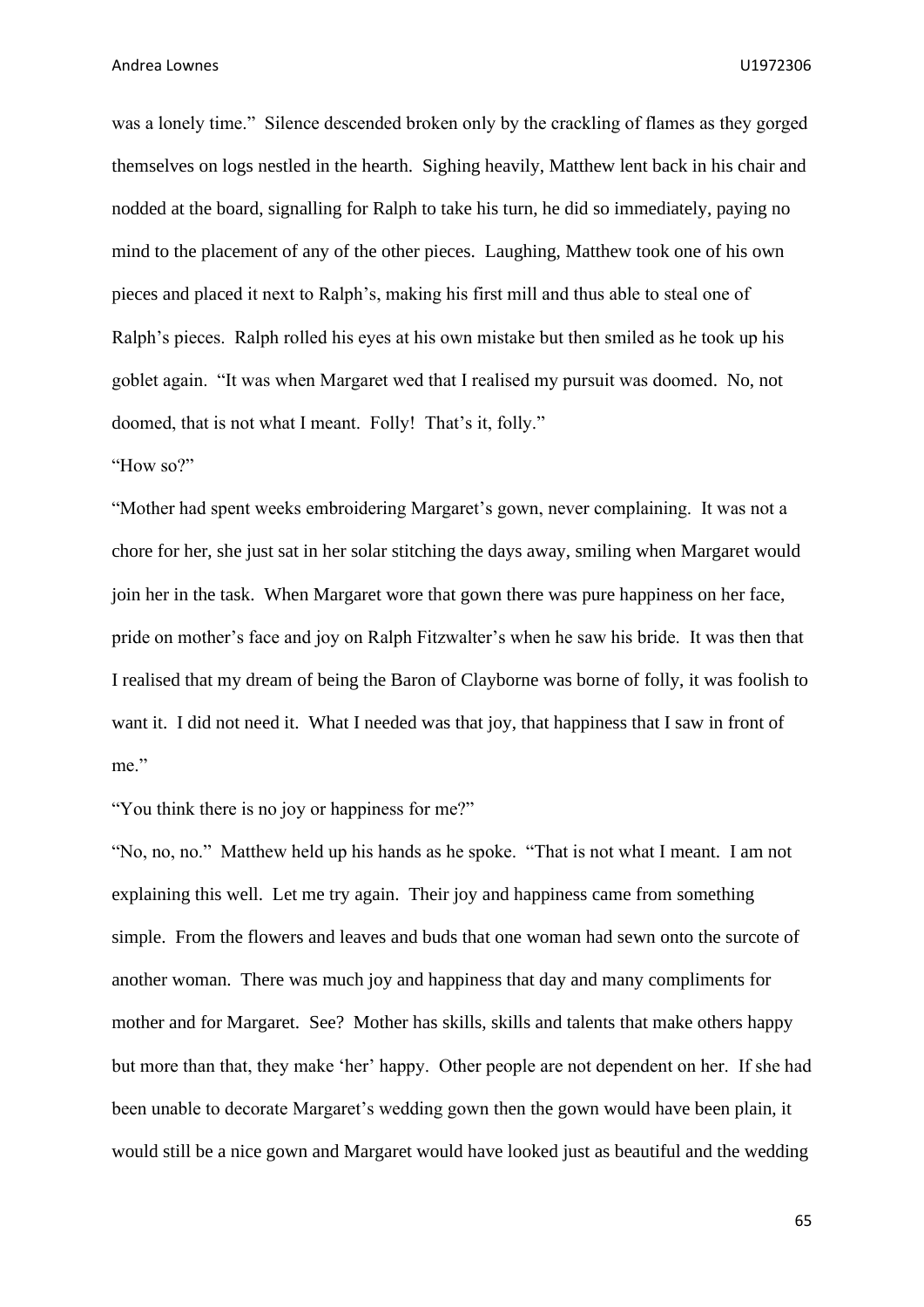would still have taken place. No war would have been started, no deaths or illness would have been suffered, no lingering implications felt by all who lived on mother's lands or on the Fitzwalter lands, it would just have been a plain dress. Is that clearer?" Furrowing his brows, Ralph pursed his lips and then shrugged his shoulders, still a little confused. "I hate this game." Ralph pointed to the board on the table, his pieces were placed randomly, haphazardly; without much thought and he saw that the placing of just one of Matthew's pieces would form two more mills and he would lose two more pieces, he pushed the game board towards Matthew and flopped back in his chair with a peevish look on his face. "Give me battlefield strategy any day over games. That is something I know, I do not have to think about that, I breathe it, it is part of me."

Dropping his piece of jet back into the trough at his side of the board Matthew too leant back in his chair.

"What were your other worries for me not attending?"

"The last time we met I asked a great favour of you."

"Aaah," Smiling Matthew shook his head, "your bastard. Nay, that would not stop me attending."

"It has played on my mind I must admit." Leaning closer to Matthew, he lowered his voice. "She fares well?"

"Aye. She is a doing well. It did not take much to pass her off as my own, she is a de Pomeroy through and through. Margaret has sent various correspondence with updates. She loves her 'cousins' dearly and they dote on her. It was for the best, that she went with Margaret, she needs a mother." Before Matthew could continue, Ralph interrupted. "Yes, yes, yes. I know. Vindictive I believe you called it? Cruel I think was another term but I could not let Edith go."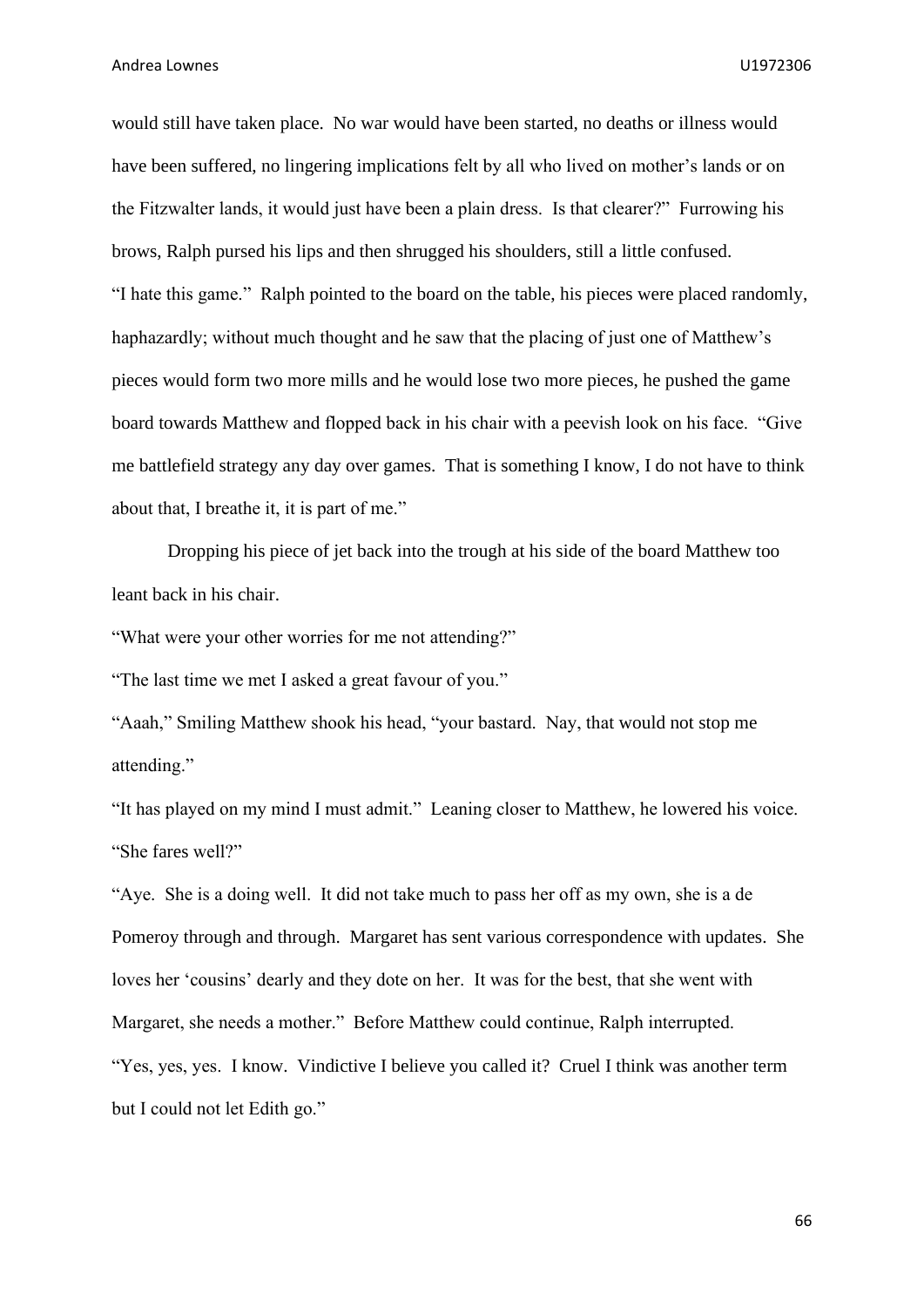"I never said vindictive Ralph. I said you were selfish and stupid, keeping the whore around while sending off your bastard. All under Barbara's nose." Matthew sat up and frowned at his cousin who was looking relatively sheepish.

"Ssssh. Keep your voice down, man." The pair sat in reflective silence for a while.

"Do you miss your father Ralph?"

"Not as much as I should, he became a sour man. He spent many an hour with the priests in his later years and whatever they discussed made him pensive and miserable." Reaching forwards, the pain of playing the game forgotten, Ralph took up both goblets passing one to Matthew and then settled back. Swirling the liquid around the goblet, Matthew watched it ebb and flow almost to the rim before he drank.

"I barely remember mine. His voice went first: suddenly one day I realised I could not remember the sound of his voice. I knew it had been deep but as much as I tried, I could not summon it. Then his face. I could remember that his hair was dark, that he was broad and tall, I can even picture now in my mind's eye his gait as he walked across the courtyard but his face? Nothing." Staring into the flames, Matthew's eyes twinkled. A pensive, far off look overcame his entire face. Not just his eyes. His whole face seemed to shift, his jaw relaxed and his lips parted ever so slightly. Ralph watched him, feeling a rush of emotion, one that he had felt at intervals in the past but had quashed. "I do remember the tension that he carried with him, how, when he entered a room the temperature seemed to drop slightly. Muscles that had been relaxed in those around him seemed to tense slightly. My mother would jump up to fuss him, move a chair closer to the fire, remove his boots and rub his feet. She would always have his favourite foods cooking or near at hand and would ply him continuously as if he was ill." The timbre of Matthew's voice dropped as he recalled more of his father in this moment than he had allowed himself for many years. "He would disappear at times, some whore or other in one of the villages. Mother knew, I did not know this at the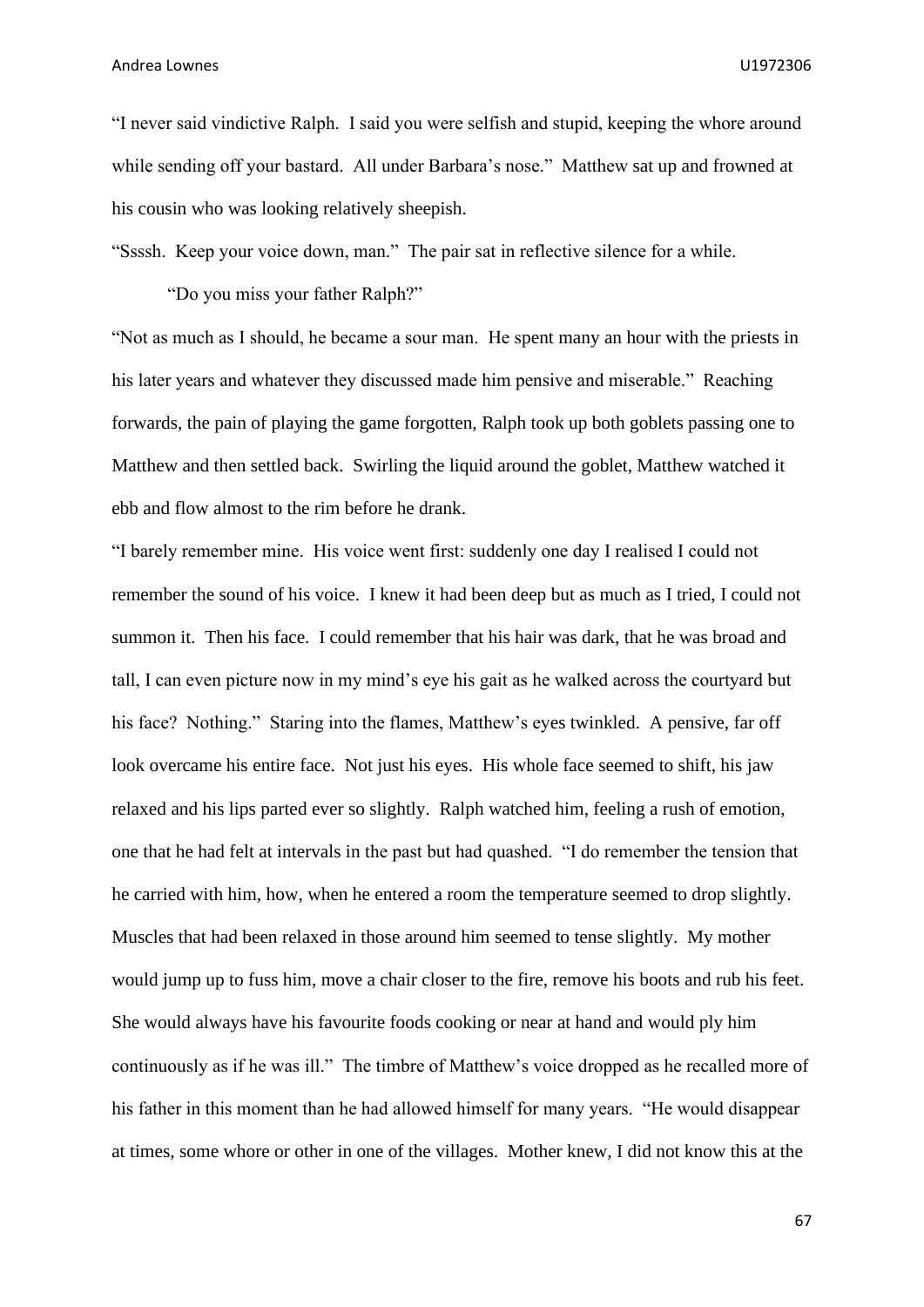time, she told me much later. She thought it might lighten his soul, so she would accept it as long as he did not flaunt it before her face. It did not help though, it made him worse. I am unsure who she was but she was quite demanding of him from what I have been told. I think he was weak willed you know; he was not asked about the role in which he had been placed by God. He became Baron because he was the eldest, he did not want it. It was all too much. Too many demands from every direction. King, tenants, vassals, family. Too many demands that weighed too heavily on him. Do you know why I have not yet wed?" Matthew did not look round at Ralph, instead he opened his eyes a little wider as he watched the flames dance before him. Unsure whether or not to answer, Ralph remained silent. "I feel that it would be unfair, almost as if it would be unchristian of me to do so. Sometimes I feel as if someone is trying to drape a very heavy dark cloak around me. It pushes the air from my body and clouds my mind. I have no strength to withstand it or shrug it away. It burdens my very soul, this darkness, sapping away joy and contentment. It is as though I am drowning in emptiness. At first I thought it was grief and sadness from losing father but now I think this is how he must have felt."

"It sounds like grief to me." Ralph's voice cracked slightly as he spoke in response to Matthew's words.

"No, not grief. I know grief. That is sadness and sorrow. The heat of tears in your eyes and the lump that forms in your throat making it ache so that you cannot speak. That is grief. I felt it when my James died of the pox yet a few years after my father. This… this is something different." Turning his head around, he looked at Ralph, noticing the way he blinked rapidly and swallowed. "This is a vast, dark, emptiness. Devoid of any feeling at all. There is nothing there. No sadness or anger or disappointment. Just… nothing. Have you ever looked down a dried up well or a mine shaft?" Ralph nodded when Matthew paused. "There is nothing there but black. No bottom. No end. Just black." Clearing his throat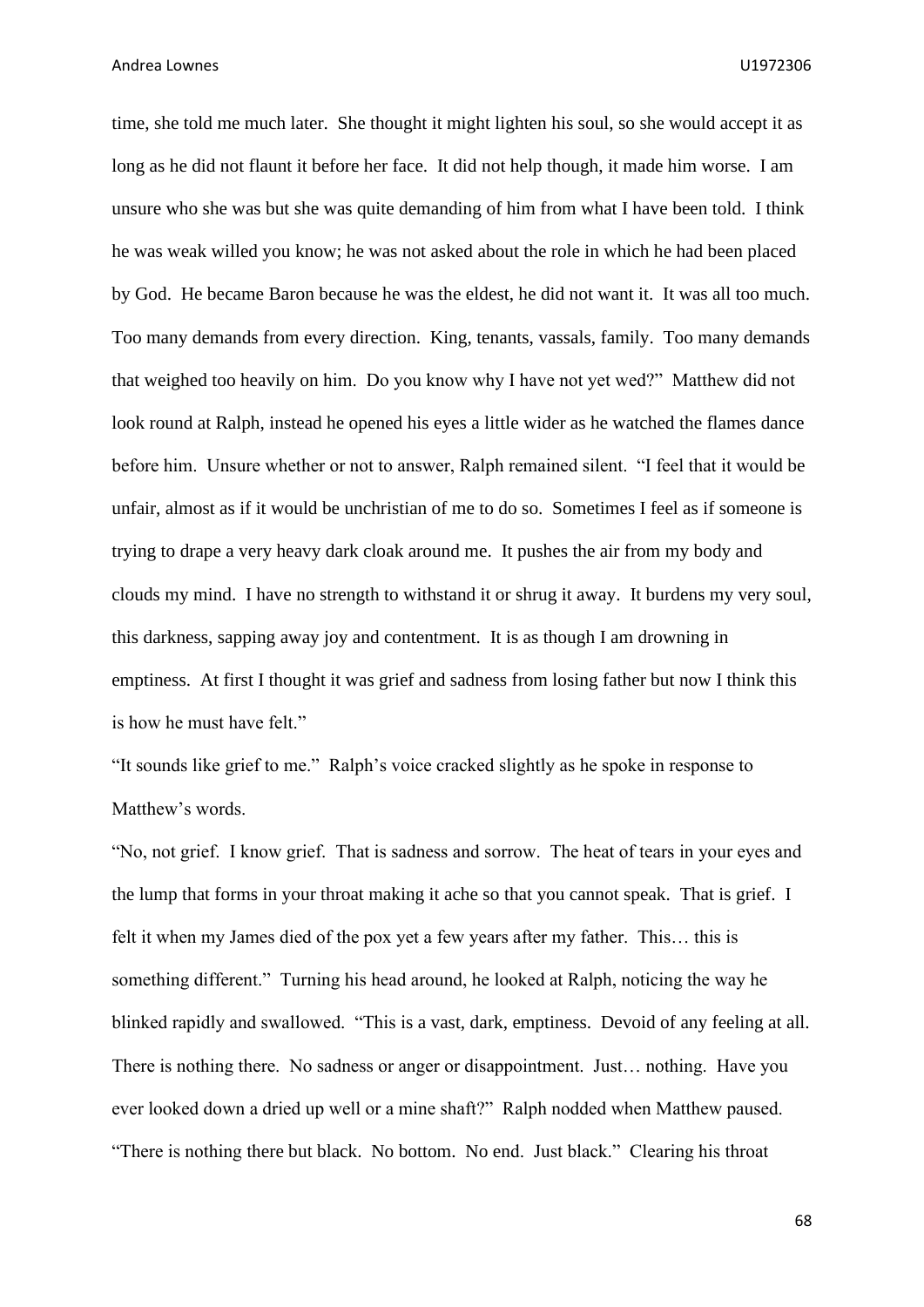Ralph tried to speak, his mouth moved but no words came out. He gulped down some wine and tried again.

"Perhaps a wife is what you need. Give you some cheer, something to warm you up on a cold wet night. Lady Elizabeth is a beauty." He tried a wobbly smile which Matthew barely returned.

"No. That is precisely why a wife is not for me. She would suffer as I suffered and what of children? Should they be made to watch the suffering? Become part of it? Like the eye colour that is shared between parents and offspring. What if they too are forced to share in this dark oppressive… nothingness?"

"Surely Matthew, you cannot be serious? Matthew, you are to wed in a few short months." "No. I will not wed Elizabeth Fretwell. I have spent months considering this." Rubbing rough hands over his face, Ralph sat back aghast.

"God's bones. Tell me this is not so. Matthew, you must marry, the King will be furious, she is his ward." Matthew shrugged.

"Tell me, what will he do? Strip my Barony from me?" A blush rose on Ralph's cheeks partly from the mention of the Barony but also of the dismissive tone Matthew's words held. He looked around the room again, before speaking.

"Matthew. You cannot speak like that about the King. You 'must' marry Elizabeth. We all have to marry, it is our duty to produce heirs, to continue our bloodlines."

"Why? Why must we? What does marriage truly bring? Happiness? Contentment? Peace? Not that I can see. How many bastards do you think you have running around? How many have you spawned since being wed to Barbara? How many half-brothers or sisters do any of us have? The legitimate children live well and prosper but what of the others? What becomes of them?"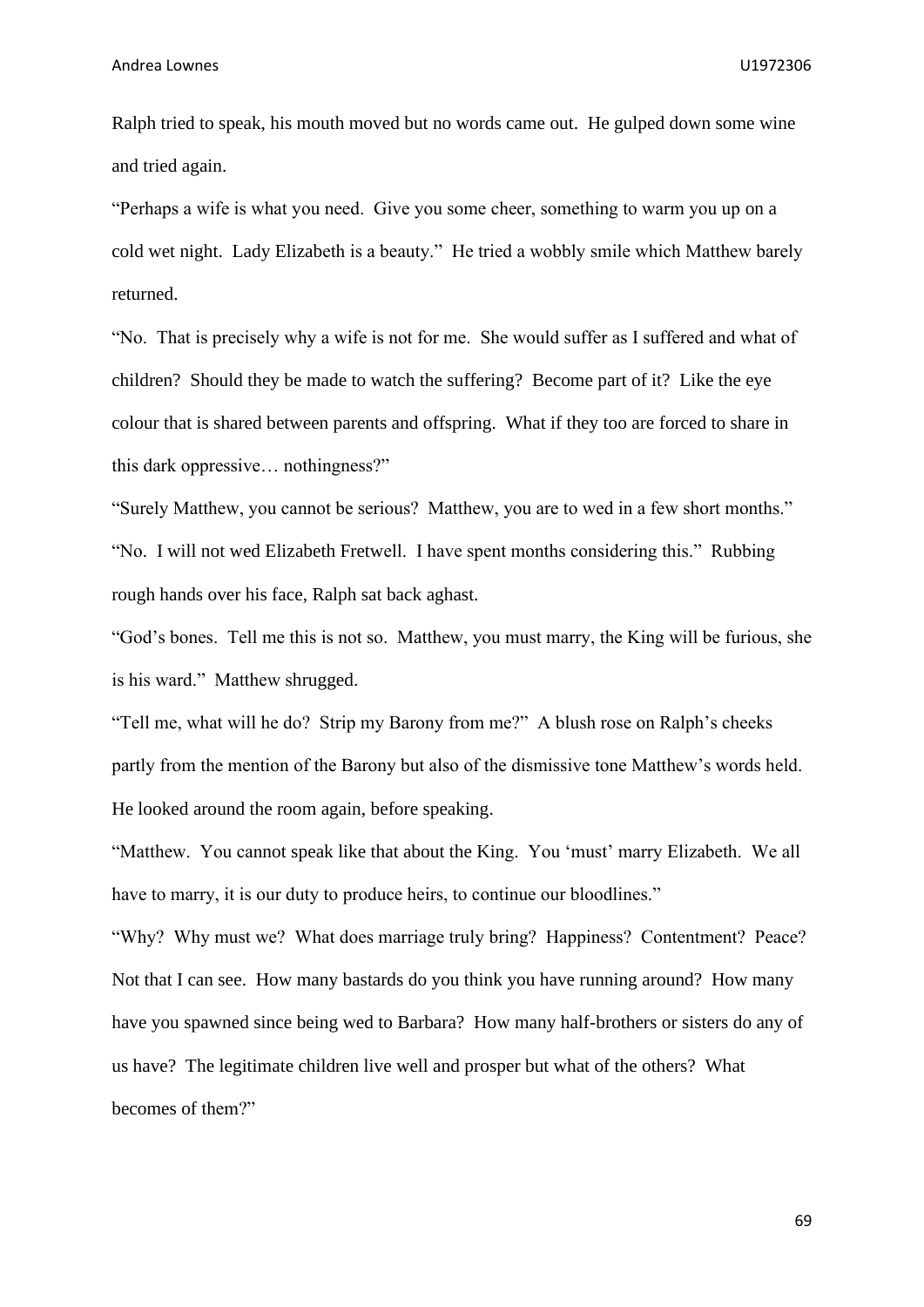"I…I…" Waving a hand dismissively as Ralph tried to speak, Matthew turned his head and looked at the pale, frightened face of his cousin.

"Ralph, you are family. I love you. Whatever secrets you have shared with me will remain. You have nothing to fear. There will be no outbursts, no exacting vengeance. I have said, this," he signalled around the room, "this, is yours. I do not want it. I do not need it. I want peace and I want happiness and I would not get that if I was Baron."

"But, to deny yourself a woman… it just…it seems…" Laughing at this, Matthew leant back on his chair, seeming somewhat more relaxed than he had a few moments before.

"You do not need marriage to enjoy a woman Ralph, you know this all too well. There's plenty of willing bed-warmers about me, women to spend my time with one way or another. I just feel better knowing that whatever this curse is, that it shall die with me."

"What?" Ralph's eyes widened in shock and he sprang forwards. Matthew chortled and waved his hand in front of Ralph's face.

"God's bones man, I do not mean that. The damage wrought on us all by my father's death is not something that I would ever wish to instil on those around me. Mother was determined that we should learn about ourselves following his death. She would sit with us for hours reading those damnable books of hers, making us talk about the world, about our hearts and heads and expectations. It was all very uncomfortable at the time but I do believe it is what has made me strong enough to know that marriage and children are not for me. I think it helped all of us to some degree. We have all grown to be generally happy. Margaret and her Ralph, along with their brood, are very content. No fancy castle, no hordes of servants but comfortable enough and with very loud and boisterous children. Hugh is more than happy as Head of Trampton Castle Guards, romping his way through as many lady's maids and servants as possible, drinking and gaming prolonging his boyhood for as long he can. We are happy, we are content and for this I should thank mother more often than what I do."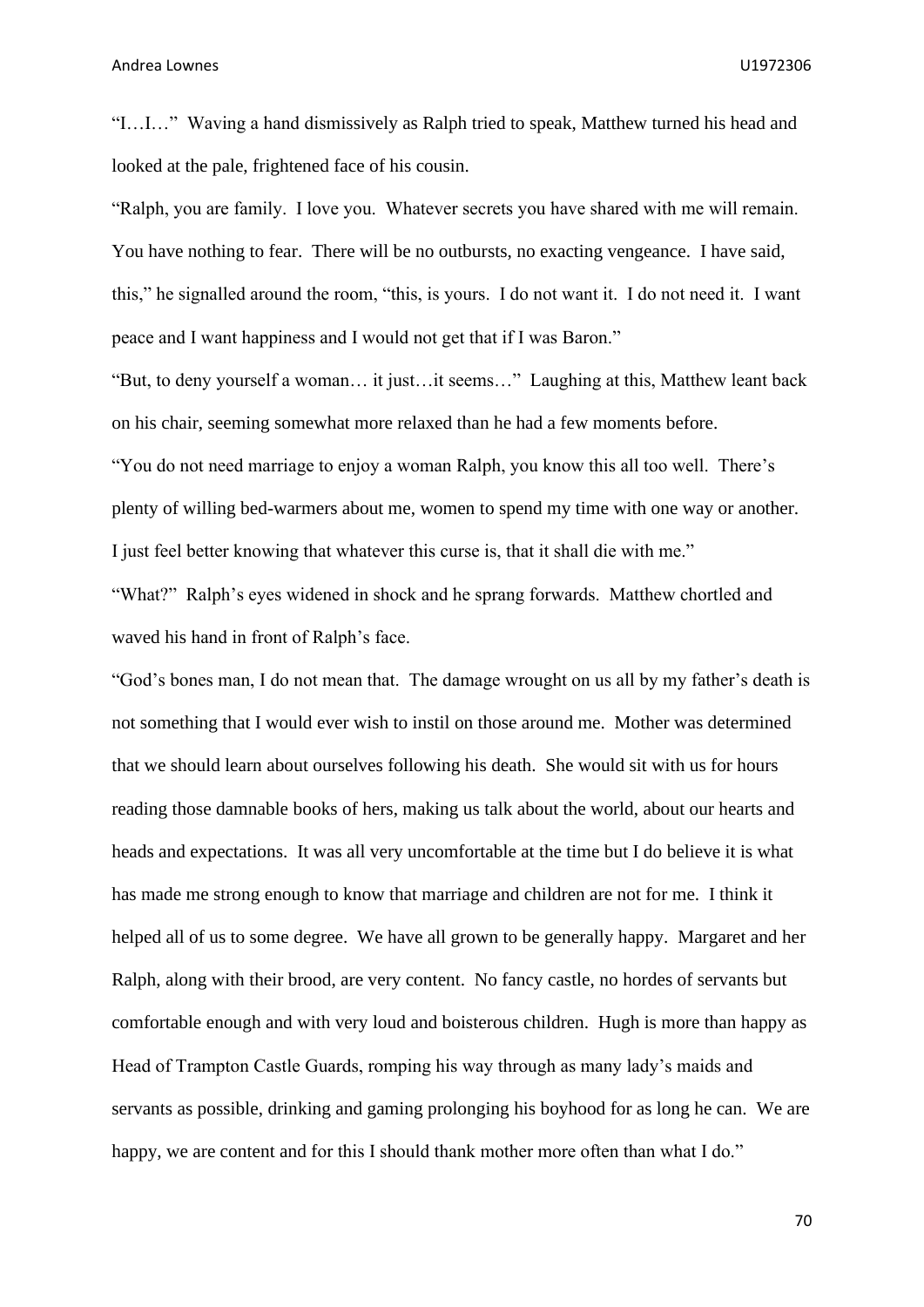"You were always the intelligent one, Matthew. You should come and be my steward, we would be formidable you know." Waving his hand again Matthew shook his head and then screwed up his face.

"No, no, no. That is what I have been saying. I do not need it or want it. I am a man made for a much simpler life than the one I was initially born into. The Barony will excel under you Ralph and I will always be your staunchest supporter, know that you always have my ear if you so wish it." The men fell quiet once more.

"What will you do Matthew? The wedding? The King?" Ralph's brow was puckered with uncertainty.

"I have written missives to the King and to Elizabeth, I shall send them shortly. I have begged their forgiveness. I have given up my right as heir, asking for Hugh to become heir apparent to whatever lands and fortunes we will be able to lay claim to upon my mother's death. I will become disinherited." Ralph's jaw dropped; Matthew noticed how the wine had stained his tongue. Barbara's potent, sweet drink; reserved for just the top table. Wine that only the very noblest of visitors were permitted to drink. Would he miss the wealth? The soft feather beds? The fleece stuffed cushions? Would he miss any of it? No. He would not.

"I am going to find Ena." A burning log slipped amongst others in the hearth and a flurry of sparks and ash swirled around the smouldering wood whilst both men sat, silently contemplating the future that they faced.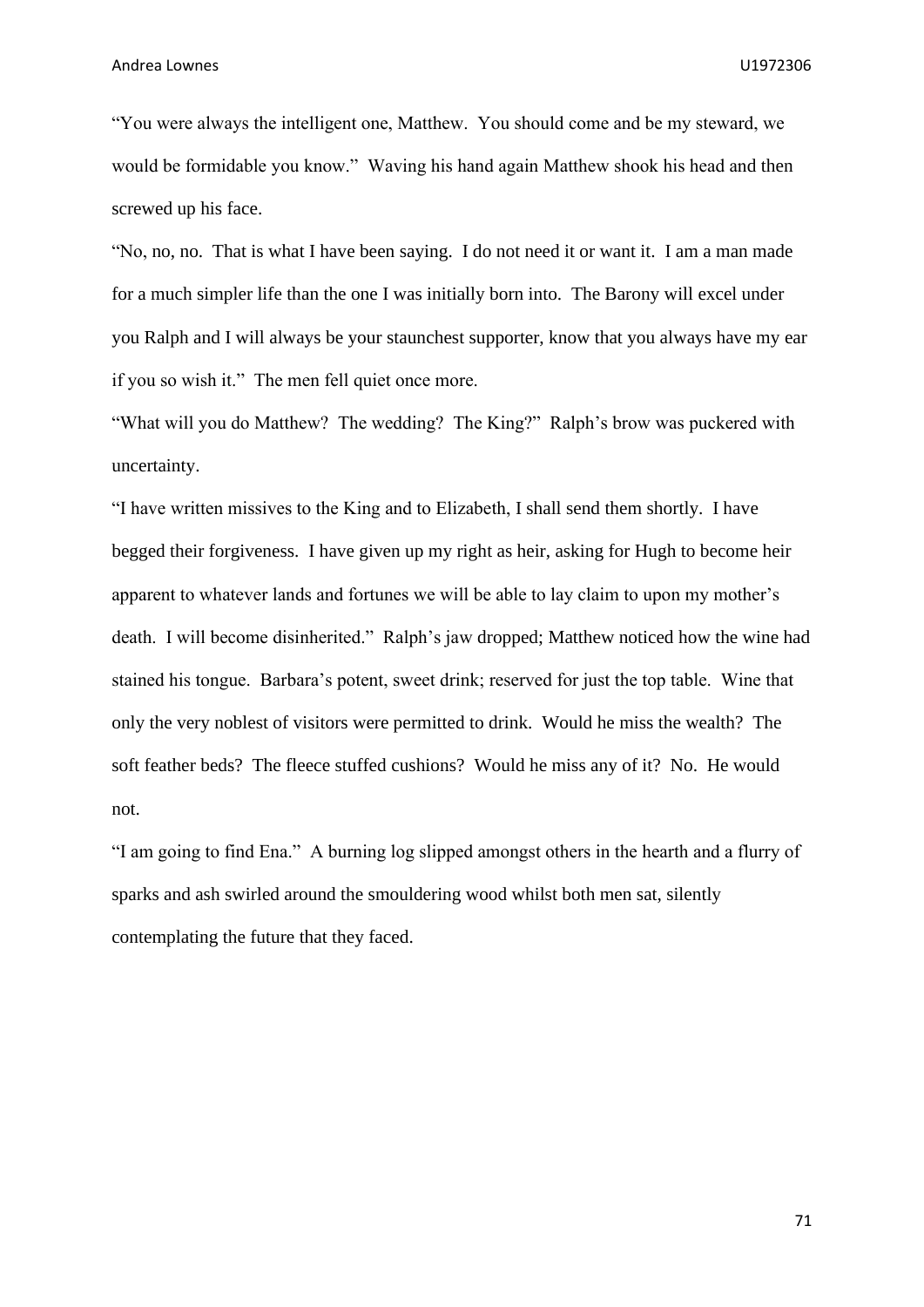# **Critical Commentary**

#### **Introduction**

In October 2017 my husband had a total psychotic break from reality and the following March he took his own life by hanging. We had spent twenty years together and had two children. The event itself was traumatic, however, it was not something that came as a surprise as his mental health had been a moot point for many years. Even in those early, hazy days following his suicide I knew that I needed to do something that would bring the taboo of men's mental health and suicide to the fore. I wanted to write a creative piece that would explore male mental health, specifically suicide, and its effects.

It was not long after his suicide that I truly realised how many people had been affected by it. I began researching the effects that suicide can have on those left behind, known as suicide survivors. As part of 2018's suicide prevention month, September, Melinda Moore wrote an article for *The New Social Worker*. Within this article she discusses that for every death by suicide, one hundred and thirty-five people will be directly exposed and approximately 30% of those will be seriously psychologically affected by it. I knew then that my creative portfolio needed to be a genre or style that would give me the opportunity to explore how suicide loss affects different people, rather than focusing on a single protagonist. Choosing a composite novel meant that I could explore how one event can indeed affect different people within a community, not just immediate family.

The twenty-first century has seen both the critical and popular success of composite novels and short story cycles, especially those depicting traumatic experiences such as Ali Smith's *Hotel World* and A.L. Kennedy's *What Becomes*. Smith's text, centres round a hotel, shares the stories of Sara a young employee who dies in a tragic accident and is told from her ghost's perspective alongside other characters such as Else, a homeless woman who lives and begs outside. Kennedy's text differs slightly to this as the characters and stories are not interlinked by time or place, they are linked by the general theme of traumatic events. Kennedy's is more akin to James Joyce's *Dubliners* in this sense. Valerie O'Riordan suggests that the composite novel is popular because they speak to a global audience affected by an 'underlying sense of collective trauma and uncertainty' (Gill and Kläger, 2018, p.195). For example Kennedy's *What Becomes* highlights issues of domestic abuse in 'Saturday Teatime' and then in 'What Becomes' we have the forensic scientist who is embroiled in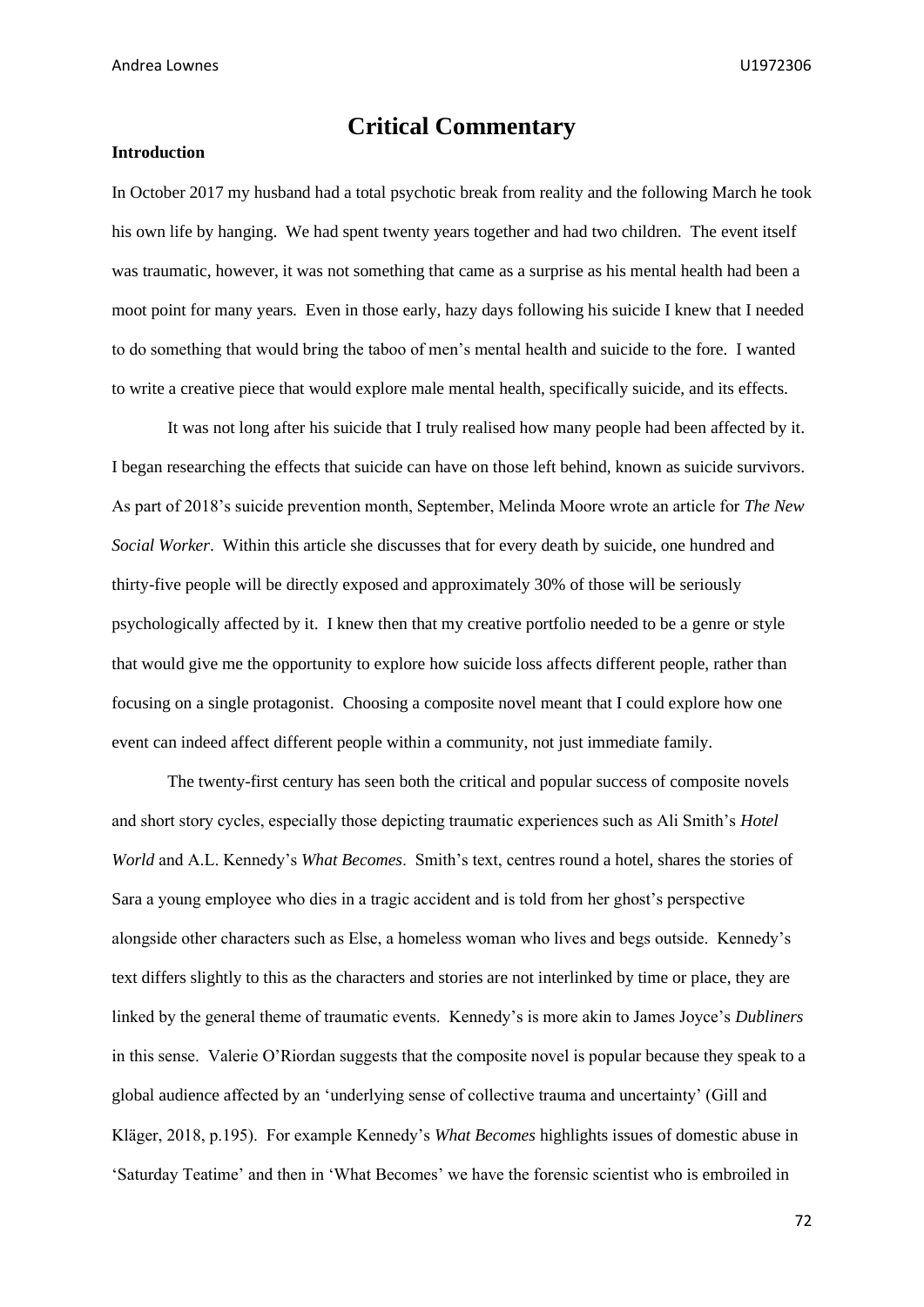other people's trauma on a daily basis as well as reliving his own traumatic injury. The twentieth and twenty-first centuries have been beset by violence, war and terrorism: traumatic events that have indeed shaken civilisation to its very core. In a technological era where social media platforms, and the media in general, dominate the world, there is now a greater sense of human connectivity than ever before. Trauma is embedded within all of our lives, whether it is through personal experience, through the media or in literature, it is something that cannot be escaped and as Andrea Klein suggests it 'does not degrade simply because we prefer not to see it' (2018).

It was not until my husband's suicide that I even noticed how prevalent suicide itself had become. It is present in films, on television, in books and in comics. These deaths by suicide, such as Brooks' hanging in *The Shawshank Redemption* or Selyse Baratheon's hanging in the television adaptation of *Game of Thrones,* all triggered abhorrent anxiety attacks for me in those initial weeks and months following his death. The subject of suicide is still seen by many as taboo and has long been a contentious issue for psychologists and theologians alike (Kelly and Dale, 2011). It was not decriminalised in the United Kingdom until the 1960s and there have been numerous guidelines established for its reporting in the media including the National Union of Journalists in Scotland in 2007 and the WHO in 2001 (updated in 2017). The fear held by many is the Werther effect, where after a suicide is reported there are then a spate of copycat suicides that follow. In 2010 an Austrian work group led by Niederkrotenthaller explored the Papogeno effect, opposite to the Werther effect. The group suggested that if a report focuses on crisis management and alternatives to suicide then it could lead to a decrease in suicide rates as opposed to an increase. I feel that hiding away from suicide is not the answer, we need knowledge and understanding but this needs to be done ethically and responsibly.

After my husband's death I turned to literature for comfort, purchasing Tamara Leigh's historical romance *The Unveiling*. The book opens with a detailed description of a death by hanging. Even though the description was graphic it did not invoke the same physical and psychological response that those on screen did. Using this as a starting point I read an article by Justin O'Donnell about historical fiction and the end of the article resonated with me. He said that historical fiction is not actually about the past at all, 'it's about human nature' the genre is just a 'lens to see ourselves in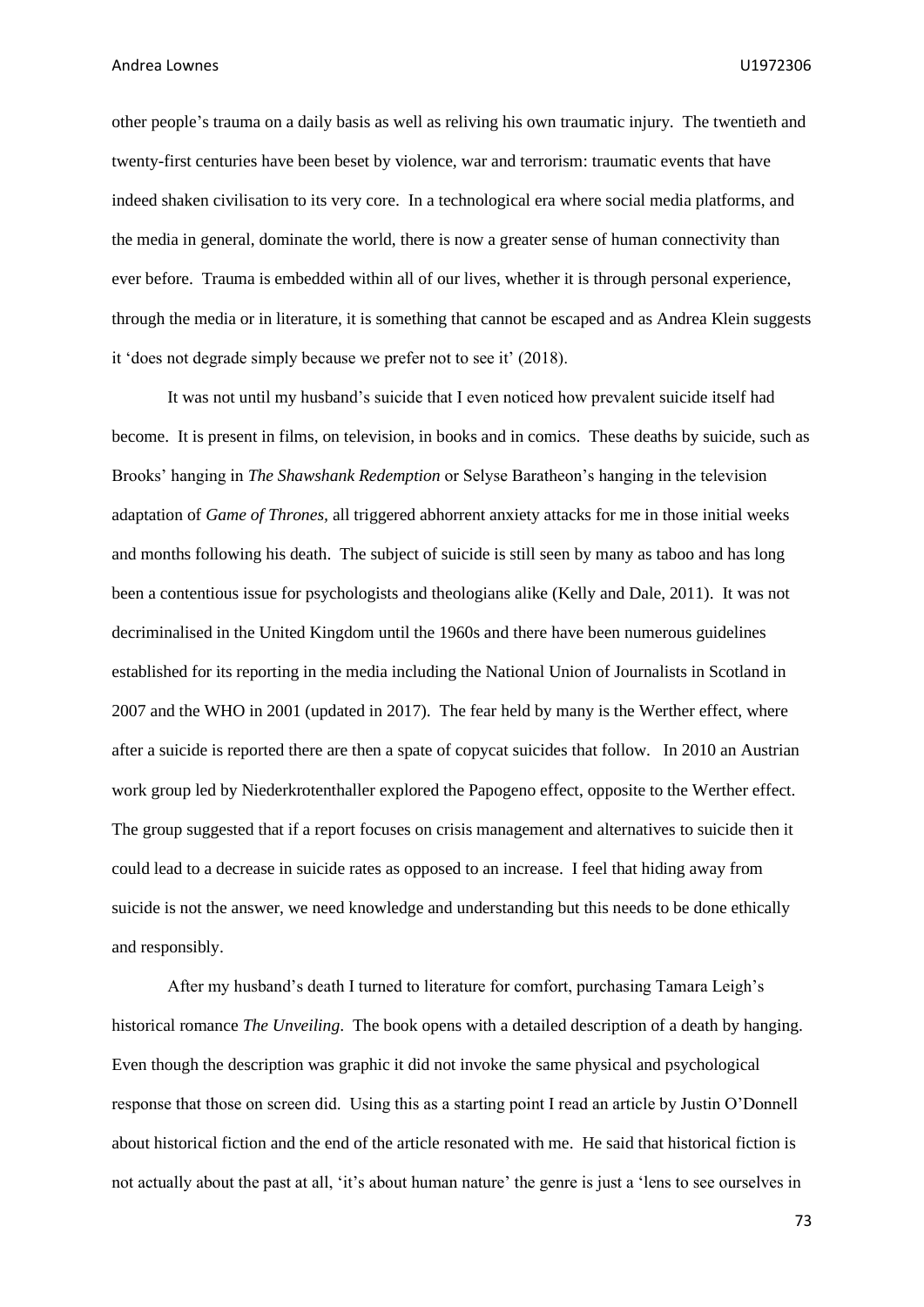a different age' (O'Donnell, 2016). Perhaps this is why I was not adversely affected by Leigh's text: the era was so far removed from my own that it felt almost surreal but in a way that made it easier for me to process and comprehend. It became a moment of epiphany for me in relation to the time in which I wanted to set my creative text, I needed it be an historical piece. This exegesis will explore why I have chosen the composite novel form to represent the trauma of suicide and why I believe that setting the stories in the twelfth century makes the presentation of trauma more palatable for readers who have experienced their own trauma.

#### **The Composite Novel as a way to Represent Suicide and Trauma**

In *Psychology Today*, Dr Deborah Serani discusses the challenges that suicide survivors face when grieving. She states that the grief process itself can be traumatic and complex because it is a 'loss like no other' (Serani, 2013). Silke Bachman's research on the epidemiology of suicide looks at the American Psychiatric Association's "Diagnostic and Statistical Manual of Mental Disorders", where the stress suffered by suicide survivors is ranked as 'catastrophically high'. It is believed to be equivalent to the trauma suffered by Nazi concentration camp survivors (Bachmann, 2018). There is an element of 'corrosive thinking' that accompanies it where survivors are faced with distinctive issues including: traumatic aftermath; recurring thoughts; stigma, shame and isolation; mixed emotions; and a need for reason (Serani, 2013). These issues can be overwhelming and can contribute to the development of illnesses such as depression, anxiety and PTSD in the survivors. In her 2004 book, Anne Whitehead asks how trauma can be narrativised if the experience itself is so overwhelming. This is something explored at length by leading trauma theorist Cathy Caruth. Caruth believes that there is a performance aspect to trauma, what we would recognise as flashbacks.

Caruth sees flashbacks as not merely a record of the past event, but as something that registers the 'full force of an experience that is not fully owned'. If they are 'not fully owned' there is then the suggestion that the flashbacks cannot be controlled (Caruth, 1995, p.151). If they cannot be controlled then they cannot be realistically narrated, leading to Caruth's conclusion that fiction cannot effectively represent trauma. Whitehead builds on Caruth's idea, describing trauma fiction as a 'paradox', for if the traumatic event is overwhelming and resistant to language that can realistically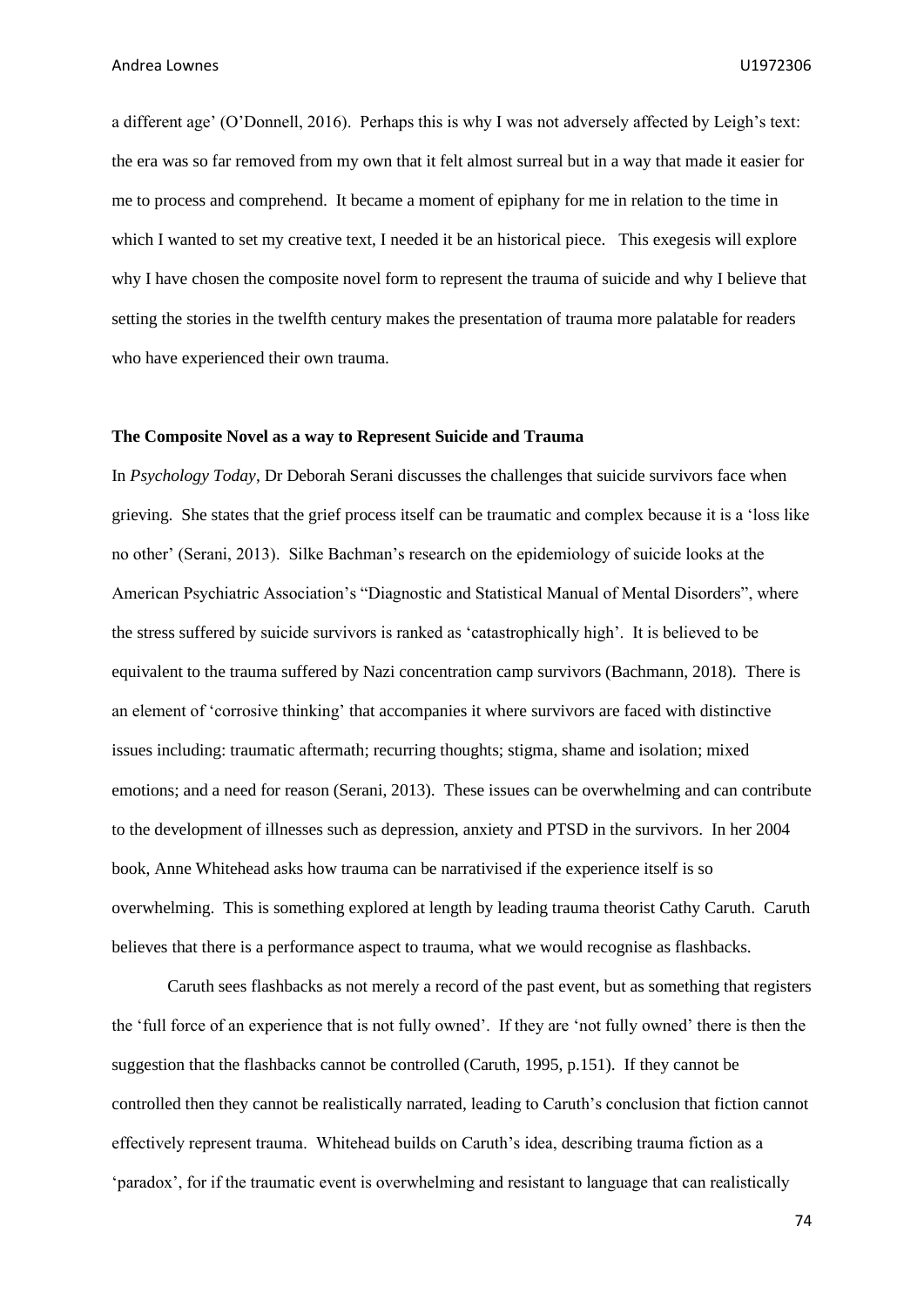and adequately describe it, then it cannot be narrativised. Whitehead refers to the effects of trauma as 'inherent latency' which she says becomes apparent in the fragmentary quality of trauma testimonials (Whitehead, 2004, p.7). Whitehead's idea of the fragmentary nature of trauma testimonials links to my choice for the composite novel. It has long been agreed by critics that the stories in a composite novel should be both independent of one another but also interdependent.

Susan Garland Mann suggests that the stories together create something that could not be achieved in a singular narrative piece (Mann, 1989). Reading them together can create a much more complex understanding of trauma compared to reading individually. The notion of developing complexity is not a new one in terms of the composite or short story cycle. Ingram, in 1971, talked about the successive experience that a reader gleans as they work through each component of a collection or composite (D'Hoker, 2013). This seems to mirror the Gestalt theory of Psychology, whereby the whole is seen as being worth more than the sum of its parts, for every story can bring with it a deeper understanding of the underlying theme or concept. The notion of a linking theme is something that has been identified by various critics as a generic expectation of the composite novel. The fragmentary nature of trauma and traumatic memories is emphasised by the unifying theme.

Michael Rothberg (2000) coined the term 'traumatic realism' (cited in Whitehead, 2004, p.84), when considering how the writer of trauma fiction must employ a range of devices to make the reader 'believe the unbelievable'. This is something that supports Caruth's idea that for trauma fiction to retain its impact and not be reduced down to clichés there must be a multifaceted approach to the writing (Whitehead, 2004, p.84). Mann talks about generic signals that underscore the creation of composite novels: the use of the title and contents and the principle of development that helps create a central coherence whilst at the same time emphasising the differences (Mann, 1989). One of my aims was to show how suicide can affect a number of people, not just the immediate family. While referencing Tim O'Brien's composite *The Things They Carried*, Farrell O'Gorman suggests that the structure of a composite is contrary in that it is 'painfully inclusive' (O'Gorman, 1998, p.300), exactly what I wanted to portray in my portfolio. The title and contents of the composite novels are the initial things that form both unity and disparity. With Joyce's *Dubliners* it is easy to assume that the stories will be about different people from Dublin by having the name of the city as the title of the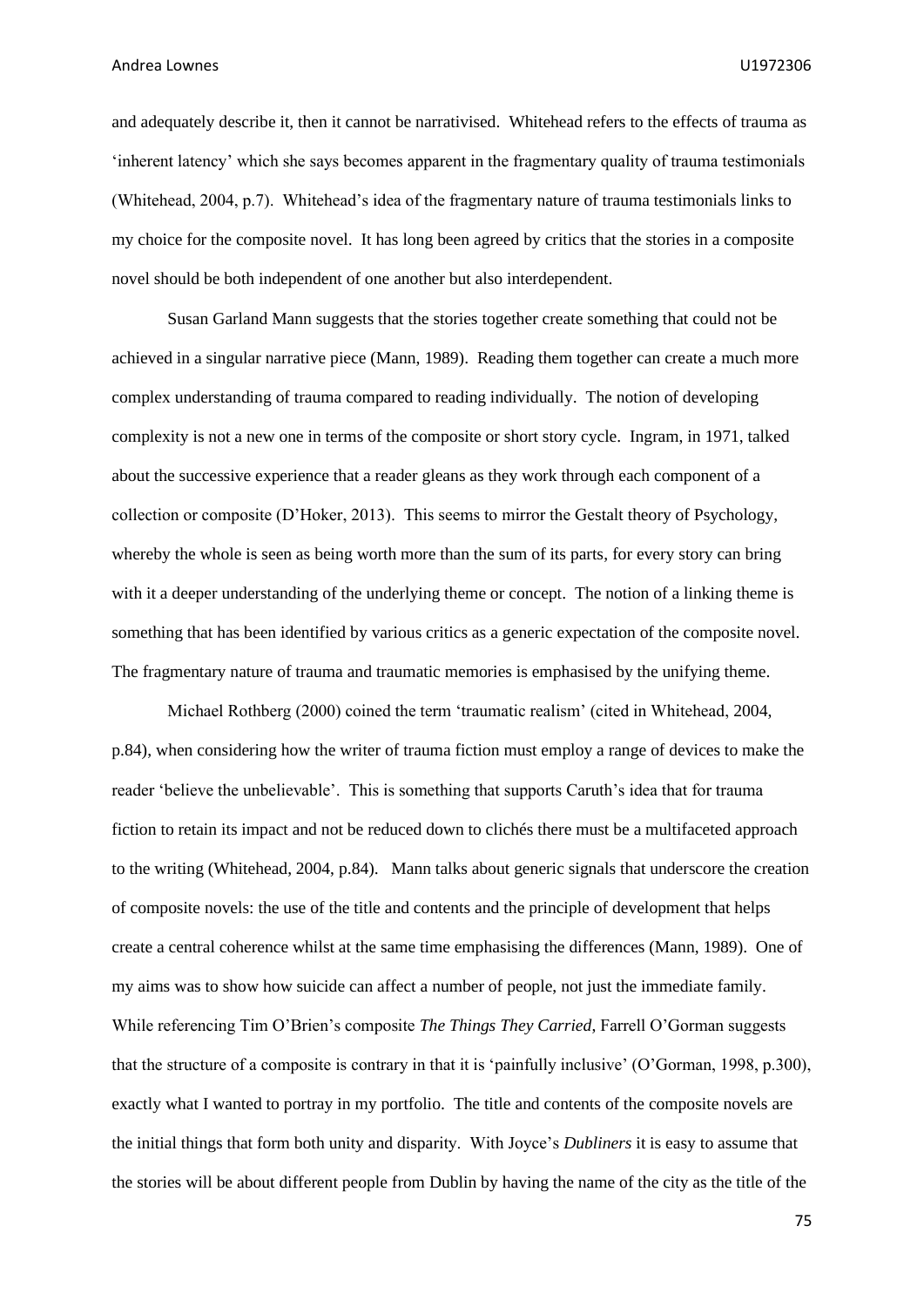book as well as including stories with titles such as 'The Sisters', 'Araby' and 'Evaline'. Kennedy's *What Becomes,* however, is not explicit. The title of the book sounds like an incomplete question and the stories within seem randomly titled for example 'Wasps', 'Saturday Teatime' and Confectioner's Gold', invoking a sense of uncertainty, something which seems very apt for a text that explores trauma. My own title *The Fallout* implies consequences and results. Fallout is a term that has been used in relation to explosions, especially nuclear ones, it implies that the effects are far reaching and toxic on the suicide survivors' lives and their mental health. Although each of my stories is independent and concentrates on one specific character, I wanted there to be a unifying feature in the contents page. Each story is named after its titular protagonist. By just having the forenames as the titles to each there is a suggestion that grief felt by a suicide survivor is, as O'Gorman said, 'painfully inclusive'. It can affect anyone. It also gives it a sense of intimacy, offering an implied understanding between reader and writer.

One of the aims of my portfolio was to create something as true as possible. Each of the characters in the stories holds elements of my own symptoms and reactions of PTSD, anxiety and depression. As part of my PTSD I suffered from flashbacks that became all consuming, embodying auditory and tactile/haptic hallucinations. According to Caruth, I would be unable to bring these memories, thoughts or feelings into my conscious brain and thus would not be able to incorporate them into my writing (Gill and Kläger, 2018), at least, not effectively. However, not all trauma theorists share the same ideas as Caruth. Many, such as Dari Laub who specialises in Holocaust testimonials, believes that this performative aspect can be used and controlled to some extent and can help healing. The auditory and tactile/haptic hallucinations that I suffered led to anxiety attacks. My breathing would become erratic and I would sweat profusely, exactly the same as Isolde does when she is in her solar. Readers should be able to identify with these things but also see how they are dealt with by the character. For example, when Ena finds the body, the image of his booted feet overwhelms her and is repeated. This obsessive thought pattern was something that initially took over when I first saw my husband's body, the way his feet turned and pointed down. It invaded my waking thoughts and my dreams. In 'Peter', Magda has locked herself away in her home: her hair is matted and she has dark circles around her eyes from lack of sleep. During my depressive episodes I need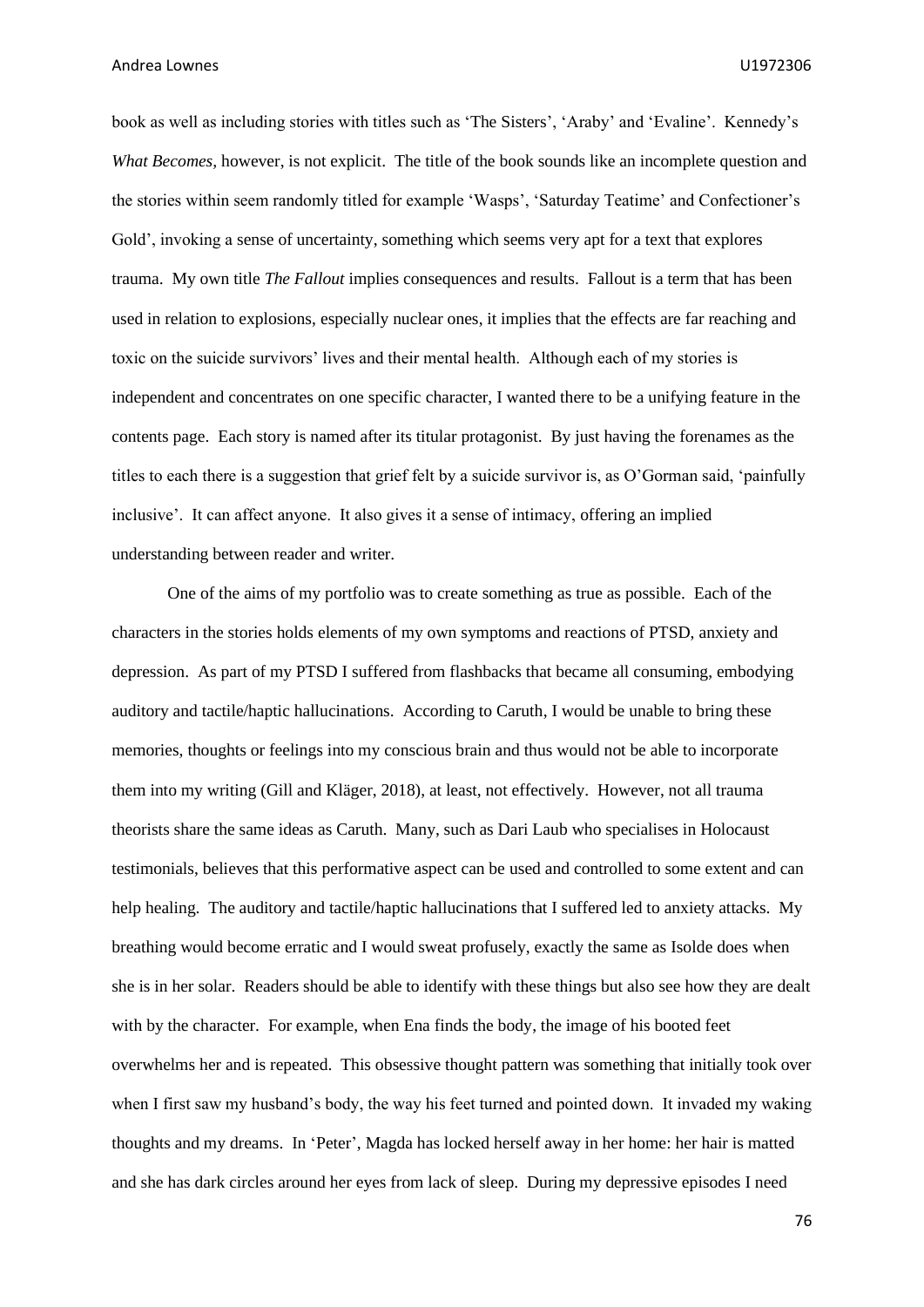isolation. I need to be cocooned in a warm place, I am exhausted and yet sleep eludes me. These are things shared by many sufferers of mental illness and those who have experienced significant trauma.

Trauma fiction shares similarities with many forms of fiction in that it engages with and reflects contemporary issues. This links with Gill and Kläger's idea in the introduction to *Constructing Coherence in the British Short Story Cycle* that the composite novel offers a 'worldmaking model', one that can both reflect the world in which we live and can become a model for the world (Gill and Kläger, 2018, p.7). Each story can stand alone or be read together. It perfectly reflects the life of a suicide survivor. You are part of a family, a community, but are also separate and isolated. This is what makes it reflective of the world in which we live. It also makes it a model for the world because it normalises the grief process and the feelings of isolation that comes with it. By creating separate stories and focusing on individual characters I have been able to reflect this isolation in the structure of the composite and have also been able to explore the concept for each character within their own story. My portfolio is comprised of four stories: 'Ena', the kitchen girl who finds the body, set the morning after the suicide; 'Peter', the brother of the Baron's mistress, set nearly a month after the event; 'Isolde', the wife of the Baron, set nearly three years after the event, and 'Matthew', the Baron's heir, set fifteen years after the event. I have explored the concept of isolation in each story but the isolation is portrayed differently for each character. Isolde is sent to live on her dower lands and thus becomes isolated from the life that she knew as well as from her husband. Ena appears in Isolde's story and is described as 'shuffling' and as a 'spectre': her experience of finding the body has isolated her, her nightmares cutting her off from the rest of the world. The isolation of these two characters is somewhat different to Magda in 'Peter' and Matthew. Magda's isolation is selfimposed, she has shut herself away in her house from the rest of the village and her family. At the end of Matthew's story we learn that he is choosing a form of isolation by refusing to marry and by disinheriting himself. His isolation almost seems to be self-sacrificing; he wants the cycle of depression to end with him.

This notion of self-sacrificing isolation links somewhat to the need for reason that suicide survivors face. The separate but connected stories of my portfolio give me a way to explore key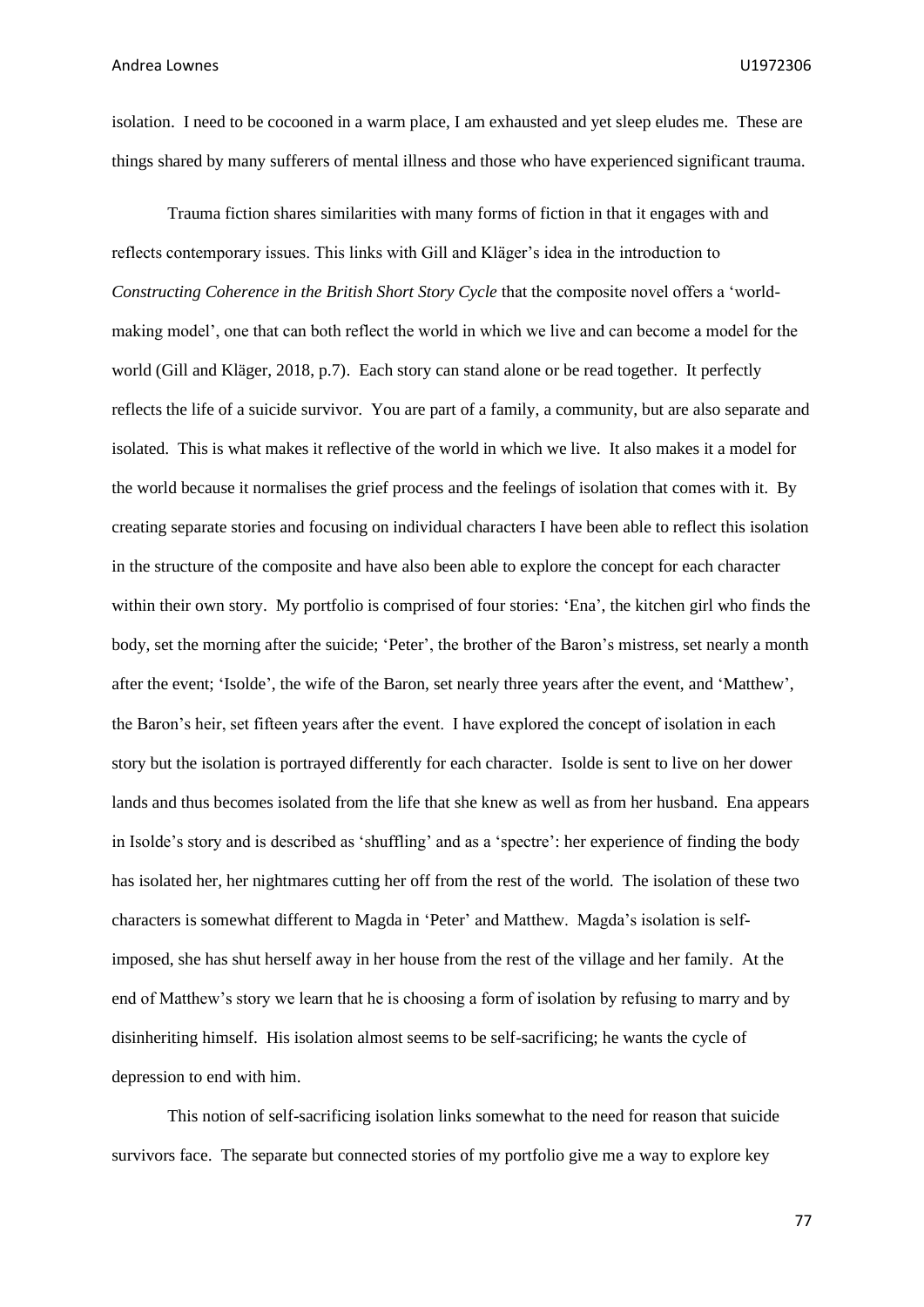aspects of the trauma of suicide. Having each story from a different perspective I am able to imply different things but at the same time refrain from offering clear answers. For me, this is important both for realism and for the underpinning ethics. For many, there is no indication that their loved one will commit suicide and there is no note left behind. It becomes a self-punishing cycle of questioning. Considering suicides played out in literature and onscreen there always seems to be a reason behind each one. In *The Shawshank Redemption,* Brooks has spent the majority of his life in prison. He is institutionalised and cannot adapt to the world. In *One Flew over the Cuckoo's Nest*, Billy Bibbitt's suicide is a response to Nurse Ratched's attempt to make him once again subservient to her. Many suicides appear to be self-sacrificing. Aslan in *The Lion, the Witch and the Wardrobe*, offers himself forwards for execution in the place of Edmund Pevensie; three characters commit suicide through self-sacrifice in the *Avengers* films. In my own collection there is no clear reason why the Baron commits suicide. From 'Isolde' and from 'Matthew' we are able to draw conclusions but the reasons are implied rather than explicit. The Baron appears to be a character plagued by anxiety, depression and compulsive thoughts. This gives a greater sense of realism to the character. It also makes it more ethically sound. Behaviourist expert Mark Schäfer discusses the Netflix series *13 Reasons Why*, about the suicide of a high school student who records video messages about those that she feels are responsible for her choice of suicide. He believes that filmmakers should depict the complexity of situations, rather than simplifying them and comments that if the series had been based on a true story then the character would 'surely have been mentally ill' (Hunger, 2017). As previously mentioned, my husband's mental health was a moot point and had been for years. He refused any help at all because of the stigma he associated with it.

With suicide there is an incompleteness. There is no definitive answer or explanation, just as there is no definitive logical process to grief. Although the stories of composite novels are structured with a beginning, middle and end, they are also punctuated with gaps and silences. They are fragments and stand alone amongst many. The composite novel is an ideal form for the exploration of the incomplete nature of suicide. When discussing John Galt's *The Steamboat*, Ian Duncan suggests that the reader is urged to 'imaginatively fill in the gaps' (Gill and Kläger, 2018, p.84). The central protagonist in *The Steamboat* is Duffle, the other travellers tell him tales but he seldom hears the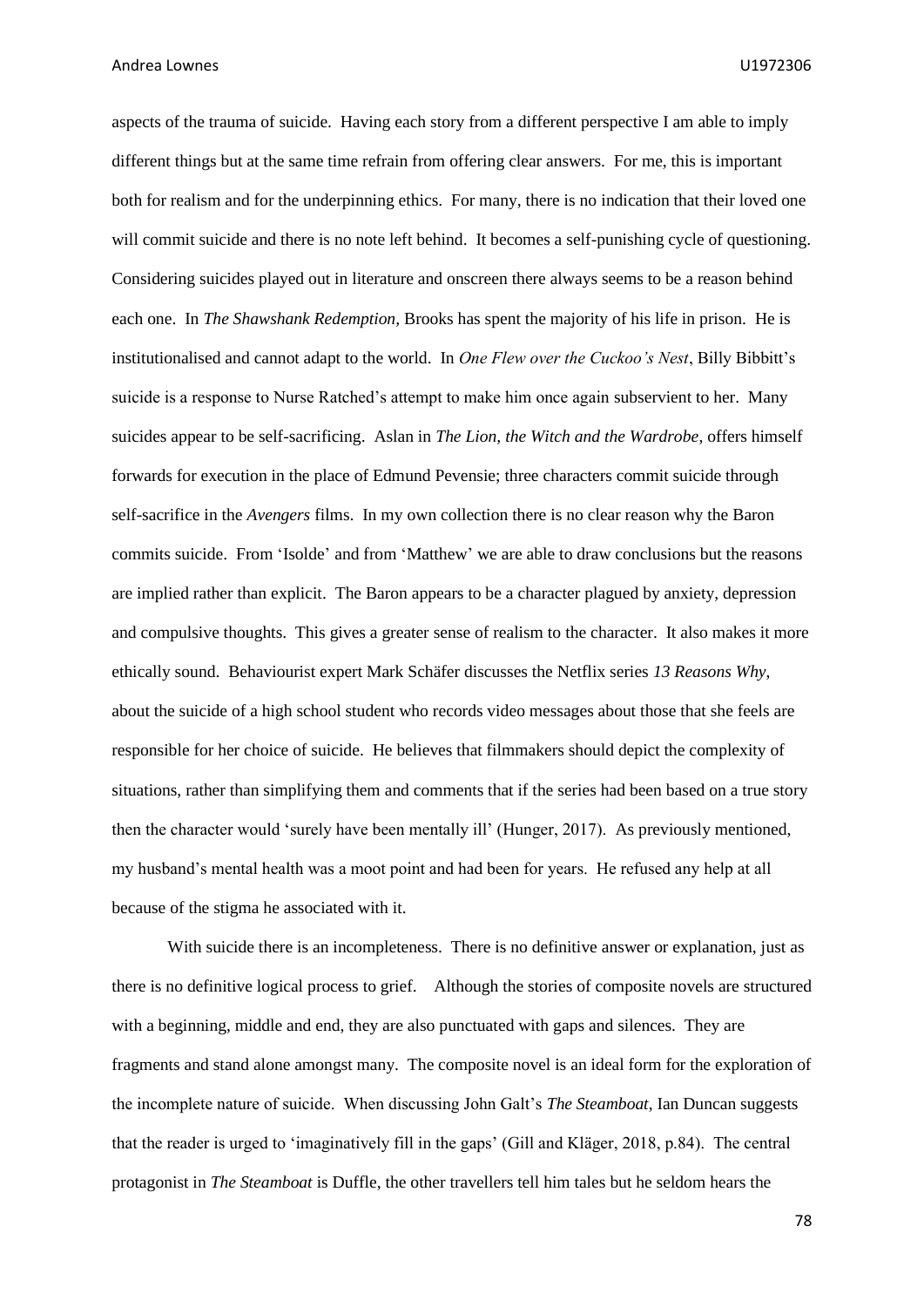endings because of their need to continue along their journeys. None of my stories are incomplete, but they all invite reader participation. For example, Peter needs to support and protect his family and yet his sister's actions seem to be undermining this. At the end of his story we are left questioning exactly what Peg knows, what she will do and how much danger Peter and his family will be in. With Ena, we want to know where she is, if she has been able to process her past trauma, if Matthew will find her and what the relationship will be between the two of them. This links to the work of Niederkrotenthaller on the Papogeno and Werther effect, mentioned in my introduction. Working alongside Tilly et al (2010) they showed censored and uncensored scenes of suicide and found an increase in depression and a decrease in mood regardless of whether the viewers had seen the censored or uncensored ones. They theorised, much like Duncan, that the viewers simply 'complimented the missing details…using their own imaginations' (Schaffer, 2018, p.6).

In her book, Mann discusses the importance of narratives within the composite or short story cycle, the book as a whole must achieve greater coherence than simply through time and place. For her, each story as a 'narrative that must contain some kind of development' (Mann, 1989, p.17). This is different to what we might assume to be the structure of beginning, middle and end. This is more specific, she suggests the development might be 'completed physical action'; it might 'involve a discovery, this could be the protagonist, another character or the reader themselves; or it might be the 'reversal of the story's original situation or the character's original psychological state' (Mann, 1989, p.17). She believes that in most stories there are in fact multiple developments. This relates to the idea that Whitehead suggests about trauma fiction as a whole: that it relies partly on intertextuality. It is this that helps give it a sense of realism for it is synonymous with the way that memory works, and as I have already mentioned, suicide survivors are often plagued with unsolicited memories and recurring thoughts. In 'Peter' there is the development of physical action. He finds the deodand and burns it, he takes the ring from Magda and makes the decision that she will move into his house so that he can look after her. There is also the development of what Peg knows about Magda's presence in the orchard. In 'Isolde' we are party to her flashback and anxiety attack. Once the attack has abated, Isolde regains her seat by the window, holds a goblet to her chest and rhythmically taps her fingers against it whilst forcing herself to feel her emotions. This is a classic aspect of EMDR therapy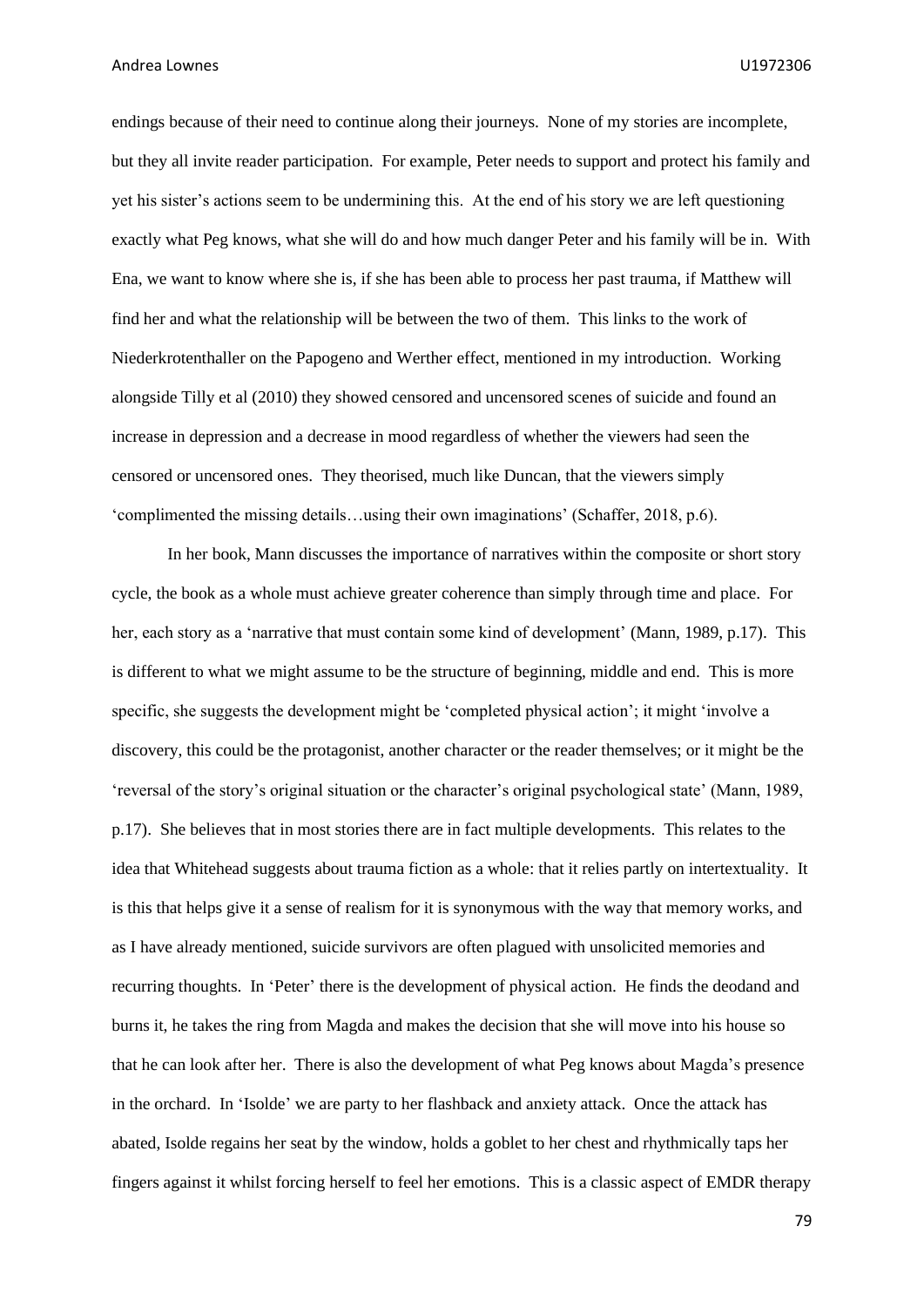which is used in the treatment of PTSD and would be an example of a completed physical action. The reader discovers more about her husband's mental state and we discover that she knew about the mistress. In 'Ena' she discovers the body, the reader also discovers the root of the conflict between her and Cook. Possibly the surprise development is how she heads straight for Cook when returning to the kitchen. Even though there is enmity between them Cook is in fact something/someone that is constant in her life, and therefore offers her some form of safety and solace. Also in 'Ena' we see a reversal of the original situation and character. The story starts and ends with Ena in the kitchen and yet we end with a girl panic-stricken as opposed to impudent. In 'Matthew' it is Ralph who learns the most. He learns that Matthew will keep his secrets, that Matthew has no intention of marrying and that he will disinherit himself so that he can search for Ena. Ena's presence in three of the four stories acts as a centripetal force pulling the collection together, however, at the same time we see her character diminish over time. She is fiery and argumentative in 'Ena', she is an almost silent 'spectre' in 'Isolde' and in 'Matthew' she has disappeared entirely, her character development thus becomes a centrifugal force disrupting the positive developments that we see for other characters.

This tension between centripetal and centrifugal forces is what makes the composite novel the ideal choice to represent the trauma of suicide in fiction. Each story is pulled together by the underlying event, the need for reason, the chaotic and corrosive thinking of the characters. However, at the same time they are separated and seem to move further away from each other. Every event affects everyone differently and the isolation that comes with the label of 'suicide survivor' makes the divisions all the more prevalent.

#### **Historical Fiction as a way to Represent Suicide and Trauma**

After making the decision to use an historical composite form for my creative piece and to focus on the effects of suicide I then needed to decide how far back I wanted to set my text. Stephanie Merritt's article about historical fiction questions what we want from the genre, suggesting that we have an 'escapist appetite for stories safely cocooned in the past' (Merritt, 2014). Using an historical setting could offer the reader security, in the sense that the past is so different from their own time that the events and themes could also seem far enough removed that they would not trigger as many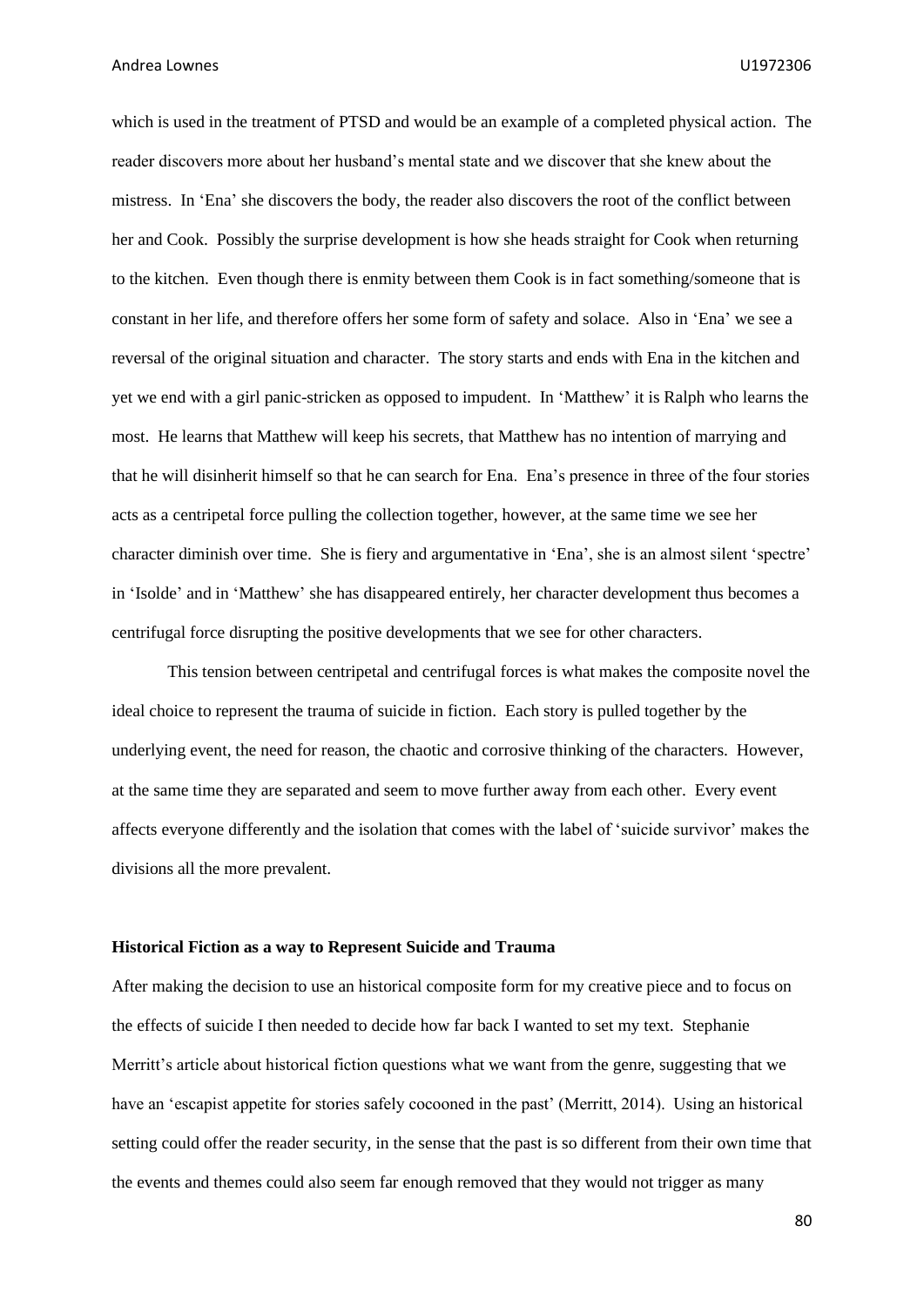adverse responses, physically or emotionally. The question that rises here is that if it is set too far back would I lose the contemporary relevance that I want to represent? In his thesis, Sturtevart states that the 'Middle Ages are lost' (Sturtevart, 2010, p.10) so surviving material has to be interpreted by the modern writer and is therefore a reinvention of the time. This is exactly what I want to depict, that suicide survivors are lost, they are out of their time, and need ways of re-working and re-imagining their present so that they too will have a future. There is a sense of freedom in being 'lost', you are not constrained in any way. To set my creative pieces in the Victorian era, for example, I would not have the same freedom because of the number of historical sources that are so readily available. In Jordison's 2014 article, he cites Mantel's thoughts about the negative attitudes that historical authors receive. She sees the past not as some 'feathered sanctuary' but the opposite, she believes that the danger to the reader is not the 'coyness of the past – it is its obscenity' (Jordison, 2014). The assumption is that the Middle Ages are a time of barbarism, that they are 'primitive and unsatisfying' (Saunders and Fernyhough, 2010, p.880), yet this is not the case. When Müller-Wood explored the idea of bio-cognitive constraints in the short story cycle and composite novel, she pointed out that the reader and the writer share the same 'cognitive apparatus' that enables us, as 'Homo Sapiens', to navigate and interact with the world (Gill and Kläger, 2018, p.33). These interactive and navigational skills have developed in humans across time. Many of the issues that we face now are issues that were faced a thousand years ago: death, love, conflict, war, trauma. They stretch beyond time and setting, they are integral to human nature. Forsyth (2014) has suggested that while we are reading historical fiction we are breaking from our own lives and when we close the book we are returning to our own times 'with fresh eyes, understanding all that we have gained and lost' (Forsyth, 2014). The Middle Ages is a relatively unknown time, looking at how similar traumatic events unfold and affect people a thousand years ago can shed light and understanding on the similarities that we face now.

It was not until the twelfth century that the works of Aristotle were re-discovered and not until the thirteenth century that many Arabic texts were translated into Latin. This period was actually 'sophisticated' in how it saw the workings of the mind and body (Saunders and Fernyhough, 2016, p.880). Perhaps we have lost that understanding of mental health issues and through historical fiction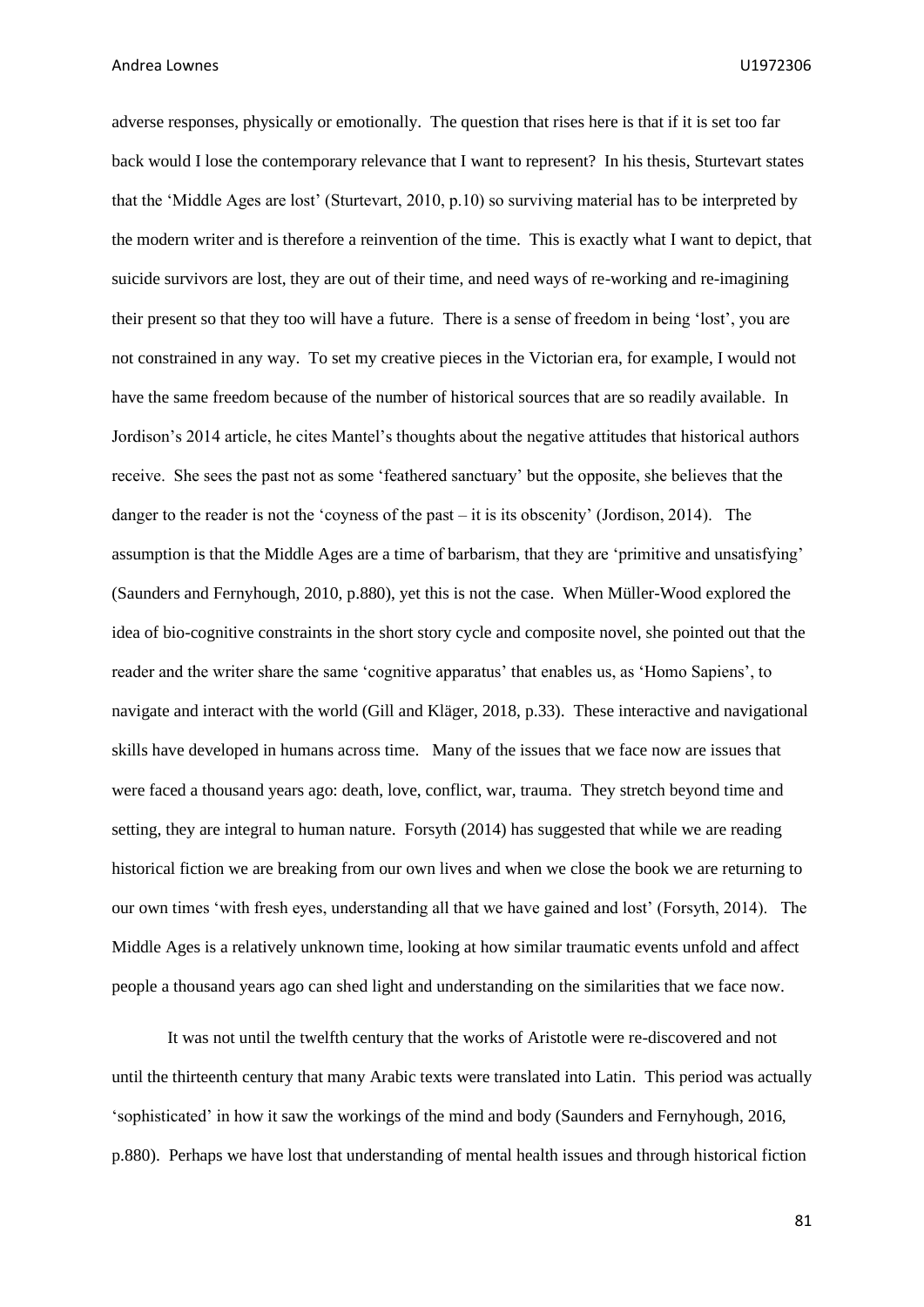we could re-invent and re-imagine it. This is one of the reasons that I chose to set my creative pieces in the late twelfth century. I wanted to include the ideas of the Greek philosophers, not only for realism but also as a subliminal message for the reader of searching for help and support outside of traditional methods or parameters. Both the WHO and The Samaritans/SOA have suggested that it is important to include areas of support within texts (WHO, 2017, 2019 and SOA, 2020).

One of the leading researchers of suicide in the middle ages is Andrew Murray. His extensive research has examined numerous legal documents in England and across Europe including the English Eyre Rolls. His findings suggest many similarities with suicide rates now. For example, approximately three quarters of all cases were men, the most common form was by hanging and there were spikes in cases during mid-winter and early spring (Murray, 2000). Considering the conclusions drawn by Murray and putting them alongside those drawn by the Office of National Statistics from 2017 and 2019 (Samaritans, 2020), we see that men, especially in their middling years, are approximately three times more likely to commit suicide than women both in the Middle Ages and in the twenty-first century. If the patterns and proportions of suicide rates have barely changed in over a thousand years, then surely we need to ask questions about the past to inform the present.

Another issue to contend with when writing was ensuring that not only is the trauma depicted realistically but that the setting is too. Although there has been vast criticism of the historical fiction genre in the past for being both 'popular' and 'escapist' (Wallace, 20005, p.3) the Middle Ages has seen a resurgence in the latter part of the twentieth and early part of the twenty-first centuries with modern audiences. There has been a rapid increase in the popularity of both book and TV series' such as G.R.R. Martin's *Game of Thrones* and Bernard Cornwell's *The Saxon Stories* (*The Last Kingdom* on TV). Their penchant for historical accuracy without being superfluous made them a pleasure to read and a pleasure to watch. Perhaps this is why Martin's, Cornwell's and Mantel's texts are so popular, they are not stilted with superfluous language or bogged down with a hyperinflated lexical field. They are written with the aim of a broad and all-encompassing audience in mind. Thinking of historical fiction may spark memories of reading historical tomes by eighteenth and nineteenth century authors such as Sir Walter Scott or G.A. Henty. Because they were written in a time apart from our own, they feel almost archaic themselves. While reading G.A. Henty's *Wulf the Saxon*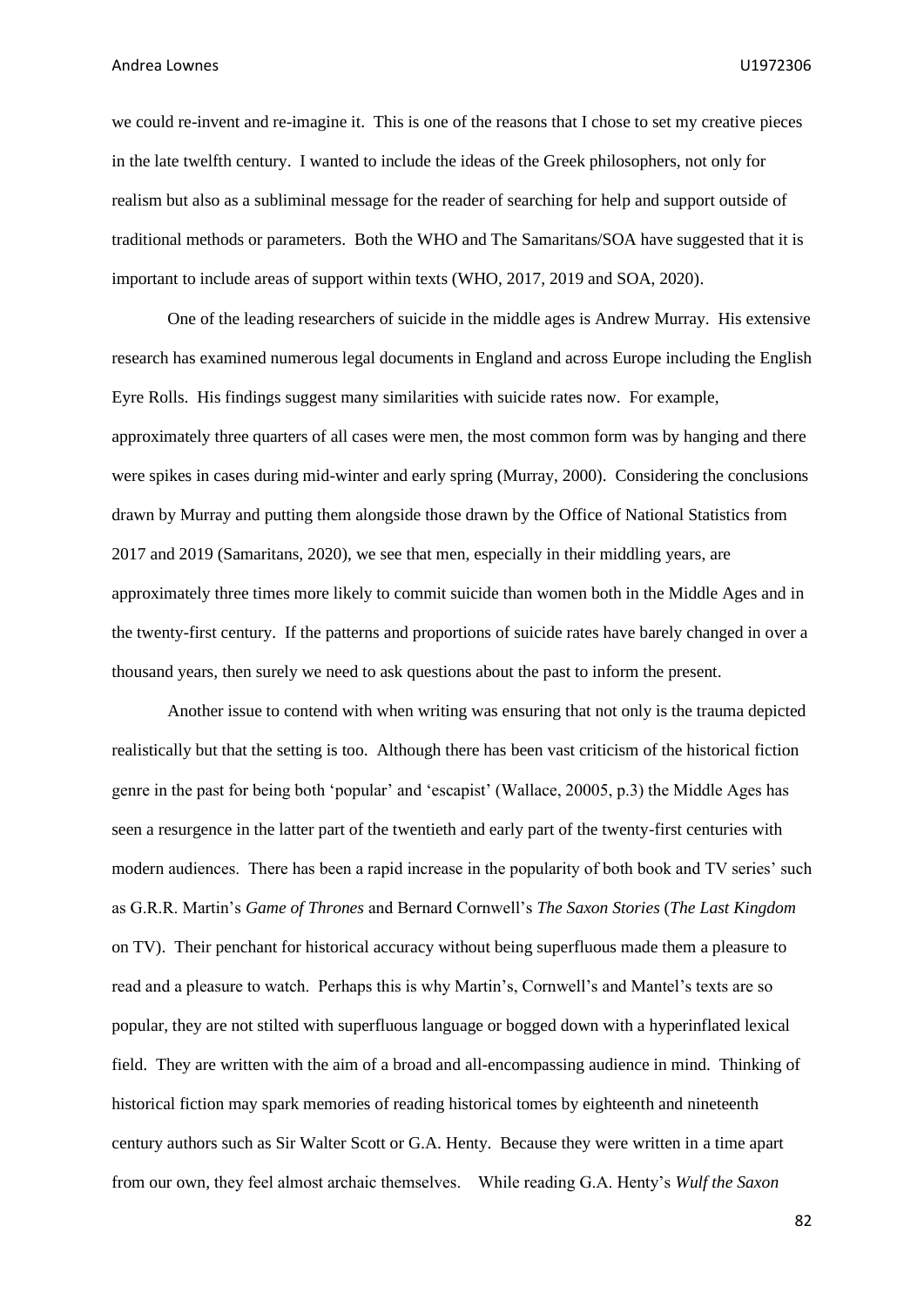written in 1894 I was very aware of the writing style. The depiction of the characters, how they move and speak was very reminiscent of the Victorian era in which it was written as opposed to when it was set, the eleventh century. It felt almost a chore to read it. If an intellectual finds reading a fictional text a chore then surely the audience base will be limited.

When reviewing Nicola Griffith's *Hild,* Cara Parks states that the book 'leans too heavily on historical reality, expecting it to breathe fire into the characters'. For Parks it is important that historical fiction does not linger on recreating the past but focuses more on 'excavating...humanity from beneath centuries' (Parks, 2013). It seems that she is suggesting that readers read with the intention of exploring the humanity of the characters rather than learning about the distant past. Surely it can be both? There are detailed descriptions of the rooms in which my characters are placed and of their dress but there is some form of explanation that goes with them. I want to reach a wide audience, I want my stories to be inclusive, not exclusive by being reliant on too much historical information that my reader feels more isolated than ever. For example, Ena forgets her 'wooden patens' when she leaves the kitchen but I comment that without them her feet will get wet so that the reader understands their use. The glass in Isolde's window is an extravagance which is mentioned and explained by her thought 'anything to be rid of her no doubt', glass was not used in many dwellings during this time so by including the idea of extravagance and being 'rid' of her I can exemplify her isolation and her feelings of worthlessness. In 'Peter', the discovery of the deodand that Magda has taken angers Peter who then reminds Magda of what it is and what should have happened to it. I explain it to the reader through Peter's explanation to Magda. When the characters speak to each other, I have written their dialogue how I think they would have spoken in regard to their social standing. When Magda shows Peter the ring his comment 'sard' is the twelfth century equivalent of 'fuck'. I have not explained this but because of the description of his tone and action the reader can assume that it is an example of profanity.

To ensure that the setting is not only historically accurate but also accurate to the feelings of trauma I have isolated my characters within their settings. Isolde is in her solar, there is a heavy wooden door and the windows are glazed. Nothing can get in and nothing can get out. She is completely isolated from the outside world. In the great hall at Clayborne Castle, Matthew and Ralph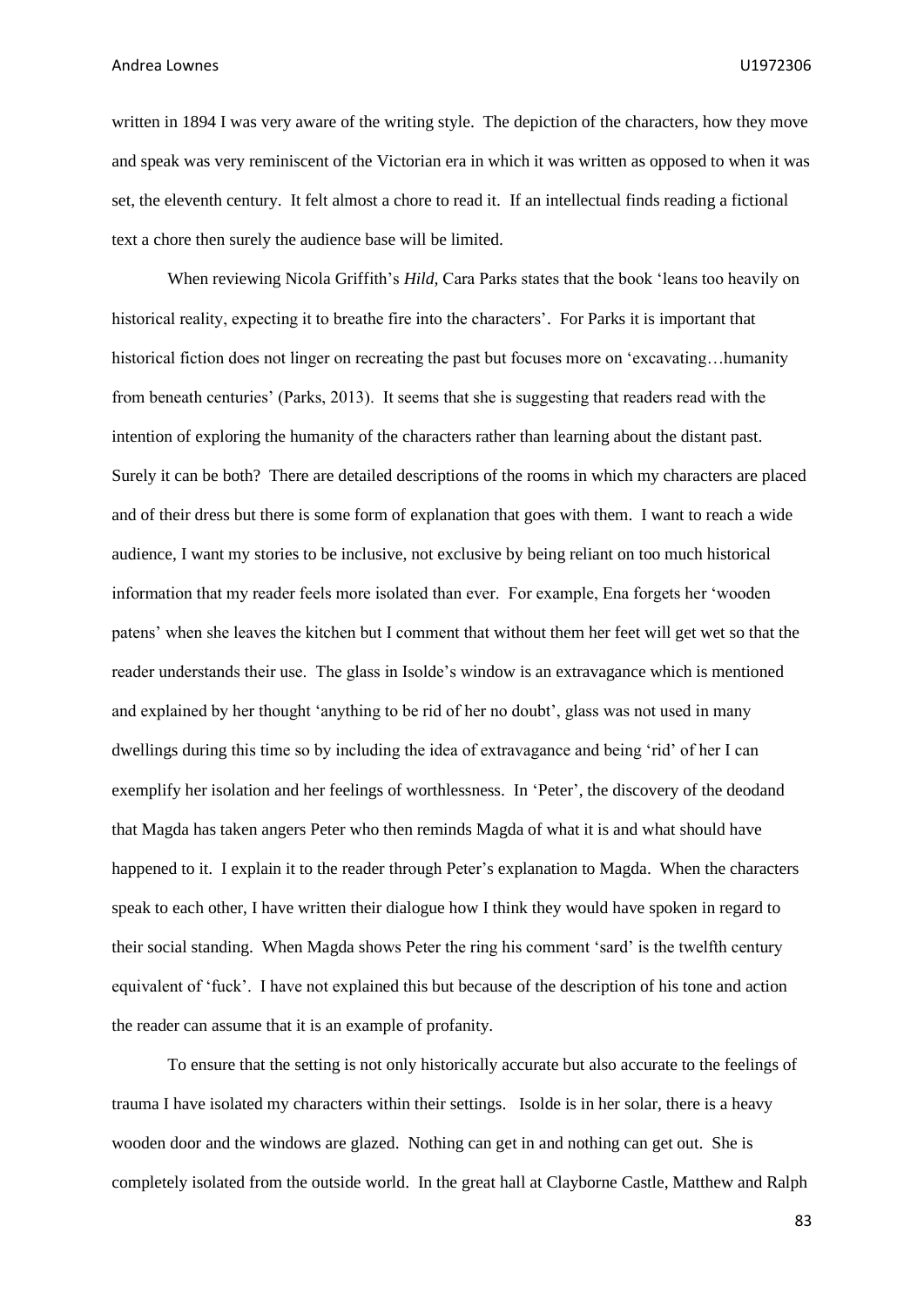are set apart from the merry making guests, they then retire to Ralph's solar which is quiet and cuts them off from the rest of the castle, emphasising their own internal struggles. Peter spends some time with Magda, isolated in her house; when he leaves he meets Peg Tanner and carries water to her home. The lane leads him away from the village, from safety and towards the stench of the tanning pits which I have used to reflect the dire straits that Peter and Magda could easily find themselves in, depending on what Peg knows and reveals.

With historical fiction you have the opportunity to explore not only setting but you have the chance to bring to life the unrecorded lives of the 'marginalised' people within society. A chance to explore subjects that are often seen as taboo (Wallace, 2005) and there is a sense of safety because of the protective cocoon of the past. This is true of 'Ena'. Ena's story has her as the central protagonist, and yet in relation to the Baron she is a minor character. She is an orphaned kitchen servant, very low on the social hierarchy of the Baron's castle and lands. However, it is through Ena that we see how devastating suicide trauma can be, especially on children. When she finds the body she is about nine and then in Isolde's story she is thirteen. Isolde sees her as a 'waif' and does not know how to help her. She feels 'awkward', speaking to Ena in a 'forced jovial tone', reminiscent of how people speak to those who suffer from mental illnesses especially those that are a result of significant trauma. The way Isolde reacts and acts towards Ena is not abnormal. Although PTSD and the effects of trauma have been studied fairly comprehensively throughout the twentieth century, the idea of complex trauma is something that is only now being explored in the twenty-first century. Ena has endured multiple traumatic experiences: the death of her parents, being separated from her brother, being forced to live in the care of Cook who seems to despise her. She finds the Baron's body and then is forced to move from Clayborne to Willowdale Manor. Psychologist, Courtois, developed a diagnosis of complex trauma as being associated with 'multiple traumatic stressors…along with severe disturbances in primary caregiver relationships' (cited in Ringel and Brandell, 2011). Given that Ena has experienced so much trauma and from such a young age, it is little wonder, that she is so adversely affected by the Baron's suicide. Being so low on the social hierarchy, Ena is all but dehumanised, something easier to show when the text is set in the twelfth century as opposed to the twenty-first, she is a servant and there are no protective regulations, there are no health professionals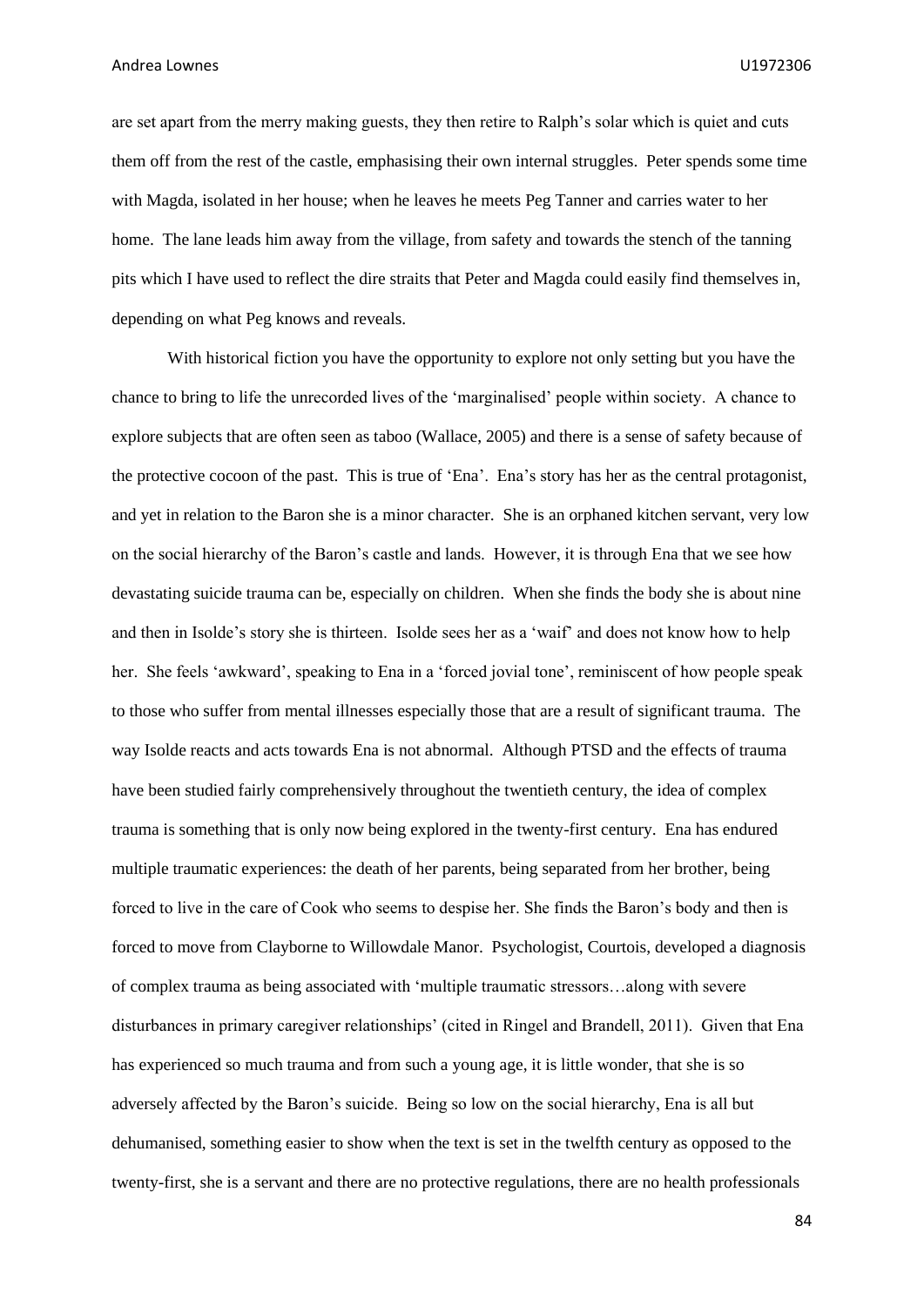or teachers, or outside agencies. This links to the popularity of historical fiction and what author Tim Weed refers to as the 'deeper human truths of existence' (King, 2017). I have been able to explore the effects of suicide trauma by giving a voice to the unrecorded populace.

Heather Webb, author of *Rodin's Lover* (2015), says that historical fiction is always relevant and that it 'teaches us to be empathetic towards others' (King, 2017). If we can learn empathy, then perhaps we can understand mental health issues more which will result in a decrease of the stigma attached to it. Trauma is embedded in our lives and in every culture and society throughout the whole of history, not only is it part of our lives but the fact that we are a society driven by technology and the media means that we cannot escape it. Perhaps this is one reason why we turn to the Middle Ages, because we see them as a simpler and more straightforward time (Parks, 2013). W.G. Sebald's 1992 book *The Emigrants*, explores themes of memory and trauma relating predominantly to both World Wars. Some of the stories are set after the First World War and some set after the Second World War. Two of the characters in the four tales commit suicide, long after they experienced their own trauma. Whitehead cites Sebald's comment on the idea of shared traumatic experiences; 'it's the chronological continuity that makes you feel it's something to do with you' (Whitehead, 2004, p.117). This links with historical fiction where we use the past to make 'clarity out of chaos' and to explore the 'human continuum' (O'Grady, 2019). It is not the fact that my novel is set in the twelfth century that is important but the fact that the twelfth century becomes a place of safety where we can learn empathy through what the characters say and do.

In my introduction I said that I wanted to bring men's mental health to the fore, this is what I have tried to do with the knowledge we learn about the Baron through Isolde and also with Matthew's revelations to Ralph. Matthew describes his depression to Ralph who initially dismisses it as grief, we can see Ralph's uncertainty and how uncomfortable he is through the way his 'voice cracked' when he spoke. However, he continues to listen and learns something of the overwhelming darkness felt by Matthew. This is a description of my own depressive episodes but giving them to Matthew was important because I am giving a voice to a marginalised societal figure. He says that he has 'no strength to withstand it or shrug it away' and yet we see strength in him when he declares his intention of disinheriting himself and searching for Ena. There is a complexity to Matthew that there is in all of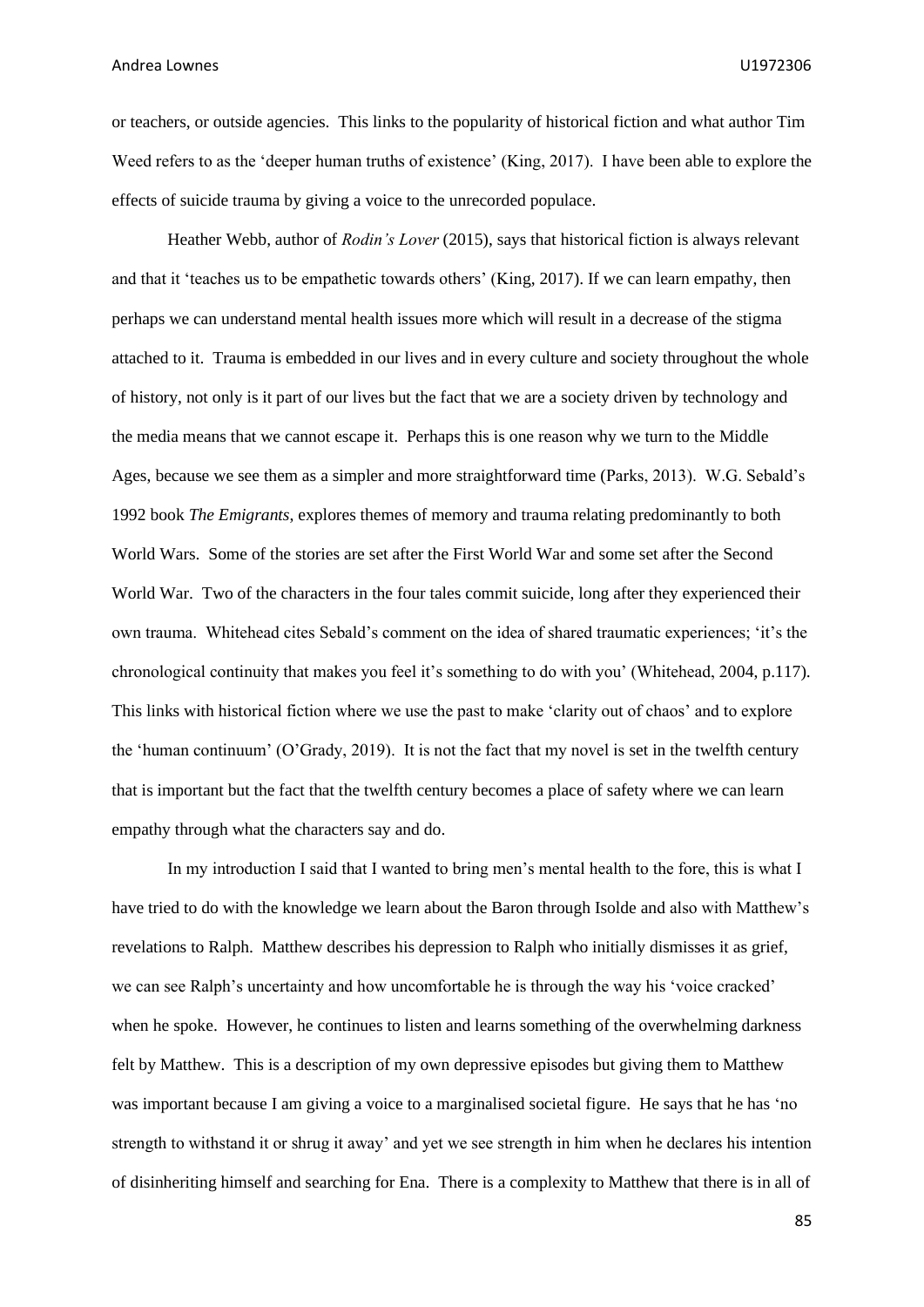us, he has episodes of weakness and strength. The reader can identify with his character and also with Ralph who tries to bring 'cheer' to a situation he is uncomfortable in. We can learn empathy through this exchange; something that trauma theorist LaCapra believes will help both victims of trauma and society, aiding recuperation.

This is what makes my historical setting so apt for portraying the trauma of suicide. It becomes a cushion distancing the reader from their own personal trauma. Like with the tapping of Isolde's fingers on her goblet, the twelfth century acts as a centrifugal force, distracting the reader from their own lives. By doing this another world opens up for the reader, one in which they can explore the complexity of their own grief.

#### **Conclusions**

The most important things for me when writing my creative piece were ethical underpinning and realism. There were times while I was drafting that the two became contradictory. One of the first texts that I read while researching was Whitehead's *Trauma Fiction.* One of the things I have discussed is the question of whether trauma can be narrativised because the traumatic events cannot be 'owned' and cannot be controlled and therefore will not be effective when written. Whitehead questions Caruth's ideas relating to this. In her book she cites Primo Levi (author of *The Drowned and the Dead)* who insists that 'human memory is a marvellous but fallacious instrument' (Whitehead, 2004, p.30). This is the idea that I have taken into my own writing, that memory may not always be totally reliable but it is useful. I may not have got every detail but my portrayal of Isolde's anxiety attack is effective, as is Ena's finding of the body, Peter's frustration with Magda and Matthew's description of his depression. I know that they are effective because I created a focus group which contained women who have suffered the same trauma from suicide that I have, many of whom have been diagnosed with the same mental illnesses that I have. Their feedback has been both supportive and complimentary; because of my desire to have my portfolio ethically underpinned I needed the reactions and reflections of those who share my journey.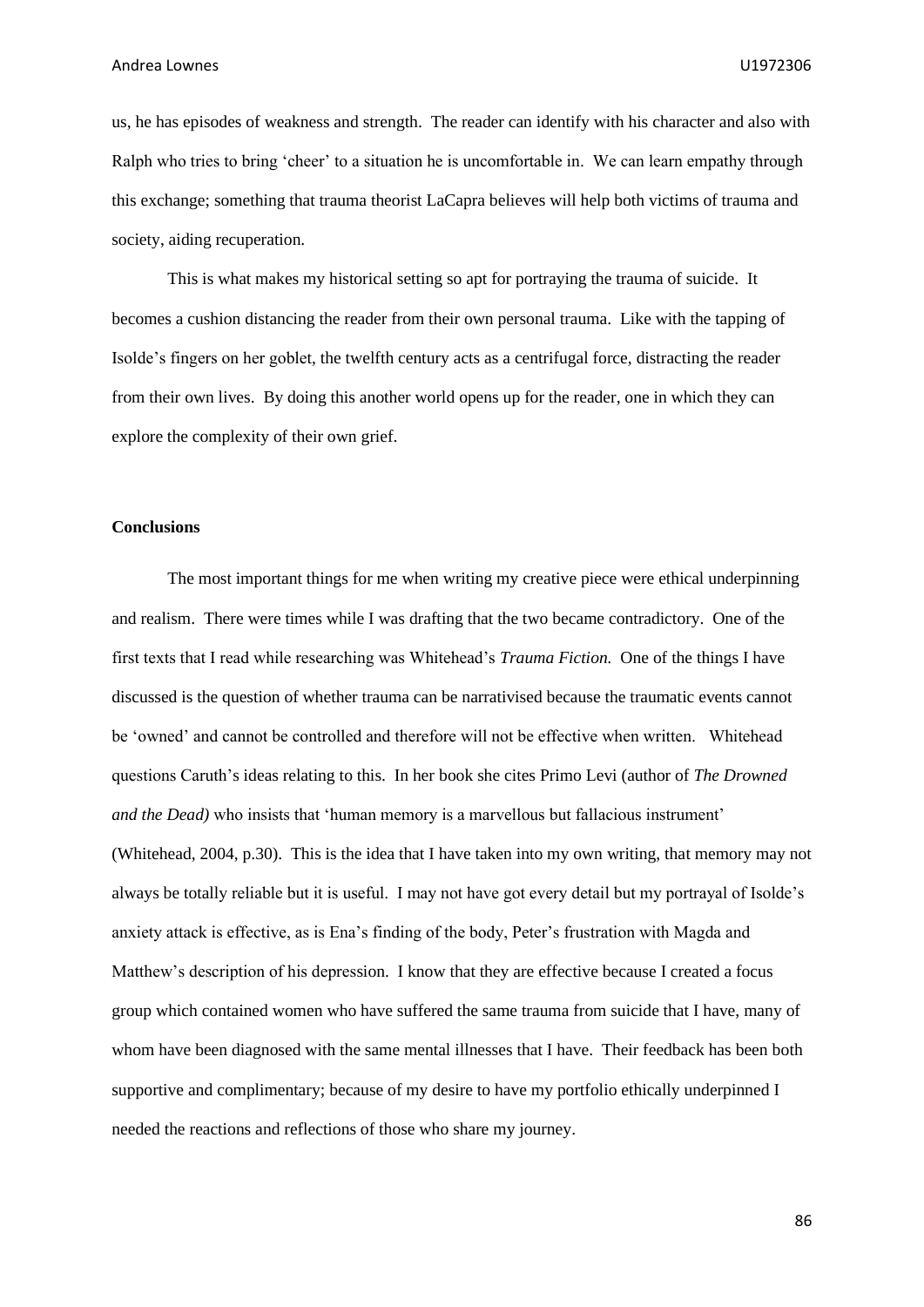The idea for the focus group came from my research around ethics, especially studies conducted by Niederkrotenthaller (mentioned in my introduction) and Tilly et al, 2010 (mentioned in my section on the composite novel) and also by the comments of Duncan about *The Steamboat.* The idea of viewers and readers using their imaginations to 'fill in the gaps'. Using these ideas, alongside recommendations of the WHO and the SOA relating to the depiction of suicide, I needed to ensure that Ena's character was sensitively created. The effects of trauma on Ena are severe, mentioned previously we see her diminish and disappear as we read. Although Ena does not commit suicide the fact that she disappears could imply to some that she may. Both the WHO and The Samaritans/SOA suggest that writers offer 'hope', find ways to cope with stressors and look for help (WHO, 2019). Ena does not seek help but Matthew recognises this and makes the decision to go and find her and help her. Caruth warned against reducing down trauma when writing, into a set of clichés. Is the fact that Matthew will give up everything to go and help her a cliché? Maybe it is. In her article Merritt says about historical fiction that 'the novelist has no duty but to the story' (Merritt, 2014). For me, this is not true, I have a duty to present trauma by suicide convincingly but I have an ethical duty to my readers to offer a sense of hope. Ena's story is not a 'happily ever after' in the traditional sense but the reader is invited to participate and decide what will happen next. It may not be entirely reflective of trauma but it is ethical, and this far outweighs the lack of realism in this aspect.

Continuing with the idea of realism and the portrayal of grief I thought it important that there was no element of finality in any of the stories. I did not want any of the characters truly overcoming their burden of grief. Isolde's story finishes with her sitting back at the window embroidering. The window is glazed, light may enter but no air can. I made this choice to reflect upon Isolde's place in relation to her grief journey. She is almost three years out from the event itself and yet she is still in the semi-gloom, the light of acknowledgement and freedom from the trauma has not overcome the darkness of her grief. Thus, the reader can identify with Isolde, they can see that their own grief is not unusual; it is in fact a long and arduous process with small steps towards recovery.

The use of the historical setting is ideal when exploring trauma. There is a safety aspect to it; it is set so far in the past that the world is a different place. It becomes, as O'Donnell said, 'a lens to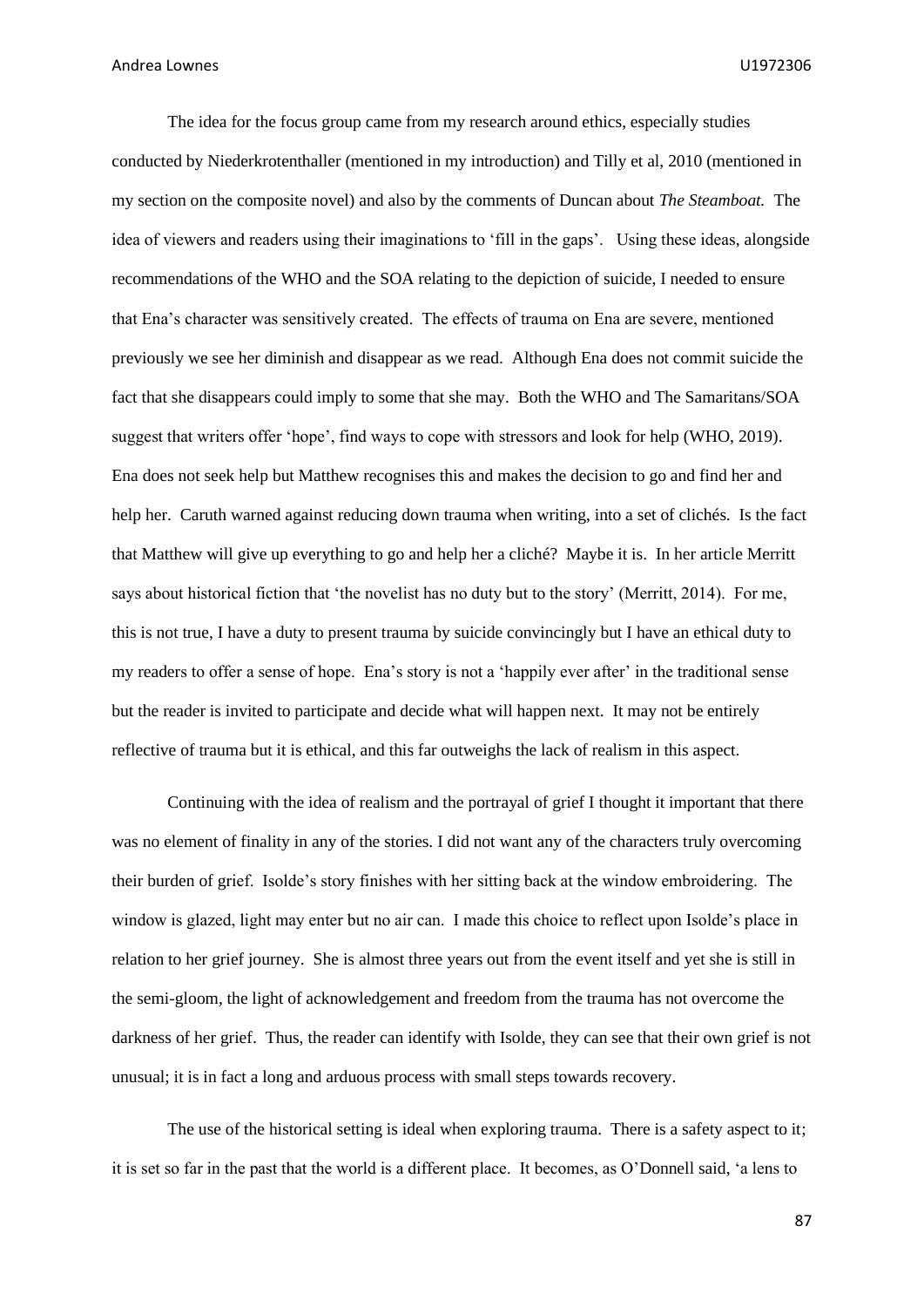see ourselves' through, for us to explore contemporary issues of men's mental health and suicide in a way that does not overwhelm the psyche of the reader. The stories are not solely about the twelfth century, they are about human nature. Diana Wallace states that historical writers use this genre to 'comment in a coded way on the issues of the day' (Wallace, 2005, p.4). It offers us the chance to escape into another world far removed from our own but at the same time the issues we are escaping are the ones being explored. This could be why reading can be a cathartic process, you are conscious of reading the story but perhaps unaware that you are unconsciously processing your own trauma.

The guidelines of the SOA and The Samaritans regarding suicide depiction in fiction suggest that it is important and helpful to readers if the complexity of situations is conveyed rather than simplified or reduced down to a single incident (Samaritans, 2020). As mentioned in my introduction, suicide depiction and reporting is a contentious issue. The WHO have published guidelines for the media and for filmmakers and those working on both stage and screen (2001, 2017, 2019). They refer to suicide as being a 'global public health problem' (WHO, 2019) they suggest, similarly to The Samaritans and SOA, that narratives should try and incorporate 'resilience' and that there should be elements of hope. Isolde is a character of hope and resilience as is the character of Old Nora within Isolde's story. Isolde seeks help and Nora comes and sits with her, talks to her and gives advice. The implication here is that she does so from her own experience, help can be found in unlikely places. This gives her story an ethical underpinning. Isolde herself uses herbs and EMDR techniques to work through her anxiety. She looks back to the distant past, to works of Greek philosophers and applies them to herself. Isolde has learnt effective coping mechanisms to deal with stressors. The sense of hope and resilience in 'Matthew' is not solely to do with his character. He has made the decision to find Ena; he knows her trauma and pain and wants to find her so that they can help each other. In his book *Introducing Literary Criticism: A Graphic Guide,* Holland considers the history of literary criticism itself, discussing the use of Aristotle's theory of catharsis in Ancient Greece, describing it as both a 'therapeutic' and a 'purgative process' (Holland, 2016, p. 154). This notion of catharsis and therapeutics is part of the therapy that sufferers of significant trauma undergo. It helps aid the tortured mind and soul; helping to alleviate the 'corrosive thinking' that all too often accompanies the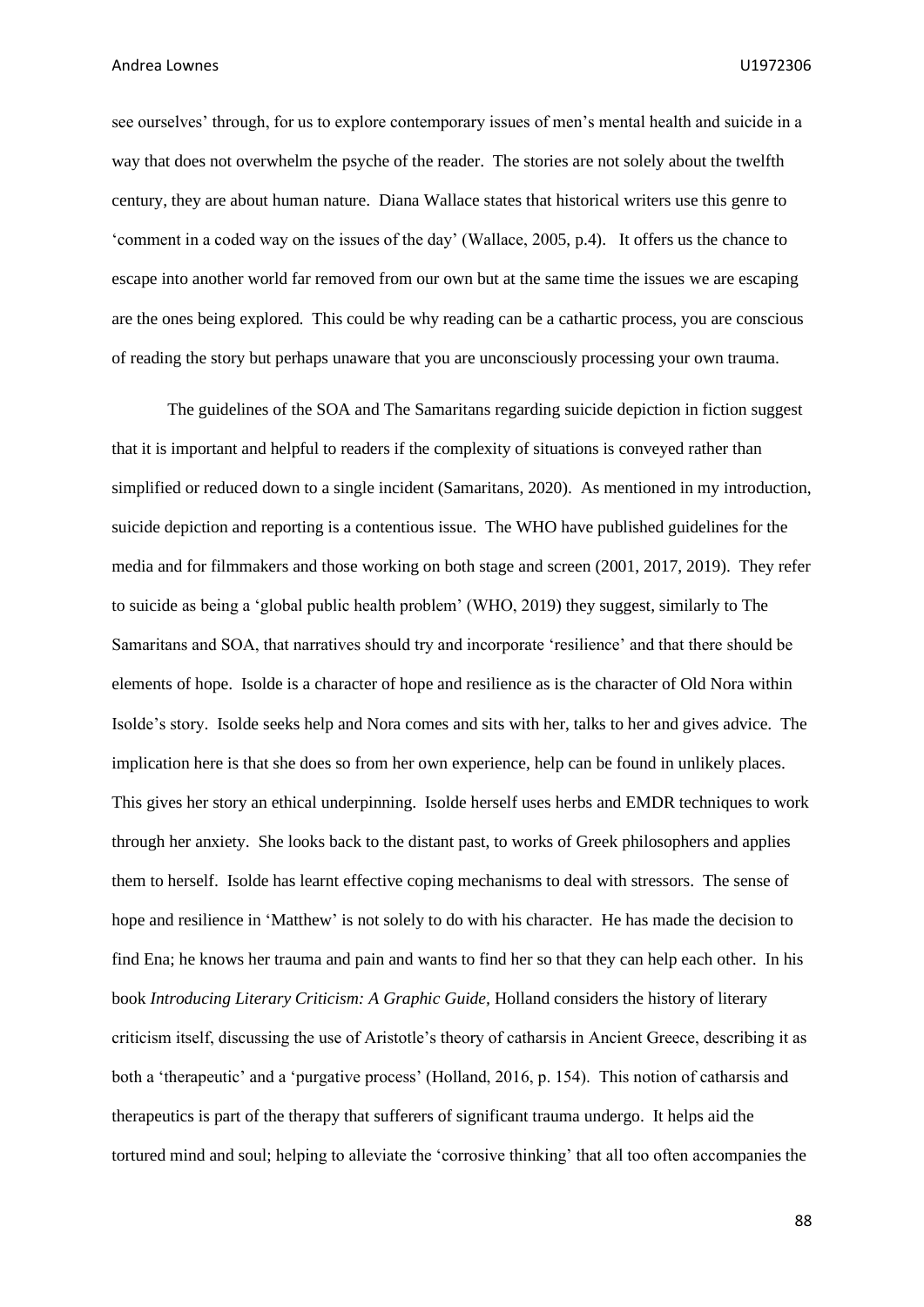trauma faced by suicide survivors (Serani, 2013). It has been a cathartic process for me as a writer and the feedback from my focus group suggests that they too have found solace in the pages and that my creative portfolio could aid in their own recuperation.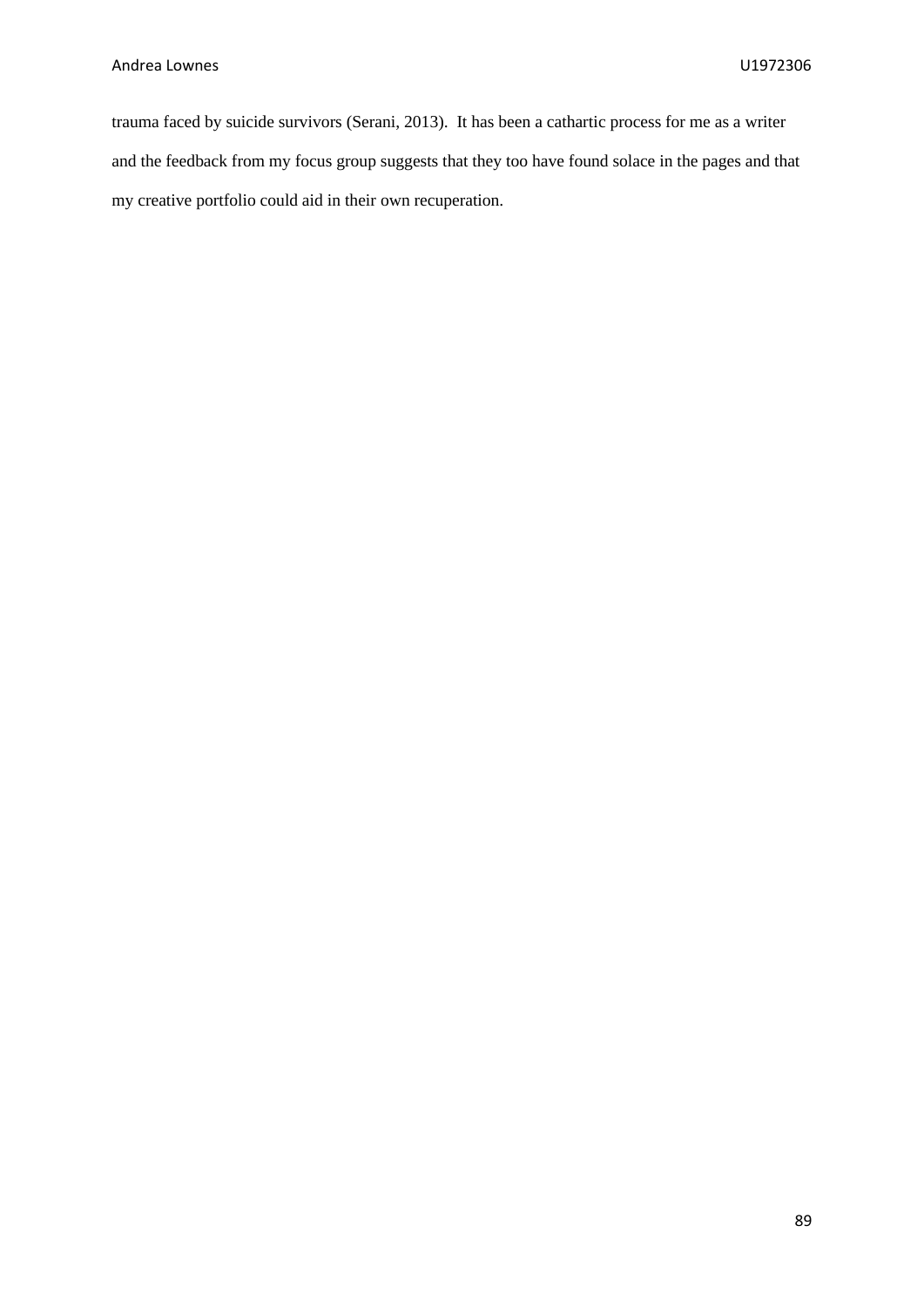# **Bibliography**

## **Composite Novel and Short Story Cycle**

- D'Hoker, E. (2013). The short story cycle: Broadening the perspective. *Short Fiction in Theory and Practice, Volume 3, Number 2, 151-159*
- Ferguson, S. (2008). Sequences, Anti-Sequences, Cycles and Composite Novels: The Short Story in Genre Criticism. *Journal of the Short Story in English, 41, 1-11.*
- Gill, P. & Kläger, F. (Eds.). (2018). *Constructing Coherence in the British Short Story Cycle.* Oxon: Routledge.
- Mann, S. (1989). *The Short Story Cycle: A Genre Companion and Reference Guide.* Connecticut: Greenwood Press Inc.
- O'Gorman, F. (1998). The Things They Carried as Composite Novel. *War, Literature & the Arts, 10(2), 289-309.* Retrieved from [https://www.wlajournal.com/wlaarchive/10\\_2/FarrellOGorman.pdf](https://www.wlajournal.com/wlaarchive/10_2/FarrellOGorman.pdf)

## **Historical Fiction**

- Forsyth, K. (2014, May  $27<sup>th</sup>$ ). Historical fiction deserves a future and at present it's looking good. *The Conversation.* Retrieved from [http://theconversation.com/historical-fiction-deserves-a](http://theconversation.com/historical-fiction-deserves-a-future-and-at-present-its-looking-good-27206)[future-and-at-present-its-looking-good-27206](http://theconversation.com/historical-fiction-deserves-a-future-and-at-present-its-looking-good-27206)
- Jordison, S. (2014, August  $5<sup>th</sup>$ ). Historical fiction can speak very clearly to the present and past. *The Guardian.* Retrieved from [https://www.theguardian.com/books/booksblog/2014/aug/05/historical-fiction-present-past-mary](https://www.theguardian.com/books/booksblog/2014/aug/05/historical-fiction-present-past-mary-renault-reading-group)[renault-reading-group](https://www.theguardian.com/books/booksblog/2014/aug/05/historical-fiction-present-past-mary-renault-reading-group)
- Kelly, S. (2015, June 22nd). Why historical fiction needs daring and anachronism. *The Guardian.*  Retrieved from [https://www.theguardian.com/books/booksblog/2015/jun/22/historical-fiction](https://www.theguardian.com/books/booksblog/2015/jun/22/historical-fiction-needs-daring-anachronism)[needs-daring-anachronism](https://www.theguardian.com/books/booksblog/2015/jun/22/historical-fiction-needs-daring-anachronism)
- King, C. (2017, April 24th) *Historical Fiction is More Important Than Ever: 10 Writers Weigh In.*  Retrieved from [https://lithub.com/historical-fiction-is-more-important-than-ever-10-writers](https://lithub.com/historical-fiction-is-more-important-than-ever-10-writers-weigh-in/)[weigh-in/](https://lithub.com/historical-fiction-is-more-important-than-ever-10-writers-weigh-in/)
- Merritt, S. (2014, March 19<sup>th</sup>). How True Should Historical Fiction Be?. *The Guardian*. Retrieved from [https://www.theguardian.com/books/booksblog/2014/mar/19/how-true-should-historical](https://www.theguardian.com/books/booksblog/2014/mar/19/how-true-should-historical-fiction-be-mantel-andrew-miller-gregory)[fiction-be-mantel-andrew-miller-gregory](https://www.theguardian.com/books/booksblog/2014/mar/19/how-true-should-historical-fiction-be-mantel-andrew-miller-gregory)
- O'Donnell, J. (2016, September 9<sup>th</sup>) *Why Historical Fiction Will Never Go Away.* Retrieved from [https://www.publishersweekly.com/pw/by-topic/columns-and-blogs/soapbox/article/71440-why](https://www.publishersweekly.com/pw/by-topic/columns-and-blogs/soapbox/article/71440-why-historical-fiction-will-never-go-away.html)[historical-fiction-will-never-go-away.html](https://www.publishersweekly.com/pw/by-topic/columns-and-blogs/soapbox/article/71440-why-historical-fiction-will-never-go-away.html)
- O'Grady, M. (2019, May 7<sup>th</sup>). Why are we Living in a Golden Age of Historical Fiction?. *The New York Times.* Retrieved from [https://www.nytimes.com/2019/05/07/t-magazine/historical](https://www.nytimes.com/2019/05/07/t-magazine/historical-fiction-books.html)[fiction-books.html](https://www.nytimes.com/2019/05/07/t-magazine/historical-fiction-books.html)
- Parks, Cara. (2013, November  $13<sup>th</sup>$ ). 'Why is Popular Culture so Obsessed with the Middle Ages?' *The New Republic.* Retrieved fro[m https://newrepublic.com/article/115572/cara-parks](https://newrepublic.com/article/115572/cara-parks-reviews-nicola-griffiths-hild)[reviews-nicola-griffiths-hild](https://newrepublic.com/article/115572/cara-parks-reviews-nicola-griffiths-hild)
- Randolph, O. (2019). *The Importance of Historical Novels: An Informal Explanation.* Retrieved from<https://octavia.net/importance-historical-novels/>
- Sturtevart, Paul. (Sept 2010). *Based on a True History?: The Impact of Popular 'Medieval Film' on the Public Understanding of the Middle Ages.* Retrieved from [http://etheses.whiterose.ac.uk/1117/1/Paul\\_B\\_Sturtevant\\_PhD\\_Thesis\\_2010.pdf](http://etheses.whiterose.ac.uk/1117/1/Paul_B_Sturtevant_PhD_Thesis_2010.pdf)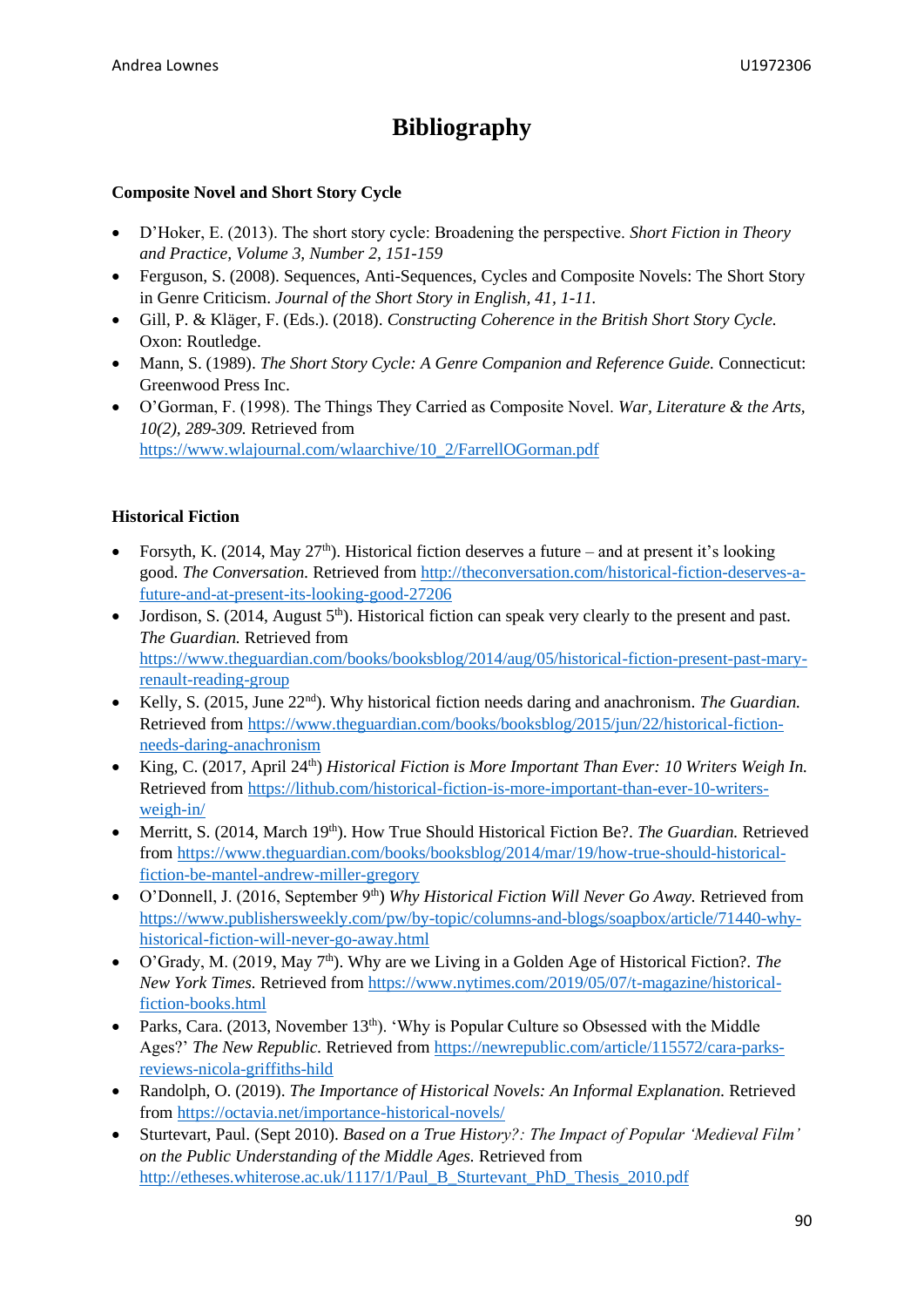- Todd, M.K. *10 Thoughts on the Purpose of Historical Fiction* Retrieved from [https://awriterofhistory.com/2015/04/14/10-thoughts-on-the-purpose-of-historical](https://awriterofhistory.com/2015/04/14/10-thoughts-on-the-purpose-of-historical-fiction/#:~:text=Historical%20fiction%20allows%20us%20to,helps%20us%20retain%20the%20past.&text=Something%20to%20think%20about%20the%20next%20time%20you%20enjoy%20historical%20fiction.)[fiction/#:~:text=Historical%20fiction%20allows%20us%20to,helps%20us%20retain%20the%20p](https://awriterofhistory.com/2015/04/14/10-thoughts-on-the-purpose-of-historical-fiction/#:~:text=Historical%20fiction%20allows%20us%20to,helps%20us%20retain%20the%20past.&text=Something%20to%20think%20about%20the%20next%20time%20you%20enjoy%20historical%20fiction.) [ast.&text=Something%20to%20think%20about%20the%20next%20time%20you%20enjoy%20hi](https://awriterofhistory.com/2015/04/14/10-thoughts-on-the-purpose-of-historical-fiction/#:~:text=Historical%20fiction%20allows%20us%20to,helps%20us%20retain%20the%20past.&text=Something%20to%20think%20about%20the%20next%20time%20you%20enjoy%20historical%20fiction.) [storical%20fiction.](https://awriterofhistory.com/2015/04/14/10-thoughts-on-the-purpose-of-historical-fiction/#:~:text=Historical%20fiction%20allows%20us%20to,helps%20us%20retain%20the%20past.&text=Something%20to%20think%20about%20the%20next%20time%20you%20enjoy%20historical%20fiction.)
- Wallace, Diana. (2005). *The Woman's Historical Novel, British Women Writers, 1900-2000.* Hampshire: PALGRAVE MACMILLAN
- White, Hayden. (June/Sept 2005). 'Introduction: Historical Fiction, Fictional History, and Historical Reality'. *Rethinking History, 9:2/3, pp144-157.* Retrieved from <https://www.tandfonline.com/doi/abs/10.1080/13642520500149061> doi:10.1080/ 13642520500149061

## **Trauma Fiction and Trauma Theory**

- Balaev, M. (2014). *Contemporary Approaches in Literary Trauma Therapy.* London: Palgrave Macmillan.
- Caruth, C. (Eds.). (1995). *Trauma: Explorations in Memory*. Baltimore: The John Hopkins University Press
- Holland, O. (2016). *Introducing Literary Criticism: A Graphic Guide.* [Kindle edition]. Retrieved from [http://www.amazon.co.uk](http://www.amazon.co.uk/)
- Kleine, A. (2018, August 8<sup>th</sup>). *7 Novels that Deal with the Reverberations of Trauma.* Retrieved from<https://electricliterature.com/7-novels-that-deal-with-the-reverberations-of-trauma/>
- Persephone Magazine. (2014, July 14<sup>th</sup>). *Historical [Trauma] Fiction*. Retrieved from <http://persephonemagazine.com/2014/07/historical-fiction-trauma/>
- Leitch, V.B. (2014). *Literary Criticism in the 21st Century: Theory Renaissance.* London: Bloomsbury Academic.
- Luckhurst, R. (2008). *The Trauma Question.* Abingdon: Routledge.
- Ringel, S. & Brandell, J.R. (2011). *Trauma: Contemporary Directions in Theory, Practice, and Research.* California: SAGE Publications Inc.
- Smith, A. (2016, January 16<sup>th</sup>). Al Smith on Trumpet by Jackie Kay: a jazzy call to action. *The Guardian.*
- Whitehead, A. (2004). *Trauma Fiction*. Edinburgh: Edinburgh University Press.

## **Suicide, Grief and Loss**

- Bachmann, Silke. (2018). Epidemiology of Suicide and the Psychiatric Perspective. *International Journal of Environmental and Public Health, 15(7).* doi: 10.3390/ijerph15071425
- Bilodeau, K. (2018, June 8<sup>th</sup>). *Suicide survivors face grief, questions, challenges*. Retrieved from <https://www.health.harvard.edu/blog/author/hwhw>
- Hunger, M. (2017, May  $18<sup>th</sup>$ ). The Werther effect: Will '13 Reasons Why' spur suicides? *DW Made for Minds.* Retrieved from: [https://www.dw.com/en/the-werther-effect-will-13-reasons](https://www.dw.com/en/the-werther-effect-will-13-reasons-why-spur-suicides/a-38885688)[why-spur-suicides/a-38885688](https://www.dw.com/en/the-werther-effect-will-13-reasons-why-spur-suicides/a-38885688)
- Hurlock, K. (2018, September 21<sup>st</sup>). Bodyguard: there are accounts of PTSD in warfare from Homer to the Middle Ages. *The Conversation.* Retrieved from [http://theconversation.com/bodyguard-there-are-accounts-of-ptsd-in-warfare-from-homer-to-the](http://theconversation.com/bodyguard-there-are-accounts-of-ptsd-in-warfare-from-homer-to-the-middle-ages-103306)[middle-ages-103306](http://theconversation.com/bodyguard-there-are-accounts-of-ptsd-in-warfare-from-homer-to-the-middle-ages-103306)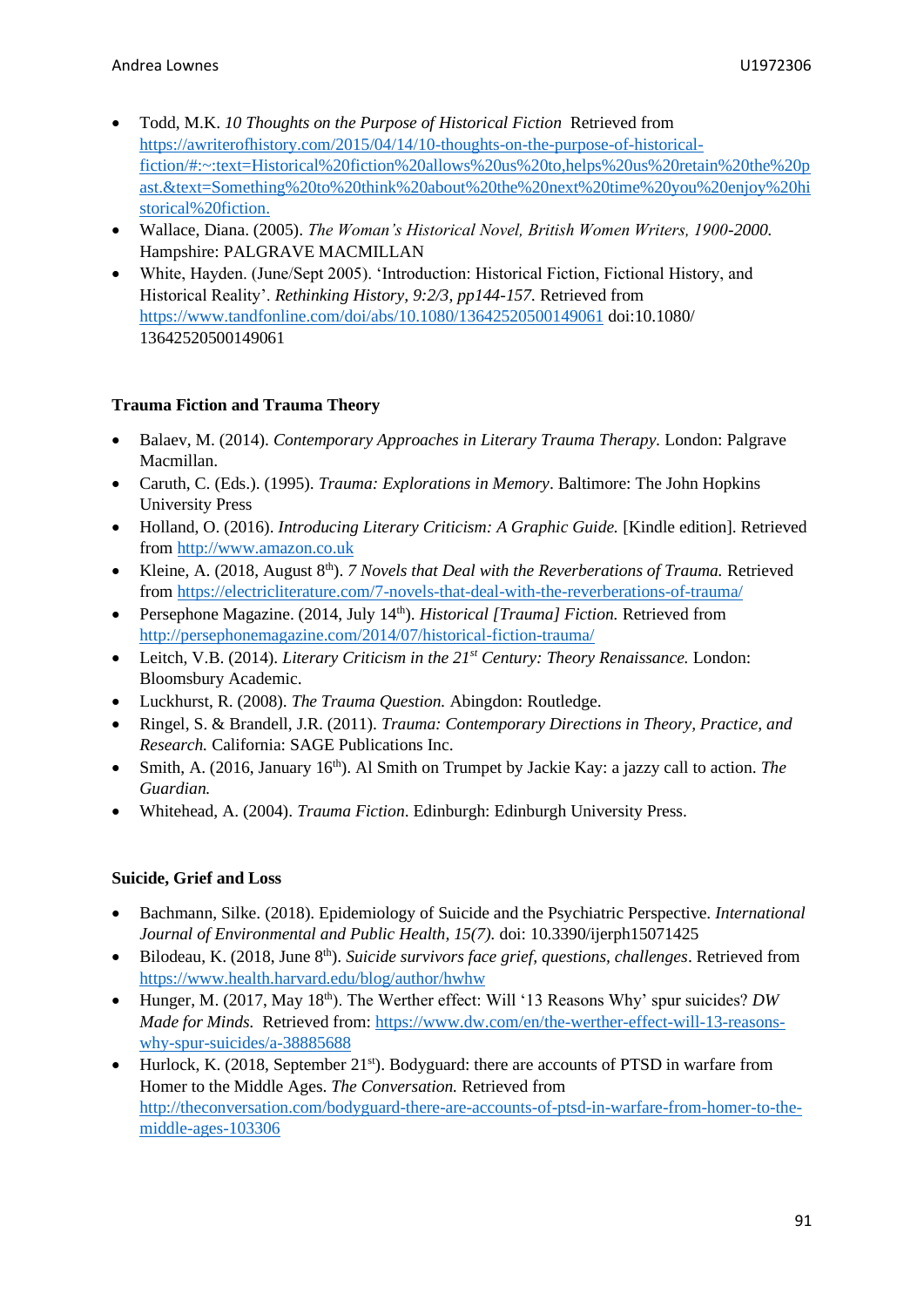- Kogler, V and Noyon, A. (2018, November 26<sup>th</sup>). *Open Access Government*. 'The Werther effect – About the handling of suicide in the media', accessed: <https://www.openaccessgovernment.org/the-werther-effect/42915/>
- Manders, B. (2018, September 4<sup>th</sup>). *Suicide in the UK 2017 Registrations*. Retrieved from [https://www.ons.gov.uk/peoplepopulationandcommunity/birthsdeathsandmarriages/deaths/bulleti](https://www.ons.gov.uk/peoplepopulationandcommunity/birthsdeathsandmarriages/deaths/bulletins/suicidesintheunitedkingdom/2017registrations) [ns/suicidesintheunitedkingdom/2017registrations](https://www.ons.gov.uk/peoplepopulationandcommunity/birthsdeathsandmarriages/deaths/bulletins/suicidesintheunitedkingdom/2017registrations)
- Moore, M. (2018, September). *Working With Suicide Loss Survivors: We Have A Lot To Learn.*  Retrieved from [https://www.socialworker.com/feature-articles/practice/working-with-suicide](https://www.socialworker.com/feature-articles/practice/working-with-suicide-loss-survivors-we-have-lot-to-learn/)[loss-survivors-we-have-lot-to-learn/](https://www.socialworker.com/feature-articles/practice/working-with-suicide-loss-survivors-we-have-lot-to-learn/)
- Murray, A. (2000). *Suicide in the Middle Ages: The Curse of Self Murder, Volume II.* Oxford: Oxford University Press.
- Plaut, E.A. & Anderson, K. (Eds.). (1999). *Marx on Suicide.* Illinois: North Western University Press.
- Preventing Suicide: a resource for filmmakers and others working on stage and screen. (2019). *World Health Organization.* Retrieved fro[m https://www.who.int/publications/i/item/preventing](https://www.who.int/publications/i/item/preventing-suicide-a-resource-for-filmmakers-and-others-working-on-stage-and-screen)[suicide-a-resource-for-filmmakers-and-others-working-on-stage-and-screen](https://www.who.int/publications/i/item/preventing-suicide-a-resource-for-filmmakers-and-others-working-on-stage-and-screen)
- Preventing Suicide: a resource for media professionals update 2017. (2017). *World Health Organization.* Retrieved from [https://www.who.int/mental\\_health/suicide](https://www.who.int/mental_health/suicide-prevention/resource_booklet_2017/en/)[prevention/resource\\_booklet\\_2017/en/](https://www.who.int/mental_health/suicide-prevention/resource_booklet_2017/en/)
- Samaritans: Depiction of suicide and self-harm in literature. (2020). *Society of Authors.* Retrieved from [https://societyofauthors.org/SOA/MediaLibrary/SOAWebsite/Documents-for](https://societyofauthors.org/SOA/MediaLibrary/SOAWebsite/Documents-for-download/Samaritans-Suicide_and_self_harm_Literature_.pdf)[download/Samaritans-Suicide\\_and\\_self\\_harm\\_Literature\\_.pdf](https://societyofauthors.org/SOA/MediaLibrary/SOAWebsite/Documents-for-download/Samaritans-Suicide_and_self_harm_Literature_.pdf)
- Samaritans. (2018). *Suicide statistics and trends for the UK and Republic of Ireland.* Retrieved from<https://www.samaritans.org/about-samaritans/research-policy/suicide-facts-and-figures/>
- , Eva Rose (2018). A Review of the Werther Effect and Depictions of Suicide: 13 Reasons Why. *UC Merced Undergraduate Research Journal 10(2).* Retrieved from: <https://escholarship.org/uc/item/8vr9n8bf>
- Seabourne, A. & Seabourne, G. (2001). Suicide or Self-Killing in Medieval England. *British Journal of Psychiatry, 178, 42-47.*
- Serani, D. (2013, November 25<sup>th</sup>). *Understanding Survivors of Suicide Loss*. Retrieved from [https://www.psychologytoday.com/gb/blog/two-takes-depression/201311/understanding](https://www.psychologytoday.com/gb/blog/two-takes-depression/201311/understanding-survivors-suicide-loss)[survivors-suicide-loss](https://www.psychologytoday.com/gb/blog/two-takes-depression/201311/understanding-survivors-suicide-loss)
- Turner, K. (2017, December 7th). *What It Really Feels Likes After A Loved One Dies By Suicide.* Retrieved from [https://www.huffpost.com/entry/what-it-really-feels-like\\_b\\_8158654](https://www.huffpost.com/entry/what-it-really-feels-like_b_8158654)
- Warner, J. (2018). *Grief Day by Day.* [Kindle edition]. Retrieved from [http://www.amazon.co.uk](http://www.amazon.co.uk/)

## **Medieval Context**

- Baer, A. (1996). *Medieval Woman.* London: Michael O'Mara Books Limited.
- Chew, H.M. & Weinbaum, M. (Eds.). (1970). *The London Eyre of 1244.* London: London Record Society.
- Jones, T. & Ereira, A. (2004). *Terry Jones' Medieval Lives.* London: BBC Books.
- McKeon, Richard. (1942) Rhetoric in the Middle Ages. *Speculum A Journal of Medieval Studies, 1, XVII.* DOI: 10.2307/2856603
- Saunders, Corrine. And Fernyhough, Charles (2016, November). 'The Medieval Mind'. *The Psychologist, 29:11, pp.880-883.* Retrieved from [https://thepsychologist.bps.org.uk/volume-](https://thepsychologist.bps.org.uk/volume-29/november-2016/looking-back-medieval-mind)[29/november-2016/looking-back-medieval-mind](https://thepsychologist.bps.org.uk/volume-29/november-2016/looking-back-medieval-mind)